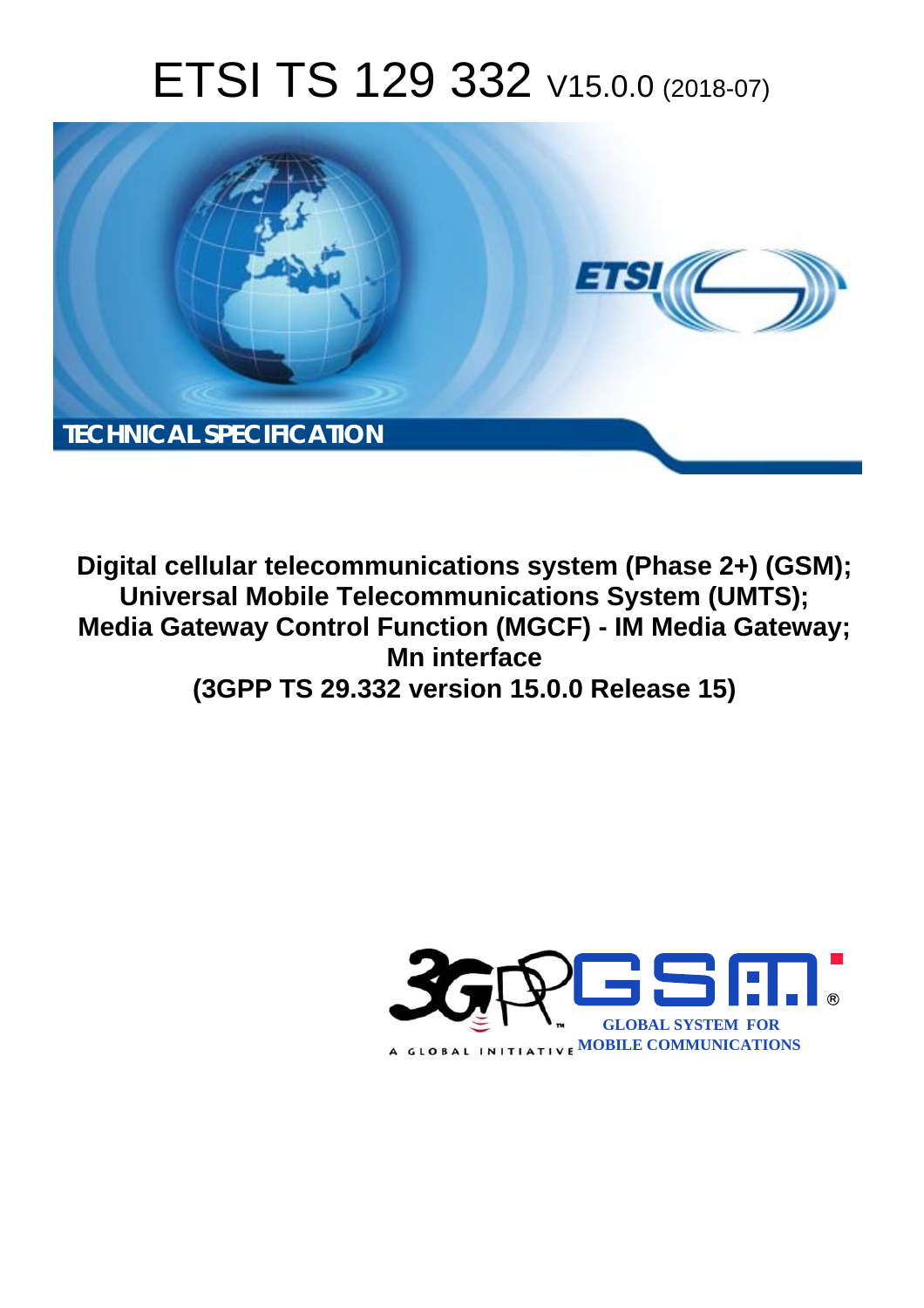Reference RTS/TSGC-0429332vf00

> Keywords GSM,UMTS

#### *ETSI*

#### 650 Route des Lucioles F-06921 Sophia Antipolis Cedex - FRANCE

Tel.: +33 4 92 94 42 00 Fax: +33 4 93 65 47 16

Siret N° 348 623 562 00017 - NAF 742 C Association à but non lucratif enregistrée à la Sous-Préfecture de Grasse (06) N° 7803/88

#### *Important notice*

The present document can be downloaded from: <http://www.etsi.org/standards-search>

The present document may be made available in electronic versions and/or in print. The content of any electronic and/or print versions of the present document shall not be modified without the prior written authorization of ETSI. In case of any existing or perceived difference in contents between such versions and/or in print, the only prevailing document is the print of the Portable Document Format (PDF) version kept on a specific network drive within ETSI Secretariat.

Users of the present document should be aware that the document may be subject to revision or change of status. Information on the current status of this and other ETSI documents is available at <https://portal.etsi.org/TB/ETSIDeliverableStatus.aspx>

If you find errors in the present document, please send your comment to one of the following services: <https://portal.etsi.org/People/CommiteeSupportStaff.aspx>

#### *Copyright Notification*

No part may be reproduced or utilized in any form or by any means, electronic or mechanical, including photocopying and microfilm except as authorized by written permission of ETSI. The content of the PDF version shall not be modified without the written authorization of ETSI. The copyright and the foregoing restriction extend to reproduction in all media.

> © ETSI 2018. All rights reserved.

**DECT**TM, **PLUGTESTS**TM, **UMTS**TM and the ETSI logo are trademarks of ETSI registered for the benefit of its Members. **3GPP**TM and **LTE**TM are trademarks of ETSI registered for the benefit of its Members and of the 3GPP Organizational Partners. **oneM2M** logo is protected for the benefit of its Members.

**GSM**® and the GSM logo are trademarks registered and owned by the GSM Association.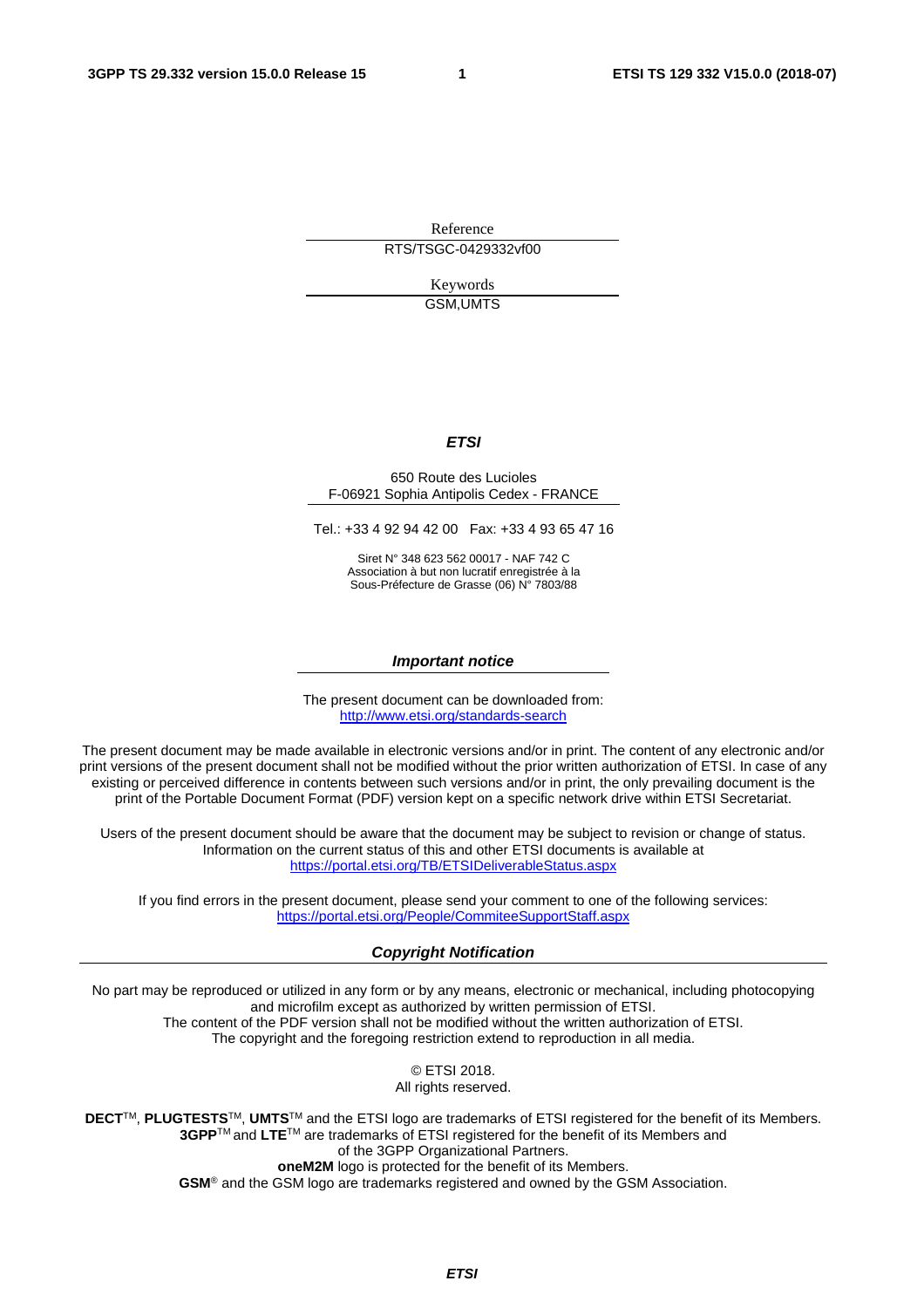## Intellectual Property Rights

#### Essential patents

IPRs essential or potentially essential to normative deliverables may have been declared to ETSI. The information pertaining to these essential IPRs, if any, is publicly available for **ETSI members and non-members**, and can be found in ETSI SR 000 314: *"Intellectual Property Rights (IPRs); Essential, or potentially Essential, IPRs notified to ETSI in respect of ETSI standards"*, which is available from the ETSI Secretariat. Latest updates are available on the ETSI Web server ([https://ipr.etsi.org/\)](https://ipr.etsi.org/).

Pursuant to the ETSI IPR Policy, no investigation, including IPR searches, has been carried out by ETSI. No guarantee can be given as to the existence of other IPRs not referenced in ETSI SR 000 314 (or the updates on the ETSI Web server) which are, or may be, or may become, essential to the present document.

#### **Trademarks**

The present document may include trademarks and/or tradenames which are asserted and/or registered by their owners. ETSI claims no ownership of these except for any which are indicated as being the property of ETSI, and conveys no right to use or reproduce any trademark and/or tradename. Mention of those trademarks in the present document does not constitute an endorsement by ETSI of products, services or organizations associated with those trademarks.

## Foreword

This Technical Specification (TS) has been produced by ETSI 3rd Generation Partnership Project (3GPP).

The present document may refer to technical specifications or reports using their 3GPP identities, UMTS identities or GSM identities. These should be interpreted as being references to the corresponding ETSI deliverables.

The cross reference between GSM, UMTS, 3GPP and ETSI identities can be found under [http://webapp.etsi.org/key/queryform.asp.](http://webapp.etsi.org/key/queryform.asp)

## Modal verbs terminology

In the present document "**shall**", "**shall not**", "**should**", "**should not**", "**may**", "**need not**", "**will**", "**will not**", "**can**" and "**cannot**" are to be interpreted as described in clause 3.2 of the [ETSI Drafting Rules](https://portal.etsi.org/Services/editHelp!/Howtostart/ETSIDraftingRules.aspx) (Verbal forms for the expression of provisions).

"**must**" and "**must not**" are **NOT** allowed in ETSI deliverables except when used in direct citation.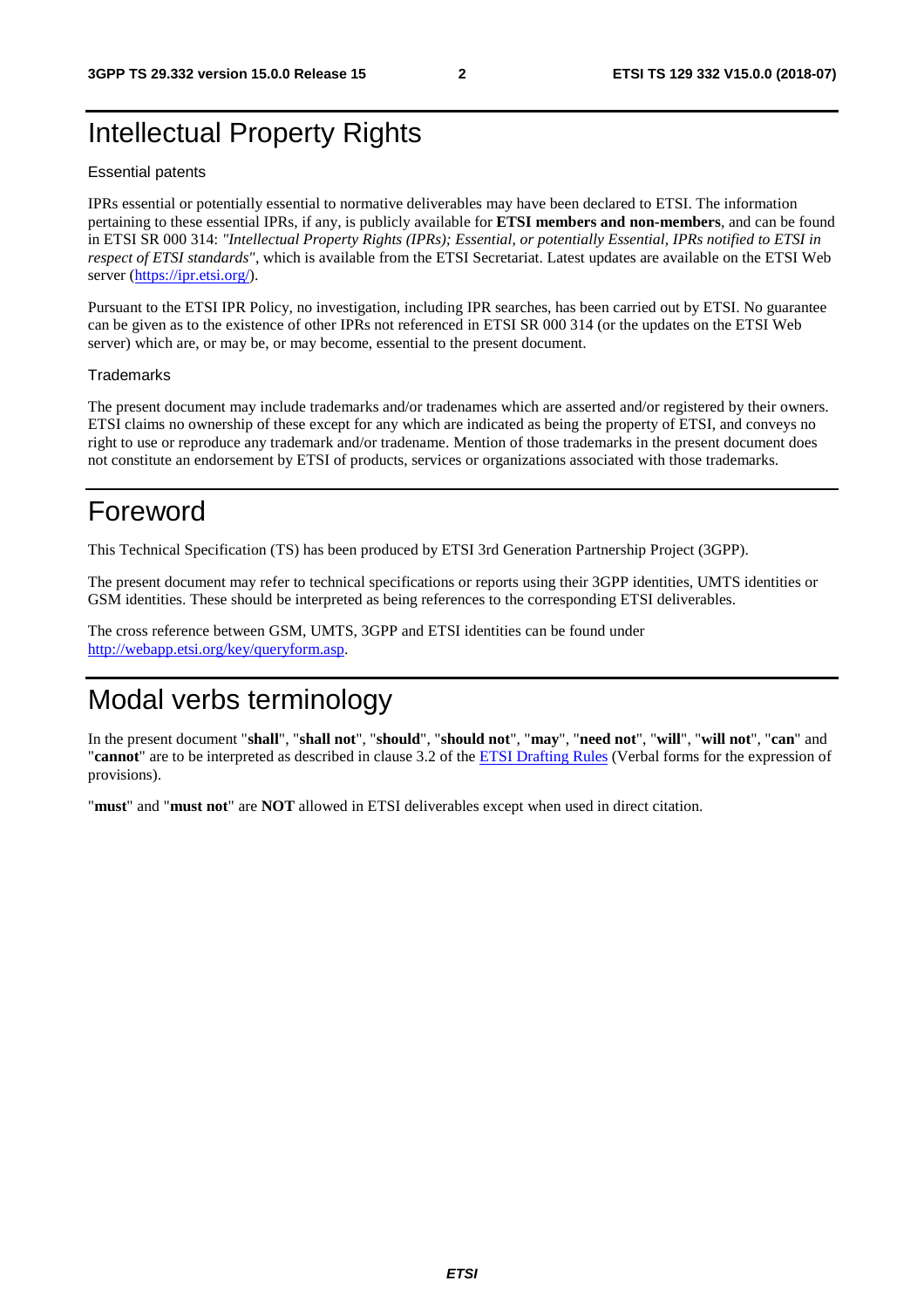## Contents

| 1                                |                             |  |
|----------------------------------|-----------------------------|--|
| 2                                |                             |  |
| 3<br>3.1<br>3.2<br>3.3           |                             |  |
| 4<br>4.1                         |                             |  |
| 5<br>5.1<br>5.2                  |                             |  |
| 6                                |                             |  |
| 7                                |                             |  |
| 8                                |                             |  |
| 9                                |                             |  |
| 10<br>10.1<br>10.2<br>10.2.1     |                             |  |
| 10.2.2<br>10.2.3                 |                             |  |
| 10.2.3.1                         |                             |  |
| 10.2.3.2<br>10.2.3.3<br>10.2.3.4 |                             |  |
| 10.2.3.5<br>10.2.3.6             |                             |  |
| 11                               |                             |  |
| 12<br>12.1                       |                             |  |
| 13                               |                             |  |
| 14                               |                             |  |
| 15<br>15.2                       |                             |  |
| 16                               |                             |  |
| 16.1<br>16.2                     |                             |  |
| 17                               |                             |  |
| 17.1<br>17.2                     |                             |  |
|                                  | <b>Annex A (normative):</b> |  |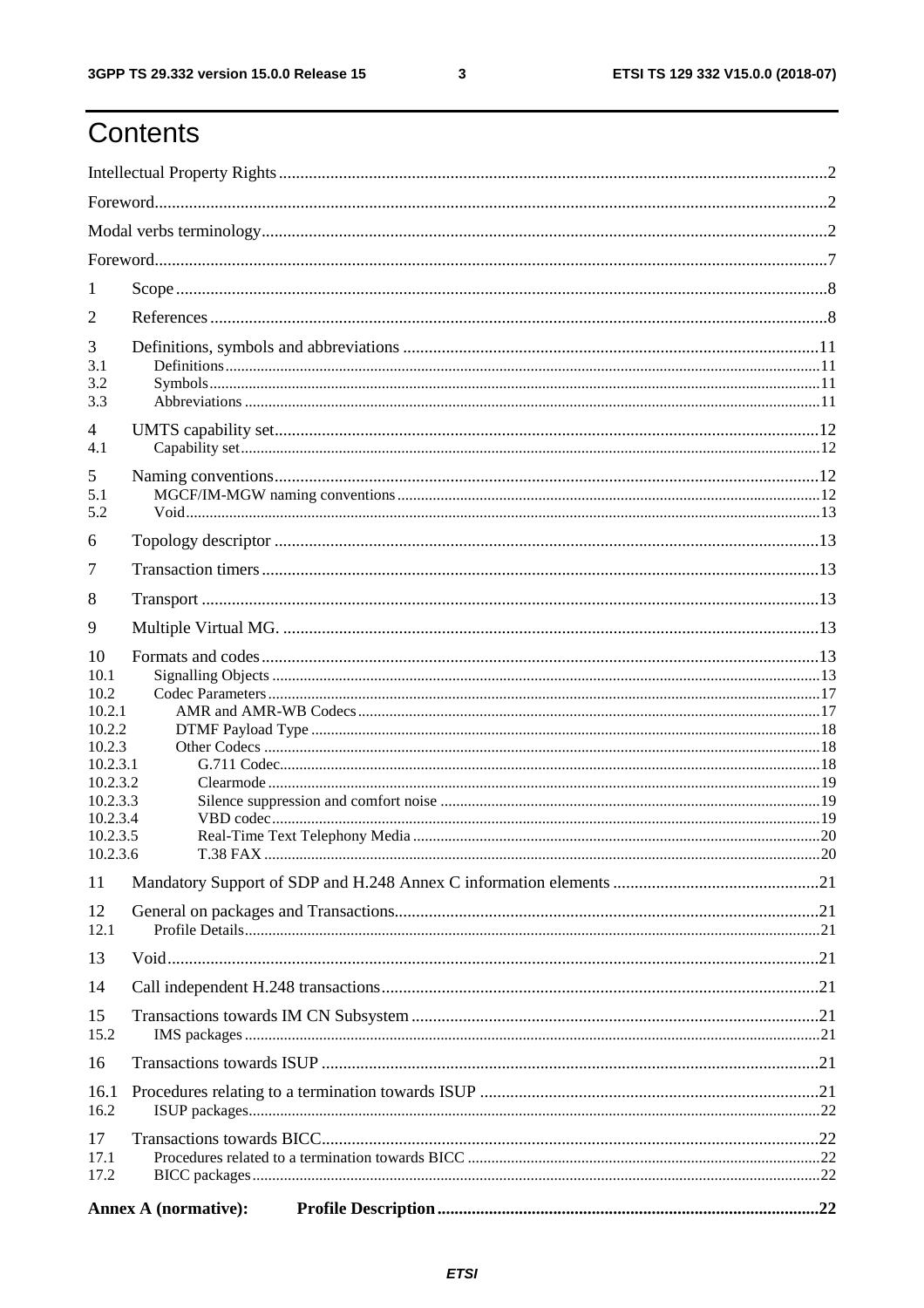$\overline{\mathbf{4}}$ 

| A.1         |       |    |
|-------------|-------|----|
| A.2         |       |    |
| A.3         |       |    |
| A.4         |       |    |
| A.5         |       |    |
| A.6         |       |    |
| A.6.1       |       |    |
| A.6.1.1     |       |    |
| A.6.1.2     |       |    |
| A.6.1.2.1   |       |    |
| A.6.1.2.2   |       |    |
| A.6.1.3     |       |    |
| A.6.1.3.1   |       |    |
| A.6.1.3.2   |       |    |
| A.6.1.3.1.1 |       |    |
| A.6.1.3.1.2 |       |    |
| A.6.1.3.1.3 |       |    |
| A.6.1.3.1.4 |       |    |
| A.6.1.3.2   |       |    |
| A.6.1.3.2.1 |       |    |
| A.6.1.3.2.2 |       |    |
| A.6.2       |       |    |
| A.7         |       |    |
| A.7.1       |       |    |
| A.7.1.1     |       |    |
| A.7.2       |       |    |
| A.7.3       |       |    |
| A.7.4       |       |    |
| A.7.5       |       |    |
| A.7.6       |       |    |
| A.7.7       |       |    |
| A.7.8       |       |    |
| A.7.9       |       |    |
| A.7.10      |       |    |
| A.8         |       |    |
|             |       |    |
| A.8.1       |       |    |
| A.8.2       |       |    |
| A.8.3       |       |    |
| A.8.4       | Move. | 33 |
| A.8.5       |       |    |
| A.8.6       |       |    |
| A.8.7       |       |    |
| A.8.8       |       |    |
| A.8.9       |       |    |
| A.9         |       |    |
| A.10        |       |    |
| A.11        |       |    |
| A.12        |       |    |
| A.13        |       |    |
| A.14        |       |    |
| A.14.1      |       |    |
| A.14.2      |       |    |
| A.14.3      |       |    |
| A.14.4      |       |    |
| A.14.5      |       |    |
| A.14.6      |       |    |
| A.14.7      |       |    |
| A.14.8      |       |    |
| A.14.9      |       |    |
| A.14.10     |       |    |
| A.14.11     |       |    |
| A.14.12     |       |    |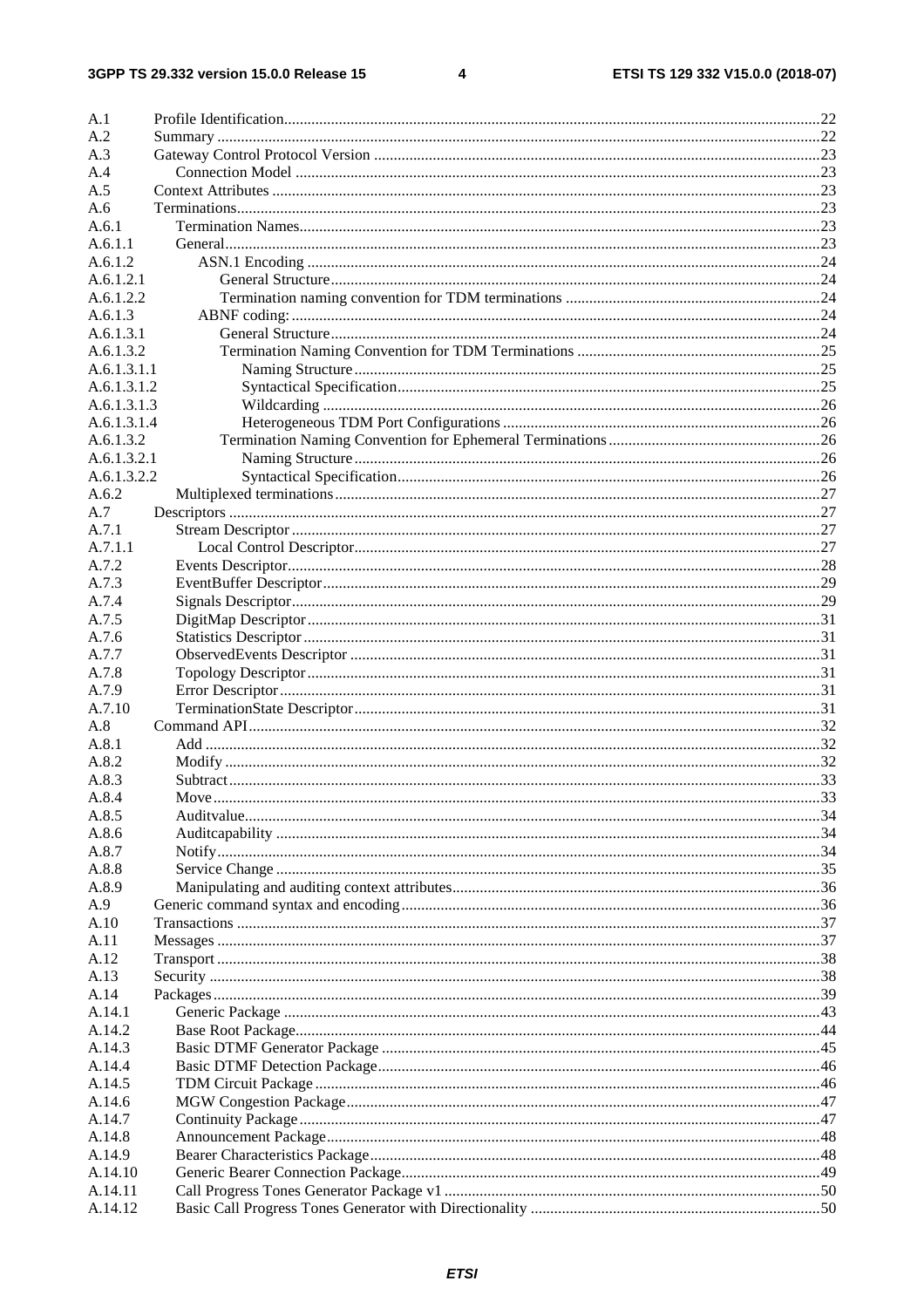| A.14.13   |                                   |  |
|-----------|-----------------------------------|--|
| A.14.14   |                                   |  |
| A.14.15   |                                   |  |
| A.14.16   |                                   |  |
| A.14.17   |                                   |  |
| A.14.18   |                                   |  |
| A.14.19   |                                   |  |
| A.14.20   |                                   |  |
| A.14.21   |                                   |  |
| A.14.22   |                                   |  |
| A.14.23   |                                   |  |
| A.14.24   |                                   |  |
| A.14.25   |                                   |  |
| A.14.26   |                                   |  |
| A.14.27   |                                   |  |
| A.14.28   |                                   |  |
| A.14.29   |                                   |  |
| A.14.30   |                                   |  |
| A.14.31   |                                   |  |
| A.14.32   |                                   |  |
| A.14.33   |                                   |  |
| A.14.34   |                                   |  |
| A.14.35   |                                   |  |
| A.14.36   |                                   |  |
| A.14.37   |                                   |  |
|           |                                   |  |
| A.14.38   |                                   |  |
| A.14.39   |                                   |  |
| A.15      |                                   |  |
| A.16      |                                   |  |
| A.17      |                                   |  |
| A.17.1    |                                   |  |
| A.17.1.2  |                                   |  |
| A.17.2    |                                   |  |
| A.17.2.1  |                                   |  |
| A.17.2.2  |                                   |  |
| A.17.2.3  |                                   |  |
| A.17.2.4  |                                   |  |
| A.17.2.5  |                                   |  |
| A.17.2.6  | Termination heartbeat indication. |  |
| A.17.2.7  |                                   |  |
| A.17.2.8  |                                   |  |
| A.17.2.9  |                                   |  |
| A.17.2.10 |                                   |  |
| A.17.2.11 |                                   |  |
| A.17.2.12 |                                   |  |
| A.17.3    |                                   |  |
| A.17.3.1  |                                   |  |
| A.17.3.2  |                                   |  |
| A.17.3.3  |                                   |  |
| A.17.3.4  |                                   |  |
| A.17.4    |                                   |  |
| A.17.4.1  |                                   |  |
| A.17.5    |                                   |  |
| A.17.5.1  |                                   |  |
| A.17.5.2  |                                   |  |
| A.17.5.3  |                                   |  |
| A.17.5.4  |                                   |  |
| A.17.5.5  |                                   |  |
| A.17.5.6  |                                   |  |
| A.17.5.7  |                                   |  |
| A.17.5.8  |                                   |  |
| A.17.5.9  |                                   |  |
|           |                                   |  |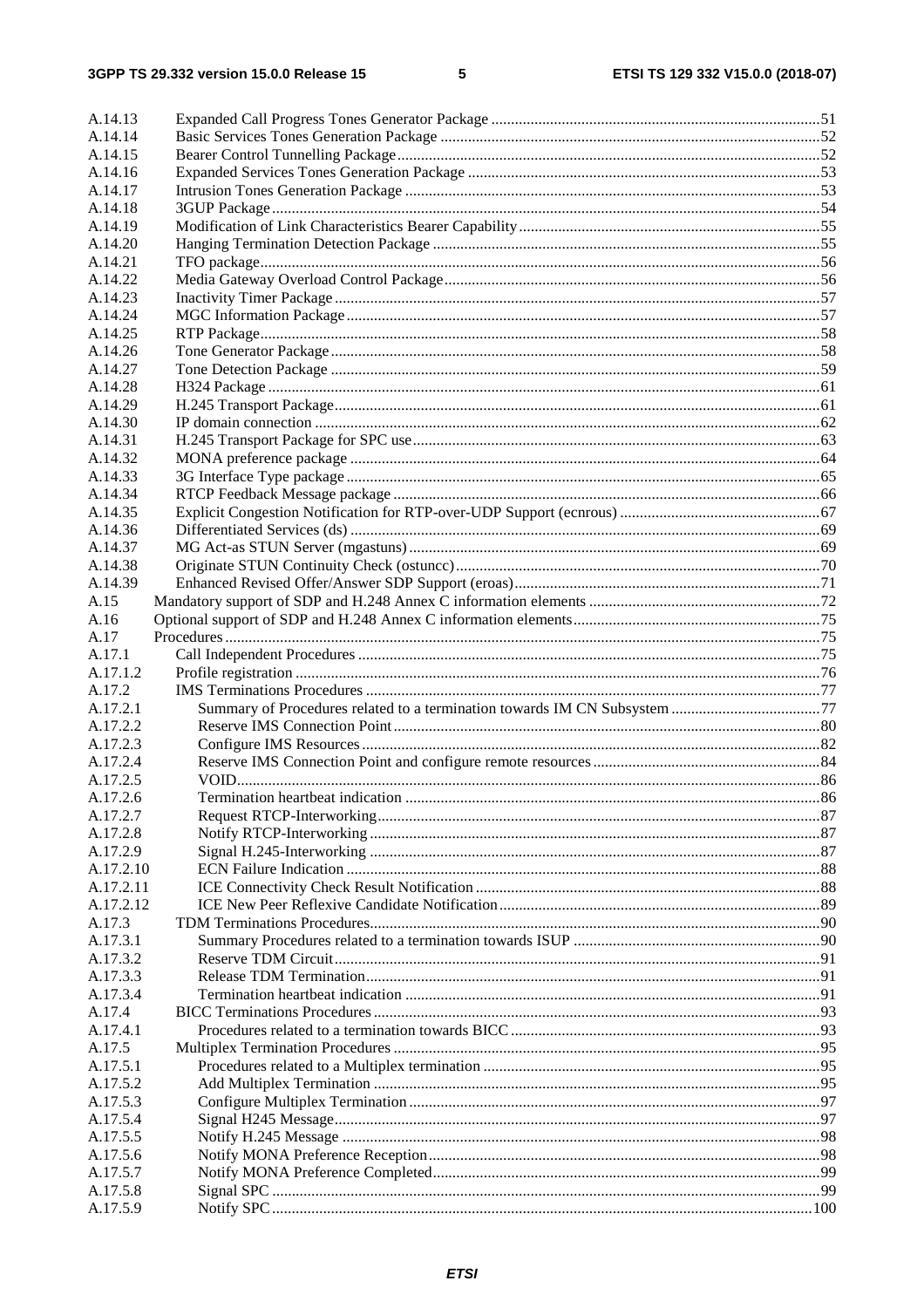$\bf 6$ 

| A.17.5.10 |                               |                                                                                      |  |
|-----------|-------------------------------|--------------------------------------------------------------------------------------|--|
| A.17.5.11 |                               |                                                                                      |  |
| A.17.5.12 |                               |                                                                                      |  |
| A.17.5.13 |                               |                                                                                      |  |
| A.17.5.14 |                               |                                                                                      |  |
| A.17.6    |                               |                                                                                      |  |
| A.17.6.1  |                               | Summary of Procedures related to a termination towards SIP-I on Nc CN Subsystem  104 |  |
|           |                               |                                                                                      |  |
|           | <b>Annex B</b> (normative):   |                                                                                      |  |
|           | <b>Annex C</b> (normative):   |                                                                                      |  |
|           | <b>Annex D</b> (informative): |                                                                                      |  |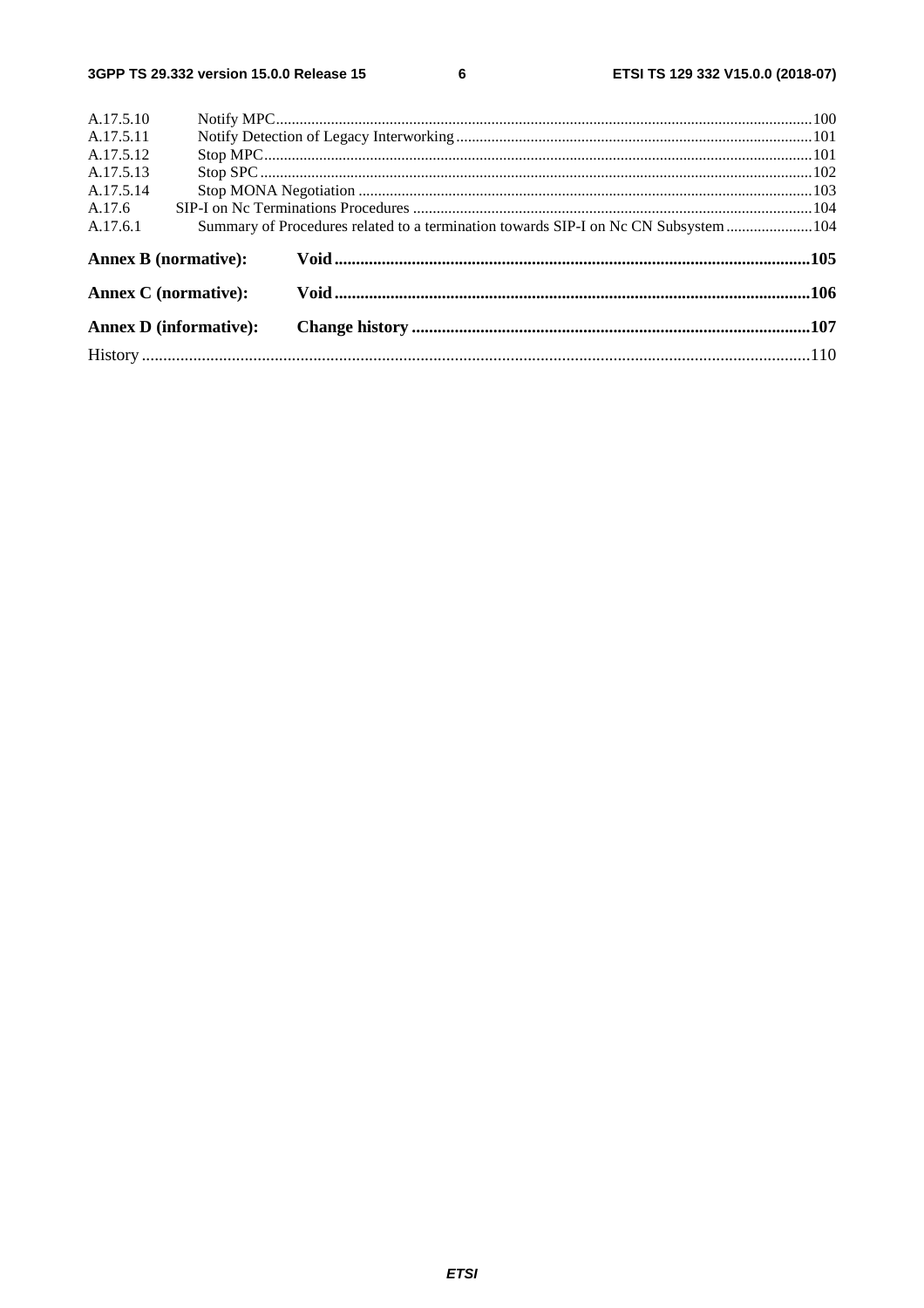## Foreword

This Technical Specification has been produced by the 3rd Generation Partnership Project (3GPP).

The contents of the present document are subject to continuing work within the TSG and may change following formal TSG approval. Should the TSG modify the contents of the present document, it will be re-released by the TSG with an identifying change of release date and an increase in version number as follows:

Version x.y.z

where:

- x the first digit:
	- 1 presented to TSG for information;
	- 2 presented to TSG for approval;
	- 3 or greater indicates TSG approved document under change control.
- y the second digit is incremented for all changes of substance, i.e. technical enhancements, corrections, updates, etc.
- z the third digit is incremented when editorial only changes have been incorporated in the document.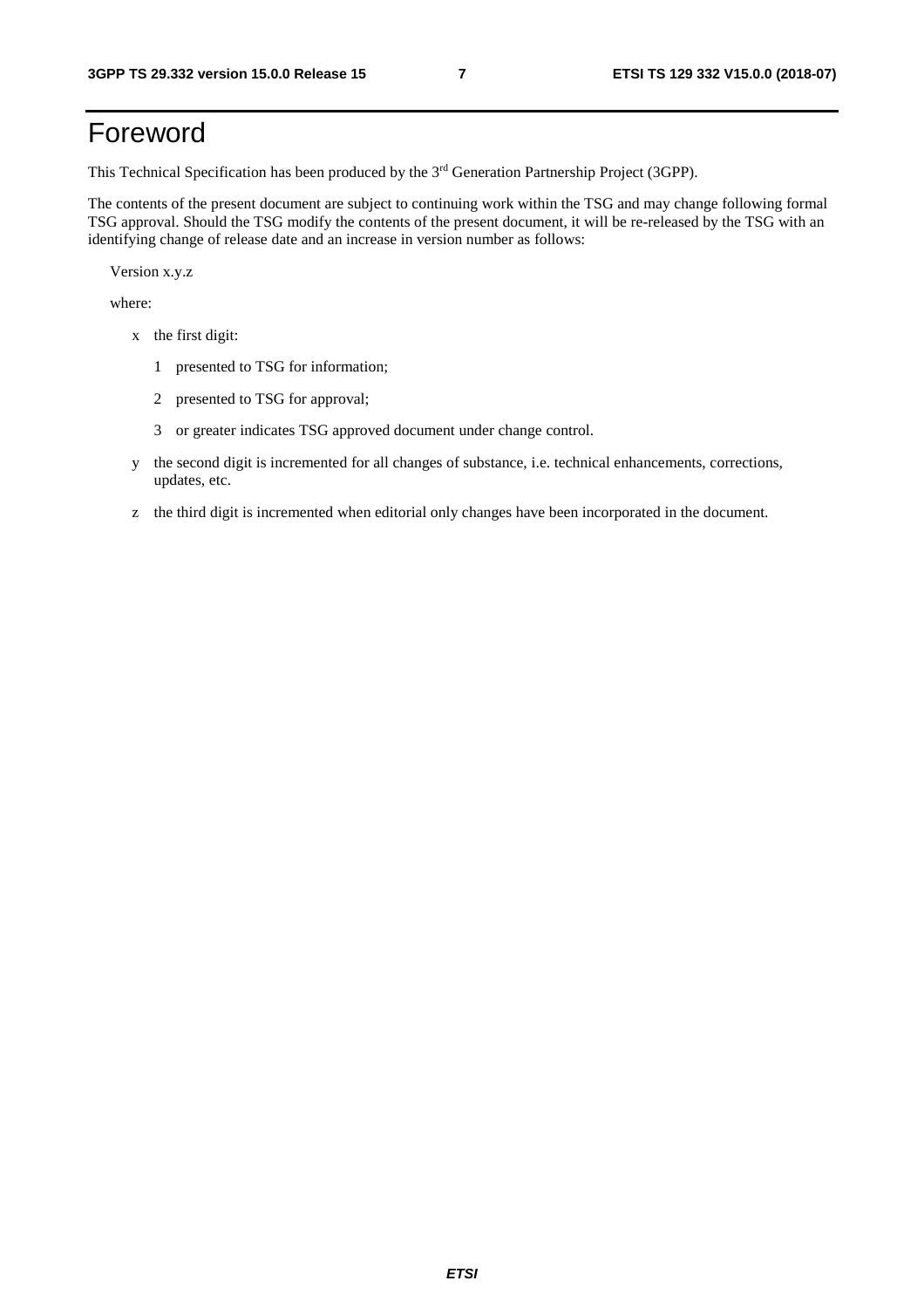## 1 Scope

The present document describes the protocol to be used on the Media Gateway Control Function (MGCF) – IM Media Gateway (IM-MGW) interface. This interface provides the Media Gateway Control for interworking between the IP Multimedia Subsystem (IMS) and CS domain (ISUP, BICC and SIP-I). The basis for this protocol is the H.248 protocol as specified in ITU-T. The IMS architecture is described in 3GPP TS 23.228 [1]. The interaction of the MGCF-IM MGW interface signalling procedures in relation to the SIP, and BICC/ISUP signalling at the MGCF are described in 3GPP TS 29.163[4].

The interaction of the MGCF-IM MGW interface signalling procedures in relation to the IMS SIP and SIP-I on Nc at the MGCF are described in 3GPP TS 29.235[47].

This specification describes the application of H.248 on the Mn interface. Required extensions use the H.248 standard extension mechanism. In addition certain aspects of the base protocol H.248 are not needed for this interface and thus excluded by this profile.

In addition this profile provides support for PSTN/ISDN Emulation as required by ETSI TISPAN.

The specification contains a normative Annex defining the H.248.1 Profile in accordance with ITU-T recommendations for H.248.1 applications. Where there exists any contradiction between the normative Annex A and the rest of the specification, the Nornative Annex shall take precidence. The main body of the specification provides an introduction to the use of the profile for the Mn interface and introduces any specific functionality (e.g. new packages) associated to the Mn.

## 2 References

The following documents contain provisions which, through reference in this text, constitute provisions of the present document.

- References are either specific (identified by date of publication, edition number, version number, etc.) or non-specific.
- For a specific reference, subsequent revisions do not apply.
- For a non-specific reference, the latest version applies. In the case of a reference to a 3GPP document (including a GSM document), a non-specific reference implicitly refers to the latest version of that document *in the same Release as the present document*.
- [1] 3GPP TS 23.228: "IP Multimedia Subsystem (IMS); Stage 2".
- [2] 3GPP TS 29.007: "General requirements on interworking between the Public Land Mobile Network (PLMN) and the Integrated Services Digital Network (ISDN) or Public Switched Telephone Network (PSTN)".
- [3] 3GPP TS 29.205: "Application of Q.1900 series to Bearer Independent CS Network architecture; Stage 3".
- [4] 3GPP TS 29.163: "Interworking between the IM CN subsystem and CS networks Stage 3".
- [5] 3GPP TS 29.232: "Media Gateway Controller (MGC); Media Gateway (MGW) interface; Stage 3".
- [6] 3GPP TS 26.226: "Cellular Text Telephone Modem; General Description".
- [7] 3GPP TS 26.103: "Speech codec list for GSM and UMTS".
- [8] Void
- [9] ITU-T Recommendation H.248.1 (05/2002): "Gateway Control Protocol: Version 2" including the Corrigendum1 for Version 2 (03/04).
- [10] ITU-T Recommendation H.248.8 (09/2005): "Error Codes and Service Change Reason Description".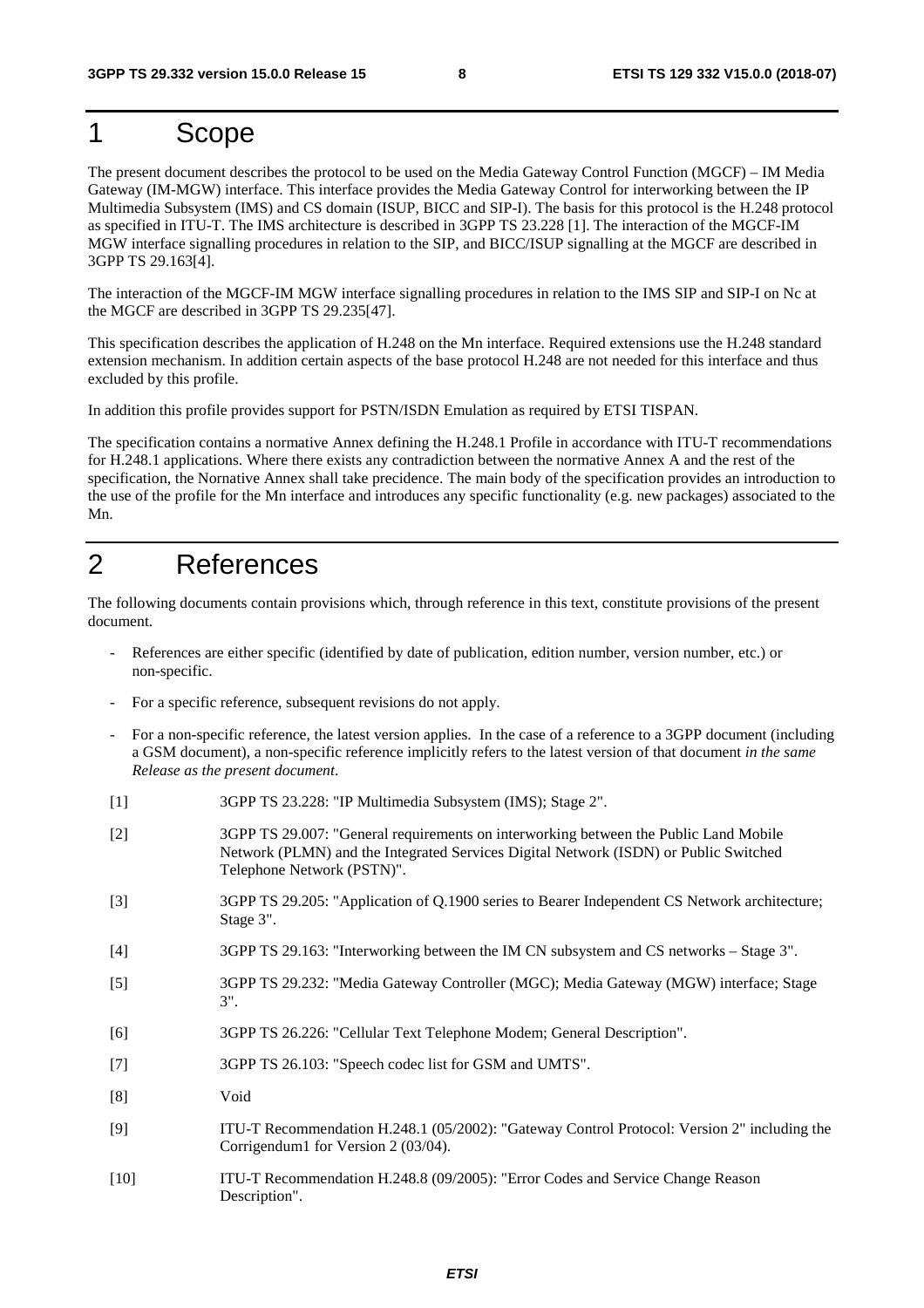| $[11]$ | ITU-T Recommendation H.248.2 (01/2005): "Facsimile, text conversation and call discrimination<br>packages".                                              |
|--------|----------------------------------------------------------------------------------------------------------------------------------------------------------|
| $[12]$ | ITU-T Recommendation H.248.10 (07/2001): "Media Gateway Resource Congestion Handling<br>Package".                                                        |
| $[13]$ | Void                                                                                                                                                     |
| $[14]$ | ITU-T Recommendation Q.1950 (12/2002): "Call Bearer Control Protocol".                                                                                   |
| $[15]$ | IETF RFC 2960: "Stream Control Transmission Protocol".                                                                                                   |
| $[16]$ | IETF RFC 4867: "RTP Payload Format and File Storage Format for the Adaptive Multi-Rate<br>(AMR) and Adaptive Multi-Rate Wideband (AMR-WB) Audio Codecs". |
| $[17]$ | IETF RFC 4566: "SDP: Session Description Protocol".                                                                                                      |
| $[18]$ | IETF RFC 2833: "RTP Payload for DTMF Digits, Telephony Tones and Telephony Signals".                                                                     |
| $[19]$ | Void                                                                                                                                                     |
| $[20]$ | Void                                                                                                                                                     |
| $[21]$ | 3GPP TS 29.415: "Core Network Nb Interface User Plane Protocols".                                                                                        |
| $[22]$ | 3GPP TS 23.153: "Out of band transcoder control".                                                                                                        |
| $[23]$ | IETF RFC 768: "User Datagram Protocol".                                                                                                                  |
| $[24]$ | IETF RFC 3332: "Signaling System 7 (SS7) Message Transfer Part 3 (MTP3) - User Adaptation<br>Layer (M3UA)".                                              |
| $[25]$ | 3GPP TS 29.202: "SS7 Signalling Transport in Core Network".                                                                                              |
| $[26]$ | ITU-T Recommendation H.248.7 (03/2004): "Generic Announcement Package".                                                                                  |
| $[27]$ | ITU-T Recommendation H.248.36 (09/2005): "Hanging Termination Detection Package ".                                                                       |
| $[28]$ | ITU-T Recommendation H.248.11 (11/2002): "Media gateway overload control package".                                                                       |
| $[29]$ | ITU-T Recommendation H.248.14 (03/2009): "Inactivity timer package".                                                                                     |
| $[30]$ | ITU-T Recommendation H.248.45 (05/2006): "MGC Information Package".                                                                                      |
| $[31]$ | Void                                                                                                                                                     |
| $[32]$ | IETF RFC 3555: "MIME Type Registration of RTP Payload Formats".                                                                                          |
| $[33]$ | IETF RFC 3551: "RTP Profile for Audio and Video Conferences with Minimal Control".                                                                       |
| $[34]$ | Void                                                                                                                                                     |
| $[35]$ | IETF RFC 4040: "RTP Payload Format for a 64 kbit/s Transparent Call".                                                                                    |
| $[36]$ | IETF RFC 3389: "Real-time Transport Protocol (RTP) Payload for Comfort Noise (CN)".                                                                      |
| $[37]$ | ITU-T Recommendation V.152 (01/2005): "Procedures for supporting voice-band data over IP<br>networks" including Corrigendum 1.                           |
| $[38]$ | ITU-T Recommendation H.248.4 (12/2009): "Gateway control protocol: Transport over Stream<br>Control Transmission Protocol (SCTP)".                       |
| $[39]$ | IETF RFC 3556: "Session Description Protocol (SDP) Bandwidth Modifiers for RTP Control<br>Protocol (RTCP) Bandwidth".                                    |

[40] 3GPP TR 21.905: "Vocabulary for 3GPP Specifications".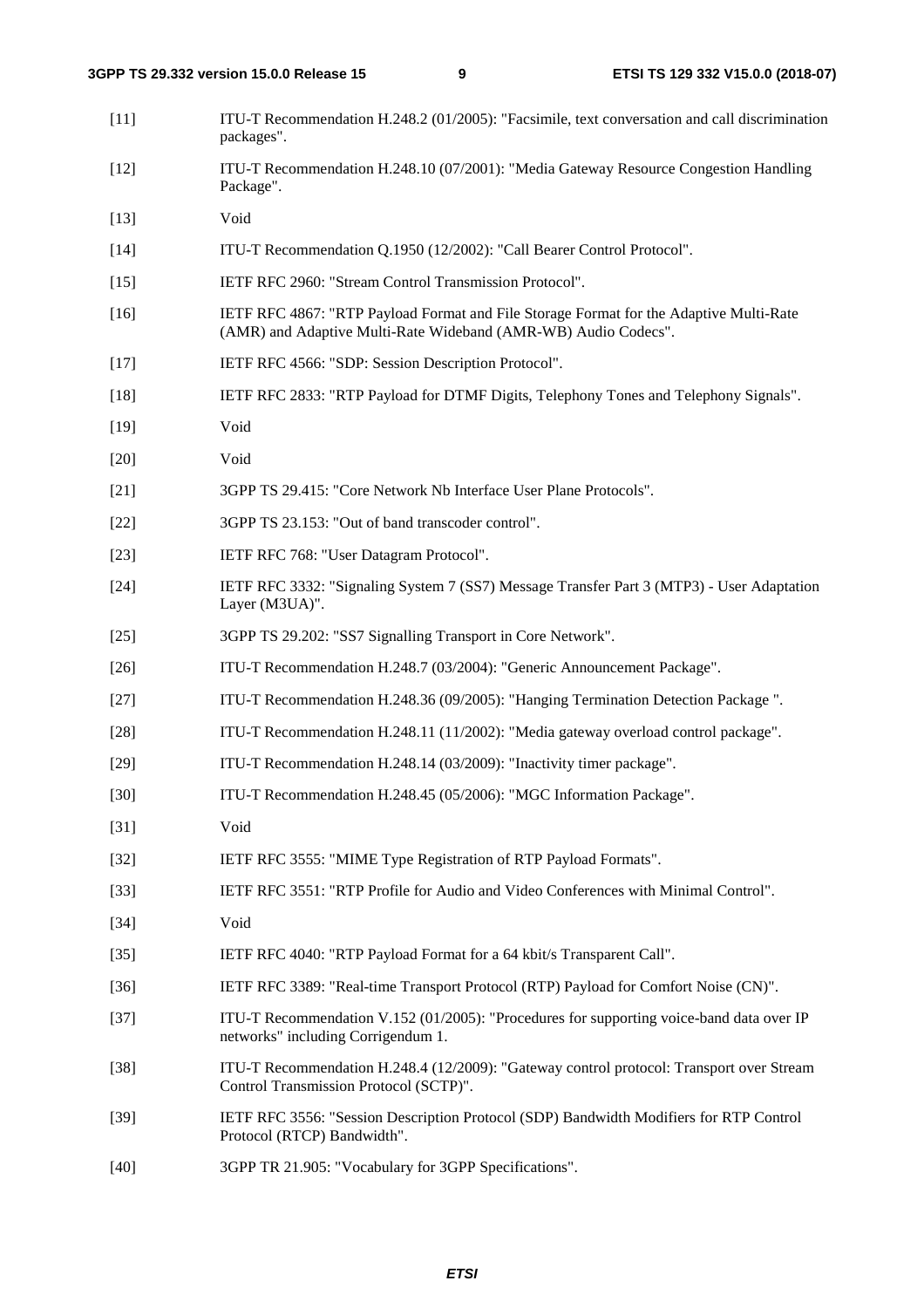[41] ITU-T Recommendation H.248.12 (07/2001): "Gateway control protocol: H.248.1 packages for H.323 and H.324 interworking". [42] ITU-T Recommendation H.248.12 Amendment 2 (08/2007): "Gateway control protocol: H.248.1 packages for H.323 and H.324 interworking Amendment 2: Transport Mechanism". [43] IETF RFC 3309: "Stream Control Transmission Protocol (SCTP) Checksum Change". [44] ITU-T Recommendation H.248.41 (05/2006): "IP Domain Connection package". [45] Void [46] ITU-T Recommendation H.248.72 (12/2009): "Gateway control protocol: ITU-T H.248 support for media-oriented negotiation acceleration (MONA)".[47] 3GPP TS 29.235: "Interworking between SIP-I based circuit-switched core network and other networks". [48] 3GPP TS 23.231: "SIP-I based circuit-switched core network; Stage 2". [49] ITU-T Recommendation H.248.71 (02/2010): "Gateway Control Protocol: RTCP support packages". [50] IETF RFC 4103: "RTP Payload for Text Conversation". [51] ITU-T Recommendation T.140: "Text conversation presentation protocol". [52] IETF RFC 4102: "Registration of the text/red MIME Sub-Type". [53] IETF RFC 2198: "RTP Payload for Redundant Audio Data". [54] ITU-T Recommendation V.18 (11/00): "Operational and interworking requirements for DCEs operating in the text telephone mode" including V.18 (2000) Amendment 1 (11/02): "Harmonization with ANSI TIA/EIA-825 (2000) text phones". [55] ITU-T Recommendation G.168 (03/2009): "Digital network echo cancellers". [56] Void [57] Void [58] Void [59] IETF RFC 4145: "TCP-Based Media Transport in the Session Description Protocol (SDP)". [60] IETF RFC 4585: "Extended RTP Profile for Real-time Transport Control Protocol (RTCP) - Based Feedback (RTP/AVPF)". [61] ITU-T Recommendation X.690: "ASN.1 encoding rules: Specification of Basic Encoding Rules (BER), Canonical Encoding Rules (CER) and Distinguished Encoding Rules (DER)". [62] 3GPP TS 26.114: "IP Multimedia Subsystem (IMS); Multimedia Telephony; Media handling and interaction". [63] 3GPP TS 22.153: "Multimedia Priority Service". [64] ITU-T Recommendation H.248.52 (06/2008): "Gateway control protocol: QoS support packages". [65] ITU-T Recommendation T.38 (09/2010): "Procedures for real-time Group 3 facsimile communication over IP networks". [66] ITU-T Recommendation H.248.82 (03/2013): "Gateway control protocol: Explicit Congestion Notification Support". [67] ITU-T Recommendation H.248.50 (2010) Corrigendum 1 (02/12): "Gateway control protocol: NAT traversal toolkit packages".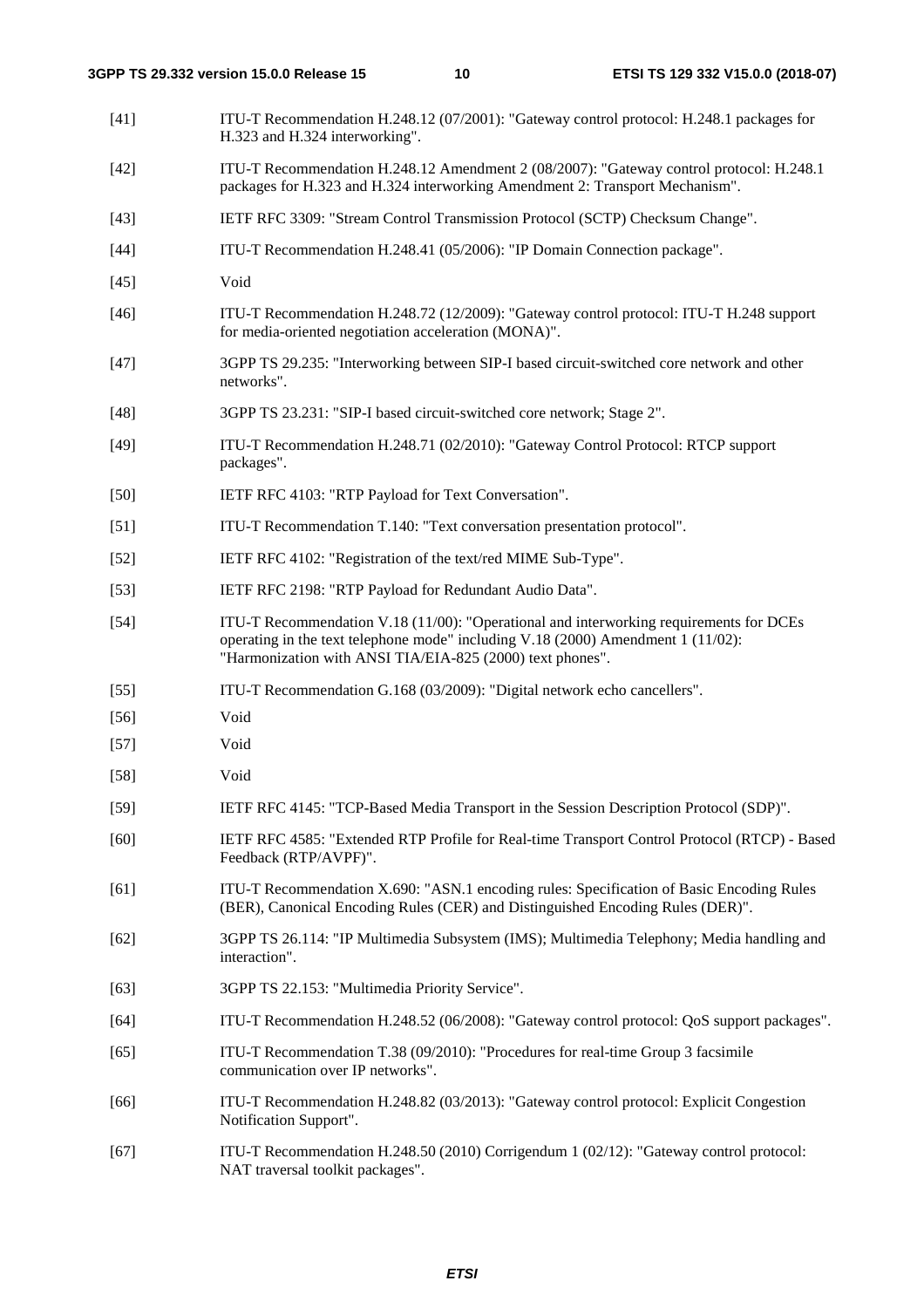- [68] IETF RFC 5245: "Interactive Connectivity Establishment (ICE): A Protocol for Network Address Translator (NAT) Traversal for Offer/Answer Protocols".
- [69] 3GPP TS 24.229: "IP Multimedia Call Control Protocol based on SIP and SDP".
- [70] IETF RFC 5939: "Session Description Protocol (SDP) Capability Negotiation".
- [71] ITU-T Recommendation H.248.80 (01/2014): "Gateway control protocol: Usage of the revised SDP offer/answer model with ITU-T H.248".

## 3 Definitions, symbols and abbreviations

### 3.1 Definitions

For the purposes of the present document, the [following] terms and definitions [given in ... and the following] apply.

**Context (H.248):** A context is an association between a number of Terminations. The context describes the topology (who hears/sees whom) and the media mixing and/or switching parameters if more than two terminations are involved in the association.

**Package (H.248):** Different types of gateways may implement terminations which have differing characteristics. Variations in terminations are accommodated in the protocol by allowing terminations to have optional properties. Such options are grouped into packages, and a termination may realise a set of such packages.

**Termination (H.248):** A termination is a logical entity on an MGW which is the source and/or sink of media and/or control streams. A termination is described by a number of characterising properties, which are grouped in a set of descriptors which are included in commands. Each termination has a unique identity (TerminationID).

**Termination Property (H.248):** Termination properties are used to describe terminations. Related properties are grouped into descriptors. Each termination property has a unique identity (PropertyID).

For the purposes of the present document, the following terms and definitions as defined in 3GPP TS 29.163 [4] apply:

 **ICE lite** 

 **Full ICE**.

### 3.2 Symbols

For the purposes of the present document, the following symbols apply:

Mn Interface between the media gateway control function and the IMS media gateway.

### 3.3 Abbreviations

For the purposes of the present document, the following abbreviations given in TR 21.905 [40] and the following apply. An abbreviation defined in the present document takes precedence over the definition of the same abbreviation, if any, in TR 21.905 [40].

| <b>AMR</b>  | Adaptive MultiRate                            |
|-------------|-----------------------------------------------|
| <b>BICC</b> | Bearer Independent Call Control               |
| <b>CN</b>   | <b>Core Network</b>                           |
| CS.         | Circuit-Switched                              |
| <b>DTMF</b> | Dual Tone Multi Frequency                     |
| <b>CE</b>   | <b>Congestion Experienced</b>                 |
| <b>ECN</b>  | <b>Explicit Congestion Notification</b>       |
| <b>FFS</b>  | For further study                             |
| <b>GSM</b>  | Global System for Mobile communications       |
| ICE         | <b>Interactive Connectivity Establishment</b> |
| <b>IETF</b> | <b>Internet Engineering Task Force</b>        |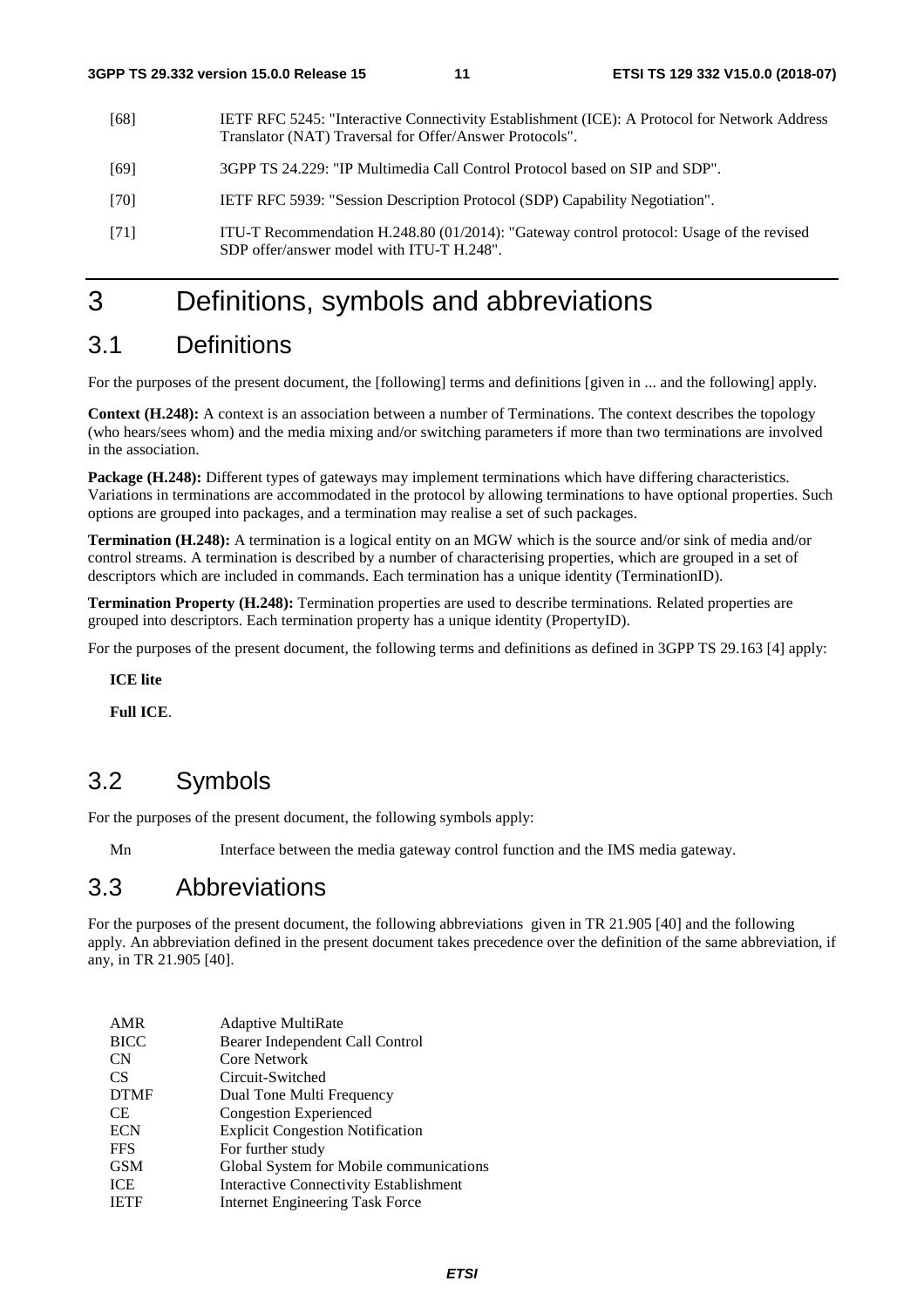| IM             | IP Multimedia                                                                               |
|----------------|---------------------------------------------------------------------------------------------|
| <b>IM-MGW</b>  | IP Multimedia Media Gateway                                                                 |
| <b>IMS</b>     | IP Multimedia Subsystem                                                                     |
| IP             | <b>Internet Protocol</b>                                                                    |
| <b>ISDN</b>    | Integrated Services Digital Network                                                         |
| <b>ISUP</b>    | <b>ISDN</b> User Part                                                                       |
| MG/MGW         | Media GateWay                                                                               |
| <b>MGC</b>     | Media Gateway Controller                                                                    |
| <b>MGCF</b>    | Media Gateway Control Function                                                              |
| <b>MIME</b>    | Multipurpose Internet Mail Extensions                                                       |
| <b>MPS</b>     | Multimedia Priority Service                                                                 |
| n.a.           | not applicable                                                                              |
| <b>PDH</b>     | Plesiochronous Digital Hierarchy                                                            |
| <b>PES</b>     | <b>PSTN/ISDN Emulation Subsystem</b>                                                        |
| <b>PSTN</b>    | Public Switched Telephone Network                                                           |
| PT             | Payload Type                                                                                |
| R <sub>2</sub> | (ETSI TISPAN NGN) Release 2                                                                 |
| <b>RFC</b>     | Request For Comment; this includes both discussion documents and specifications in the IETF |
|                | domain                                                                                      |
| <b>RTCP</b>    | <b>RTP Control Protocol</b>                                                                 |
| <b>RTP</b>     | Real-time Transport Protocol                                                                |
| <b>SCTP</b>    | <b>Stream Control Transmission Protocol</b>                                                 |
| <b>SDH</b>     | Synchronous Digital Hierarchy                                                               |
| <b>SDP</b>     | <b>Session Description Protocol</b>                                                         |
| SDPCapNeg      | <b>SDP Capability Negotiation</b>                                                           |
| <b>SIP</b>     | <b>Session Initiation Protocol</b>                                                          |
| <b>SONET</b>   | Synchronous Optical NETwork                                                                 |
| SS             | Silence Suppression                                                                         |
| SS7            | Signalling System No. 7                                                                     |
| <b>STUN</b>    | Session Traversal Utilities for NAT                                                         |
| <b>TDM</b>     | Time Division Multiplexing                                                                  |
| <b>TISPAN</b>  | Telecommunications and Internet converged Services and Protocols for Advanced Networking    |
| <b>TMGW</b>    | <b>Trunking MGW</b>                                                                         |
| <b>TS</b>      | Technical Specification (3GPP, ETSI)                                                        |
| <b>VBD</b>     | VoiceBand Data                                                                              |
|                |                                                                                             |

## 4 UMTS capability set

### 4.1 Capability set

The support of the Mn interface capability set shall be identified by the Mn profile and support of this profile shall be indicated in ServiceChange procedure.

The mandatory parts of this capability set shall be used in their entirety whenever it is used within the H.248 profile. Failure to do so will result in a non-standard implementation.

ITU-T Recommendation H.248.1 (05/02) [9] is the basis for this Capability Set. The compatibility rules for packages, signals, events, properties and statistics and the H.248 protocol are defined in ITU-T Recommendation H.248.1 [9]. Their use or exclusion for this interface is clarified in clause 12.

## 5 Naming conventions

## 5.1 MGCF/IM-MGW naming conventions

The MGCF shall be named according to the naming structure of the underlying transport protocol which carries the H.248 protocol.

For further definition of the Termination Names see Annex A.6.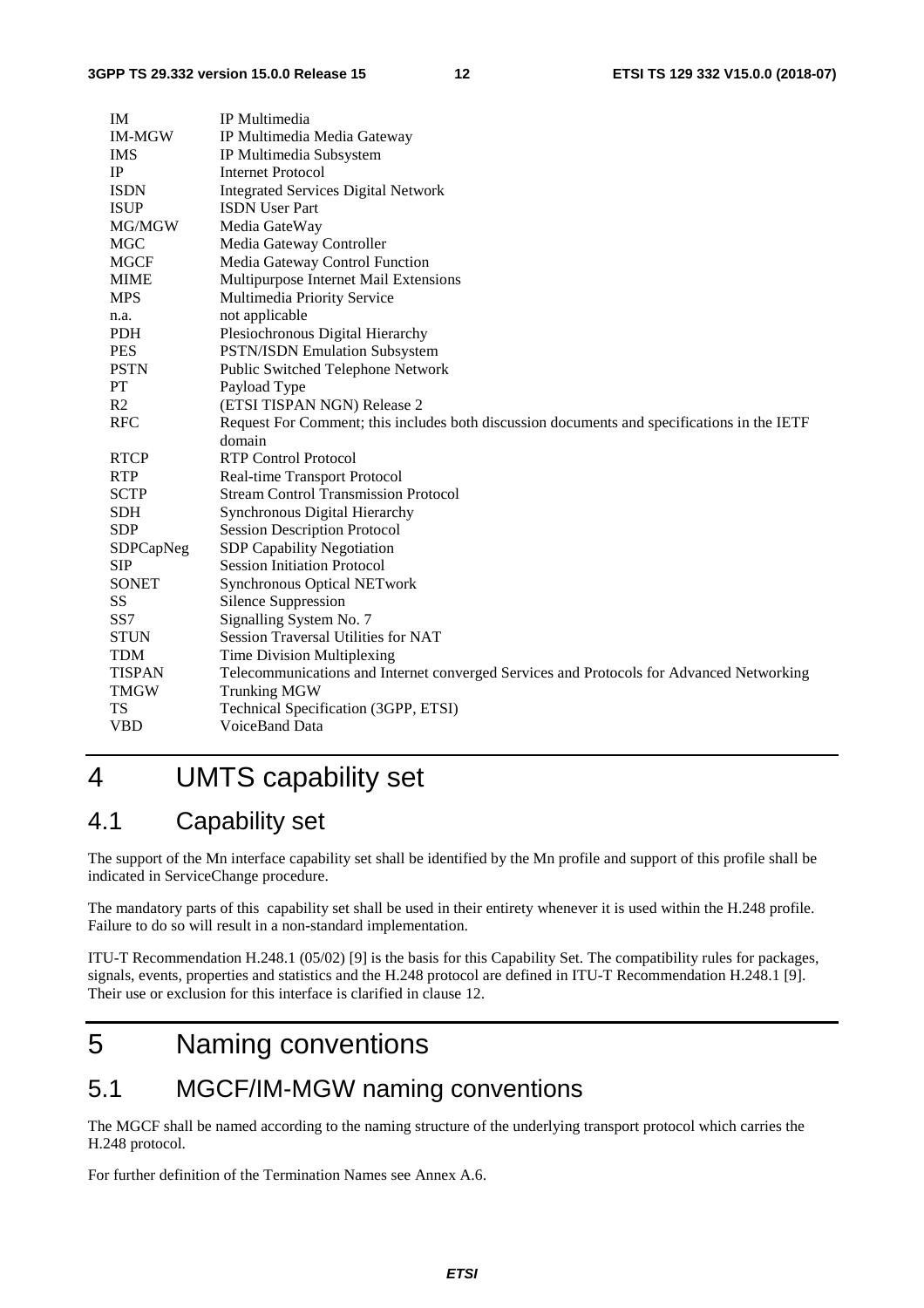## 5.2 Void

## 6 Topology descriptor

No special behaviour, for definition of use see Annex A. 5.

## 7 Transaction timers

No special behaviour, for definition of timers see Annex A.10.

## 8 Transport

Each implementation of the Mn interface should provide SCTP (as defined in IETF RFC2960 [15] and as updated by RFC3309 [43]) , however other options are permitted within the profile. For further definition see Annex A12.

## 9 Multiple Virtual MG.

The support of multiple virtual MGW outlined in the subclause "Multiple virtual MGW" in ITU-T Recommendation H.248.1 [9] is optional.

## 10 Formats and codes

### 10.1 Signalling Objects

Table 10.1 shows the parameters which are required.

The coding rules applied in ITU-T Recommendation H.248.1 [9] for the applicable coding technique shall be followed for the UMTS capability set.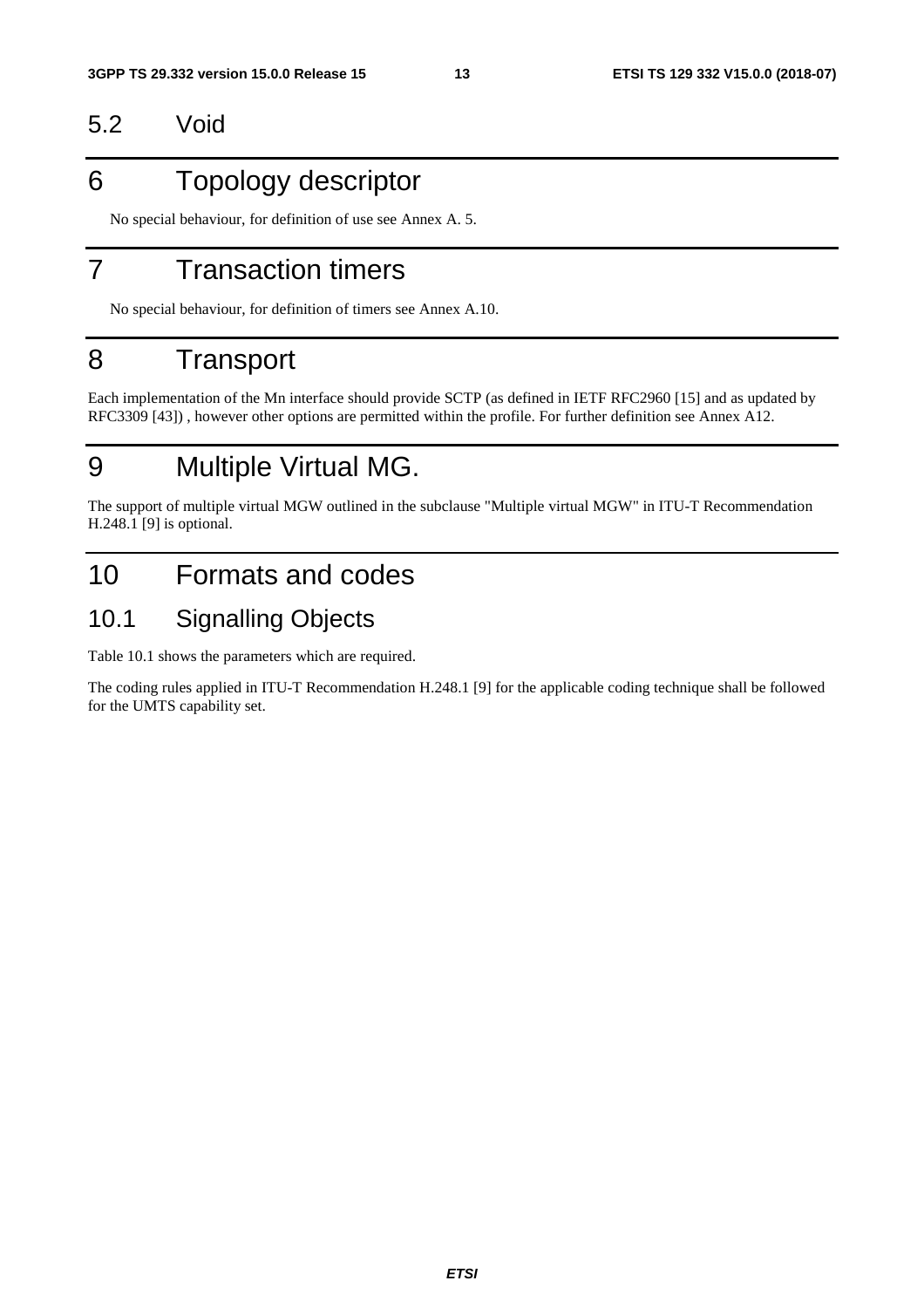#### **Table 10.1: required parameters**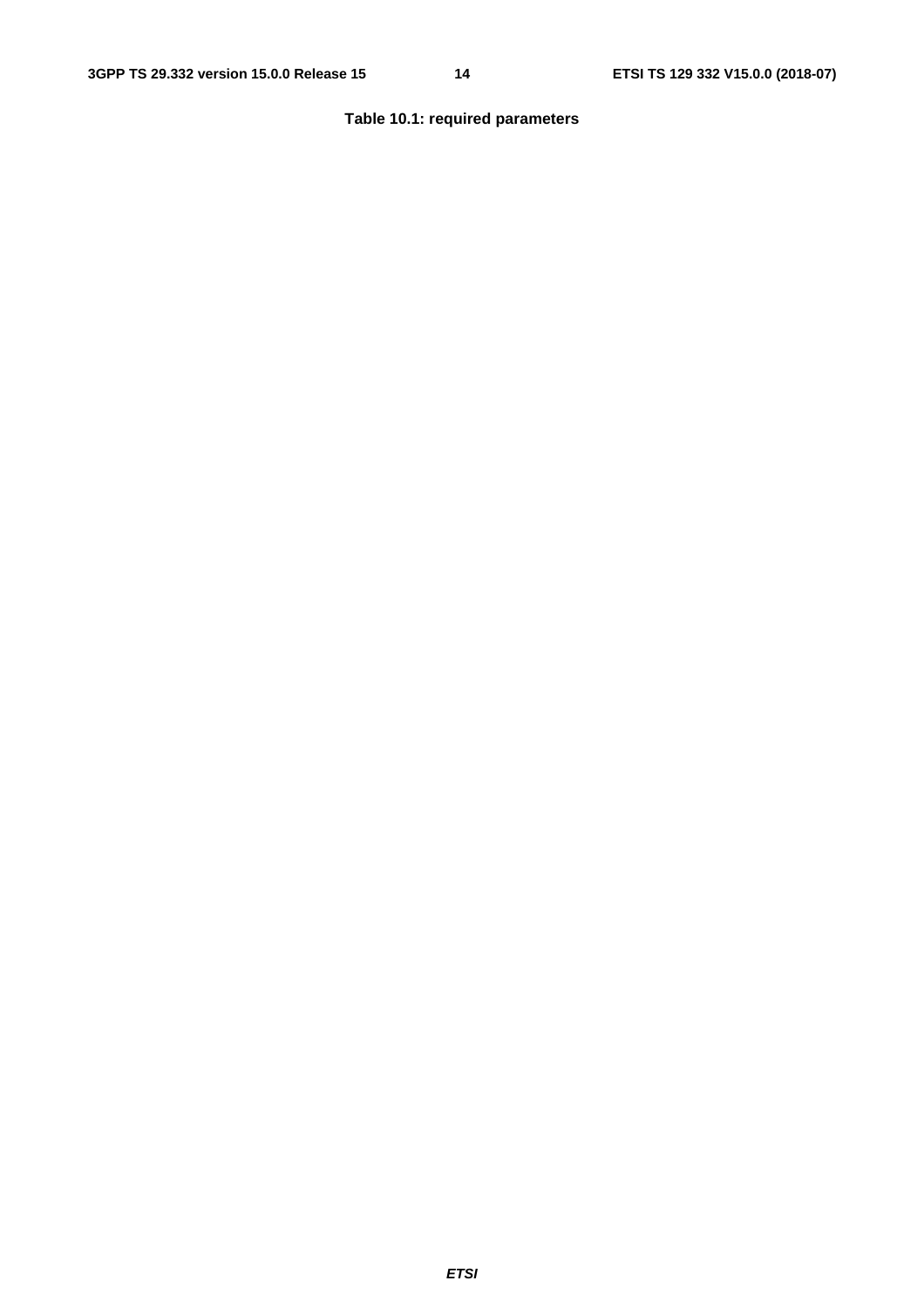| <b>Additional Bandwidth</b><br>The "a=bw-info" SDP attribute defined in 3GPP TS 26.114 [62], see<br><b>Remote Descriptor</b><br>Properties<br>table A.15/1.<br>Allowed RTCP APP<br>The "a=3gpp_mtsi_app_adapt" SDP attribute defined in<br><b>Remote Descriptor</b><br>3GPP TS 26.114 [62].<br>message types<br>As per Q.1950 [14]. For TMR, only values "3.1 kHz audio" or<br>Local Descriptor or<br><b>Bearer Service</b><br>Characteristics<br><b>Remote Descriptor</b><br>"speech" are required.<br>As for the EventsDescriptor in subclause E.1.2.1/H.248.1 "Cause"<br><b>BNC Release</b><br>EventDescriptor<br><b>BNC Release</b><br>ObservedEvent<br>As for the ObservedEventsDescriptor in subclause E.1.2.1/H.248.1<br>descriptor<br>"Cause"<br><fmt list=""> in a single SDP m-line.<br/>Local Descriptor or<br/>Codec List<br/><b>Remote Descriptor</b><br/>For a static RTP payload type, the codec type should be implied by<br/>the RTP payload type, if not then each codec type shall be provided<br/>in a separate SDP "a=rtpmap"-line and possibly additional SDP<br/>"a=fmtp"-line(s). See Clause 10.2.<br/>For a dynamic RTP payload type, for each codec information on the<br/>codec type shall be provided in a separate SDP "a=rtpmap"-line and<br/>possibly additional SDP "a=fmtp"-line(s). See Clause 10.2.<br/>For T.38, additional SDP attributes listed in subclause 10.2.3.6 may<br/>be provided.<br/>Context ID<br/><b>NA</b><br/><b>Binary Encoding:</b><br/>As per ITU-T Recommendation H.248.1 [9]<br/>Annex A.<br/><b>Textual Encoding:</b><br/>As per ITU-T Recommendation H.248.1 [9]<br/>Annex B.<br/>Defined according to the Differentiated Services Code Point property<br/>Diffserv Code Point<br/><b>Local Control</b><br/>in ITU-T Recommendation H.248.52 [64].<br/>Defined according to the "ECN Enabled" property in ITU-T<br/><b>ECN Enabled</b><br/>Local Descriptor or<br/>Recommendation H.248.82 [66].<br/><b>Remote Descriptor</b><br/>Defined according to the "ECN Failure" Event in ITU-T<br/><b>ECN Failure</b><br/>Events,<br/><b>Observed Events</b><br/>Recommendation H.248.82 [66].<br/>As for the ObservedEventsDescriptor Parameter "Failure Type" in<br/><b>ECN Failure Type</b><br/>ObservedEvents<br/>Descriptor<br/>ITU-T Recommendation H.248.82 [66].<br/>Defined according to "Initiation Method" property in ITU-T<br/><b>ECN Initiation Method</b><br/>Local Descriptor or<br/>Remote Descriptor<br/>Recommendation H.248.82 [66].<br/>Forward media in MPC<br/>As for the signal "Forward Media in Preconfigured Channel" in<br/>Signal descriptor<br/>H.248.72 [46] subclause 7.3.2<br/>As for property "Highest multiplexing Level" in subclause<br/><b>Highest Multiplex Level</b><br/><b>Termination state</b><br/>4.1.2/H.248.12 [41]<br/>ObservedEvent<br/>As for the ObservedEventDescriptor in subclause<br/>H245 message content<br/>descriptor<br/>A.8.2.1.2/H.248.12a2 [42] "Contents of H.245 message".<br/>The "a=candidate" SDP attribute defined in IETF RFC 5245 [68] of<br/>Local Descriptor<br/>ICE host candidate<br/>type "host" with the transport, port and priority parameters with<br/>request<br/>wildcard sign "\$" to request the allocation of a host candidate<br/>The "a=candidate" SDP attribute defined in IETF RFC 5245 [68]<br/>ICE host candidate<br/>Local Descriptor<br/><b>ICE</b> lite indication<br/>The "a=ice-lite" SDP attribute defined in IETF RFC 5245 [68].<br/><b>Local Descriptor</b><br/>The "a=ice-pwd" SDP attribute defined in IETF RFC 5245 [68] with<br/>ICE password request<br/><b>Local Descriptor</b><br/>wildcard sign "\$".<br/>The "a=ice-pwd" SDP attribute defined in IETF RFC 5245 [68].<br/>Local Descriptor<br/>ICE password<br/>ICE received candidate<br/><b>Remote Descriptor</b><br/>The "a=candidate" SDP attribute defined in IETF RFC 5245 [68]<br/>The "a=ice-pwd" SDP attribute defined in IETF RFC 5245 [68].<br/>ICE received password<br/><b>Remote Descriptor</b><br/>ICE received Ufrag<br/>The "a=ice-ufrag" SDP attribute defined in IETF RFC 5245 [68].<br/><b>Remote Descriptor</b><br/>The "a=ice-ufrag" SDP attribute defined in IETF RFC 5245 [68] with<br/><b>ICE Ufrag request</b><br/><b>Local Descriptor</b><br/>wildcard sign "\$".<br/>The "a=ice-ufrag" SDP attribute defined in IETF RFC 5245 [68].<br/>ICE Ufrag<br/>Local Descriptor<br/><b>ICE Connectivity Check</b><br/>Defined according to Connectivity Check Result event in ITU-T<br/>Events,<br/><b>Observed Events</b><br/>Result<br/>Recommendation H.248.50 [67].<br/><b>ICE Send Connectivity</b><br/>Defined as the ostuncc/scc signal in ITU-T Recommendation<br/>Signals<br/>Check<br/>H.248.50 [67].<br/><b>ICE New Peer Reflexive</b><br/>Defined according to New Peer Reflexive Candidate event in ITU-T<br/>Events,<br/><b>Observed Events</b><br/>Candidate<br/>Recommendation H.248.50 [67].<br/>Defined as the ostuncc/sacc signal in ITU-T Recommendation<br/><b>ICE Send Additional</b><br/>Signals<br/><b>Connectivity Check</b><br/>H.248.50 [67].<br/>As for the EventsDescriptor in subclause 6.2/H.248.14 "Inactivity<br/>EventDescriptor<br/>Inactivity timeout<br/>Timeout"<br/>ObservedEvent<br/>As for the ObservedEventDescriptor in subclause 6.2/H.248.14 "<br/>Inactivity timeout</fmt> | <b>Signalling Object</b> | <b>H.248 Descriptor</b> | Coding               |  |  |
|------------------------------------------------------------------------------------------------------------------------------------------------------------------------------------------------------------------------------------------------------------------------------------------------------------------------------------------------------------------------------------------------------------------------------------------------------------------------------------------------------------------------------------------------------------------------------------------------------------------------------------------------------------------------------------------------------------------------------------------------------------------------------------------------------------------------------------------------------------------------------------------------------------------------------------------------------------------------------------------------------------------------------------------------------------------------------------------------------------------------------------------------------------------------------------------------------------------------------------------------------------------------------------------------------------------------------------------------------------------------------------------------------------------------------------------------------------------------------------------------------------------------------------------------------------------------------------------------------------------------------------------------------------------------------------------------------------------------------------------------------------------------------------------------------------------------------------------------------------------------------------------------------------------------------------------------------------------------------------------------------------------------------------------------------------------------------------------------------------------------------------------------------------------------------------------------------------------------------------------------------------------------------------------------------------------------------------------------------------------------------------------------------------------------------------------------------------------------------------------------------------------------------------------------------------------------------------------------------------------------------------------------------------------------------------------------------------------------------------------------------------------------------------------------------------------------------------------------------------------------------------------------------------------------------------------------------------------------------------------------------------------------------------------------------------------------------------------------------------------------------------------------------------------------------------------------------------------------------------------------------------------------------------------------------------------------------------------------------------------------------------------------------------------------------------------------------------------------------------------------------------------------------------------------------------------------------------------------------------------------------------------------------------------------------------------------------------------------------------------------------------------------------------------------------------------------------------------------------------------------------------------------------------------------------------------------------------------------------------------------------------------------------------------------------------------------------------------------------------------------------------------------------------------------------------------------------------------------------------------------------------------------------------------------------------------------------------------------------------------------------------------------------------------------------------------------------------------------------------------------------------------------------------------------------------------------------------------------------------------------------------------------------------------------------------------------------------------------------------------------------------------------------------------------------------------------------------------------------------------------------------------------------------------------------------------------------------------------------------------------------------------------------------------------------------------------------------------------------------------------------------------------------------------------------------------------------------------------------------------------------------------------------------------------------------------------------------------------------------|--------------------------|-------------------------|----------------------|--|--|
|                                                                                                                                                                                                                                                                                                                                                                                                                                                                                                                                                                                                                                                                                                                                                                                                                                                                                                                                                                                                                                                                                                                                                                                                                                                                                                                                                                                                                                                                                                                                                                                                                                                                                                                                                                                                                                                                                                                                                                                                                                                                                                                                                                                                                                                                                                                                                                                                                                                                                                                                                                                                                                                                                                                                                                                                                                                                                                                                                                                                                                                                                                                                                                                                                                                                                                                                                                                                                                                                                                                                                                                                                                                                                                                                                                                                                                                                                                                                                                                                                                                                                                                                                                                                                                                                                                                                                                                                                                                                                                                                                                                                                                                                                                                                                                                                                                                                                                                                                                                                                                                                                                                                                                                                                                                                                                                                                            |                          |                         |                      |  |  |
|                                                                                                                                                                                                                                                                                                                                                                                                                                                                                                                                                                                                                                                                                                                                                                                                                                                                                                                                                                                                                                                                                                                                                                                                                                                                                                                                                                                                                                                                                                                                                                                                                                                                                                                                                                                                                                                                                                                                                                                                                                                                                                                                                                                                                                                                                                                                                                                                                                                                                                                                                                                                                                                                                                                                                                                                                                                                                                                                                                                                                                                                                                                                                                                                                                                                                                                                                                                                                                                                                                                                                                                                                                                                                                                                                                                                                                                                                                                                                                                                                                                                                                                                                                                                                                                                                                                                                                                                                                                                                                                                                                                                                                                                                                                                                                                                                                                                                                                                                                                                                                                                                                                                                                                                                                                                                                                                                            |                          |                         |                      |  |  |
|                                                                                                                                                                                                                                                                                                                                                                                                                                                                                                                                                                                                                                                                                                                                                                                                                                                                                                                                                                                                                                                                                                                                                                                                                                                                                                                                                                                                                                                                                                                                                                                                                                                                                                                                                                                                                                                                                                                                                                                                                                                                                                                                                                                                                                                                                                                                                                                                                                                                                                                                                                                                                                                                                                                                                                                                                                                                                                                                                                                                                                                                                                                                                                                                                                                                                                                                                                                                                                                                                                                                                                                                                                                                                                                                                                                                                                                                                                                                                                                                                                                                                                                                                                                                                                                                                                                                                                                                                                                                                                                                                                                                                                                                                                                                                                                                                                                                                                                                                                                                                                                                                                                                                                                                                                                                                                                                                            |                          |                         |                      |  |  |
|                                                                                                                                                                                                                                                                                                                                                                                                                                                                                                                                                                                                                                                                                                                                                                                                                                                                                                                                                                                                                                                                                                                                                                                                                                                                                                                                                                                                                                                                                                                                                                                                                                                                                                                                                                                                                                                                                                                                                                                                                                                                                                                                                                                                                                                                                                                                                                                                                                                                                                                                                                                                                                                                                                                                                                                                                                                                                                                                                                                                                                                                                                                                                                                                                                                                                                                                                                                                                                                                                                                                                                                                                                                                                                                                                                                                                                                                                                                                                                                                                                                                                                                                                                                                                                                                                                                                                                                                                                                                                                                                                                                                                                                                                                                                                                                                                                                                                                                                                                                                                                                                                                                                                                                                                                                                                                                                                            |                          |                         |                      |  |  |
|                                                                                                                                                                                                                                                                                                                                                                                                                                                                                                                                                                                                                                                                                                                                                                                                                                                                                                                                                                                                                                                                                                                                                                                                                                                                                                                                                                                                                                                                                                                                                                                                                                                                                                                                                                                                                                                                                                                                                                                                                                                                                                                                                                                                                                                                                                                                                                                                                                                                                                                                                                                                                                                                                                                                                                                                                                                                                                                                                                                                                                                                                                                                                                                                                                                                                                                                                                                                                                                                                                                                                                                                                                                                                                                                                                                                                                                                                                                                                                                                                                                                                                                                                                                                                                                                                                                                                                                                                                                                                                                                                                                                                                                                                                                                                                                                                                                                                                                                                                                                                                                                                                                                                                                                                                                                                                                                                            |                          |                         |                      |  |  |
|                                                                                                                                                                                                                                                                                                                                                                                                                                                                                                                                                                                                                                                                                                                                                                                                                                                                                                                                                                                                                                                                                                                                                                                                                                                                                                                                                                                                                                                                                                                                                                                                                                                                                                                                                                                                                                                                                                                                                                                                                                                                                                                                                                                                                                                                                                                                                                                                                                                                                                                                                                                                                                                                                                                                                                                                                                                                                                                                                                                                                                                                                                                                                                                                                                                                                                                                                                                                                                                                                                                                                                                                                                                                                                                                                                                                                                                                                                                                                                                                                                                                                                                                                                                                                                                                                                                                                                                                                                                                                                                                                                                                                                                                                                                                                                                                                                                                                                                                                                                                                                                                                                                                                                                                                                                                                                                                                            |                          |                         |                      |  |  |
|                                                                                                                                                                                                                                                                                                                                                                                                                                                                                                                                                                                                                                                                                                                                                                                                                                                                                                                                                                                                                                                                                                                                                                                                                                                                                                                                                                                                                                                                                                                                                                                                                                                                                                                                                                                                                                                                                                                                                                                                                                                                                                                                                                                                                                                                                                                                                                                                                                                                                                                                                                                                                                                                                                                                                                                                                                                                                                                                                                                                                                                                                                                                                                                                                                                                                                                                                                                                                                                                                                                                                                                                                                                                                                                                                                                                                                                                                                                                                                                                                                                                                                                                                                                                                                                                                                                                                                                                                                                                                                                                                                                                                                                                                                                                                                                                                                                                                                                                                                                                                                                                                                                                                                                                                                                                                                                                                            |                          |                         |                      |  |  |
|                                                                                                                                                                                                                                                                                                                                                                                                                                                                                                                                                                                                                                                                                                                                                                                                                                                                                                                                                                                                                                                                                                                                                                                                                                                                                                                                                                                                                                                                                                                                                                                                                                                                                                                                                                                                                                                                                                                                                                                                                                                                                                                                                                                                                                                                                                                                                                                                                                                                                                                                                                                                                                                                                                                                                                                                                                                                                                                                                                                                                                                                                                                                                                                                                                                                                                                                                                                                                                                                                                                                                                                                                                                                                                                                                                                                                                                                                                                                                                                                                                                                                                                                                                                                                                                                                                                                                                                                                                                                                                                                                                                                                                                                                                                                                                                                                                                                                                                                                                                                                                                                                                                                                                                                                                                                                                                                                            |                          |                         |                      |  |  |
|                                                                                                                                                                                                                                                                                                                                                                                                                                                                                                                                                                                                                                                                                                                                                                                                                                                                                                                                                                                                                                                                                                                                                                                                                                                                                                                                                                                                                                                                                                                                                                                                                                                                                                                                                                                                                                                                                                                                                                                                                                                                                                                                                                                                                                                                                                                                                                                                                                                                                                                                                                                                                                                                                                                                                                                                                                                                                                                                                                                                                                                                                                                                                                                                                                                                                                                                                                                                                                                                                                                                                                                                                                                                                                                                                                                                                                                                                                                                                                                                                                                                                                                                                                                                                                                                                                                                                                                                                                                                                                                                                                                                                                                                                                                                                                                                                                                                                                                                                                                                                                                                                                                                                                                                                                                                                                                                                            |                          |                         |                      |  |  |
|                                                                                                                                                                                                                                                                                                                                                                                                                                                                                                                                                                                                                                                                                                                                                                                                                                                                                                                                                                                                                                                                                                                                                                                                                                                                                                                                                                                                                                                                                                                                                                                                                                                                                                                                                                                                                                                                                                                                                                                                                                                                                                                                                                                                                                                                                                                                                                                                                                                                                                                                                                                                                                                                                                                                                                                                                                                                                                                                                                                                                                                                                                                                                                                                                                                                                                                                                                                                                                                                                                                                                                                                                                                                                                                                                                                                                                                                                                                                                                                                                                                                                                                                                                                                                                                                                                                                                                                                                                                                                                                                                                                                                                                                                                                                                                                                                                                                                                                                                                                                                                                                                                                                                                                                                                                                                                                                                            |                          |                         |                      |  |  |
|                                                                                                                                                                                                                                                                                                                                                                                                                                                                                                                                                                                                                                                                                                                                                                                                                                                                                                                                                                                                                                                                                                                                                                                                                                                                                                                                                                                                                                                                                                                                                                                                                                                                                                                                                                                                                                                                                                                                                                                                                                                                                                                                                                                                                                                                                                                                                                                                                                                                                                                                                                                                                                                                                                                                                                                                                                                                                                                                                                                                                                                                                                                                                                                                                                                                                                                                                                                                                                                                                                                                                                                                                                                                                                                                                                                                                                                                                                                                                                                                                                                                                                                                                                                                                                                                                                                                                                                                                                                                                                                                                                                                                                                                                                                                                                                                                                                                                                                                                                                                                                                                                                                                                                                                                                                                                                                                                            |                          |                         |                      |  |  |
|                                                                                                                                                                                                                                                                                                                                                                                                                                                                                                                                                                                                                                                                                                                                                                                                                                                                                                                                                                                                                                                                                                                                                                                                                                                                                                                                                                                                                                                                                                                                                                                                                                                                                                                                                                                                                                                                                                                                                                                                                                                                                                                                                                                                                                                                                                                                                                                                                                                                                                                                                                                                                                                                                                                                                                                                                                                                                                                                                                                                                                                                                                                                                                                                                                                                                                                                                                                                                                                                                                                                                                                                                                                                                                                                                                                                                                                                                                                                                                                                                                                                                                                                                                                                                                                                                                                                                                                                                                                                                                                                                                                                                                                                                                                                                                                                                                                                                                                                                                                                                                                                                                                                                                                                                                                                                                                                                            |                          |                         |                      |  |  |
|                                                                                                                                                                                                                                                                                                                                                                                                                                                                                                                                                                                                                                                                                                                                                                                                                                                                                                                                                                                                                                                                                                                                                                                                                                                                                                                                                                                                                                                                                                                                                                                                                                                                                                                                                                                                                                                                                                                                                                                                                                                                                                                                                                                                                                                                                                                                                                                                                                                                                                                                                                                                                                                                                                                                                                                                                                                                                                                                                                                                                                                                                                                                                                                                                                                                                                                                                                                                                                                                                                                                                                                                                                                                                                                                                                                                                                                                                                                                                                                                                                                                                                                                                                                                                                                                                                                                                                                                                                                                                                                                                                                                                                                                                                                                                                                                                                                                                                                                                                                                                                                                                                                                                                                                                                                                                                                                                            |                          |                         |                      |  |  |
|                                                                                                                                                                                                                                                                                                                                                                                                                                                                                                                                                                                                                                                                                                                                                                                                                                                                                                                                                                                                                                                                                                                                                                                                                                                                                                                                                                                                                                                                                                                                                                                                                                                                                                                                                                                                                                                                                                                                                                                                                                                                                                                                                                                                                                                                                                                                                                                                                                                                                                                                                                                                                                                                                                                                                                                                                                                                                                                                                                                                                                                                                                                                                                                                                                                                                                                                                                                                                                                                                                                                                                                                                                                                                                                                                                                                                                                                                                                                                                                                                                                                                                                                                                                                                                                                                                                                                                                                                                                                                                                                                                                                                                                                                                                                                                                                                                                                                                                                                                                                                                                                                                                                                                                                                                                                                                                                                            |                          |                         |                      |  |  |
|                                                                                                                                                                                                                                                                                                                                                                                                                                                                                                                                                                                                                                                                                                                                                                                                                                                                                                                                                                                                                                                                                                                                                                                                                                                                                                                                                                                                                                                                                                                                                                                                                                                                                                                                                                                                                                                                                                                                                                                                                                                                                                                                                                                                                                                                                                                                                                                                                                                                                                                                                                                                                                                                                                                                                                                                                                                                                                                                                                                                                                                                                                                                                                                                                                                                                                                                                                                                                                                                                                                                                                                                                                                                                                                                                                                                                                                                                                                                                                                                                                                                                                                                                                                                                                                                                                                                                                                                                                                                                                                                                                                                                                                                                                                                                                                                                                                                                                                                                                                                                                                                                                                                                                                                                                                                                                                                                            |                          |                         |                      |  |  |
|                                                                                                                                                                                                                                                                                                                                                                                                                                                                                                                                                                                                                                                                                                                                                                                                                                                                                                                                                                                                                                                                                                                                                                                                                                                                                                                                                                                                                                                                                                                                                                                                                                                                                                                                                                                                                                                                                                                                                                                                                                                                                                                                                                                                                                                                                                                                                                                                                                                                                                                                                                                                                                                                                                                                                                                                                                                                                                                                                                                                                                                                                                                                                                                                                                                                                                                                                                                                                                                                                                                                                                                                                                                                                                                                                                                                                                                                                                                                                                                                                                                                                                                                                                                                                                                                                                                                                                                                                                                                                                                                                                                                                                                                                                                                                                                                                                                                                                                                                                                                                                                                                                                                                                                                                                                                                                                                                            |                          |                         |                      |  |  |
|                                                                                                                                                                                                                                                                                                                                                                                                                                                                                                                                                                                                                                                                                                                                                                                                                                                                                                                                                                                                                                                                                                                                                                                                                                                                                                                                                                                                                                                                                                                                                                                                                                                                                                                                                                                                                                                                                                                                                                                                                                                                                                                                                                                                                                                                                                                                                                                                                                                                                                                                                                                                                                                                                                                                                                                                                                                                                                                                                                                                                                                                                                                                                                                                                                                                                                                                                                                                                                                                                                                                                                                                                                                                                                                                                                                                                                                                                                                                                                                                                                                                                                                                                                                                                                                                                                                                                                                                                                                                                                                                                                                                                                                                                                                                                                                                                                                                                                                                                                                                                                                                                                                                                                                                                                                                                                                                                            |                          |                         |                      |  |  |
|                                                                                                                                                                                                                                                                                                                                                                                                                                                                                                                                                                                                                                                                                                                                                                                                                                                                                                                                                                                                                                                                                                                                                                                                                                                                                                                                                                                                                                                                                                                                                                                                                                                                                                                                                                                                                                                                                                                                                                                                                                                                                                                                                                                                                                                                                                                                                                                                                                                                                                                                                                                                                                                                                                                                                                                                                                                                                                                                                                                                                                                                                                                                                                                                                                                                                                                                                                                                                                                                                                                                                                                                                                                                                                                                                                                                                                                                                                                                                                                                                                                                                                                                                                                                                                                                                                                                                                                                                                                                                                                                                                                                                                                                                                                                                                                                                                                                                                                                                                                                                                                                                                                                                                                                                                                                                                                                                            |                          |                         |                      |  |  |
|                                                                                                                                                                                                                                                                                                                                                                                                                                                                                                                                                                                                                                                                                                                                                                                                                                                                                                                                                                                                                                                                                                                                                                                                                                                                                                                                                                                                                                                                                                                                                                                                                                                                                                                                                                                                                                                                                                                                                                                                                                                                                                                                                                                                                                                                                                                                                                                                                                                                                                                                                                                                                                                                                                                                                                                                                                                                                                                                                                                                                                                                                                                                                                                                                                                                                                                                                                                                                                                                                                                                                                                                                                                                                                                                                                                                                                                                                                                                                                                                                                                                                                                                                                                                                                                                                                                                                                                                                                                                                                                                                                                                                                                                                                                                                                                                                                                                                                                                                                                                                                                                                                                                                                                                                                                                                                                                                            |                          |                         |                      |  |  |
|                                                                                                                                                                                                                                                                                                                                                                                                                                                                                                                                                                                                                                                                                                                                                                                                                                                                                                                                                                                                                                                                                                                                                                                                                                                                                                                                                                                                                                                                                                                                                                                                                                                                                                                                                                                                                                                                                                                                                                                                                                                                                                                                                                                                                                                                                                                                                                                                                                                                                                                                                                                                                                                                                                                                                                                                                                                                                                                                                                                                                                                                                                                                                                                                                                                                                                                                                                                                                                                                                                                                                                                                                                                                                                                                                                                                                                                                                                                                                                                                                                                                                                                                                                                                                                                                                                                                                                                                                                                                                                                                                                                                                                                                                                                                                                                                                                                                                                                                                                                                                                                                                                                                                                                                                                                                                                                                                            |                          |                         |                      |  |  |
|                                                                                                                                                                                                                                                                                                                                                                                                                                                                                                                                                                                                                                                                                                                                                                                                                                                                                                                                                                                                                                                                                                                                                                                                                                                                                                                                                                                                                                                                                                                                                                                                                                                                                                                                                                                                                                                                                                                                                                                                                                                                                                                                                                                                                                                                                                                                                                                                                                                                                                                                                                                                                                                                                                                                                                                                                                                                                                                                                                                                                                                                                                                                                                                                                                                                                                                                                                                                                                                                                                                                                                                                                                                                                                                                                                                                                                                                                                                                                                                                                                                                                                                                                                                                                                                                                                                                                                                                                                                                                                                                                                                                                                                                                                                                                                                                                                                                                                                                                                                                                                                                                                                                                                                                                                                                                                                                                            |                          |                         |                      |  |  |
|                                                                                                                                                                                                                                                                                                                                                                                                                                                                                                                                                                                                                                                                                                                                                                                                                                                                                                                                                                                                                                                                                                                                                                                                                                                                                                                                                                                                                                                                                                                                                                                                                                                                                                                                                                                                                                                                                                                                                                                                                                                                                                                                                                                                                                                                                                                                                                                                                                                                                                                                                                                                                                                                                                                                                                                                                                                                                                                                                                                                                                                                                                                                                                                                                                                                                                                                                                                                                                                                                                                                                                                                                                                                                                                                                                                                                                                                                                                                                                                                                                                                                                                                                                                                                                                                                                                                                                                                                                                                                                                                                                                                                                                                                                                                                                                                                                                                                                                                                                                                                                                                                                                                                                                                                                                                                                                                                            |                          |                         |                      |  |  |
|                                                                                                                                                                                                                                                                                                                                                                                                                                                                                                                                                                                                                                                                                                                                                                                                                                                                                                                                                                                                                                                                                                                                                                                                                                                                                                                                                                                                                                                                                                                                                                                                                                                                                                                                                                                                                                                                                                                                                                                                                                                                                                                                                                                                                                                                                                                                                                                                                                                                                                                                                                                                                                                                                                                                                                                                                                                                                                                                                                                                                                                                                                                                                                                                                                                                                                                                                                                                                                                                                                                                                                                                                                                                                                                                                                                                                                                                                                                                                                                                                                                                                                                                                                                                                                                                                                                                                                                                                                                                                                                                                                                                                                                                                                                                                                                                                                                                                                                                                                                                                                                                                                                                                                                                                                                                                                                                                            |                          |                         |                      |  |  |
|                                                                                                                                                                                                                                                                                                                                                                                                                                                                                                                                                                                                                                                                                                                                                                                                                                                                                                                                                                                                                                                                                                                                                                                                                                                                                                                                                                                                                                                                                                                                                                                                                                                                                                                                                                                                                                                                                                                                                                                                                                                                                                                                                                                                                                                                                                                                                                                                                                                                                                                                                                                                                                                                                                                                                                                                                                                                                                                                                                                                                                                                                                                                                                                                                                                                                                                                                                                                                                                                                                                                                                                                                                                                                                                                                                                                                                                                                                                                                                                                                                                                                                                                                                                                                                                                                                                                                                                                                                                                                                                                                                                                                                                                                                                                                                                                                                                                                                                                                                                                                                                                                                                                                                                                                                                                                                                                                            |                          |                         |                      |  |  |
|                                                                                                                                                                                                                                                                                                                                                                                                                                                                                                                                                                                                                                                                                                                                                                                                                                                                                                                                                                                                                                                                                                                                                                                                                                                                                                                                                                                                                                                                                                                                                                                                                                                                                                                                                                                                                                                                                                                                                                                                                                                                                                                                                                                                                                                                                                                                                                                                                                                                                                                                                                                                                                                                                                                                                                                                                                                                                                                                                                                                                                                                                                                                                                                                                                                                                                                                                                                                                                                                                                                                                                                                                                                                                                                                                                                                                                                                                                                                                                                                                                                                                                                                                                                                                                                                                                                                                                                                                                                                                                                                                                                                                                                                                                                                                                                                                                                                                                                                                                                                                                                                                                                                                                                                                                                                                                                                                            |                          |                         |                      |  |  |
|                                                                                                                                                                                                                                                                                                                                                                                                                                                                                                                                                                                                                                                                                                                                                                                                                                                                                                                                                                                                                                                                                                                                                                                                                                                                                                                                                                                                                                                                                                                                                                                                                                                                                                                                                                                                                                                                                                                                                                                                                                                                                                                                                                                                                                                                                                                                                                                                                                                                                                                                                                                                                                                                                                                                                                                                                                                                                                                                                                                                                                                                                                                                                                                                                                                                                                                                                                                                                                                                                                                                                                                                                                                                                                                                                                                                                                                                                                                                                                                                                                                                                                                                                                                                                                                                                                                                                                                                                                                                                                                                                                                                                                                                                                                                                                                                                                                                                                                                                                                                                                                                                                                                                                                                                                                                                                                                                            |                          |                         |                      |  |  |
|                                                                                                                                                                                                                                                                                                                                                                                                                                                                                                                                                                                                                                                                                                                                                                                                                                                                                                                                                                                                                                                                                                                                                                                                                                                                                                                                                                                                                                                                                                                                                                                                                                                                                                                                                                                                                                                                                                                                                                                                                                                                                                                                                                                                                                                                                                                                                                                                                                                                                                                                                                                                                                                                                                                                                                                                                                                                                                                                                                                                                                                                                                                                                                                                                                                                                                                                                                                                                                                                                                                                                                                                                                                                                                                                                                                                                                                                                                                                                                                                                                                                                                                                                                                                                                                                                                                                                                                                                                                                                                                                                                                                                                                                                                                                                                                                                                                                                                                                                                                                                                                                                                                                                                                                                                                                                                                                                            |                          |                         |                      |  |  |
|                                                                                                                                                                                                                                                                                                                                                                                                                                                                                                                                                                                                                                                                                                                                                                                                                                                                                                                                                                                                                                                                                                                                                                                                                                                                                                                                                                                                                                                                                                                                                                                                                                                                                                                                                                                                                                                                                                                                                                                                                                                                                                                                                                                                                                                                                                                                                                                                                                                                                                                                                                                                                                                                                                                                                                                                                                                                                                                                                                                                                                                                                                                                                                                                                                                                                                                                                                                                                                                                                                                                                                                                                                                                                                                                                                                                                                                                                                                                                                                                                                                                                                                                                                                                                                                                                                                                                                                                                                                                                                                                                                                                                                                                                                                                                                                                                                                                                                                                                                                                                                                                                                                                                                                                                                                                                                                                                            |                          |                         |                      |  |  |
|                                                                                                                                                                                                                                                                                                                                                                                                                                                                                                                                                                                                                                                                                                                                                                                                                                                                                                                                                                                                                                                                                                                                                                                                                                                                                                                                                                                                                                                                                                                                                                                                                                                                                                                                                                                                                                                                                                                                                                                                                                                                                                                                                                                                                                                                                                                                                                                                                                                                                                                                                                                                                                                                                                                                                                                                                                                                                                                                                                                                                                                                                                                                                                                                                                                                                                                                                                                                                                                                                                                                                                                                                                                                                                                                                                                                                                                                                                                                                                                                                                                                                                                                                                                                                                                                                                                                                                                                                                                                                                                                                                                                                                                                                                                                                                                                                                                                                                                                                                                                                                                                                                                                                                                                                                                                                                                                                            |                          |                         |                      |  |  |
|                                                                                                                                                                                                                                                                                                                                                                                                                                                                                                                                                                                                                                                                                                                                                                                                                                                                                                                                                                                                                                                                                                                                                                                                                                                                                                                                                                                                                                                                                                                                                                                                                                                                                                                                                                                                                                                                                                                                                                                                                                                                                                                                                                                                                                                                                                                                                                                                                                                                                                                                                                                                                                                                                                                                                                                                                                                                                                                                                                                                                                                                                                                                                                                                                                                                                                                                                                                                                                                                                                                                                                                                                                                                                                                                                                                                                                                                                                                                                                                                                                                                                                                                                                                                                                                                                                                                                                                                                                                                                                                                                                                                                                                                                                                                                                                                                                                                                                                                                                                                                                                                                                                                                                                                                                                                                                                                                            |                          |                         |                      |  |  |
|                                                                                                                                                                                                                                                                                                                                                                                                                                                                                                                                                                                                                                                                                                                                                                                                                                                                                                                                                                                                                                                                                                                                                                                                                                                                                                                                                                                                                                                                                                                                                                                                                                                                                                                                                                                                                                                                                                                                                                                                                                                                                                                                                                                                                                                                                                                                                                                                                                                                                                                                                                                                                                                                                                                                                                                                                                                                                                                                                                                                                                                                                                                                                                                                                                                                                                                                                                                                                                                                                                                                                                                                                                                                                                                                                                                                                                                                                                                                                                                                                                                                                                                                                                                                                                                                                                                                                                                                                                                                                                                                                                                                                                                                                                                                                                                                                                                                                                                                                                                                                                                                                                                                                                                                                                                                                                                                                            |                          |                         |                      |  |  |
|                                                                                                                                                                                                                                                                                                                                                                                                                                                                                                                                                                                                                                                                                                                                                                                                                                                                                                                                                                                                                                                                                                                                                                                                                                                                                                                                                                                                                                                                                                                                                                                                                                                                                                                                                                                                                                                                                                                                                                                                                                                                                                                                                                                                                                                                                                                                                                                                                                                                                                                                                                                                                                                                                                                                                                                                                                                                                                                                                                                                                                                                                                                                                                                                                                                                                                                                                                                                                                                                                                                                                                                                                                                                                                                                                                                                                                                                                                                                                                                                                                                                                                                                                                                                                                                                                                                                                                                                                                                                                                                                                                                                                                                                                                                                                                                                                                                                                                                                                                                                                                                                                                                                                                                                                                                                                                                                                            |                          |                         |                      |  |  |
|                                                                                                                                                                                                                                                                                                                                                                                                                                                                                                                                                                                                                                                                                                                                                                                                                                                                                                                                                                                                                                                                                                                                                                                                                                                                                                                                                                                                                                                                                                                                                                                                                                                                                                                                                                                                                                                                                                                                                                                                                                                                                                                                                                                                                                                                                                                                                                                                                                                                                                                                                                                                                                                                                                                                                                                                                                                                                                                                                                                                                                                                                                                                                                                                                                                                                                                                                                                                                                                                                                                                                                                                                                                                                                                                                                                                                                                                                                                                                                                                                                                                                                                                                                                                                                                                                                                                                                                                                                                                                                                                                                                                                                                                                                                                                                                                                                                                                                                                                                                                                                                                                                                                                                                                                                                                                                                                                            |                          |                         |                      |  |  |
|                                                                                                                                                                                                                                                                                                                                                                                                                                                                                                                                                                                                                                                                                                                                                                                                                                                                                                                                                                                                                                                                                                                                                                                                                                                                                                                                                                                                                                                                                                                                                                                                                                                                                                                                                                                                                                                                                                                                                                                                                                                                                                                                                                                                                                                                                                                                                                                                                                                                                                                                                                                                                                                                                                                                                                                                                                                                                                                                                                                                                                                                                                                                                                                                                                                                                                                                                                                                                                                                                                                                                                                                                                                                                                                                                                                                                                                                                                                                                                                                                                                                                                                                                                                                                                                                                                                                                                                                                                                                                                                                                                                                                                                                                                                                                                                                                                                                                                                                                                                                                                                                                                                                                                                                                                                                                                                                                            |                          |                         |                      |  |  |
|                                                                                                                                                                                                                                                                                                                                                                                                                                                                                                                                                                                                                                                                                                                                                                                                                                                                                                                                                                                                                                                                                                                                                                                                                                                                                                                                                                                                                                                                                                                                                                                                                                                                                                                                                                                                                                                                                                                                                                                                                                                                                                                                                                                                                                                                                                                                                                                                                                                                                                                                                                                                                                                                                                                                                                                                                                                                                                                                                                                                                                                                                                                                                                                                                                                                                                                                                                                                                                                                                                                                                                                                                                                                                                                                                                                                                                                                                                                                                                                                                                                                                                                                                                                                                                                                                                                                                                                                                                                                                                                                                                                                                                                                                                                                                                                                                                                                                                                                                                                                                                                                                                                                                                                                                                                                                                                                                            |                          |                         |                      |  |  |
|                                                                                                                                                                                                                                                                                                                                                                                                                                                                                                                                                                                                                                                                                                                                                                                                                                                                                                                                                                                                                                                                                                                                                                                                                                                                                                                                                                                                                                                                                                                                                                                                                                                                                                                                                                                                                                                                                                                                                                                                                                                                                                                                                                                                                                                                                                                                                                                                                                                                                                                                                                                                                                                                                                                                                                                                                                                                                                                                                                                                                                                                                                                                                                                                                                                                                                                                                                                                                                                                                                                                                                                                                                                                                                                                                                                                                                                                                                                                                                                                                                                                                                                                                                                                                                                                                                                                                                                                                                                                                                                                                                                                                                                                                                                                                                                                                                                                                                                                                                                                                                                                                                                                                                                                                                                                                                                                                            |                          |                         |                      |  |  |
|                                                                                                                                                                                                                                                                                                                                                                                                                                                                                                                                                                                                                                                                                                                                                                                                                                                                                                                                                                                                                                                                                                                                                                                                                                                                                                                                                                                                                                                                                                                                                                                                                                                                                                                                                                                                                                                                                                                                                                                                                                                                                                                                                                                                                                                                                                                                                                                                                                                                                                                                                                                                                                                                                                                                                                                                                                                                                                                                                                                                                                                                                                                                                                                                                                                                                                                                                                                                                                                                                                                                                                                                                                                                                                                                                                                                                                                                                                                                                                                                                                                                                                                                                                                                                                                                                                                                                                                                                                                                                                                                                                                                                                                                                                                                                                                                                                                                                                                                                                                                                                                                                                                                                                                                                                                                                                                                                            |                          | descriptor              | Inactivity Timeout " |  |  |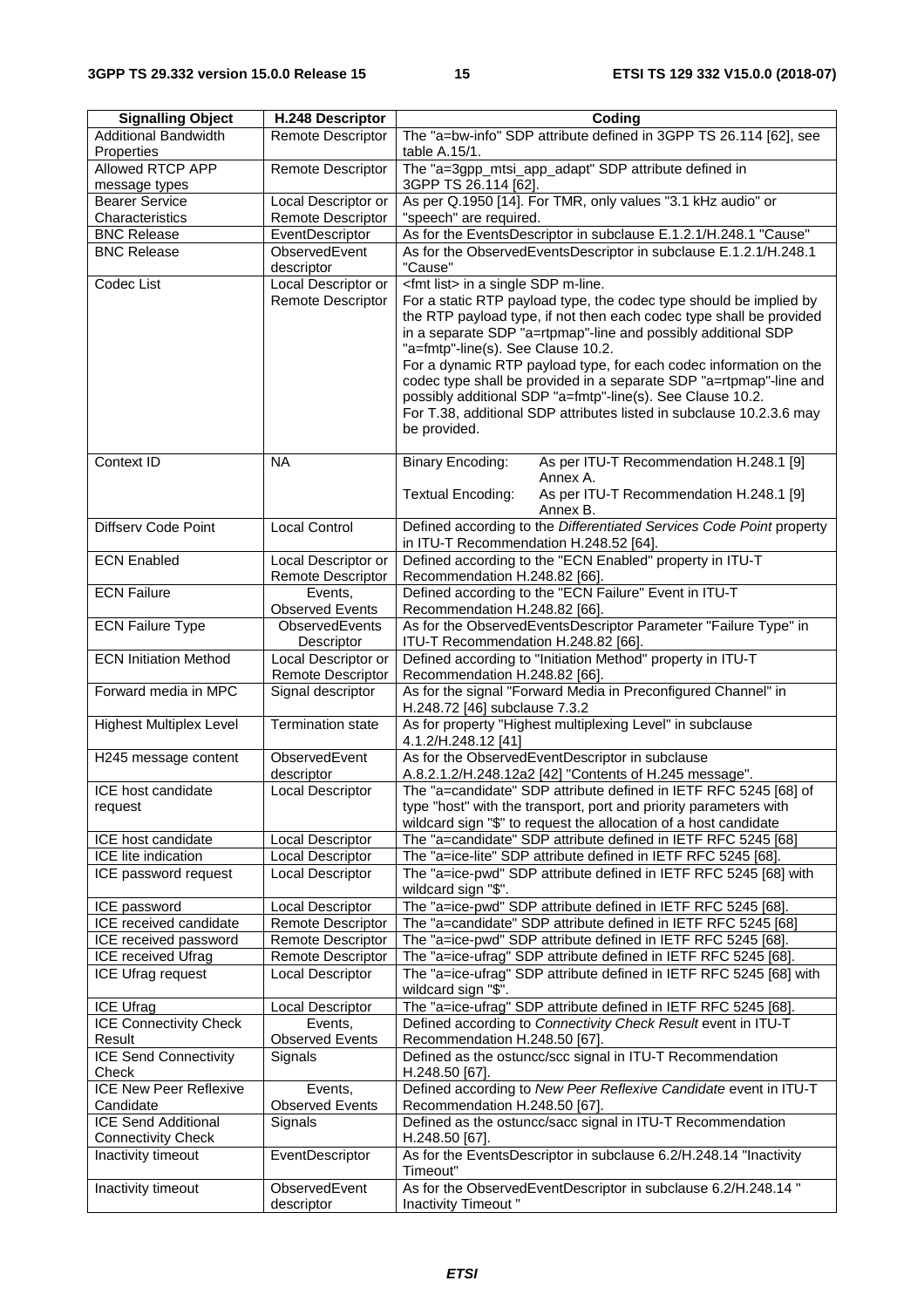| Incoming H245 message                          | Event descriptor                                | As for the EventDescriptor in subclause A.8.2.1/H.248.12a2 [42]                                                              |  |  |
|------------------------------------------------|-------------------------------------------------|------------------------------------------------------------------------------------------------------------------------------|--|--|
|                                                |                                                 | "Incoming H.245 message"                                                                                                     |  |  |
| Incoming Multiplex table                       | <b>Local Control</b>                            | As for property "Incoming Multiplex Table" in subclause<br>4.1.5/H.248.12 [41]                                               |  |  |
| Interwork H.245-RTCP                           | Signal descriptor                               | As for the EventDescriptor parameter in subclause                                                                            |  |  |
|                                                |                                                 | 8.2.1.1.1/H.248.71[49] "Feedback Message Type ".                                                                             |  |  |
| <b>IP Address</b>                              | Local Descriptor or<br><b>Remote Descriptor</b> | <connection address=""> in SDP "c-line"</connection>                                                                         |  |  |
| IP interface                                   | Local control                                   | As for the property "IP interface type" in subclause 15.2.11.1 in<br>3GPP TS 29.232 [5]                                      |  |  |
| IP realm identifier                            | Local control                                   | As for the property "IP realm identifier " in subclause<br>5.1.1/H.248.41[44]                                                |  |  |
| Legacy Interworking<br>Detected                | Event descriptor                                | As for the EventDescriptor in H.248. 72 [46] subclause 7.2.3 "Legacy<br>Detected"                                            |  |  |
| mediatype                                      | Local Descriptor or<br><b>Remote Descriptor</b> | <media> in sdp m-line<br/>"audio" for voice service, "video" for video service and "image" for<br/>T.38 service.</media>     |  |  |
| Mona Preference<br>Channel reception           | Event descriptor                                | As for the EventDescriptor in H.248. 72 [46] subclause 7.2.4 "MPC<br>reception"                                              |  |  |
| <b>MONA Preference</b><br>completed            | Event descriptor                                | As for the EventDescriptor in H.248.72 [46] subclause 7.2.2 "MONA<br>Preference negotiation completed"                       |  |  |
| MONA preference                                | ObservedEvent                                   | As for the ObservedEventDescriptor in H.248.72 [46] subclause                                                                |  |  |
| message content<br><b>MONA Preference recv</b> | descriptor<br>Event descriptor                  | 7.2.1.2.1 "Contents of MONA preference message ".<br>As for the EventDescriptor in H.248. 72 [46] subclause 7.2.2.1          |  |  |
|                                                |                                                 | "MONA Preference reception"                                                                                                  |  |  |
| <b>MPC MUX Code</b>                            | Signal descriptor                               | As for the additional parameter of the signal "Forward Media in<br>Preconfigure Channel" in H.248.72 [46] subclause 7.3.2.1  |  |  |
| Muxcode                                        | ObservedEvent<br>descriptor                     | As for the ObservedEventDescriptor in H.248. 72 [46] subclause<br>7.2.4.2.1 "Mux Code".                                      |  |  |
| Muxdescriptor                                  | <b>Multiplex</b><br>Descriptor                  | <b>Binary Encoding:</b><br>As per ITU-T Recommendation H.248.1 [9]<br>Annex A.                                               |  |  |
|                                                |                                                 | As per ITU-T Recommendation H.248.1 [9]<br><b>Textual Encoding:</b><br>Annex B.                                              |  |  |
| Outgoing H245 message                          | Signal descriptor                               | As for the signal "Outgoing H.245 Message " in subclause<br>A.8.3.1/H.248.12a2 [42]                                          |  |  |
| Outgoing H245 message<br>content               | Signal descriptor                               | As for the additional parameter of the signal "Outgoing H.245<br>Message " in subclause A.8.3.1.1/H.248.12a2 [42]            |  |  |
| <b>Outgoing MONA</b>                           | Signal descriptor                               | As for the additional parameter of the signal " Outgoing MONA                                                                |  |  |
| preference content<br><b>Outgoing MONA</b>     | Signal descriptor                               | preference message" in H.248. 72 [46] subclause 7.3.1.1.1<br>As for the signal "Outgoing MONA preference message " in H.248. |  |  |
| preferences                                    |                                                 | 72 [46] subclause 7.3.1                                                                                                      |  |  |
| Outgoing multiplex table                       | <b>Local Control</b>                            | As for property "Outgoing Multiplex Table" in subclause<br>4.1.6/H.248.12 [41]                                               |  |  |
| Port                                           | Local Descriptor or                             | <port> in SDP m-line.</port>                                                                                                 |  |  |
|                                                | Remote Descriptor                               | <transport> in SDP m-line shall be set to value "RTP/AVP" for voice</transport>                                              |  |  |
|                                                |                                                 | or video service, and set to value "UDPTL" or "TCPTL" for T.38<br>service.                                                   |  |  |
|                                                |                                                 |                                                                                                                              |  |  |
| <b>Priority Information</b>                    | <b>NA</b>                                       | Priority Indicator (subclause 6.1.1 of ITU-T Recommendation                                                                  |  |  |
|                                                |                                                 | $H.248.1$ [9])<br>Binary Encoding: Encoding as per ITU-T Recommendation                                                      |  |  |
|                                                |                                                 | H.248.1 [9] Annex A "priority" context attribute                                                                             |  |  |
|                                                |                                                 | Textual Encoding: Encoding as per ITU-T Recommendation                                                                       |  |  |
| Remote H223 capability                         | <b>Local Control</b>                            | H.248.1 [9] Annex B "priority" context attribute<br>As for property "Remote H.223 capability" in subclause                   |  |  |
|                                                |                                                 | 4.1.4/H.248.12 [41]                                                                                                          |  |  |
| Reserve_Value                                  | <b>Local Control</b>                            | ITU-T Recommendation H.248.1 [9] Mode property.                                                                              |  |  |
|                                                |                                                 | Encoding as per ITU-T Recommendation<br><b>Binary Encoding:</b><br>H.248.1 Annex A "reserve Value"                           |  |  |
|                                                |                                                 | <b>Textual Encoding:</b><br>Encoding as per ITU-T Recommendation                                                             |  |  |
|                                                |                                                 | H.248.1 Annex B "reservedValueMode".                                                                                         |  |  |
| RtcpbwRR                                       | Local Descriptor or<br><b>Remote Descriptor</b> | <bandwidth> in SDP "b:RR"-line as per IETF RFC 3556 [39].</bandwidth>                                                        |  |  |
| <b>RtcpbwRS</b>                                | Local Descriptor or<br>Remote Descriptor        | <bandwidth> in SDP "b:RS"-lineas per IETF RFC 3556 [39].</bandwidth>                                                         |  |  |
| <b>RTCP Filter</b>                             | Event descriptor                                | As for the EventDescriptor parameter in subclause                                                                            |  |  |
|                                                |                                                 | 8.2.1.1.1/H.248.71[49] "Feedback Message Type ".                                                                             |  |  |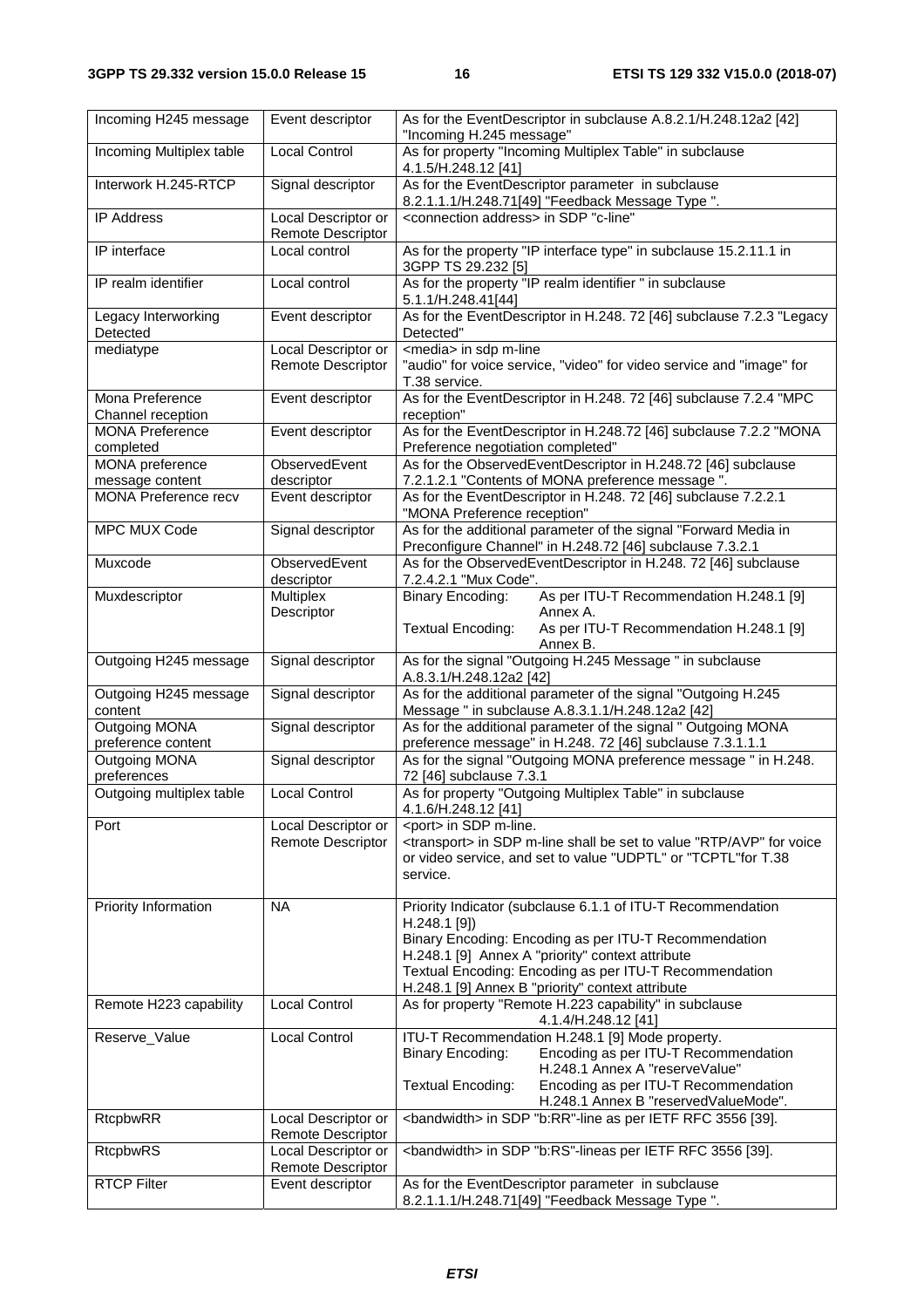| RTPpayload                                                                                                | Local Descriptor or                              | <fmt list=""> in SDP m-line</fmt>                                                  |                                                                                                             |  |
|-----------------------------------------------------------------------------------------------------------|--------------------------------------------------|------------------------------------------------------------------------------------|-------------------------------------------------------------------------------------------------------------|--|
|                                                                                                           | <b>Remote Descriptor</b>                         |                                                                                    |                                                                                                             |  |
| <b>SCP</b>                                                                                                | Event descriptor                                 | As for the EventDescriptor parameter in H.248. 72 [46] subclause<br>6.2.1.1 "SCP". |                                                                                                             |  |
| SDPCapNeg                                                                                                 | Local Descriptor or                              |                                                                                    | The SDP attributes for SDP capability negotiation according to                                              |  |
| configuration                                                                                             | Remote Descriptor                                | IETF RFC 5939 [70].                                                                |                                                                                                             |  |
| SDPCapNeg Supported                                                                                       | <b>Termination State</b>                         |                                                                                    | Defined according to SDPCapNeg Extensions property in ITU-T                                                 |  |
| Capabilities                                                                                              |                                                  | Recommendation H.248.80 [71].                                                      |                                                                                                             |  |
| SPC In                                                                                                    | Observed event                                   | As for the ObservedEventDescriptor parameter in H.248. 72 [46]                     |                                                                                                             |  |
|                                                                                                           | descriptor                                       |                                                                                    | subclause 6.2.2.1 ""Incoming H.245 message"                                                                 |  |
| SPC Out                                                                                                   | Signal descriptor                                |                                                                                    | As for the additional parameter of the signal "Outgoing H.245                                               |  |
|                                                                                                           |                                                  |                                                                                    | Message " in H.248. 72 [46] subclause 6.3.1.1                                                               |  |
| Stream ID                                                                                                 | <b>Stream Descriptor</b>                         | <b>Binary Encoding:</b>                                                            | As per ITU-T Recommendation H.248.1 [9]                                                                     |  |
|                                                                                                           |                                                  |                                                                                    | Annex A.                                                                                                    |  |
|                                                                                                           |                                                  | <b>Textual Encoding:</b>                                                           | As per ITU-T Recommendation H.248.1 [9]                                                                     |  |
|                                                                                                           |                                                  | Annex B.                                                                           |                                                                                                             |  |
| <b>Termination ID</b>                                                                                     | <b>NA</b>                                        | <b>Binary Encoding:</b>                                                            | As per ITU-T Recommendation H.248.1 [9]                                                                     |  |
|                                                                                                           |                                                  |                                                                                    | Annex A.                                                                                                    |  |
|                                                                                                           |                                                  | <b>Textual Encoding:</b>                                                           | As per ITU-T Recommendation H.248.1 [9]                                                                     |  |
|                                                                                                           |                                                  |                                                                                    | Annex B.                                                                                                    |  |
| <b>Transaction ID</b>                                                                                     | <b>NA</b>                                        | <b>Binary Encoding:</b>                                                            | As per ITU-T Recommendation H.248.1 [9]<br>Annex A.                                                         |  |
|                                                                                                           |                                                  | <b>Textual Encoding:</b>                                                           | As per ITU-T Recommendation H.248.1 [9]                                                                     |  |
|                                                                                                           |                                                  |                                                                                    | Annex B.                                                                                                    |  |
| UpdatePicture_Event                                                                                       | ObservedEvent                                    |                                                                                    | As for the EventDescriptor parameter in subclause                                                           |  |
|                                                                                                           | descriptor                                       | 8.2.1.2.1/H.248.71[49] "Update Picture ".                                          |                                                                                                             |  |
| UpdatePicture_Signal                                                                                      | Signal descriptor                                | As for the SignalDescriptor parameter "Update Picture " in subclause               |                                                                                                             |  |
|                                                                                                           |                                                  | 8.3.1.1.1/H.248.71[49].                                                            |                                                                                                             |  |
| For binary encoding, the SDP equivalents "SDP_V", "SDP_M", "SDP_C", "SDP_A", and SDP_B" in ITU-T<br>NOTE: |                                                  |                                                                                    |                                                                                                             |  |
|                                                                                                           |                                                  |                                                                                    | Recommendation H.248.1 [9], Annex C.11, shall be used to encode the corresponding SDP lines. Other          |  |
|                                                                                                           |                                                  |                                                                                    | SDP equivalents may be used, for details see Annex A. The SDP equivalents shall be used in the order        |  |
|                                                                                                           |                                                  |                                                                                    | specified for the corresponding SDP lines in IETF RFC 2327 [17]. Rules for the usage of SDP in ITU-T        |  |
|                                                                                                           |                                                  |                                                                                    | Recommendation H.248.1 [9] shall also be applied to the SDP equivalents. SDP description types ( $v=$ , m=, |  |
|                                                                                                           | a= etc.) are not encoded. CR/LF are not encoded. |                                                                                    |                                                                                                             |  |

### 10.2 Codec Parameters

### 10.2.1 AMR and AMR-WB Codecs

On IMS terminations, the AMR and AMR-WB codecs are transported according to the IETF AMR RTP profile, IETF RFC 4867 [16], 3GPP TS 26.114 [62] selects options applicable within 3GPP.

IETF RFC 4867 [16] contains the MIME registration of the IETF AMR RTP profile with media type "audio" and media subtype of "AMR" and "AMR-WB". The AMR and AMR-WB codecs shall be signaled accordingly in the SDP "a=rtpmap"-line and a dynamic RTP payload type shall be used.

The selected options are expressed as MIME parameters in SDP "a=fmtp"-line. The following MIME parameters shall be supported on the Mn interface:

- "mode-set"
- "mode-change-period"

In addition the following MIME parameters may be supported on the Mn interface:

- "octet-align"
- "mode-change-neighbor" (for IMS this parameter shall be included and set to 1)
- "maxptime"
- "ptime"

For compatibility with GSM peers, the IM-MGW shall perform mode changes only in every second sent package.

Example of encoding of AMR codec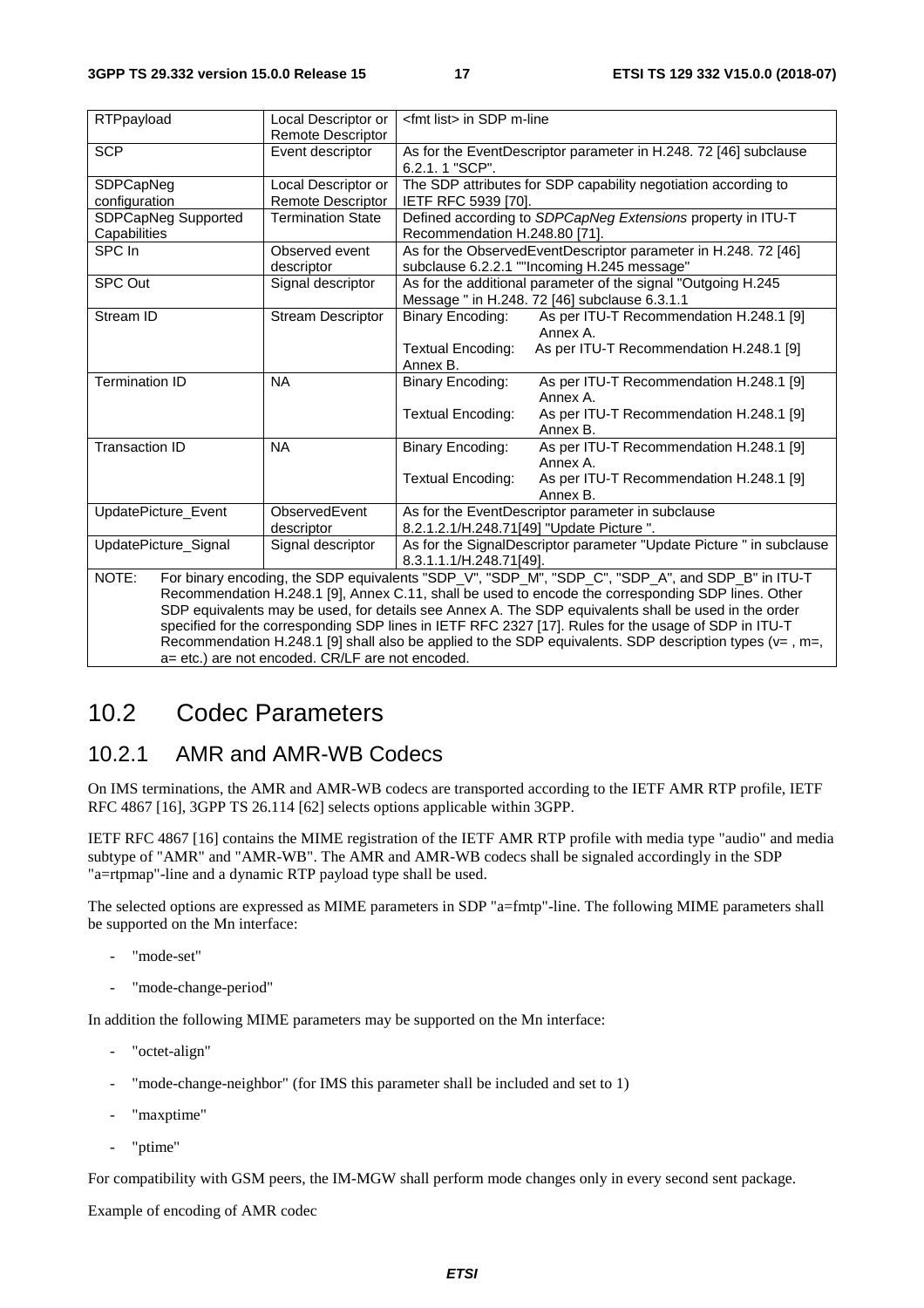ABNF:

```
Local { 
                v=0 
               c=IN IP4 $
                m=audio $ RTP/AVP 96 
                a=rtpmap:96 AMR/8000 
                a=fmtp:96 mode-set=0,2,5,7;mode-change-period=2;mode-change-neighbor=1 
     a=maxptime:20 
}
```
ASN.1:

```
LocalDescriptor{ 
 PropertyParams{ 
      PkgdName=0x000B001 /*SDP_V * / 
          value= "0" 
      PkgdName=0x000B008 /*SDP_C * / 
        value= "IN IP4 $"
      PkgdName=0x000B00F /*SDP_M * /
         value= "audio $ RTP/AVP 96" 
      PkgdName=0x000B00C /*SDP_A * / 
         value= "rtpmap:96 AMR/8000" 
      PkgdName=0x000B00C /*SDP_A * / 
         value= "fmtp:96 mode-set=0,2,5,7;mode-change-period=2;mode-change-neighbor=1" 
      PkgdName=0x000B00C /*SDP_A * / 
        value= "maxptime:20" 
             }}
```
NOTE: The c-line may be provided after m-line.

On RTP-CN (SIP-I) terminations speech codecs are supported according to 3GPP TS 29.232 [5] subclause 10.2.1.

### 10.2.2 DTMF Payload Type

On IMS and RTP-CN (SIP-I) terminations, DTMF is transported according to the IETF RFC 2833 [18] "telephone event" format.

IETF RFC 2833[18] contains the MIME registration with media type "audio" and media subtype "telephone-event". DTMF shall be signaled accordingly in the SDP "a=rtpmap"-line and a dynamic RTP payload type shall be used.

An IM-MGW supporting DTMF shall support the default options of the IETF RFC 2833 [18] "telephone event" format. Therefore, a support of optional MIME parameters of "telephone-event" is not required at the Mn interface.

#### 10.2.3 Other Codecs

On IMS terminations, other codecs such as ITU-T codecs are transported according to the RTP payload formats in IETF RFC 3555[32]. 3GPP TS 29.163[4], clause B.2.5.4, specifies the options applicable within 3GPP.

IETF RFC 3555[32] contains the MIME registration with media type "audio" and corresponding media subtype.

For dynamic payload type being used the ITU-T codecs shall be signaled accordingly in the SDP "a=rtpmap"-line, where the selected options are expressed as MIME parameters in SDP "a=fmtp"-line.

For static payloads type being used ITU-T codecs shall be allowed to be signaled accordingly in the SDP "a=rtpmap" line,when the selected options are expressed as MIME parameters in SDP "a=fmtp"-line. Otherwise the codec type is implied by the RTP payload type.

#### 10.2.3.1 G.711 Codec

On IMS and RTP-CN (SIP-I) terminations, G.711 codec is transported according to IETF RFC 3551[33].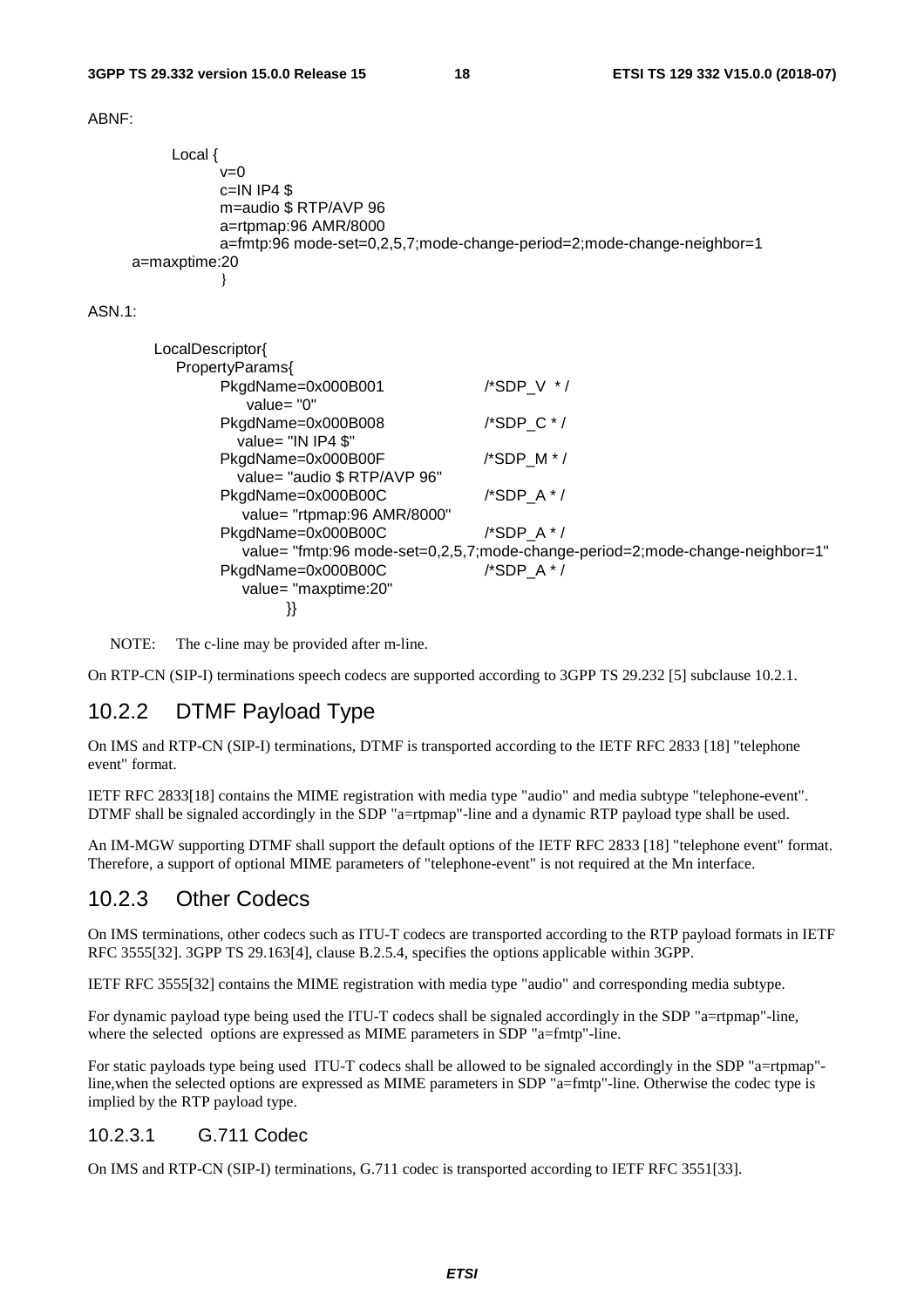#### 10.2.3.2 Clearmode

On IMS and RTP-CN (SIP-I) terminations, Clearmode codec is transported according to IETF RFC 4040[35].

When the MGC determines that a 64 kbit/s unrestricted bearer service is requested, the clearmode codec shall be used. A Dynamic Payload type with CLEARMODE as encoding name shall be included in both the local and remote descriptor.

The behaviour of the MGW shall then conform to IETF RFC 4040[35]. All voice and signal processing functions such as silence suppression, comfort noise insertion and gain adjustment shall be automatically turned off. The MGW shall inherit the same QoS objectives as the ISDN bearer service.

#### 10.2.3.3 Silence suppression and comfort noise

On RTP-CN (SIP-I) terminations silence suppression and comfort noise are supported according to 3GPP TS 29.232 [5] subclause 10.2.3.4.For IMS terminations the following text applies.

Silence Suppression (SS) mode is direction-independent and shall be supported call/bearer individually. Silence suppression mode must be explicitly enabled and disabled. Default shall be a disabled SS mode.

If a codec has built-in support for silence suppression and comfort noise insertion, and an a=line has been defined in IETF RFC3551[33] or IETF RFC 3555 [32] to activate or de-activate these features, the activation or deactivation of these features shall be indicated using the a= line according to IETF RFC 3551[33]and IETF RFC 3555[32]. If the selected codec does not have built in support for silence suppression and comfort noise (CN) insertion, the CN payload code defined in RFC 3389[36] may be included in the media description.

E.g (for ITU-T Recommendation G.711 A-law codec):

```
v=0 c=IN <address type> <connection address> 
   m=audio <port number> RTP/AVP 8 13 
   a=ptime: 10
```
If the CN payload is included in the Local Descriptor, the MGW shall be prepared to receive CN packets during silence periods. This action corresponds to an implicit enabling of the SS mode in receiving direction.

If the CN payload is included in the Remote Descriptor, the MGW shall send CN packets during silence periods. This action corresponds to an implicit enabling of the SS mode in sending direction.

Comfort noise generation, voice activity detection and discontinuous transmission algorithms are outside the scope of the present document.

#### 10.2.3.4 VBD codec

Voiceband data refers to traffic from facsimile, modem or text telephony applications.

On IMS terminations, voiceband data traffic is transported for facsimile /modem or data/ modem (but not text/modem, see sub clause 10.2.3.5) according to ITU-T Recommendation V.152 [37] and its Corrigendum 1. ITU-T Recommendation G.711 must be used as VBD codec. The RTP Payload Type (PT) codepoint, "0" or "8" or a value from the dynamic PT range , is used in the MG.

- NOTE 1: Use of "0" or "8" is indicating to the MG that only inband-based VBD stimuli must be detected. Both peering MGs are consequently not directly synchronized in their state transitions between "voice" and "VBD" modes.
- NOTE 2: Use of "a value from the dynamic PT range" is indicating a VBD RTP packet according to ITU-T Recommendation V.152 [37]. The MGW may offer then an enhanced VBD service.

Upon detection of voiceband facsimile/modem or data/modem data traffic, the Media Gateway shall autonomously switch from Audio mode to VBD mode with VBD codec.

Transitioning between Audio mode and VBD mode is possible in both directions. The procedures for transitioning between these two operation modes are described in ITU-T Recommendation V.152 clause 10/V.152 [37]. Any state transition requires the detection of a "VBD stimuli" (see ITU-T Recommendation V.152 clause 9/V.152 [37]). The IM-MGW shall be compliant with ITU-T Recommendation G.168 [55] on detecting VBD.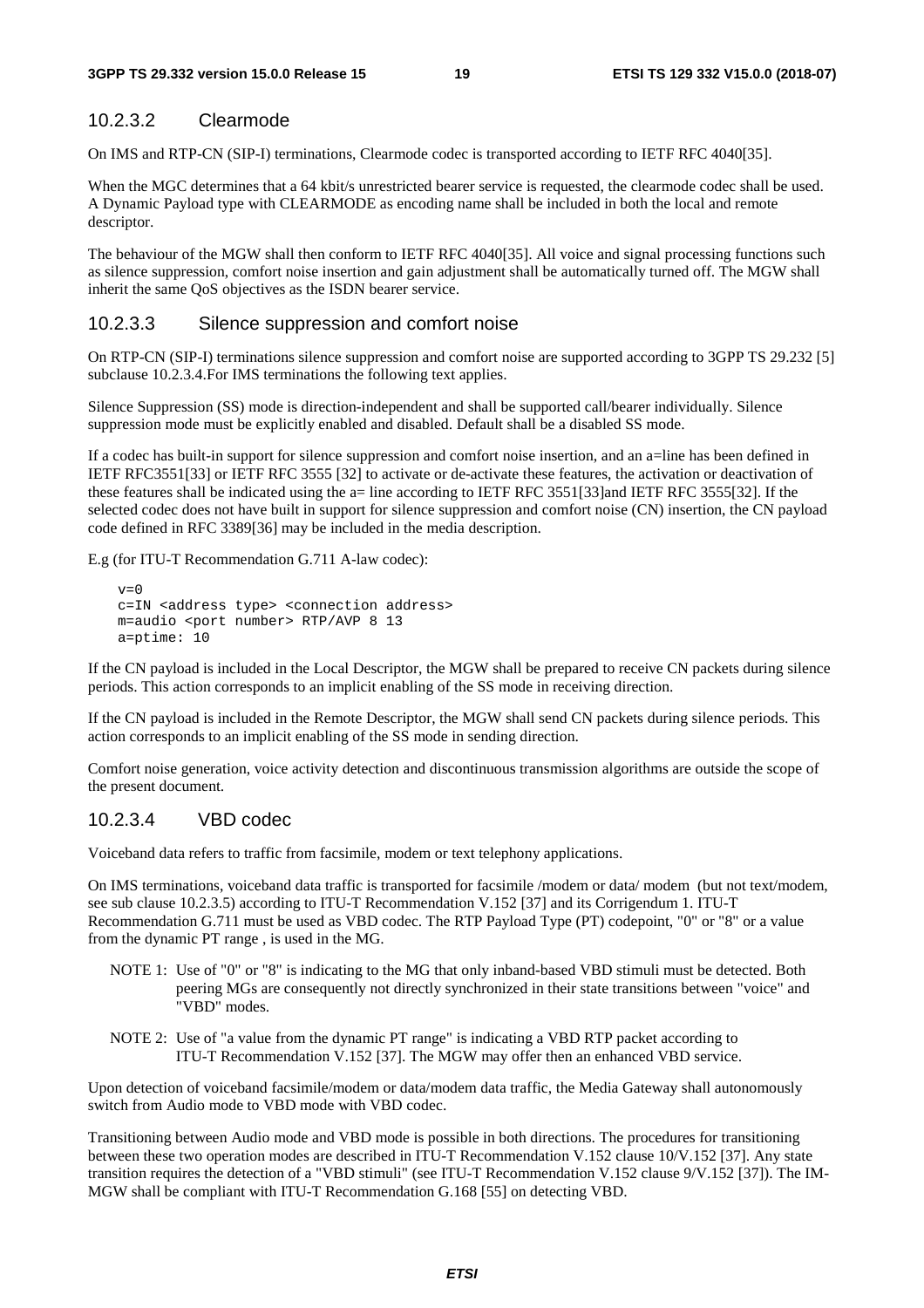For Real-Time Text Telephony support within IMS at the IMS termination see subclause 10.2.3.5.

#### 10.2.3.5 Real-Time Text Telephony Media

On IMS terminations, text is transported according to IETF RFC 4103 [50] "text/t140" conversation RTP payload format and coded according to ITU-T Recommendation T.140 [51].

If redundancy is used per IETF RFC 2198 [53], another payload type number needs to be provided for the redundancy format.

IETF RFC 4103 [50] contains the MIME registration with media type "text" and media subtype "t140". IETF RFC 4102 [52] contains the MIME registration with media type "text" and media subtype "red" (for redundancy coding variant).

RTP- Real-Time Text shall be signalled in a distinct SDP m-line accordingly in the SDP "a=rtpmap"-line and a dynamic RTP payload type shall be used.

Example of SDP which describes RTP Real-Time Text transport on port 11000 without redundancy:

m=text 11000 RTP/AVP 98 a=rtpmap:98 t140/1000

Example of SDP which describes RTP Real-Time Text transport on port 11000, but also utilizes IETF RFC 2198 [53] to provide two levels of redundancy for the text packets:

> m=text 11000 RTP/AVP 100 98 a=rtpmap:98 t140/1000 a=rtpmap:100 red/1000 a=fmtp:100 98/98/98

When Real-Time Text Telephony is configured at the IMS Termination in the IM-MGW and G.711 encoding is configured at peer CS side Termination and the terminations are through-connected the IM-MGW shall

- monitor the CS side termination incoming PCM streams for text telephony in accordance with provisioned inband text telephony tone types at the CS side termination and, if multiple inband text telephony tone types are provisioned, in accordance with ITU-T Recommendation V.18 [54];
- forward any detected incoming text telephony media at the CS side termination towards the IMS termination text stream; and
- multiplex any Real Time Text payload received from the IMS side to the CS side termination outgoing PCM streams for text telephony in accordance with provisioned inband text telephony tone type at the CS side termination in accordance with ITU-T Recommendation V.18 [54].

#### 10.2.3.6 T.38 FAX

FAX according to ITU-T recommendation T.38 [65] may be supported at IMS terminations at an IM-MGW and at the MGCF according to the procedures in the present Clause.

Version 2 or higher of T.38 is recommended.

An IM-MGW supporting T.38 shall support the "UDPTL/UDP" and may support "TPKT/TCP" transport of FAX.

To configure FAX terminations, the MGCF shall signal "udptl" or " tcp" in an SDP m-line and may signal the T.38 SDP attributes listed in Table 10.2.3.6.1 to the IM-MGW.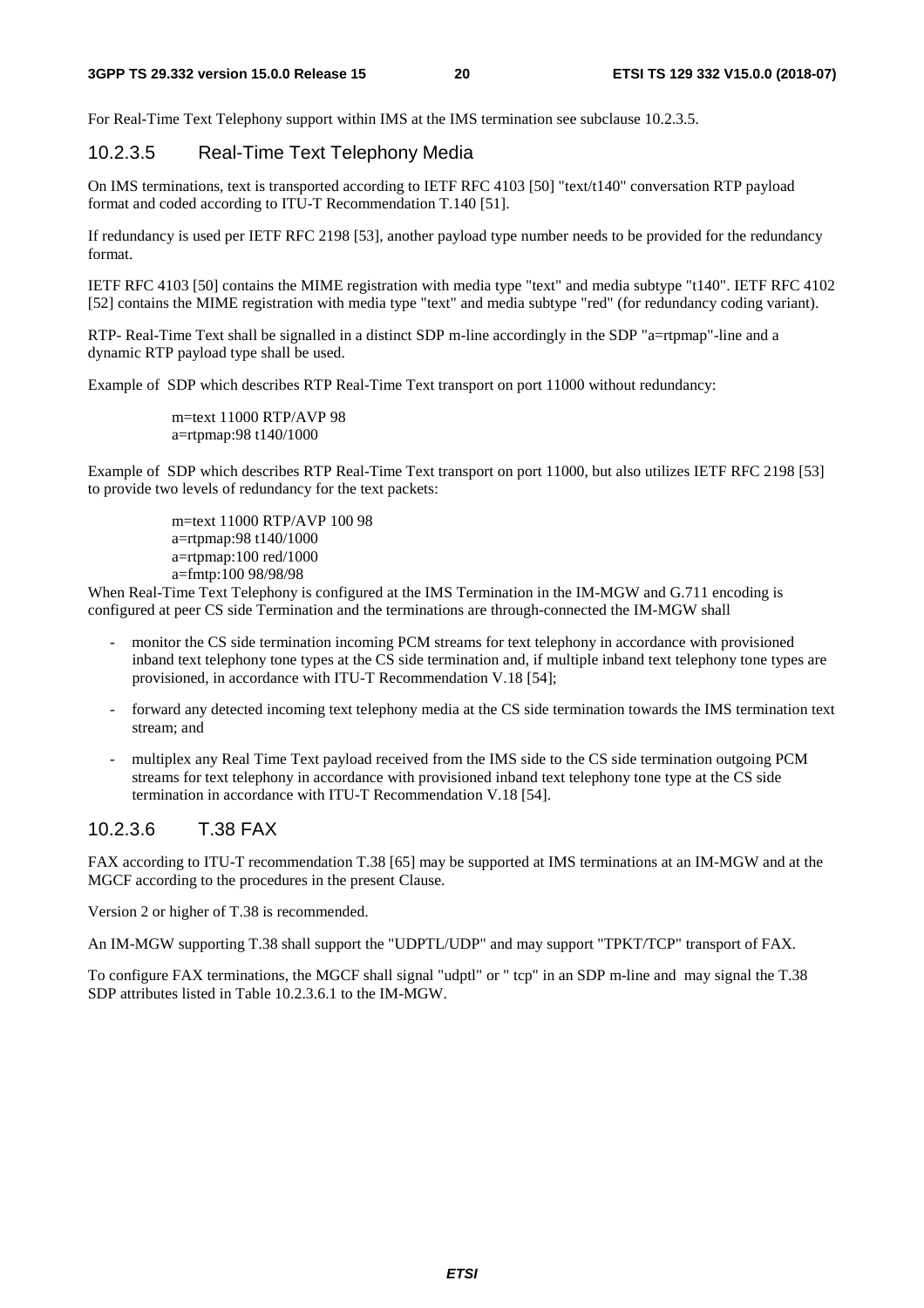| <b>Attribute</b>    | <b>Remarks</b>                                                                                                          |
|---------------------|-------------------------------------------------------------------------------------------------------------------------|
| T38FaxVersion       | T.38 SDP attributes shall only be provisioned for<br>Version 2 or higher. Version 0 applies if attribute is<br>omitted. |
| T38MaxBitRate       |                                                                                                                         |
| T38FaxMaxBuffer     |                                                                                                                         |
| T38FaxMaxDatagram   |                                                                                                                         |
| T38FaxMaxIFP        | Only if T.38 version 4 is supported by the IM-MGW                                                                       |
| T38FaxUdpEC         |                                                                                                                         |
| T38FaxUdpECDepth    | Only if T.38 version 4 is supported by the IM-MGW                                                                       |
| T38FaxUdpFECMaxSpan | Only if T.38 version 4 is supported by the IM-MGW                                                                       |
| T38ModemType        | Only if T.38 version 4 is supported by the IM-MGW                                                                       |

**Table 10.2.3.6.1: Applicable T.38 SDP attributes at the Mn Interface.** 

## 11 Mandatory Support of SDP and H.248 Annex C information elements

See Annex A.15.

## 12 General on packages and Transactions

The use of "Overspecified" (e.g. range of values) and "Underspecifed" (e.g. "?") parameter specification shall not be permitted except where explicitly indicated in or referenced by the Mn interface specification.

Commands on ROOT Termination shall only use the NULL Context.

### 12.1 Profile Details

VOID.

NOTE: Profile now defined in normative Annex A.

## 13 Void

## 14 Call independent H.248 transactions

See section A.17.1

## 15 Transactions towards IM CN Subsystem

15.1 Procedures related to a termination towards IM CN SubsystemFor Transactions towards IM CN Subsystem see A.17.2.

### 15.2 IMS packages

None

## 16 Transactions towards ISUP

## 16.1 Procedures relating to a termination towards ISUP

See section A.17.3.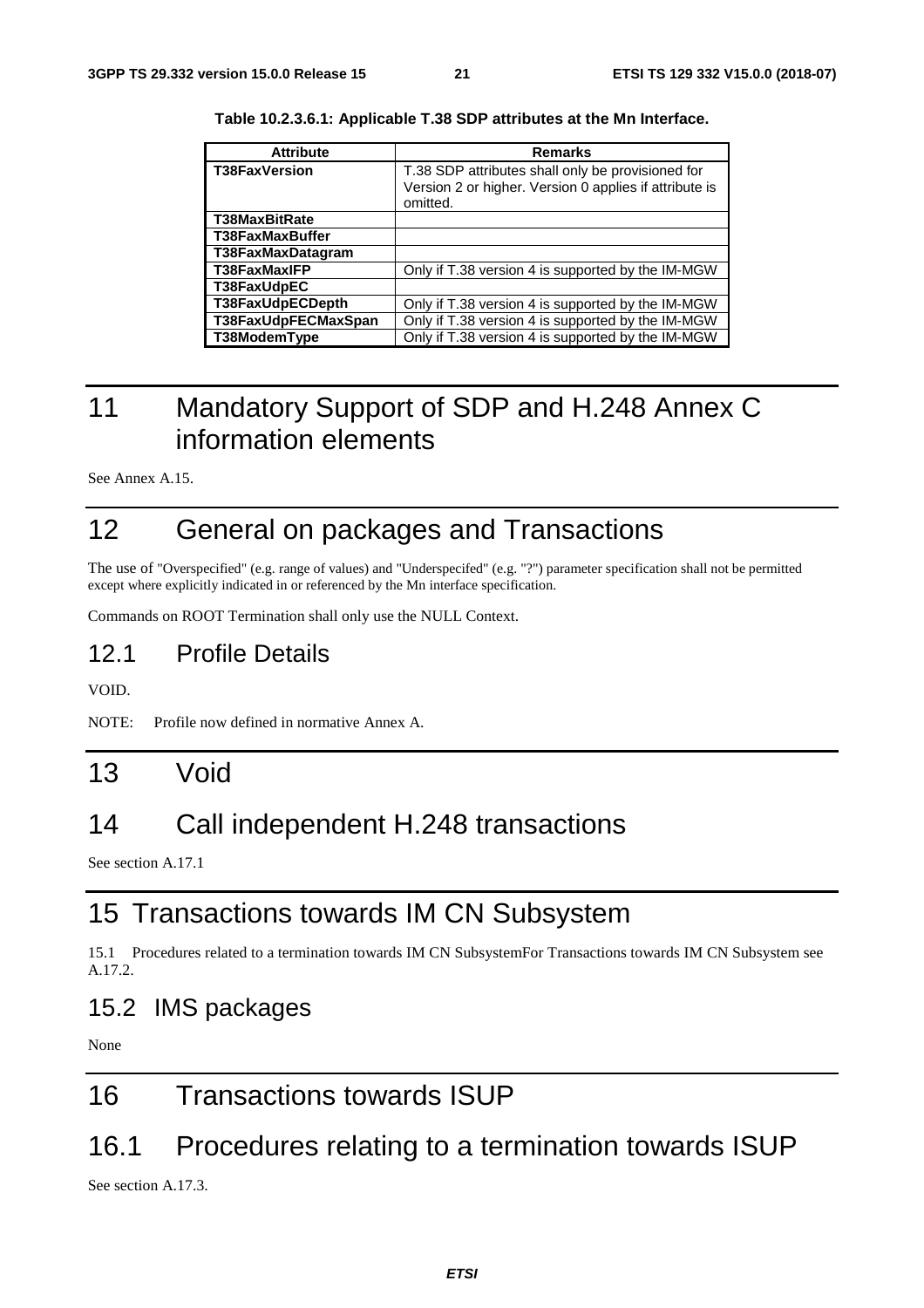### 16.2 ISUP packages

None

## 17 Transactions towards BICC

### 17.1 Procedures related to a termination towards BICC

See section A.17.4

## 17.2 BICC packages

This Clause is only applicable for terminations towards BICC Networks. The support of terminations towards BICC networks is optional.

No new packages for terminations towards BICC Networks are defined in the present specification. See Clause 12.1.14 for reused packages from other specifications.

If the Nb framing protocol (see 3GPP TS 29.415 [21]) is applied at the termination towards the BICC network, the following package shall be applied:

3GUP package (see subclause 15.1.1 of 3GPP TS 29.232 [5]);To enable bearer modification at OoBTC capable networks on Nb interface (see 3GPP TS 23.153 [22]) at the termination towards the BICC network, the following package shall be applied:

Modification of Link Characteristics Bearer Capability (see subclause 15.1.5 of 3GPP TS 29.232 [5]);

## Annex A (normative): Profile Description

## A.1 Profile Identification

#### **Table A.1/1: Profile version**

| $- - -$<br>we.<br>. . |  |
|-----------------------|--|
| _____                 |  |

## A.2 Summary

This Profile describes the minimum mandatory settings and procedures required to fulfil the Media Gateway control requirements for a) the interworking scenario between 3GPP IMS and 3GPP CS or PSTN/ISDN and b) the interworking scenario between NGN and PSTN/ISDN (i.e ETSI IMS-PSTN/ISDN, ETSI PES-PSTN/ISDN).

In addition optional settings and procedures are described which fulfil optional features and where supported, the minimum mandatory settings within the optional procedures and packages are identified that must be supported in order to support that feature.

"Optional" or "O" means that it is optional for either the sender or the receiver to implement an element. If the receiving entity receives an optional element that it has not implemented it should send an Error Code (e.g. 445 "Unsupported or Unknown Property", 501"Not Implemented", etc.). "Mandatory" or "M" means that it is mandatory for the receiver to implement an element. Whether it is mandatory for the sender to implement depends on specific functions; detail of whether elements of the core protocol are manadatory to be sent are defined in the stage 2 procedures, stage 3 procedures and/or the descriptions of individual packages.

The setting or modification of elements described in the profile under the heading "Used in Command" has the meaning that the property can be set/modified with that command. The property may be present in other commands (in order to preserve its value in accordance with ITU-T H.248.1[9]) when those commands are used for other procedures that affect the same descriptor.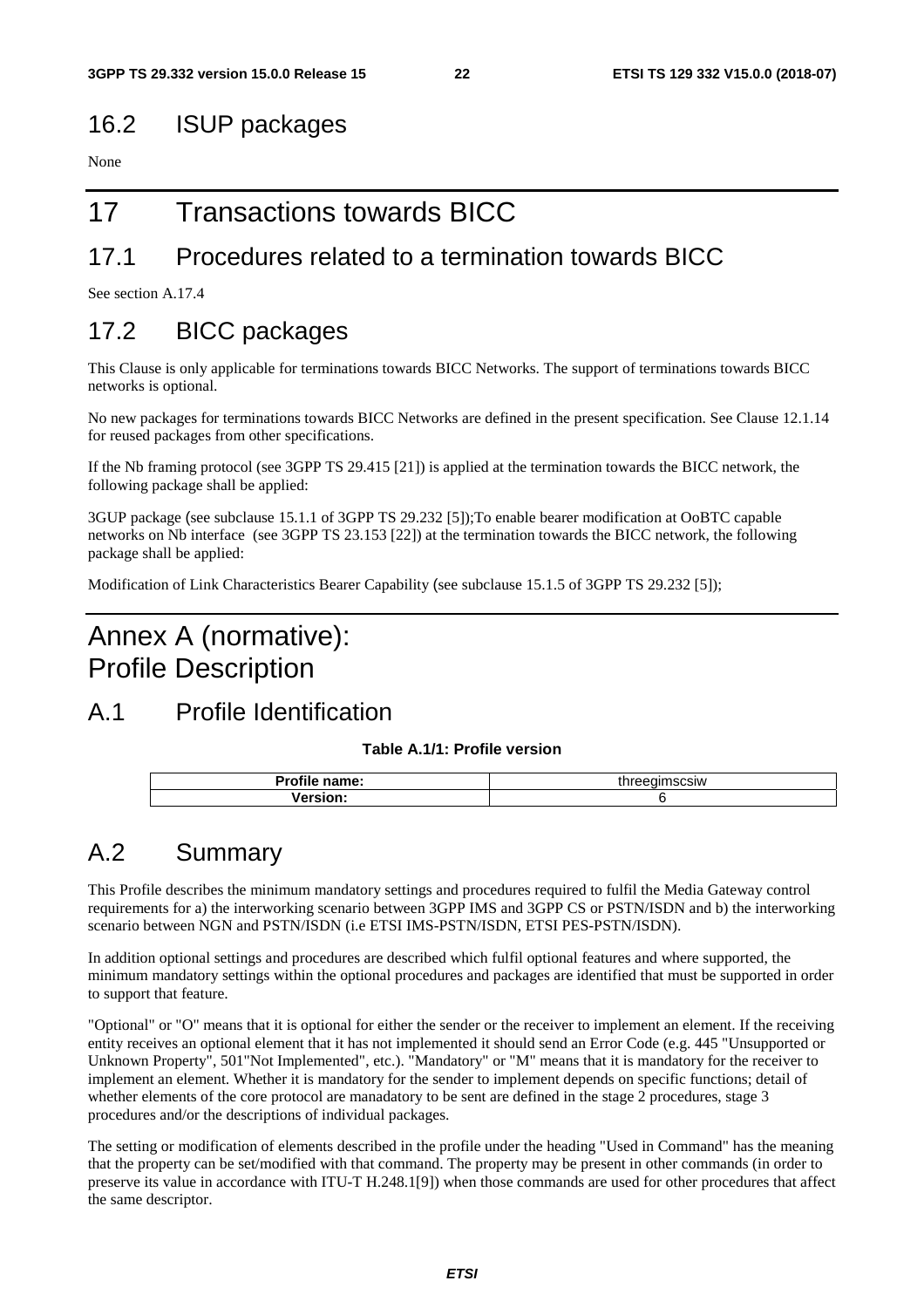This profile supports Explicit Congestion Notification, Multimedia Priority Service and Rate Adaptation for Media Endpoints using Enhanced Bandwidth Negotiation.

## A.3 Gateway Control Protocol Version

ITU Recommendation H.248.1 Version 2 [9] shall be the version supported.

### A.4 Connection Model

#### **Table A.4/1: Connection Model**

| <b>Maximum number of contexts:</b>                                                             | No restriction |  |
|------------------------------------------------------------------------------------------------|----------------|--|
| Maximum number of terminations per context:                                                    | 2 (NOTE 1)     |  |
|                                                                                                | 32 (NOTE 2)    |  |
| Allowed terminations type combinations in a Context                                            | All (NOTE 3)   |  |
| NOTE 1: Support of 2 terminations per context is required for TISPAN. Support of more than two |                |  |
| terminations per context (e.g. for monitoring) is optional.                                    |                |  |
| NOTE 2: Support of 32 termination per context is required for 3GPP                             |                |  |
| NOTE 3: For TISPAN NGN R2 only the following is required:                                      |                |  |
| - Context[a](IMS, TDM),                                                                        |                |  |
| - Context[b](TDM, TDM),                                                                        |                |  |
| - Context [c] (TDM),                                                                           |                |  |
| - Context [d] (IMS).                                                                           |                |  |

### A.5 Context Attributes

#### **Table A.5/1: Context attributes**

| <b>Context Attribute</b>                                                                                                                            | <b>Supported</b>      | <b>Values Supported</b> |  |
|-----------------------------------------------------------------------------------------------------------------------------------------------------|-----------------------|-------------------------|--|
| Topology                                                                                                                                            | Optional (NOTE 1)     | All                     |  |
| Priority Indicator                                                                                                                                  | Optional (NOTE 2)     | 0-15 (NOTE 3)           |  |
| Emergency Indicator                                                                                                                                 | Not Applicable<br>Yes |                         |  |
| NOTE 1: The "Topology" attribute is optional for example support of monitoring. If requested and not<br>supported error code 444 shall be returned. |                       |                         |  |
| NOTE 2: This Context Attribute parameter is used for MPS as specified in 3GPP TS 22.153 [63].                                                       |                       |                         |  |
| NOTE 3: Priority values 11 - 15 of the Priority Indicator are reserved for MPS.                                                                     |                       |                         |  |

### A.6 Terminations

### A.6.1 Termination Names

#### A.6.1.1 General

The Termination ID structure is provisioned in the MGC and MG and is known by the MG and the MGC at or before start up.

With ephemeral ATM/AAL2 and IP endpoint bearer types the internal structure of Termination ID is irrelevant for MGW and MGC and therefore Termination ID is only a numeric identifier for the termination. When bearer type is a physical timeslot within TDM circuit the Termination ID structure shall follow the Termination naming convention for TDM circuit bearer.

Ephemeral terminations are further denoted in the profile by the following:

- BICC (meaning applies to terminations towards BICC)
- BICC ATM (meaning applies to terminations towards BICC with ATM transport)
- BICC IP (meaning applies to terminations towards BICC with IP transport)
- IMS (meaning applies to terminations toward IMS)
- Multiplex (meaning applies to terminations performing multiplexing)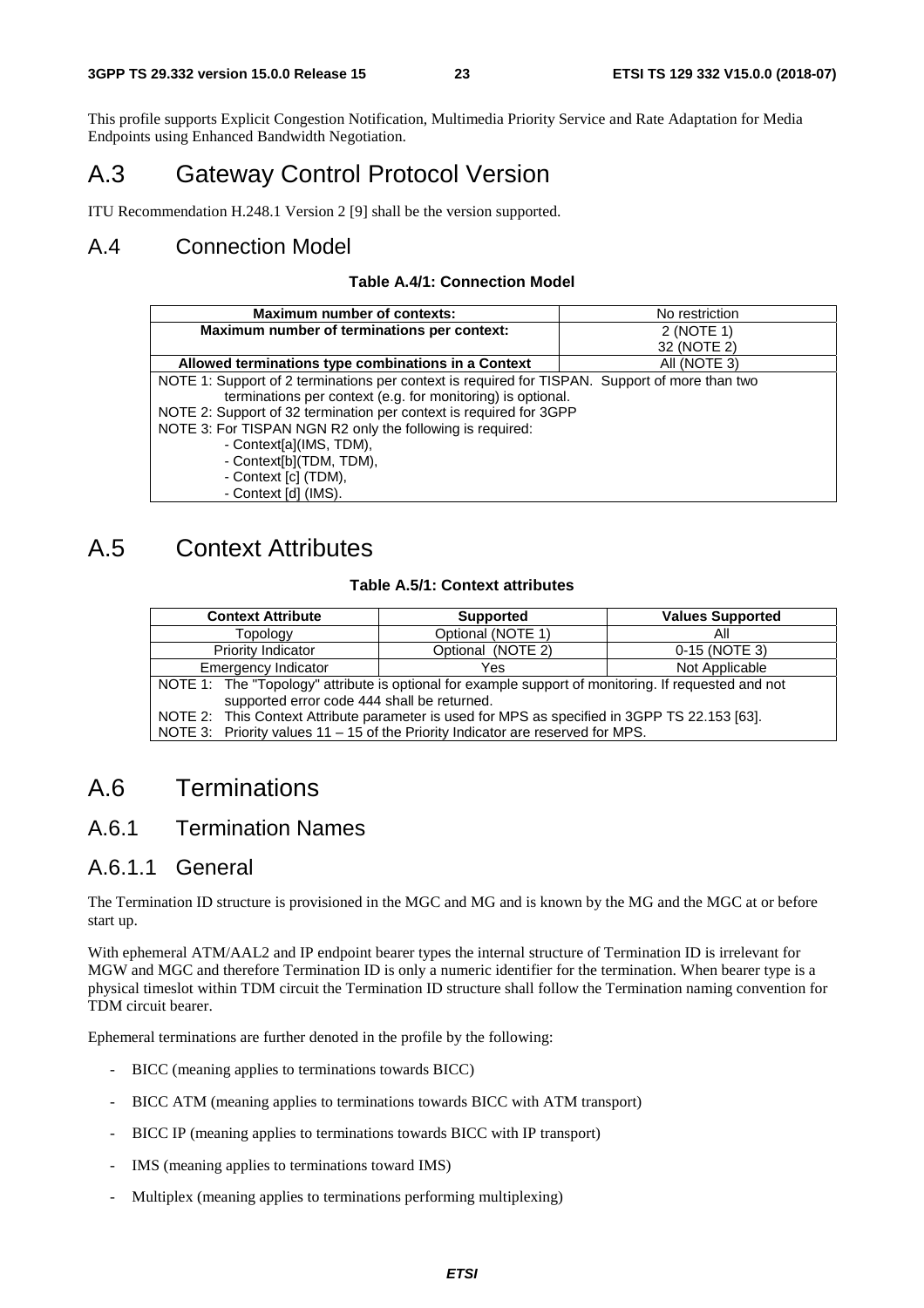- RTP-CN (meaning applies to terminations towards SIP-I on Nc)

#### A.6.1.2 ASN.1 Encoding

#### A.6.1.2.1 General Structure

The following general structure of TerminationID shall be used:

4 octets shall be used for the termination ID. The following defines the general structure for the termination ID:



Termination type:

Length 3 bits

#### Values:

000 Reserved

001 Ephemeral termination

010 TDM termination

011 - 110 Reserved

111 Reserved for ROOT termination Id (ROOT Termination Id = 0xFFFFFFFF)

X:

Length 29 bits.

Usage dependent on Termination type. TDM terminations specified below in subclause 5.2.2. Other usage unspecified.

The use of wildcarding for the Termination Id shall be performed using 1 octet only.

A.6.1.2.2 Termination naming convention for TDM terminations

|  |  |  |  | Table C.6.1.2.2/1 ASN.1 coding |
|--|--|--|--|--------------------------------|
|--|--|--|--|--------------------------------|

| Termination   | PCM system | Individual |
|---------------|------------|------------|
| type $(=010)$ |            |            |

PCM system:

Length 24 bits

Usage unspecified. Uniquely identifies PCM interface in MGW

Individual:

Length: 5 bits

Max. of 32 individuals (timeslots) per PCM system (max. 24 for a 24 channel system)

#### A.6.1.3 ABNF coding:

#### A.6.1.3.1 General Structure

The following general structure of termination ID shall be used: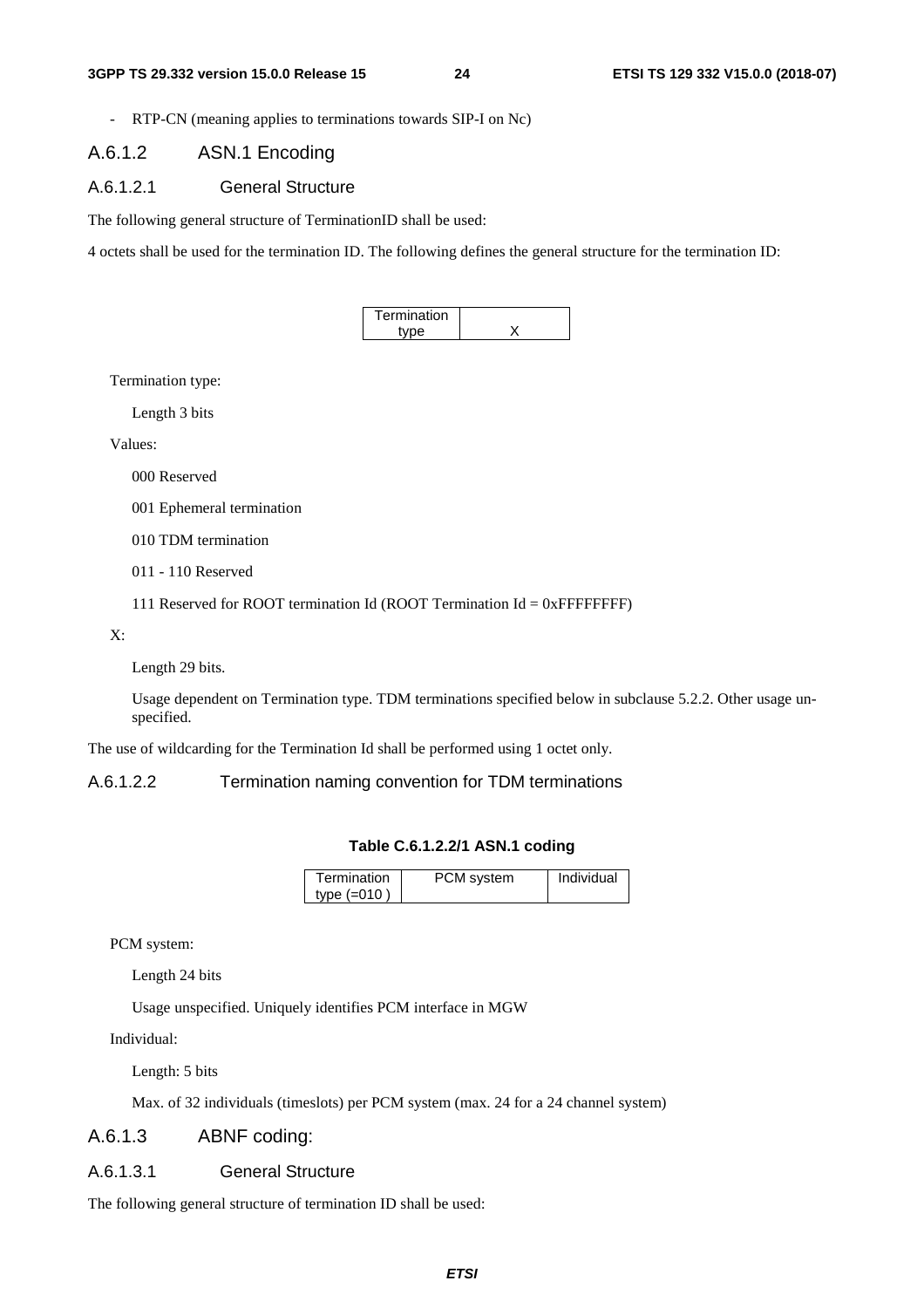TerminationID = "ROOT" / pathName / " $\frac{8}{7}$ " / "\*"; according to ITU-T H.248.1 [9] Annex B.

#### A.6.1.3.2 Termination Naming Convention for TDM Terminations

#### A.6.1.3.1.1 Naming Structure

A hierarchical naming structure is recommended for physical Terminations.

The PCMsystem is recommended to follow the following physical and digital signal hierarchy:

 $PCMsytem = \langle unit-type1 \rangle _{\langle unit # \rangle / \langle unit-type2 \rangle _{\langle}}$   $\langle unit # \rangle / \dots$ 

The <unit-type> identifies the particular hierarchy level.

Some example values of  $\langle$ unit-type $\rangle$  are:

 "s", "su", "stm4", "stm1", "oc3", "ds3", "e3", "ds2", "e2", "ds1", "e1" where "s" indicates a slot number and "su" indicates a sub-unit within a slot.

Leading zeroes MUST NOT be used in any of the numbers ("#") above.

The  $\alpha$ unit  $\#$  is a decimal number which is used to reference a particular instance of a  $\alpha$ unit-type $>$  at that level of the hierarchy. Value ranges always starting with one.

The number of levels and naming of those levels is based on the physical hierarchy within the Media Gateway.

Here are some examples of the Termination structure:

1. TDM Terminations at SDH STM-1 ports: tdm/s <Card ID>/stm1 <STM1 ID>/e1 <E1 ID>/<channel #>

e.g., tdm/s\_2/stm1\_3/e1\_17/25

2. TDM Terminations at PDH E1 ports (e.g., for "PCM system" only applications): tdm/s <Card ID>/e1 <E1 ID>/<channel #>

e.g., tdm/s\_2/e1\_17/25

- NOTE 1: This Termination naming convention may be used to align with ASN.1 TDM Termination names as defined in A.6.1.2.2. The alignment must take into account the numbering scheme of "<E1 ID>" with the"PCM system" field, and the upper level(s) are regarded as prefix ("tdm/s-<Card ID>" versus "3-bit codepoint for 'TDM' ").
- NOTE 2: See also clause 3/H.248.33 concerning "PCM system" definition.
- 3. TDM Terminations at SONET OC-3 ports: tdm/s\_<Card ID>/oc3\_<OC3 ID>/ds1\_<DS1 ID>/<channel #>

e.g., tdm/s\_2/oc3\_3/ds1\_17/22

A.6.1.3.1.2 Syntactical Specification

The syntax specification may be used for the population of valid TDM TerminationID structures for.

ABNF (IETF RFC 4234) is used for the syntax specification.

pathName = TDMToken SLASH (PCMsystem / "\*")

TDMToken = "tdm"

PCMsystem = 0\*(HierarchyLevelHIGHToken SLASH) HierarchyLevelLOWToken

HierarchyLevelHIGHToken = (UnitTypeToken "\_" UnitNumber)

HierarchyLevelLOWToken = (UnitTypeToken "\_" Wildcard) / Channel / Wildcard

UnitTypeToken = "ChassisToken" / "SDHToken" / "SONETToken" / "PDHToken"

ChassisToken = "s" / "su" ; slot, sub-unit within slot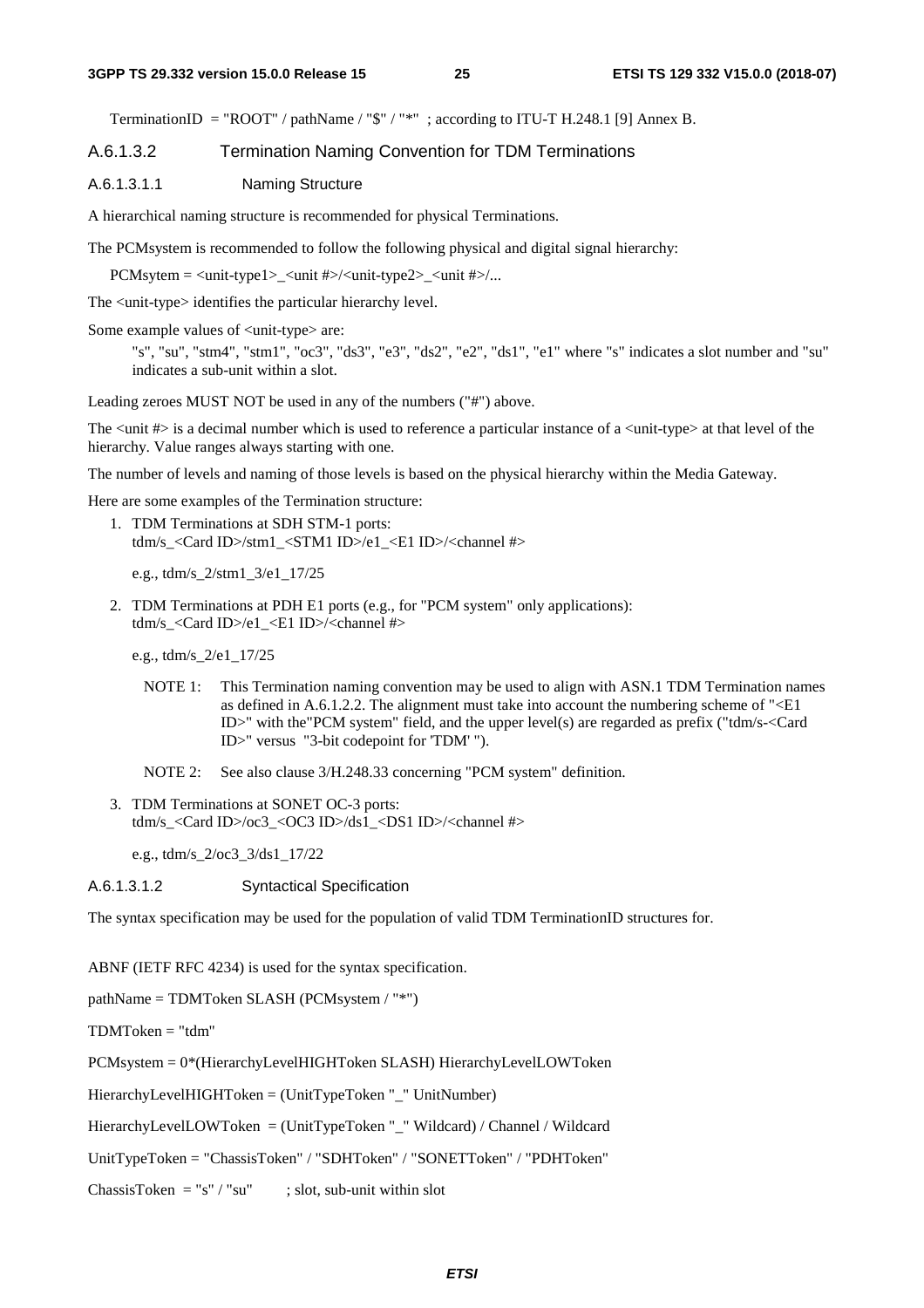#### **3GPP TS 29.332 version 15.0.0 Release 15 26 ETSI TS 129 332 V15.0.0 (2018-07)**

 $SDHToken = "stm4" / "stm1"$ ; relevant is capacity, but not electrical or optical interface type

 $SONETToken = "oc12" / "oc3"$ 

PDHToken = "ds3" / "e3" / "ds2" / "e2" /"ds1" / "e1" ; ANSI & ETSI

UnitNumber = 1\*DIGIT

Channel = %d0-31 / %d0-23; value range E1/T1 system

Wildcard  $=$  "\*"

A.6.1.3.1.3 Wildcarding

Wildcarding (CHOOSE, ALL) is allowed for number fields ("<unit #>").

Examples for wildcarding:

- 1. TDM Terminations at SDH STM-1 ports:
	- e.g., wildcarding on top level: tdm/\*
	- e.g., wildcarding on slot level:  $\tanh/s$  3/\*
	- e.g., wildcarding on STM-1 level:  $\tanh/s$  3/stm1  $4/*$
	- e.g., wildcarding on E1 level:  $\tanh/s$  2/stm1 4/e1 49/\*
- 2. TDM Terminations at PDH E1 ports:

e.g., wildcarding on E1 level:  $\tanh/s$  1/e1 2/\*

A.6.1.3.1.4 Heterogeneous TDM Port Configurations

An homogeneous TDM port configuration relates to a MGW with a single port type for physical Terminations. There is therefore a single TDM Termination name structure in use.

Heterogeneous TDM configurations means different port types, either by different signal hierarchies, like SDH/STM-1 and SDH/STM-4, and/or a mix of SDH and PDH interfaces. The number of port types in use is determining the number of TDM Termination name structures. With heterogeneous configurations the TDM Termination name structure may be aligned, for instance, by using the "highest common digital signal hierarchy" as highest Termination name hierarchical level. There is consequently a single TDM Termination name structure with a "flattened" hierarchy.

#### Example:

MGW with SDH/STM-1 and PDH/E1 ports. Common denominator is "e1", a selected TDM Termination name might be therefore a common two-level structure with "**tdm/e1\_<E1 ID>/<channel #>**". The unit types "s", "su" or "stm1" are not used here.

NOTE: This concept is followed in A.6.1.2.2, ASN.1 for TDM Terminations.

#### A.6.1.3.2 Termination Naming Convention for Ephemeral Terminations

#### A.6.1.3.2.1 Naming Structure

An alphanumeric pathname structure is recommended for Ephemeral terminations:

ephemeral/<string of alphanumeric characters or "/">

e.g., Ephemeral/1/0/40000

#### A.6.1.3.2.2 Syntactical Specification

The syntax rules may be used for the population of valid ephemeral TerminationID structures for. ABNF (IETF RFC 4234) is used for the syntax specification.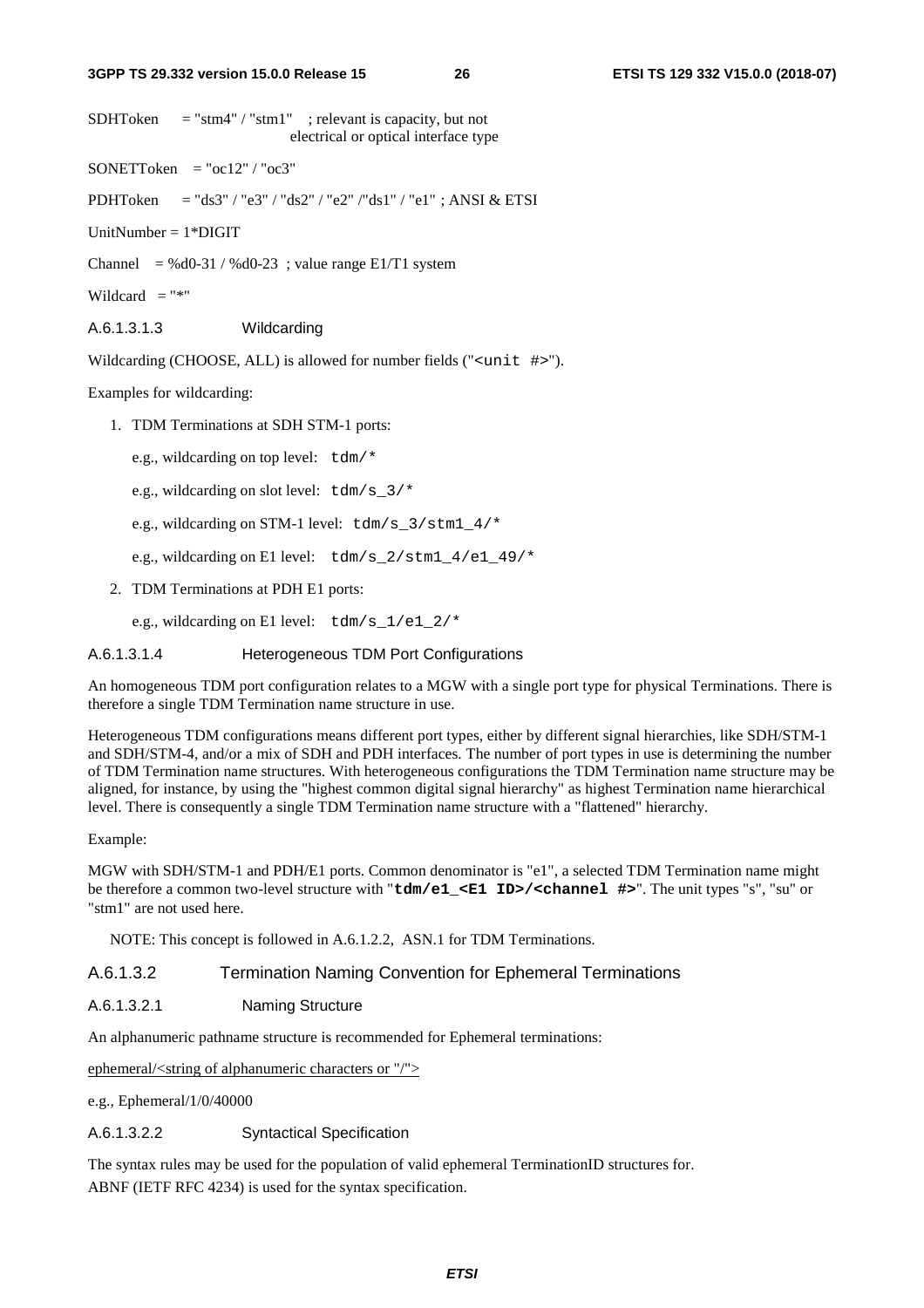ABNF coding:

pathName = EphToken SLASH EPHsystem

EphToken = "Ephemeral" ; so called prefix

; The maximum length of 'pathname' is defined in Annex B.2/H.248.1.

EPHsystem = 0\*(HierarchyLevelHIGHToken SLASH) HierarchyLevelLOWToken

HierarchyLevelHIGHToken = 1\*alphanum

HierarchyLevelLOWToken = Individual / Wildcard

alphanum = ALPHA / DIGIT

Individual = 1\*DIGIT

Wildcard = " $\mathbb{S}$ " / "\*"

### A.6.2 Multiplexed terminations

#### **Table A.6.2/1: Multiplexed terminations**

|                          | <b>Multiplex</b><br><b>Ferminations</b><br><b>Supported</b> | - INC<br>Y ≏ S<br>    |
|--------------------------|-------------------------------------------------------------|-----------------------|
| NOT<br><b>NTE</b><br>. . | ∟interworking and<br>Yes<br>multimedia.<br>No for<br>tor    | * voice interworking. |

#### **Table A.6.2/2: Multiplex Types Supported**

|                                                                                                                                                                             | Multiplex types supported:                                | H.223      |
|-----------------------------------------------------------------------------------------------------------------------------------------------------------------------------|-----------------------------------------------------------|------------|
|                                                                                                                                                                             | Maximum number of terminations connected to<br>multiplex: | TBD (NOTE) |
| It is not clear what is the exact purpose of this parameter; further clarification within H.248.1 core protocol is<br>NOTE:<br>required before this property shall be used. |                                                           |            |

### A.7 Descriptors

### A.7.1 Stream Descriptor

#### **Table A.7.1/1: Stream descriptors**

| Maximum number of streams per termination type |                                                        | (NC                                                                   |
|------------------------------------------------|--------------------------------------------------------|-----------------------------------------------------------------------|
| <b>NOTE</b>                                    | tor multimedia interworking and Real-Time. '<br>allue! | . Lext interworking and value $^{\circ}$<br>! for voice interworking. |

#### A.7.1.1 Local Control Descriptor

#### **Table A.7.1.1/1: Local Control Descriptor**

|                                                                                                                                                                                                                                    |              | <b>Termination Type</b>               | <b>Stream Type</b> |
|------------------------------------------------------------------------------------------------------------------------------------------------------------------------------------------------------------------------------------|--------------|---------------------------------------|--------------------|
| Reserve group used:                                                                                                                                                                                                                | No           |                                       |                    |
| Reserve value used:                                                                                                                                                                                                                | Yes (NOTE 1) | Terminations Toward IMS and<br>RTP-CN | Not Applicable     |
| NOTE 1: The "Reserve value" parameter is, inter alia, required for negotiation of multiple payload types, ie ITU-T<br>Rec. G.711, comfort noise (according ITU-T Rec. G.711 Appendix II), DTMF tone relay (see RFC2833<br>$(18)$ . |              |                                       |                    |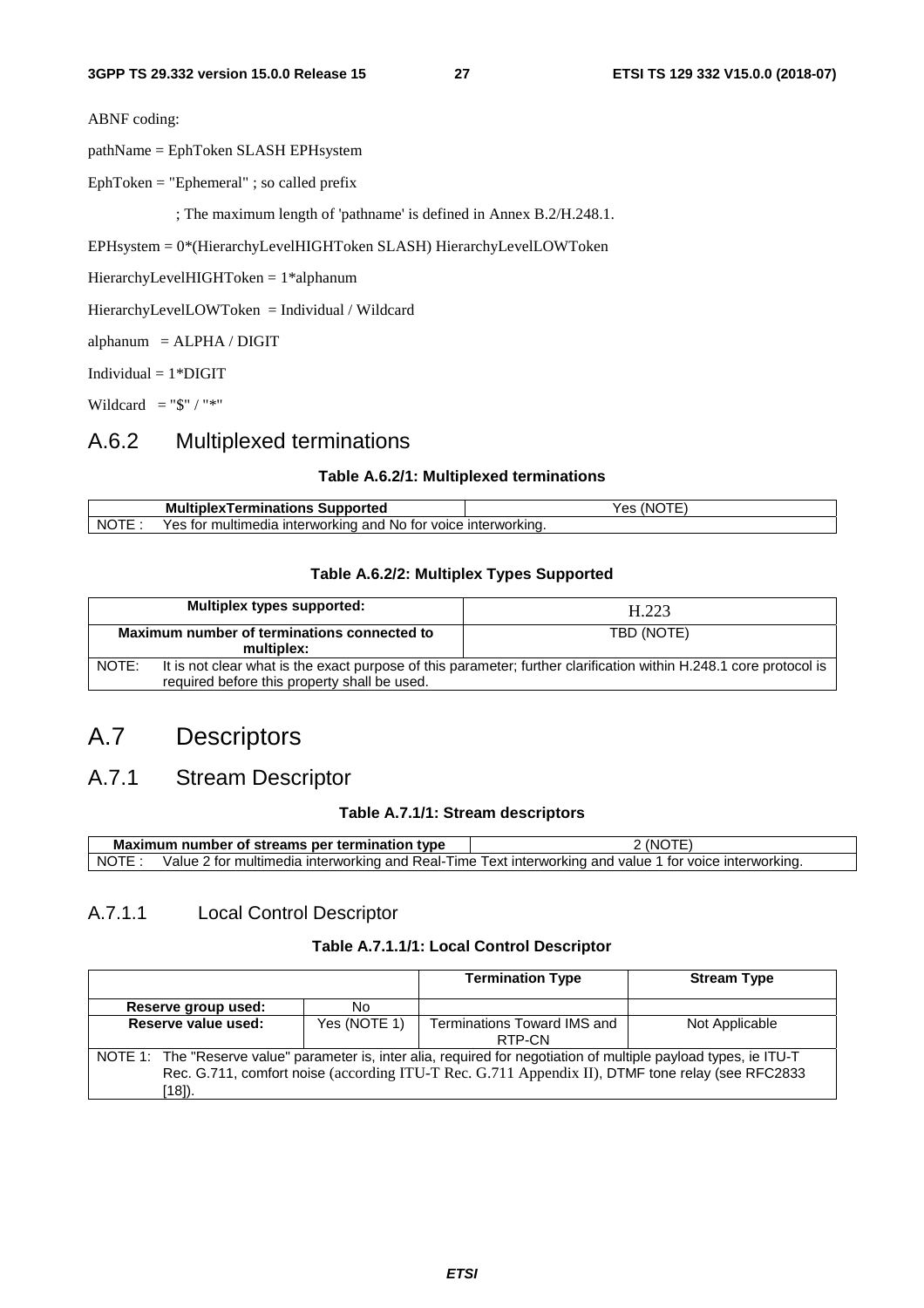| <b>Termination Type</b>                       | <b>Stream Type</b>                                                                                           | <b>Allowed StreamMode Values</b> |  |
|-----------------------------------------------|--------------------------------------------------------------------------------------------------------------|----------------------------------|--|
| TDM                                           | Not Applicable                                                                                               | SendOnly, RecvOnly, SendRecv,    |  |
|                                               |                                                                                                              | Inactive                         |  |
| <b>IMS</b>                                    | Audio, Video, Text (NOTE 1)                                                                                  | SendOnly, RecvOnly, SendRecv,    |  |
|                                               |                                                                                                              | Inactive                         |  |
| <b>BICC IP, RTP-CN</b>                        | Not Applicable                                                                                               | SendOnly, RecvOnly, SendRecv,    |  |
|                                               |                                                                                                              | Inactive                         |  |
| <b>BICC ATM</b>                               | Not Applicable                                                                                               | SendOnly, RecvOnly, SendRecv,    |  |
|                                               |                                                                                                              | Inactive                         |  |
| Multiplex (NOTE 2)                            | Audio, Video                                                                                                 | SendOnly, RecvOnly, SendRecv,    |  |
|                                               |                                                                                                              | Inactive                         |  |
|                                               | NOTE 1: Audio and Video for multimedia interworking, Audio and Text for Real-Time Text interworking, and Not |                                  |  |
| applicable for voice interworking.            |                                                                                                              |                                  |  |
| NOTE 2: Specific for multimedia interworking. |                                                                                                              |                                  |  |

#### **Table A.7.1.1/2: Allowed Stream Modes**

## A.7.2 Events Descriptor

#### **Table A.7.2/1: Events Descriptor**

| Events settable on    |                                | Yes                                         |                            |
|-----------------------|--------------------------------|---------------------------------------------|----------------------------|
| termination types and |                                |                                             |                            |
| stream types:         |                                |                                             |                            |
|                       | <b>Event ID</b>                | <b>Termination Type</b>                     | <b>Stream Type</b>         |
|                       | Detect_Digit(Digit)            | ALL except ROOT                             | Not Applicable             |
|                       | (d0 to dd, inclusive)          |                                             |                            |
|                       | <b>BNC Established</b>         | Terminations towards BICC                   | Not Applicable             |
|                       |                                | network                                     |                            |
|                       | <b>BNC Modification Failed</b> | <b>Terminations towards BICC</b>            | Not Applicable             |
|                       |                                | network                                     |                            |
|                       | <b>BNC Modified</b>            | <b>Terminations towards BICC</b><br>network | Not Applicable             |
|                       | Tunnel                         | <b>Terminations towards BICC</b>            | Not Applicable             |
|                       |                                | network with IP transport                   |                            |
|                       | g/cause                        | ALL except ROOT                             | Not Applicable             |
|                       | $q$ /sc                        | ALL except ROOT                             | Not Applicable             |
|                       | ct/cmp                         | <b>TDM</b>                                  | Not Applicable             |
|                       | chp/mgcon                      | <b>ROOT</b>                                 | Not Applicable             |
|                       | Hangterm/thb                   | ALL except ROOT                             | Not Applicable             |
|                       | ocp/mg_overload                | <b>ROOT</b>                                 | Not Applicable             |
|                       | it/ito                         | <b>ROOT</b>                                 | Not Applicable             |
|                       | Start tone detected            | RTP-CN, IMS, TDM, BICC                      | Only applicable to audio   |
|                       | (tonedet/std)                  |                                             | stream                     |
|                       | End Tone detected              | $\overline{\text{IMS}}$                     | RTP-CN, TDM, BICC Only     |
|                       | (tonedet/etd)                  |                                             | applicable to audio stream |
|                       | <b>Optimal Codec Event</b>     | TDM, BICC, RTP-CN                           | Not Applicable             |
|                       | (threegtfoc/codec_modify)      |                                             |                            |
|                       | Codec List Event               | TDM, BICC, RTP-CN                           | Not Applicable             |
|                       | (threegtfoc/ distant           |                                             |                            |
|                       | codec_list)                    |                                             |                            |
|                       | <b>TFO Status Event</b>        | TDM, BICC, RTP-CN                           | Not Applicable             |
|                       | (threegtfoc/TFO_status)        |                                             |                            |
|                       | Incoming H.245 message         | Multiplex                                   | Not Applicable             |
|                       | (h245tp/h245msgin, 0x00        |                                             |                            |
|                       | b4/0x0001)                     |                                             |                            |
|                       | <b>MONA Preference</b>         | Multiplex                                   | Not Applicable             |
|                       | reception                      |                                             |                            |
|                       | (monapref/monaprefmsgin,       |                                             |                            |
|                       | 0x00f8/0x0001)                 |                                             |                            |
|                       | <b>MONA Preference</b>         | Multiplex                                   | Not Applicable             |
|                       | negotiation completed          |                                             |                            |
|                       | (monapref/                     |                                             |                            |
|                       | monaprefcompl,                 |                                             |                            |
|                       | 0x00f8/0x0002)                 |                                             |                            |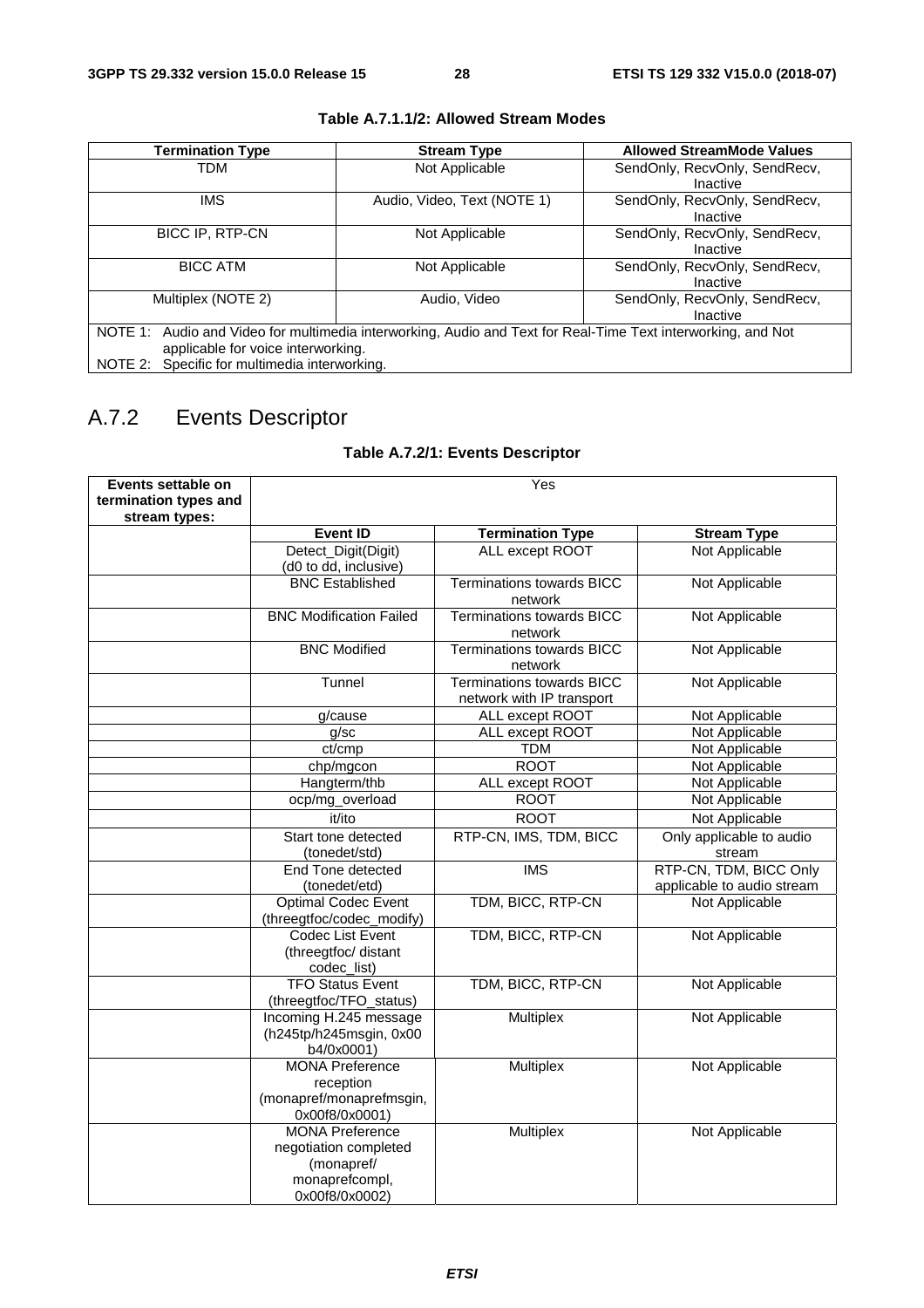|                     | Legacy Detected<br>(monapref/Legdet,                                                          | Multiplex        | Not Applicable                                                                                          |
|---------------------|-----------------------------------------------------------------------------------------------|------------------|---------------------------------------------------------------------------------------------------------|
|                     | 0x00f8/0x0003)                                                                                |                  |                                                                                                         |
|                     | MPC reception                                                                                 | <b>Multiplex</b> | Not Applicable                                                                                          |
|                     | (monapref/mpcrec,                                                                             |                  |                                                                                                         |
|                     | 0x00f8/0x0004)                                                                                |                  |                                                                                                         |
|                     | RTCP Feedback Message                                                                         | IP               | Not Applicable                                                                                          |
|                     | Detection (rtcpfb/det,                                                                        |                  |                                                                                                         |
|                     | 0x00f6/0x0001)                                                                                |                  |                                                                                                         |
|                     | ECN Failure(ecnrous/fail,                                                                     | IP               |                                                                                                         |
|                     | 0x010b/0x0001)                                                                                |                  | Audio, Video                                                                                            |
|                     | <b>ICE New Peer Reflexive</b>                                                                 | IP               | Only applicable for full ICE                                                                            |
|                     | Candidate (ostuncc/nprc,                                                                      |                  |                                                                                                         |
|                     | $0x00c3/0x0002$ ) – See                                                                       |                  |                                                                                                         |
|                     | subclause A.14.38                                                                             |                  |                                                                                                         |
|                     | <b>ICE Connectivity Check</b>                                                                 | IP               | Only applicable for full ICE                                                                            |
|                     | Result (ostuncc/ccr,                                                                          |                  |                                                                                                         |
|                     | $0x00c3/0x0001$ – See                                                                         |                  |                                                                                                         |
|                     | subclause A.14.38                                                                             |                  |                                                                                                         |
| NOTE:               |                                                                                               |                  | Events for Terminations towards BICC network dependent on option to support such interworking, e.g. not |
|                     | required for TISPAN NGN R2 TMGW.                                                              |                  |                                                                                                         |
| NOTE <sub>1</sub> : | BNC Release event is defined in formats and codes table 10.1 and refers to the g/cause event. |                  |                                                                                                         |

#### **Table A.7.2/2: Event Buffer Control**

**Event Buffer Control used:** No

#### **Table A.7.2/3: Keep active**

| Keepactive used on events:                                     | Conditional (NOTE 1) |
|----------------------------------------------------------------|----------------------|
| NOTE 1: Required for 3GPP, not required by TISPAN NGN R2 TMGW. |                      |

#### **Table A.7.2/4: Embedded events**

| Embedded events in an event descriptor: | NC |
|-----------------------------------------|----|
|-----------------------------------------|----|

#### **Table A.7.2/5: Embedded signals**

| Embedded signals in an event descriptor: |                                                                                   | Yes |  |
|------------------------------------------|-----------------------------------------------------------------------------------|-----|--|
| NOTE:                                    | Used if MONA procedures are supported in the Add Multiplex Termination procedure. |     |  |

### A.7.3 EventBuffer Descriptor

#### **Table A.7.3/1: Event Buffer Descriptor**

| Event Buffer descriptor used: | N. |
|-------------------------------|----|

## A.7.4 Signals Descriptor

#### **Table A.7.4/1: Signals Descriptor**

| Signals settable dependant on termination or streams<br>Yes |                  |                                                                                                                                                                  |                |                |
|-------------------------------------------------------------|------------------|------------------------------------------------------------------------------------------------------------------------------------------------------------------|----------------|----------------|
|                                                             | types:           | "Yes" means any signal not listed below<br>NOTE:<br>may be played on any termination or<br>stream, except Signals on ROOT<br>termination shall not be supported. |                |                |
| If yes                                                      | <b>Signal ID</b> | <b>Termination Type</b><br>Stream Type / ID                                                                                                                      |                |                |
|                                                             | $ct/*$           |                                                                                                                                                                  | TDM            | Not Applicable |
|                                                             | $qb$ /*          |                                                                                                                                                                  | <b>BICC</b>    | Not Applicable |
|                                                             | $bt/*$           |                                                                                                                                                                  | <b>BICC IP</b> | Not Applicable |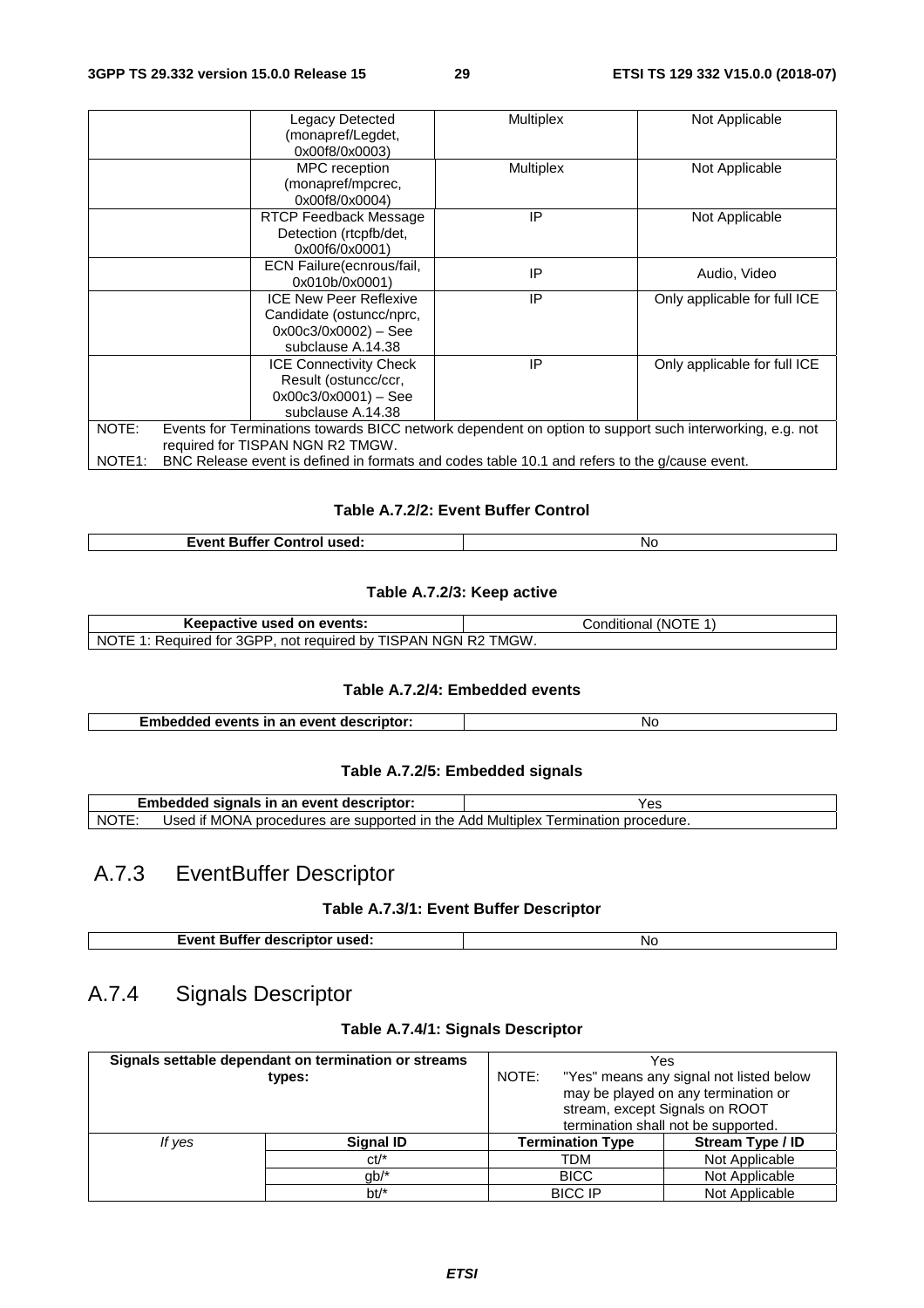| cg/rt                                                                                         | <b>TDM</b>                       | Not Applicable                         |
|-----------------------------------------------------------------------------------------------|----------------------------------|----------------------------------------|
| cg/bt<br>cg/ct                                                                                |                                  |                                        |
| an/apf                                                                                        | ALL except ROOT and<br>Multiplex | Not Applicable                         |
| Outgoing H.245 Message<br>(h245tp/h245msgout,<br>0x00b4/0x0001)                               | <b>Multiplex</b>                 | Not Applicable                         |
| Outgoing MONA preference<br>message<br>(monapref/monaprefmsgout,<br>0x00 f8/0x0001)           | <b>Multiplex</b>                 | Not Applicable                         |
| Forward Media in Preconfigured<br>Channel<br>(monapref/Preconfchannelmedia,<br>0x00f8/0x0002) | <b>Multiplex</b>                 | Not Applicable                         |
| Feedback Message Sending<br>(rtcpfb/fbmesssend,<br>0x00f6/0x0001)                             | IP                               | Not Applicable                         |
| Send Additional Connectivity<br>Check (ostuncc/sacc,<br>0x00c3/0x0002)                        | IP                               | Only applicable for full<br><b>ICE</b> |
| Send Connectivity Check<br>'ostuncc/scc, 0x00c3/0x0001)                                       | IP                               | Only applicable for full<br><b>ICE</b> |

#### **Table A.7.4/2: Signal Lists**

|        | <b>Signals Lists supported:</b> |                                                                 | Conditional (NOTE 1)                                                   |                         |
|--------|---------------------------------|-----------------------------------------------------------------|------------------------------------------------------------------------|-------------------------|
| If yes |                                 | <b>Termination Type Supporting Lists:</b>                       | ALL except ROOT                                                        |                         |
|        |                                 | <b>Stream Type Supporting lists:</b>                            | ALL                                                                    |                         |
|        |                                 | Maximum number of signals to a                                  |                                                                        | FFS <integer></integer> |
|        |                                 | signal list:                                                    |                                                                        |                         |
|        |                                 | Intersignal delay parameter                                     | No                                                                     |                         |
|        |                                 | supported:                                                      |                                                                        |                         |
|        |                                 | NOTE 1: Required for 3GPP, not required for TISPAN NGN R2 TMGW. |                                                                        |                         |
|        |                                 |                                                                 | NOTE 2: This field requires at least version 3 of the H.248.1 protocol |                         |

#### **Table A.7.4/3: Overriding Signal type and duration**

| Sianal<br>' type and duration supported:                                                     | Jptional |
|----------------------------------------------------------------------------------------------|----------|
| TMGW.<br>R <sub>2</sub><br>N0<br>NGN.<br>IISPANT<br>reauired<br>. Noti<br>tor<br><u> 기는:</u> |          |

#### **Table A.7.4/4: Notify completion**

| Notify completion supported: |                                                                 |  | Yes                          |
|------------------------------|-----------------------------------------------------------------|--|------------------------------|
| If yes                       | <b>SignallD</b>                                                 |  | Type of completion supported |
|                              | All Tones and Announcements                                     |  | TO, EV, SD and NC            |
| <b>RequestID Parameter</b>   | NΟ                                                              |  |                              |
| Supported:                   |                                                                 |  |                              |
| NOTE:                        | This field requires at least version 3 of the H.248.1 protocol. |  |                              |

#### **Table A.7.4/5: Signals played simultaneously**

| Siana<br>ouslv <sup>.</sup><br>----<br>.<br>sır<br>. | Nc |
|------------------------------------------------------|----|

#### **Table A.7.6/6: Keep active**

| Keepactive used on signals:                                           | Conditional /<br>. (NO |
|-----------------------------------------------------------------------|------------------------|
| <b>NOTE</b><br>Required for 3GPP.<br>. not required for TISPAN NGN R2 | TMGW.                  |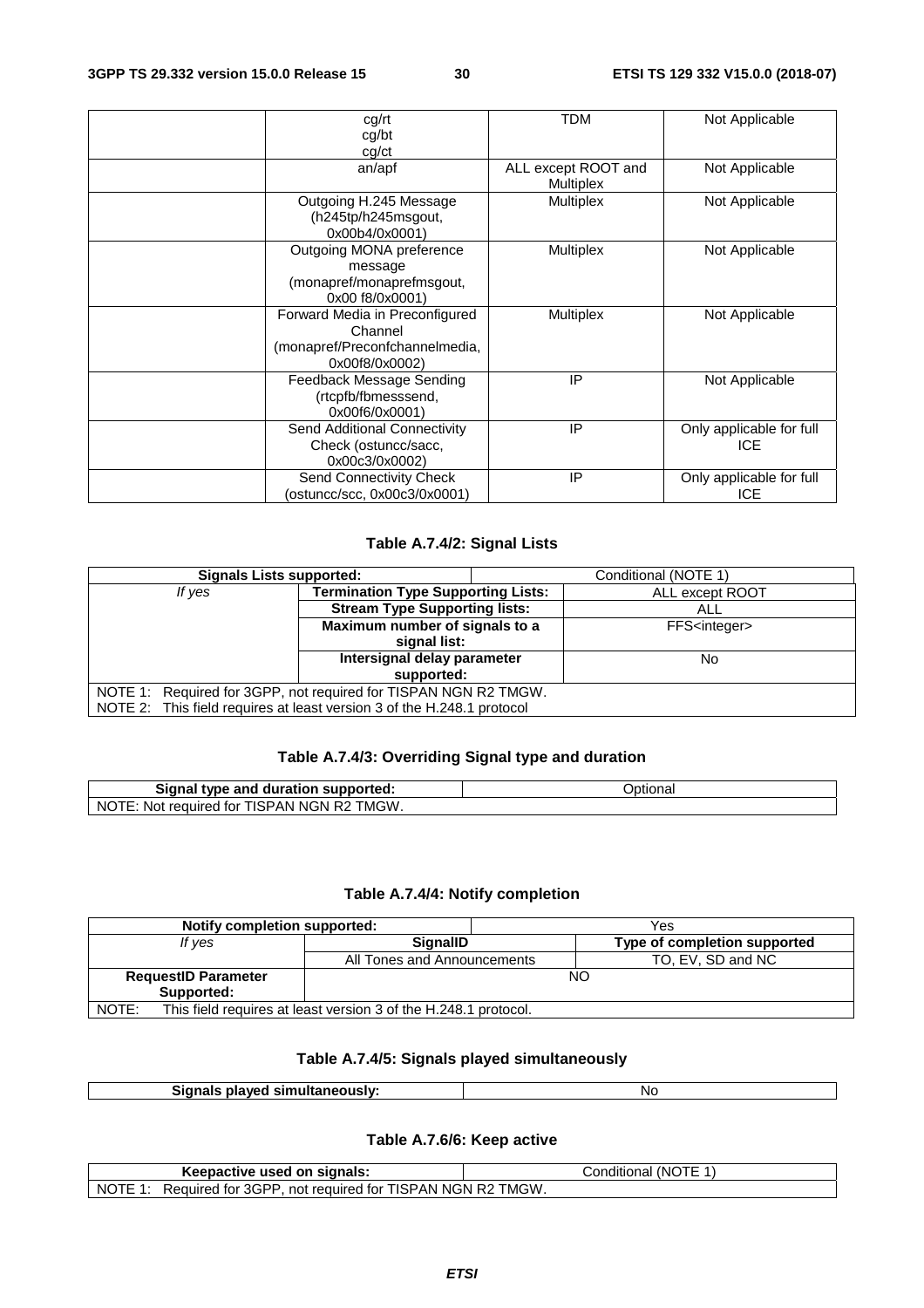### A.7.5 DigitMap Descriptor

|  | Table A.7.5/1: DigitMap Descriptor |
|--|------------------------------------|
|  |                                    |

| .)ir<br>.ait<br>. мат<br>ucu.<br>. | N. |
|------------------------------------|----|

### A.7.6 Statistics Descriptor

#### **Table A.7.6/1: Statistics Descriptor**

| Statistics reported on subtract:                   | No (for TDM Terminations)                    |
|----------------------------------------------------|----------------------------------------------|
|                                                    | Optional For Ephemeral Terminations (NOTE 1) |
| NOTE 1:<br>This is required for TISPAN NGN R2 TMGW |                                              |

### A.7.7 ObservedEvents Descriptor

#### **Table A.7.7/1: Observed Events Descriptor**

|  | Event detection time supported: | N0 |
|--|---------------------------------|----|
|--|---------------------------------|----|

### A.7.8 Topology Descriptor

 $\Box$ 

#### **Table A.7.8/1: Topology Descriptor**

| <b>Allowed triples:</b>                                         | Optional (NOTE 1) :                                        |
|-----------------------------------------------------------------|------------------------------------------------------------|
|                                                                 | $(T1, T2,$ isolate) $(T1, T2,$ oneway) $(T1, T2,$ bothway) |
| NOTE 1: If not supported then error code 444 shall be returned. |                                                            |

## A.7.9 Error Descriptor

#### **Table A.7.9/1: Error Codes Sent by MGCF**

| Supported H.248.8 Error Codes:                    | FFS < list of individual numbers>                      |
|---------------------------------------------------|--------------------------------------------------------|
| <b>Supported Error Codes defined in packages:</b> | All error codes defined in supported packages shall be |
|                                                   | supported.                                             |

#### **Table A.7.9/2: Error Codes Sent by MGW:**

| <b>Supported H.248.8 Error Codes:</b>             | FFS< list of individual numbers>                       |
|---------------------------------------------------|--------------------------------------------------------|
| <b>Supported Error Codes defined in packages:</b> | All error codes defined in supported packages shall be |
|                                                   | supported.                                             |

### A.7.10 TerminationState Descriptor

#### **Table A.7.10/1: TerminationState Descriptor**

| TerminationState: ServiceStates:      | InService/OutofService |
|---------------------------------------|------------------------|
| TerminationState: EventBufferControl: | JF۲                    |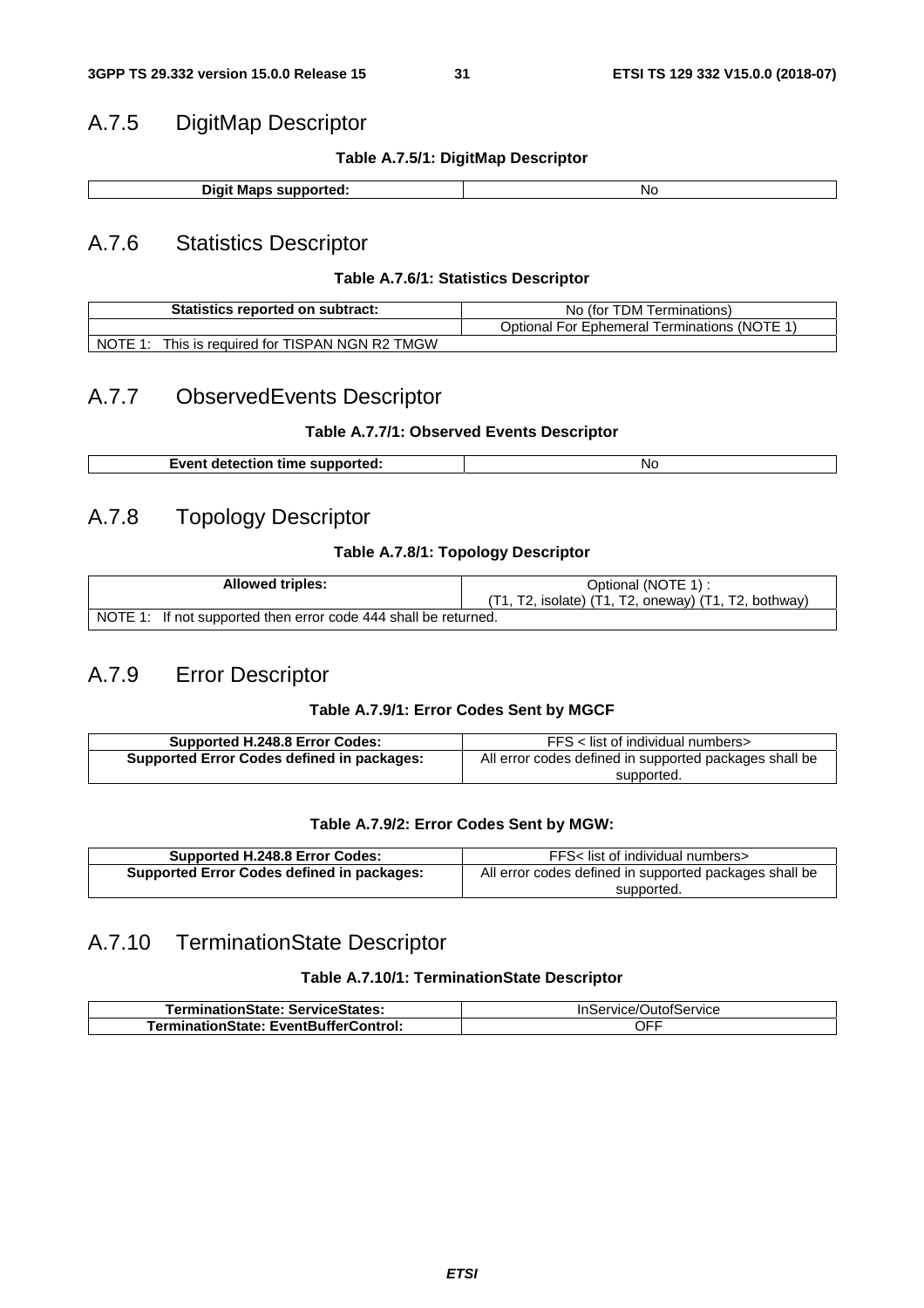## A.8 Command API

### A.8.1 Add

#### **Table A.8.1/1: Descriptors used by Command Add Request**

| <b>Descriptors used by Add Request:</b> | Events, Signals, Media (LocalControl, Local And<br>Remote), Audit |
|-----------------------------------------|-------------------------------------------------------------------|
|                                         |                                                                   |

#### **Table A.8.1/2: Descriptors used by Command Add Reply**

| Descriptors used by Add Reply: | Events, Signals, Media (LocalControl, Local And                                                             |
|--------------------------------|-------------------------------------------------------------------------------------------------------------|
|                                | Remote), Error, Audit                                                                                       |
|                                |                                                                                                             |
|                                | When command request excludes an Audit Descriptor,<br>the MGW response shall only include descriptors which |
|                                | contained underspecified or overspecified properties in                                                     |
|                                | the command request. Furthermore, only those properties                                                     |
|                                | that were underspecified or overspecified in the request                                                    |
|                                | shall be sent in the reply. Exceptions to this rule are:                                                    |
|                                | The Error Descriptor                                                                                        |
|                                | SDP properties returned in "Reserve IMS Connection"                                                         |
|                                | Point" and "Reserve IMS Connection Point and Configure                                                      |
|                                | Remote Resources" procedures, as specified in A.17.2.2                                                      |
|                                | and A.17.2.4                                                                                                |

### A.8.2 Modify

#### **Table A.8.2/1: Descriptors used by Command Modify Request**

| <b>Descriptors used by Modify Request:</b> | Events, Signals, Media (LocalControl, Local And |
|--------------------------------------------|-------------------------------------------------|
|                                            | Remote), Audit                                  |

#### **Table A.8.2/2: Descriptors used by Command Modify Reply**

| Descriptors used by Modify Reply: | Events, Signals, Media (LocalControl, Local And<br>Remote), Error, Audit                                                                                                                                                                                                                                                                                                                                                            |
|-----------------------------------|-------------------------------------------------------------------------------------------------------------------------------------------------------------------------------------------------------------------------------------------------------------------------------------------------------------------------------------------------------------------------------------------------------------------------------------|
|                                   | When command request excludes an Audit Descriptor,<br>the MGW response shall only include descriptors which<br>contained underspecified or overspecified properties in<br>the command reques. Furthermore, only those properties<br>that were underspecified or overspecified in the request<br>shall be sent in the reply. Exceptions to this rule are:<br>The Error Descriptor<br>SDP properties returned in "Configure IMS"<br>۰ |
|                                   | Resources" procedure as specified in A.17.2.3.                                                                                                                                                                                                                                                                                                                                                                                      |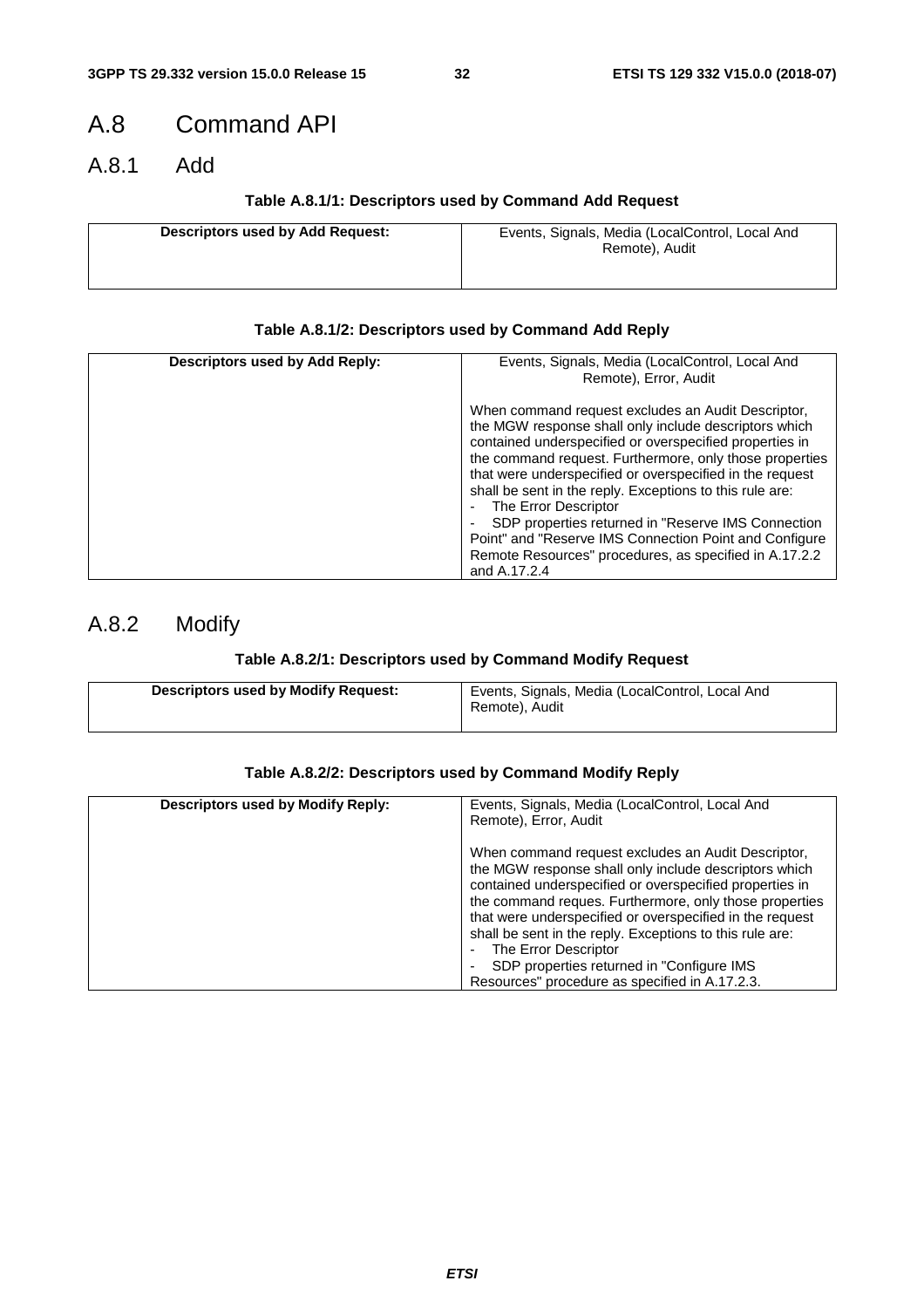### A.8.3 Subtract

#### **Table A.8.3/1: Descriptor used by Command Subtract Request**

| Descriptors used by Subtract Request: | <b>NONL</b><br>(empty)<br>or<br>л |
|---------------------------------------|-----------------------------------|

#### **Table A.8.3/2: Descriptor used by Command Subtract Reply**

| <b>Descriptors used by Subtract Reply:</b> | None or Statistics                                                                                                                                                                                                 |
|--------------------------------------------|--------------------------------------------------------------------------------------------------------------------------------------------------------------------------------------------------------------------|
|                                            | When command request contains "Audit(empty)", then no<br>statistics are returned. Otherwise, connection statistics<br>are returned in the Subtract reply dependent on the<br>supported packages (see clause A.14). |

### A.8.4 Move

#### **Table A.8.4/1: Command Move**

|       | ' used.<br>`ove command ∖                                                 | $\blacksquare$<br>(NC<br>1211 |
|-------|---------------------------------------------------------------------------|-------------------------------|
| NOTE. | shall be<br>443<br>code<br>error<br>not<br>returned.<br>ther<br>supported |                               |

#### **Table A.8.4/2: Descriptors used by Move Request**

| <b>Descriptors used by Move Request:</b> | Events, Signals, Media (LocalControl, Local And |
|------------------------------------------|-------------------------------------------------|
|                                          | Remote), Audit                                  |

#### **Table A.8.4/3: Descriptors used by Move Reply**

| Descriptors used by Move Reply | Events, Signals, Media (LocalControl, Local And          |
|--------------------------------|----------------------------------------------------------|
|                                | Remote), Error, Audit.                                   |
|                                | When command request excludes an Audit Descriptor.       |
|                                | the MGW response shall only include descriptors which    |
|                                | contained underspecified or overspecified properties in  |
|                                | the command request, with the exception of the Error     |
|                                | Descriptor. Furthermore, only those properties that were |
|                                | underspecified or overspecified in the request shall be  |
|                                | sent in the reply.                                       |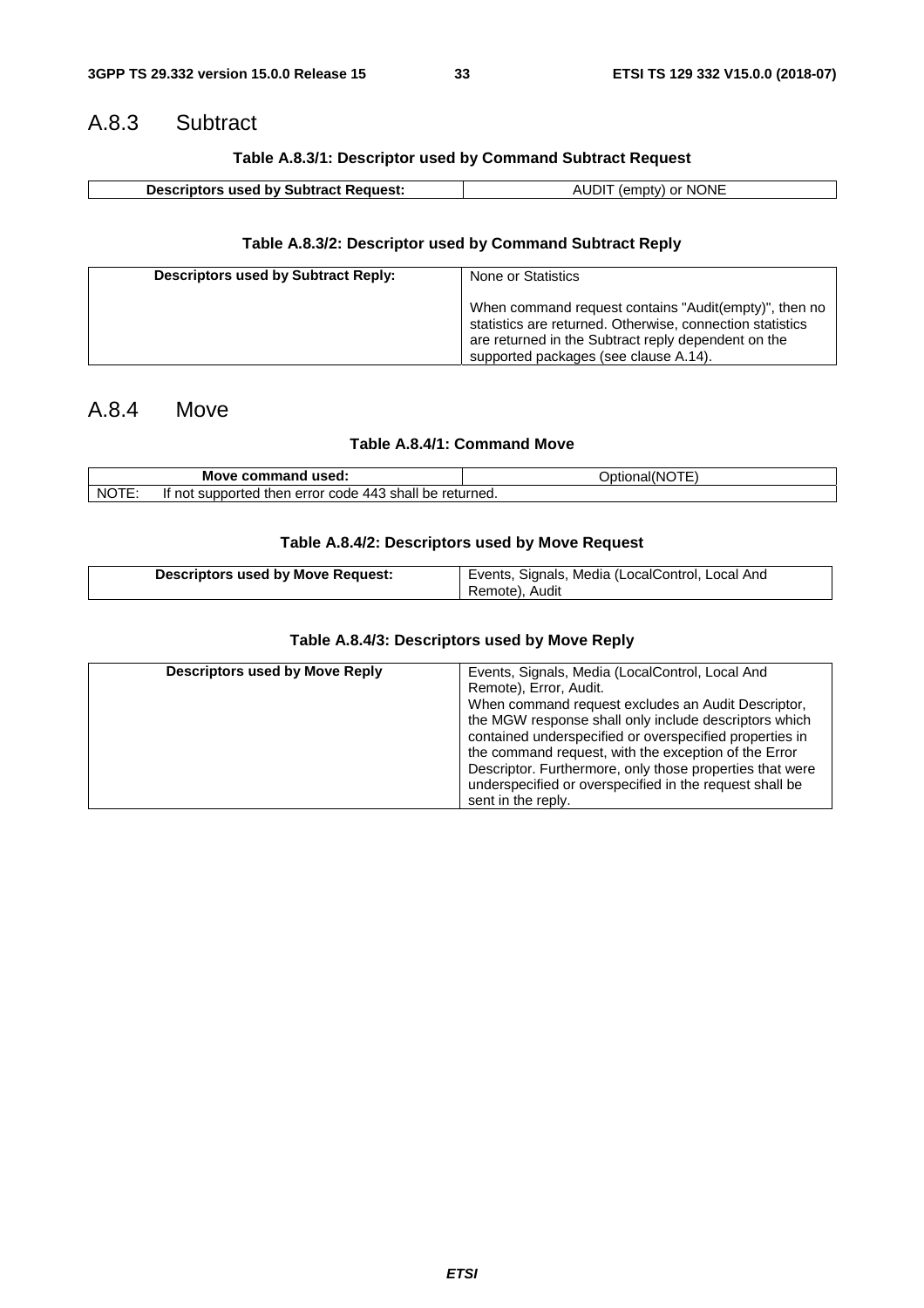### A.8.5 Auditvalue

| <b>Audited Properties:</b>               | <b>Property Name and Identity</b>                                                                                                                                                                                                                                                                                                                                                                                               | <b>Descriptor</b>                  |  |
|------------------------------------------|---------------------------------------------------------------------------------------------------------------------------------------------------------------------------------------------------------------------------------------------------------------------------------------------------------------------------------------------------------------------------------------------------------------------------------|------------------------------------|--|
| Termination ID                           | TerminationState:<br>- TDM: ALL (indicating 1 TDM group NOTE3),<br>individual termination (NOTE 4)<br>- ATM/IP: individual termination<br>- Root (MGW Audit)                                                                                                                                                                                                                                                                    | <b>TerminationState Descriptor</b> |  |
| Termination ID                           | MGC information (mgcinfo)<br><b>TDM: Individual Termination</b>                                                                                                                                                                                                                                                                                                                                                                 | LocalControl Descriptor            |  |
| <b>Termination ID</b>                    | For Packages:<br>- Root<br>- TDM/ATM/IP: individual<br>termination (NOTE1)                                                                                                                                                                                                                                                                                                                                                      | Packages Descriptor (NOTE2)        |  |
| <b>Termination ID</b>                    | None (MGW Audit) :<br>- Root                                                                                                                                                                                                                                                                                                                                                                                                    | Audit (empty) Descriptor           |  |
| <b>Termination ID</b>                    | SDPCapNeg Extensions:<br>- sdpe $/*$                                                                                                                                                                                                                                                                                                                                                                                            | <b>TerminationState Descriptor</b> |  |
| <b>Audited Statistics:</b>               | None                                                                                                                                                                                                                                                                                                                                                                                                                            |                                    |  |
| <b>Audited Signals:</b>                  | None                                                                                                                                                                                                                                                                                                                                                                                                                            |                                    |  |
| <b>Audited Events:</b>                   | None                                                                                                                                                                                                                                                                                                                                                                                                                            |                                    |  |
| <b>Packages Audit</b><br><b>Possible</b> | Yes                                                                                                                                                                                                                                                                                                                                                                                                                             |                                    |  |
| NOTE <sub>1</sub> :<br>NOTE2:            | The purpose to audit an individual Termination is to retrieve MGC Information if supported.<br>Support of this capability is optional.<br>NOTE3: TDM Group equates to an E1 or T1 PCM System.<br>NOTE 4: Auditing a single termination of a TDM group is an alternative to the wildcarded audit (TDM: ALL) to derive<br>the service state of the TDM group. All the terminations of the TDM group share the same service state. |                                    |  |

#### **Table A.8.5/1: Auditvalue**

### A.8.6 Auditcapability

#### **Table A.8.6/1: Auditcapability**

| <b>Audited Properties:</b>                                                    | <b>Property Name and Identity</b> | <b>Descriptor</b> |  |
|-------------------------------------------------------------------------------|-----------------------------------|-------------------|--|
|                                                                               | <b>FFS</b>                        | <b>FFS</b>        |  |
| <b>Audited Statistics:</b>                                                    | None                              |                   |  |
| <b>Audited Signals:</b>                                                       | None                              |                   |  |
| <b>Audited Events:</b>                                                        | None                              |                   |  |
| AuditCapability command is not supported by the ETSI TISPAN profile.<br>NOTE: |                                   |                   |  |

## A.8.7 Notify

#### **Table A.8.7/1: Descriptors Used Notify**

| Descriptors used by Notify Request or Reply:                             | ObservedEvents.<br>Error |
|--------------------------------------------------------------------------|--------------------------|
| The Error Descriptor shall not be used in Notify Request.<br><b>NOTE</b> |                          |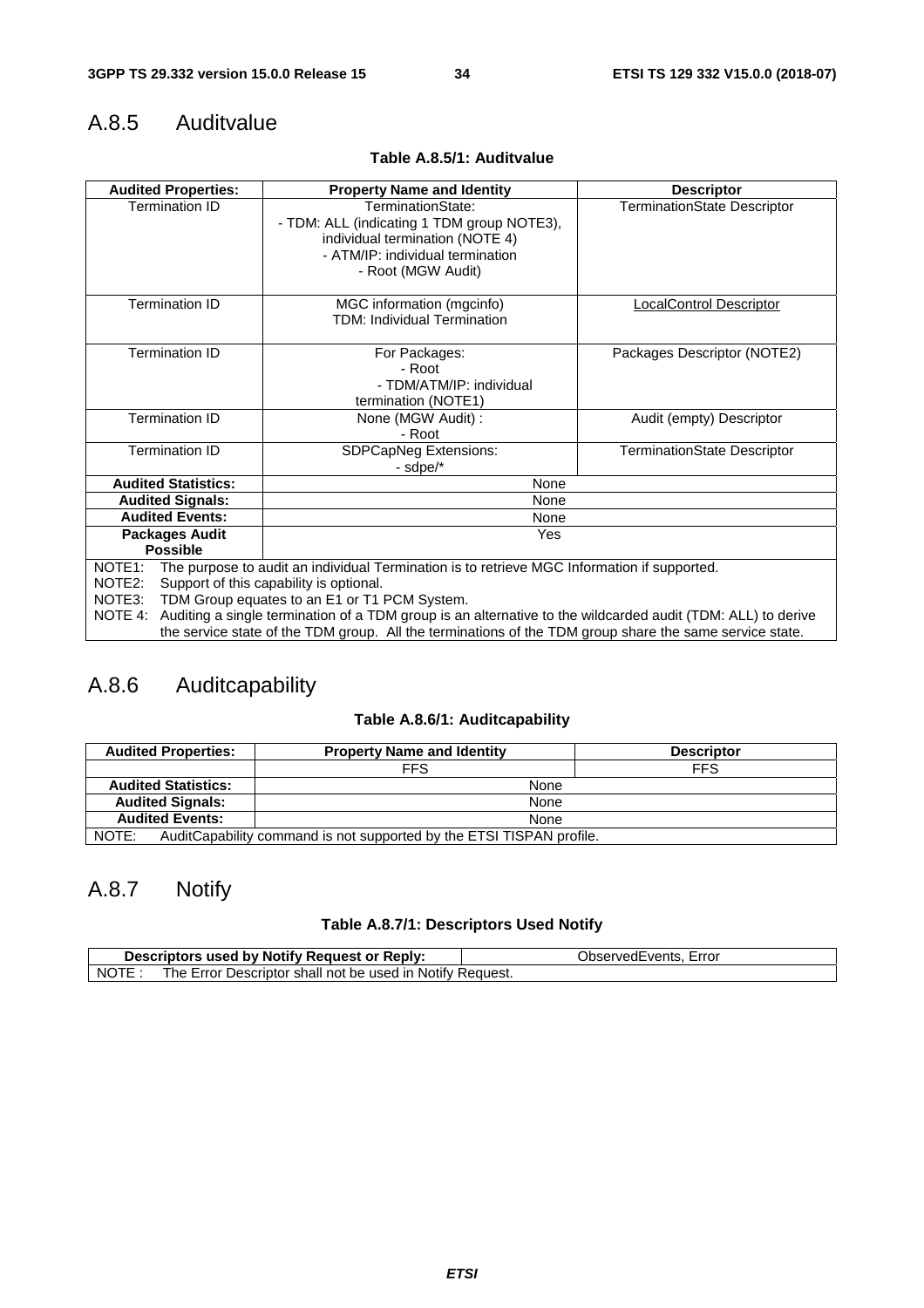### A.8.8 Service Change

#### **Table A.8.8/1: Service Change Methods and Reasons Sent By MGCF**

|                         | <b>ServiceChange Methods supported:</b>                                                                                                                                                                                                                                                                                                                                                                                                                                                        | <b>ServiceChange Reasons supported:</b>           |
|-------------------------|------------------------------------------------------------------------------------------------------------------------------------------------------------------------------------------------------------------------------------------------------------------------------------------------------------------------------------------------------------------------------------------------------------------------------------------------------------------------------------------------|---------------------------------------------------|
| Restart (NOTE1)         |                                                                                                                                                                                                                                                                                                                                                                                                                                                                                                | "901 Cold Boot" (Optional)                        |
|                         |                                                                                                                                                                                                                                                                                                                                                                                                                                                                                                | "902 Warm Boot" (Optional)                        |
| Handoff (NOTE1, NOTE 2) |                                                                                                                                                                                                                                                                                                                                                                                                                                                                                                | "903 MGC Directed Change" (Mandatory)             |
| Forced (NOTE1)          |                                                                                                                                                                                                                                                                                                                                                                                                                                                                                                | "905 Termination Taken Out Of Service" (Optional) |
| Graceful (NOTE1)        |                                                                                                                                                                                                                                                                                                                                                                                                                                                                                                | "905 Termination Taken Out Of Service" (Optional) |
|                         |                                                                                                                                                                                                                                                                                                                                                                                                                                                                                                |                                                   |
| NOTE:                   | When a Service Change command on the Root termination with a method other than Graceful is sent, the<br>command shall always be sent as the only command in a message. The sending node shall always wait for<br>the reply to a Service Change command on the Root termination with a method other than Graceful before<br>sending further command requests. A Service Change command on the Root termination with method<br>Graceful may be combined with other commands in a single message. |                                                   |
| NOTE 1:                 | ROOT Only.                                                                                                                                                                                                                                                                                                                                                                                                                                                                                     |                                                   |
|                         | NOTE 2: Not involving more than 1 MGCF. No support of handoff relates to a network deployment scenario with<br>"primary H.248 systems only", which translates to no geographic redundancy of the MGCF.                                                                                                                                                                                                                                                                                         |                                                   |

#### **Table A.8.8/2: Service Change Methods and Reasons Sent By MGW**

| <b>ServiceChange Methods supported:</b>                                                                                                                                                                  | <b>ServiceChange Reasons supported:</b>                     |
|----------------------------------------------------------------------------------------------------------------------------------------------------------------------------------------------------------|-------------------------------------------------------------|
| Restart                                                                                                                                                                                                  | "900 Service Restored" (Mandatory)                          |
|                                                                                                                                                                                                          | "901 Cold Boot" (Mandatory) (NOTE1)                         |
|                                                                                                                                                                                                          | "902 Warm Boot" (Mandatory) (NOTE1)                         |
|                                                                                                                                                                                                          | "910 Media Capability Failure " ALL except ROOT             |
|                                                                                                                                                                                                          | (Optional)                                                  |
|                                                                                                                                                                                                          | "913 Signal Capability Failure " ALL except ROOT            |
|                                                                                                                                                                                                          | (Optional)                                                  |
|                                                                                                                                                                                                          | "914 Event Capability Failure " ALL except ROOT             |
|                                                                                                                                                                                                          | (Optional)"916 Packages Change (Optional)                   |
|                                                                                                                                                                                                          | "917 Capability Change (Optional)                           |
| Graceful                                                                                                                                                                                                 | "904 Termination Malfunction", ALL except ROOT, (Mandatory) |
|                                                                                                                                                                                                          | "905 Termination Taken Out Of Service", (Mandatory)         |
|                                                                                                                                                                                                          | "906 Loss Of Lower Layer Connectivity", ALL except          |
|                                                                                                                                                                                                          | ROOT, (Mandatory)                                           |
|                                                                                                                                                                                                          | "907 Transmission Failure" ALL except ROOT, (Mandatory)     |
|                                                                                                                                                                                                          | "908 MG Impending Failure" ROOT only (Mandatory)            |
| Forced                                                                                                                                                                                                   | "904 Termination Malfunction", ALL except ROOT, (Mandatory) |
|                                                                                                                                                                                                          | "905 Termination Taken Out Of Service" (Mandatory)          |
|                                                                                                                                                                                                          | "906 Loss Of Lower Layer Connectivity" ALL except ROOT,     |
|                                                                                                                                                                                                          | (Mandatory)                                                 |
|                                                                                                                                                                                                          | "907 Transmission Failure" ALL except ROOT, (Mandatory)     |
|                                                                                                                                                                                                          | "908 MG Impending Failure" ROOT only (Mandatory)            |
| Handoff (NOTE1, NOTE 2)                                                                                                                                                                                  | "903 MGC Directed Change" (Mandatory)                       |
| Disconnected (NOTE1)                                                                                                                                                                                     | "900 Service Restored" (Mandatory)                          |
|                                                                                                                                                                                                          | "916 Packages Change (Optional)                             |
|                                                                                                                                                                                                          | "917 Capability Change (Optional)                           |
|                                                                                                                                                                                                          |                                                             |
| NOTE:<br>When a Service Change command on the Root termination with a method other than Graceful is sent, the                                                                                            |                                                             |
| command shall always be sent as the only command in a message. The sending node shall always wait for                                                                                                    |                                                             |
| the reply to a Service Change command on the Root termination with a method other than Graceful before<br>sending further command requests. A Service Change command on the Root termination with method |                                                             |
|                                                                                                                                                                                                          |                                                             |
| NOTE 1: ROOT Only.                                                                                                                                                                                       |                                                             |
| NOTE 2: In response to a MGC Ordered Re-Register.                                                                                                                                                        |                                                             |

#### **Table A.8.8/3: Service Change Address**

| . <del>.</del><br>ucod.<br>лие<br>. изси.<br>-<br>.<br>--- | NC |
|------------------------------------------------------------|----|
|                                                            |    |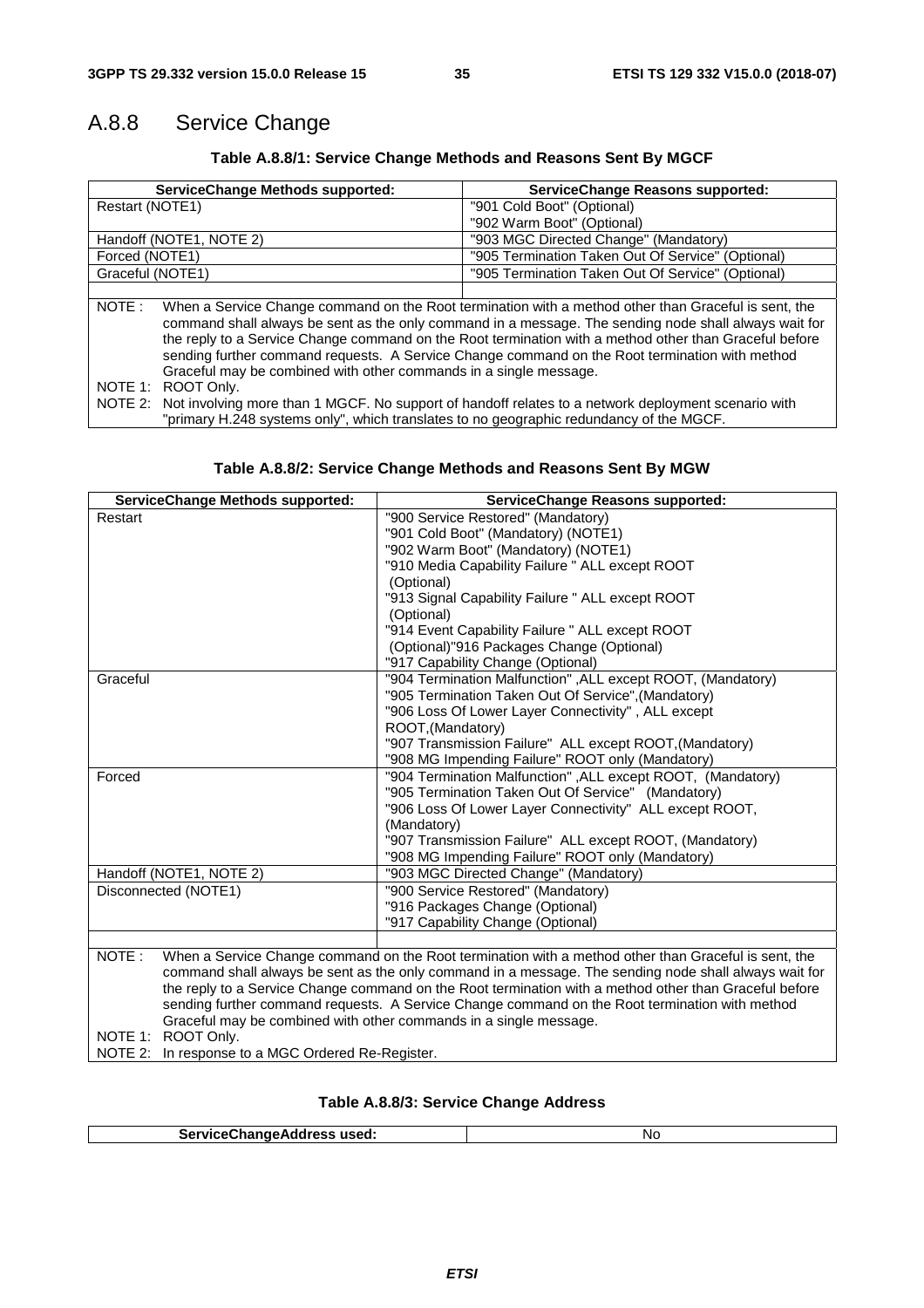#### **Table A.8.8/4: Service Change Delay**

| Ser∖<br>usea.<br>--- | Nr<br>้ |
|----------------------|---------|
|                      |         |

#### **Table A.8.8/5: Service Change Incomplete Flag**

|             | ServiceChange Incomplete Flag used:                                   | No        |
|-------------|-----------------------------------------------------------------------|-----------|
| <b>NOTE</b> | This .<br>t version 3 of the H.248.<br>l requires at least<br>i field | protocol. |

#### **Table A.8.8/6: Service Change Version**

| Version used in ServiceChangeVersion: |  |
|---------------------------------------|--|
|---------------------------------------|--|

#### **Table A.8.8/6: Service Change Profile**

| ServiceChangeProfile mandatory: | ັ |
|---------------------------------|---|

#### **Table A.8.8/8: H.248.18 Profile negotiation**

| e negotiation as per H.248.18:<br><b>Profile</b> | Nc |
|--------------------------------------------------|----|

### A.8.9 Manipulating and auditing context attributes

#### **Table A.8.9/1: Manipulating and auditing context attributes**

| <b>Context Attributes Manipulated:</b> | Topology (Optional), Emergency Indicator, Priority<br>Indicator |
|----------------------------------------|-----------------------------------------------------------------|
| <b>Context Attributes Audited:</b>     | None                                                            |

# A.9 Generic command syntax and encoding

### **Table A.9/1: Encodings**

|                                                                                                                  | <b>Supported Encodings:</b>                                                                               | Binary (optional) (NOTE 1)  |
|------------------------------------------------------------------------------------------------------------------|-----------------------------------------------------------------------------------------------------------|-----------------------------|
|                                                                                                                  |                                                                                                           | Text (optional) (NOTE 2) :  |
|                                                                                                                  |                                                                                                           | The receiver shall support: |
|                                                                                                                  |                                                                                                           | <b>Short Token Notation</b> |
|                                                                                                                  |                                                                                                           | Long Token Notation         |
|                                                                                                                  | If binary encoding, is indefinite length encoding                                                         | Yes (NOTE3)                 |
|                                                                                                                  | supported:                                                                                                |                             |
|                                                                                                                  | NOTE 1: For 3GPP Mn interface binary encoding is strongly recommended if only one encoding is selected to |                             |
|                                                                                                                  | ensure interoperability.                                                                                  |                             |
| NOTE 2: Text encoding is required by TISPAN NGN R2 TMGW. For implementations providing both 3GPP Mn and          |                                                                                                           |                             |
| TISPAN functionality text encoding is required as a minimum.                                                     |                                                                                                           |                             |
| The binary encoding rules which are applicable to the defined Abstract Syntaxes are the Basic Encoding<br>NOTE3: |                                                                                                           |                             |
| Rules for Abstract Syntax Notation One, defined in ITU-T Recommendation X.690 [61]. Specifically in              |                                                                                                           |                             |
| accordance with ITU-T Recommendation X.690 [61] section 7.3, alternative encodings based on the                  |                                                                                                           |                             |
|                                                                                                                  | definite and indefinite form of length are permitted by the basic encoding rules as a sender's option.    |                             |
|                                                                                                                  |                                                                                                           |                             |
|                                                                                                                  | Receivers shall support both alternatives.                                                                |                             |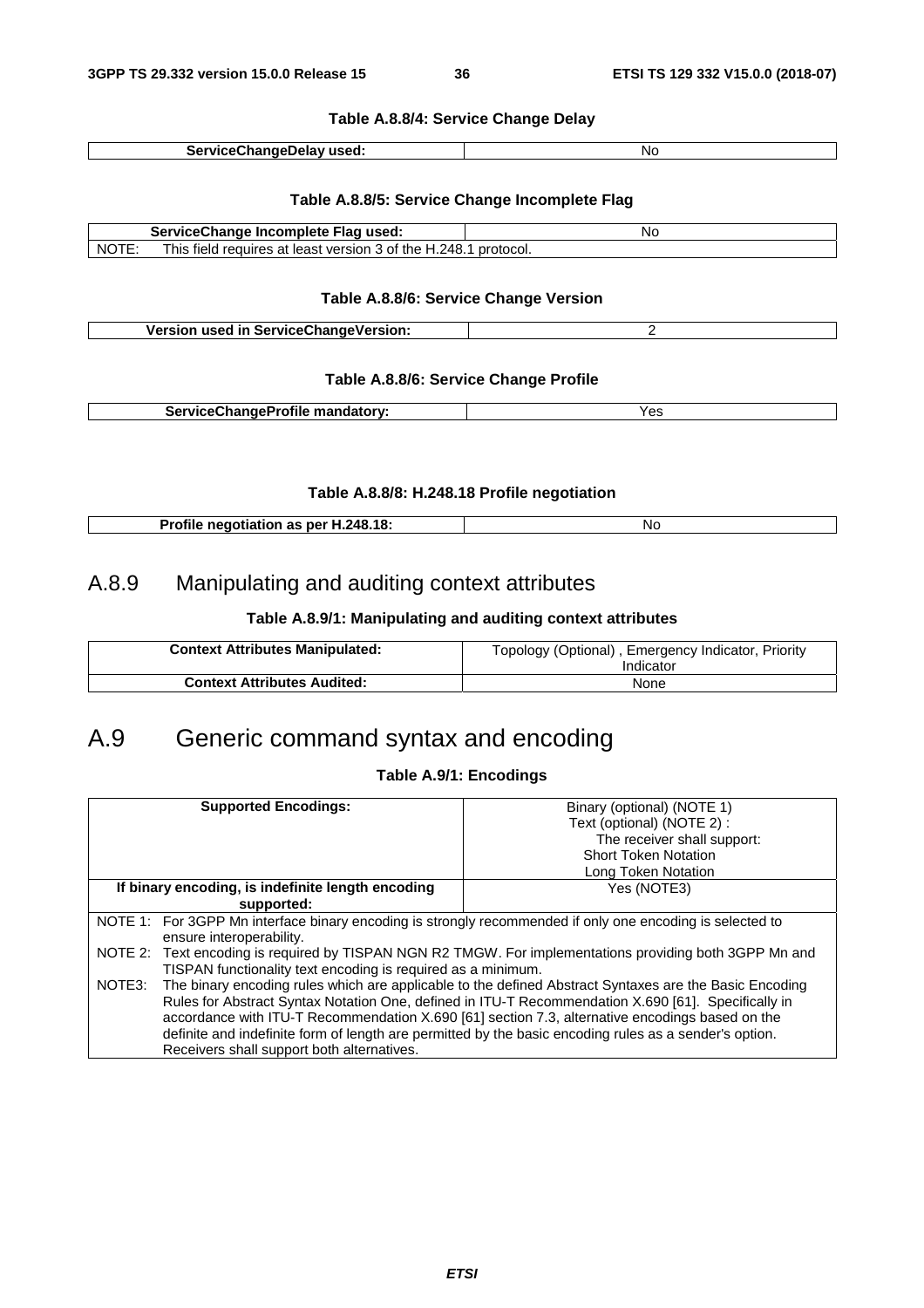# A.10 Transactions

#### **Table A.10/1: Transactions per Message**

| Maximum number of Transaction Requests /<br><b>TransactionReplies / TransResponseAcks / Segment</b><br>Replies per message: | 2(NOTE 1)<br>10(NOTE 2) |
|-----------------------------------------------------------------------------------------------------------------------------|-------------------------|
| NOTE 1: Maximum required by TISPAN NGN R2                                                                                   |                         |
| NOTE 2: Maximum required by 3GPP                                                                                            |                         |

#### **Table A.10/2: Commands per Transaction Requests**

| Maximum number of commands per Transaction | 2(NOTE 1)            |
|--------------------------------------------|----------------------|
| reauest:                                   | Unspecified (NOTE 2) |
| NOTE 1: Maximum required by TISPAN NGN R2  |                      |
| NOTE 2: Not specified by 3GPP              |                      |

#### **Table A.10/3: Commands per Transaction Reply**

|                                                                                                             | <b>Maximum number of commands per Transaction</b> | 2 (NOTE 1)           |
|-------------------------------------------------------------------------------------------------------------|---------------------------------------------------|----------------------|
|                                                                                                             | replv:                                            | Unspecified (NOTE 2) |
| NOTE 1: Maximum required by TISPAN NGN R2                                                                   |                                                   |                      |
| NOTE 2: Not specified by 3GPP however for auditing with wildcarded requests (e.g TDM E1) then the reply may |                                                   |                      |
| include up to 32 commands to indicate the termination state.                                                |                                                   |                      |

#### **Table A.10/4: Commands for Wildcarded Responses**

| Wildcarded responses may be requested for: | Modify, Subtract, AuditValue |
|--------------------------------------------|------------------------------|

#### **Table A.10/5: Procedures for Wildcarded Responses**

|       | Procedures that make use of wildcarded responses: | Release Bearer, Release Termination, Audit Value,<br>Release IMS Termination, Release TDM Termination |
|-------|---------------------------------------------------|-------------------------------------------------------------------------------------------------------|
| NOTE: | terminations are implied by the audit request.    | Used when multiple terminations are released with one command and in audit responses where multiple   |

#### **Table A.10/6: Optional Commands**

| Commands able to be marked "Optional": | AL∟ |
|----------------------------------------|-----|

#### **Table A.10/7: Transaction Timers**

| <b>Transaction Timer:</b>        | Value       |
|----------------------------------|-------------|
| normalMGExecutionTime            | Provisioned |
| normalMGCExecutionTime           | Provisioned |
| MGOriginatedPendingLimit         | Provisioned |
| MGCOriginatedPendingLimit        | Provisioned |
| MGProvisionalResponseTimerValue  | Provisioned |
| MGCProvisionalResponseTimerValue | Provisioned |

# A.11 Messages

The MGC/MGW may be named according to the naming structure of the underlying transport protocol which carries the H.248 protocol.

It is however recommended that MGC and MG names are in the form of fully qualified domain names. For example the domain name of the MGC may be of the form mgc1.whatever.net and the name of the MG may be of the form mg1.whatever.net.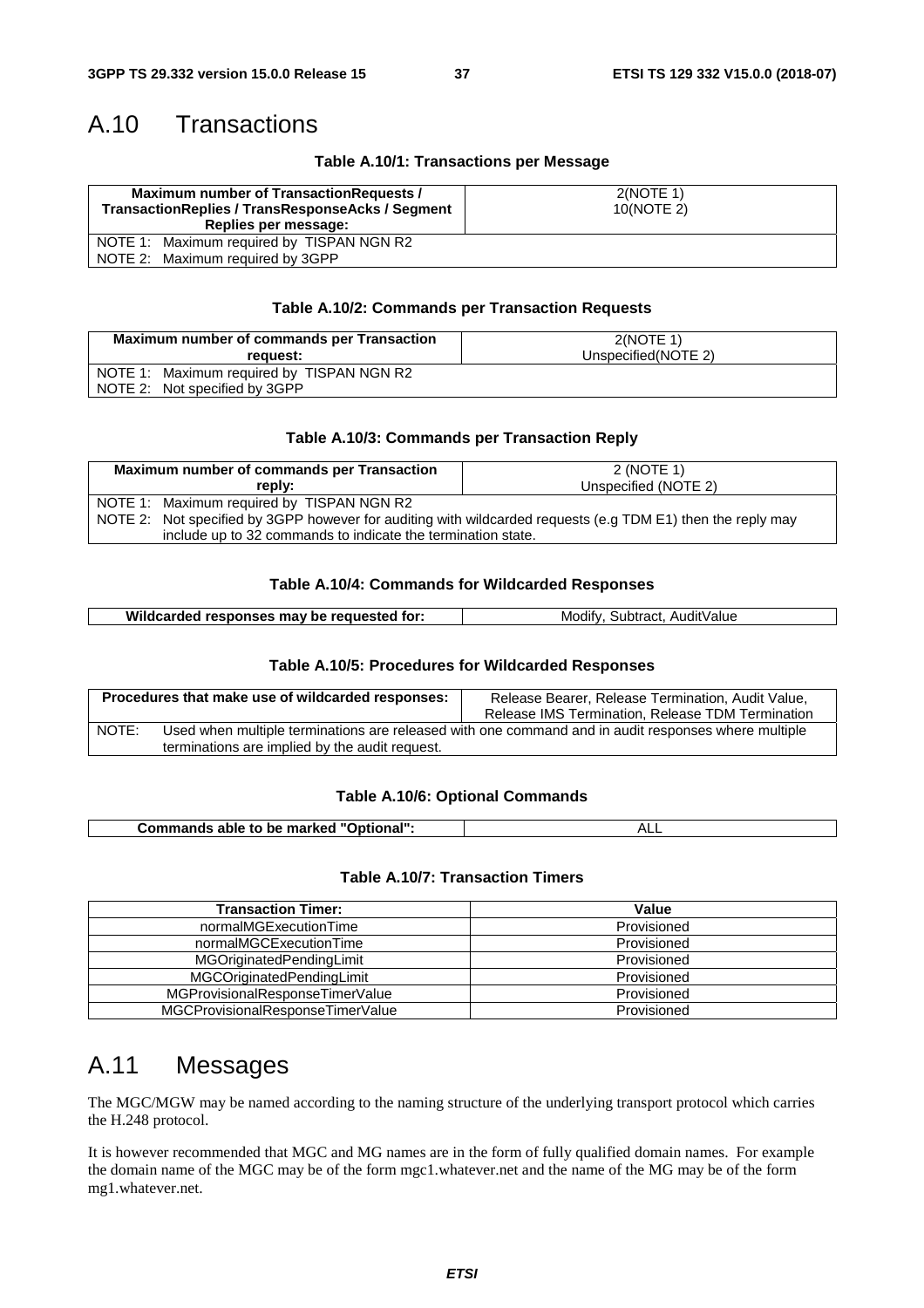The "Message Identifier" in the H.248 messages may be used by the MGC and MG to identify the originator of the message.

# A.12 Transport

#### **Table A.12/1: Transport**

|                   | SCTP(recommended) (NOTE1).<br><b>Supported Transports:</b>                                               |                                                   |  |
|-------------------|----------------------------------------------------------------------------------------------------------|---------------------------------------------------|--|
|                   |                                                                                                          | SCTP/M3UA(optional) optional - as defined in IETF |  |
|                   |                                                                                                          | RFC 3332 [24] with options detailed in 3GPP TS    |  |
|                   |                                                                                                          | 29.202 [25] (NOTE2).                              |  |
|                   |                                                                                                          | UDP(optional).                                    |  |
| NOTE:             | If using SCTP as defined in IETF RFC 2960 [15] the MGW shall always be the node to perform the           |                                                   |  |
|                   | "Initiation".                                                                                            |                                                   |  |
| NOTE <sub>1</sub> | H.248 is "SCTP user" in this case of H.248/SCTP/IP based transport according ITU-T Rec. H.248.4 [38].    |                                                   |  |
|                   | The number of used SCTP Streams for traffic of the H.248 Control Association must be defined, see        |                                                   |  |
|                   | § 8/H.248.4 [38]. A single SCTP Stream is the default assumption ("Single-Stream Mode") in this Profile. |                                                   |  |
| NOTE <sub>2</sub> | This is slightly different with regards to SCTP encapsulation. H.248 is "M3UA user" in this case of      |                                                   |  |
|                   | H.248/M3UA/SCTP/IP based transport. H.248 Messages are corresponding to M3UA user protocol data          |                                                   |  |
|                   | units. "SCTP multistreaming" may be also applied (see § 1.4.7/RFC 3332). If not then the complete M3UA   |                                                   |  |
|                   | traffic is mapped on a single SCTP Stream, i.e., the Single-Stream Mode.                                 |                                                   |  |
| NOTE3             | Checksum calculation for SCTP shall be supported as specified in RFC 3309 [43] instead of the method     |                                                   |  |
|                   | specified in RFC 2960 [15].                                                                              |                                                   |  |

**Table A.12/2: Segmentation** 

|            | ------<br>Supported:<br>.<br>nauon                                                       | ΝC        |
|------------|------------------------------------------------------------------------------------------|-----------|
| . NC.<br>- | 248.<br>the<br>his<br>requires at least<br>version<br>field<br>0t<br>ы<br>$\blacksquare$ | protocol. |

#### **Table A.12/3: Support of Control Association Monitoring**

| Control Association Monitoring Supported:    | Monitoring mechanism is dependent on used H.248<br>transport (see Table A.12/1): |  |  |
|----------------------------------------------|----------------------------------------------------------------------------------|--|--|
|                                              | <b>SCTP:</b> inherent capability of SCTP (NOTE 1)                                |  |  |
|                                              | <b>SCTP/M3UA:</b> inherent capability of SCTP                                    |  |  |
|                                              | UDP:                                                                             |  |  |
|                                              | H.248.14 (MGW-driven monitoring)                                                 |  |  |
|                                              | Empty AuditValue on ROOT (MGC-<br>driven monitoring)                             |  |  |
| NOTE 1: Use of H.248.14 [29] for this is FFS |                                                                                  |  |  |

# A.13 Security

#### **Table A.13/1: Security**

| $T$ unnort.<br>Security: | None<br>_____ |
|--------------------------|---------------|
|                          |               |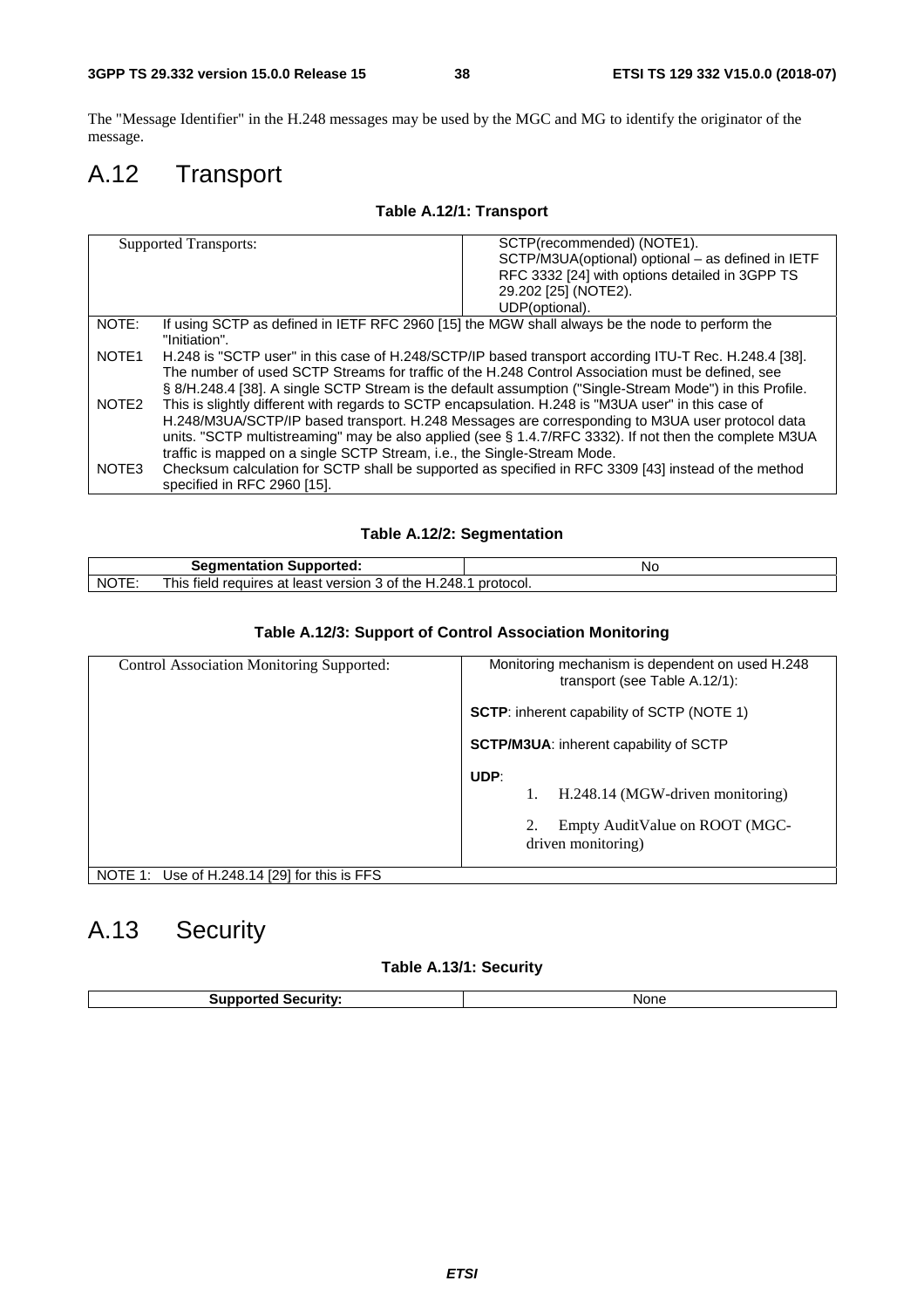# A.14 Packages

|  |  | Table A.14/1: Mandatory packages |  |
|--|--|----------------------------------|--|
|--|--|----------------------------------|--|

| Package Name                                                                       | Package ID        | Version        |
|------------------------------------------------------------------------------------|-------------------|----------------|
| Generic (see ITU-T Recommendation H.248.1 [9] Annex E.1);                          | g(0x0001)         | V <sup>1</sup> |
| Base Root Package (see ITU-T Recommendation H.248.1 [9]<br>Annex $E.2$ );          | root, (0x0002)    | v2             |
| Basic Continuity Package (see ITU-T Recommendation H.248.1<br>[9] Annex E.10);     | ct. (0x000a)      | V1             |
| TDM Circuit Package (see ITU-T Recommendation H.248.1 [9]<br>Annex E.13);          | tdmc, (0x000d)    | v1             |
| Hanging Termination Detection package (see ITU-T<br>Recommendation H.248.36 [27]). | hangterm (0x0098) | v1             |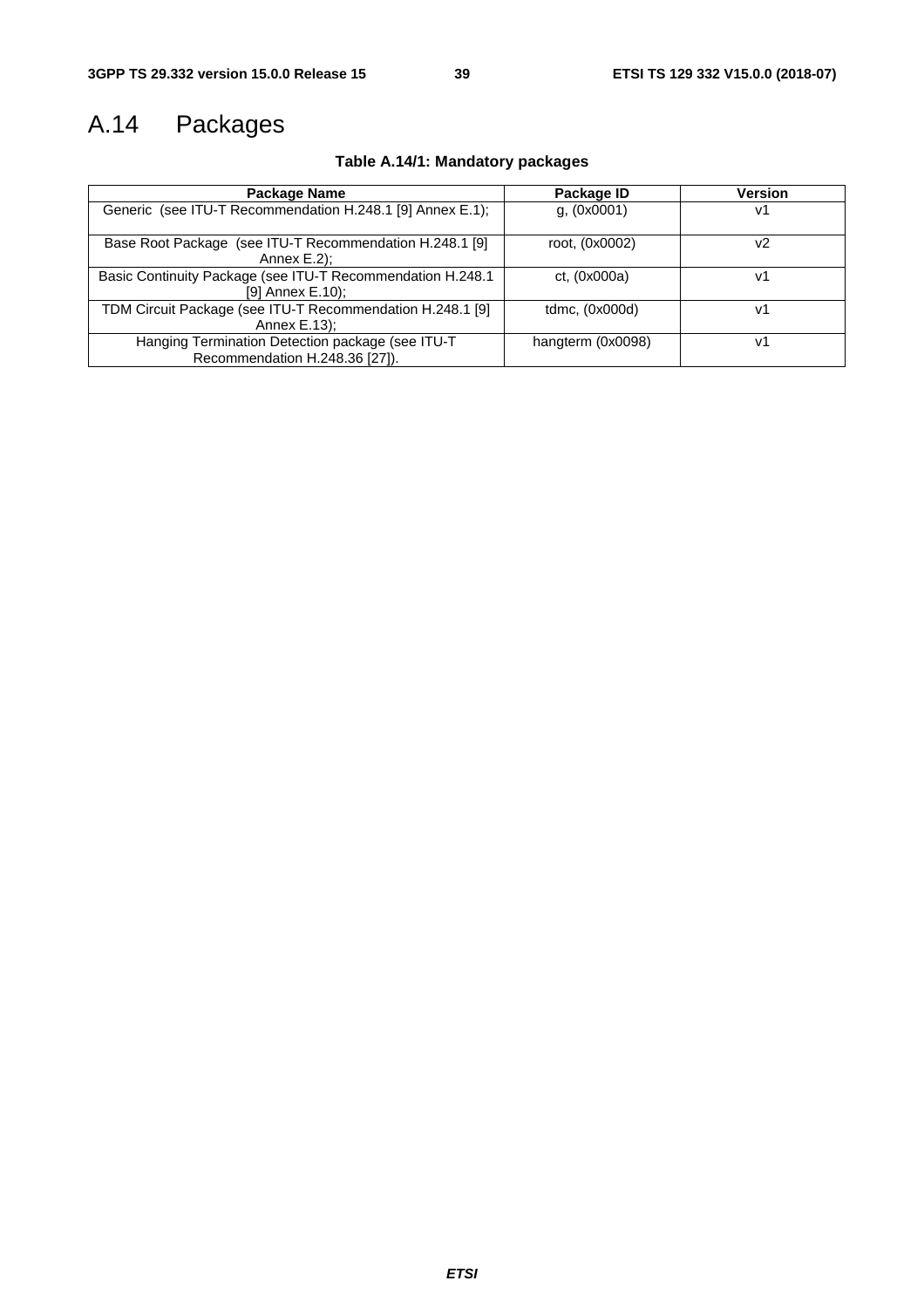### **Table A.14/2: Optional packages**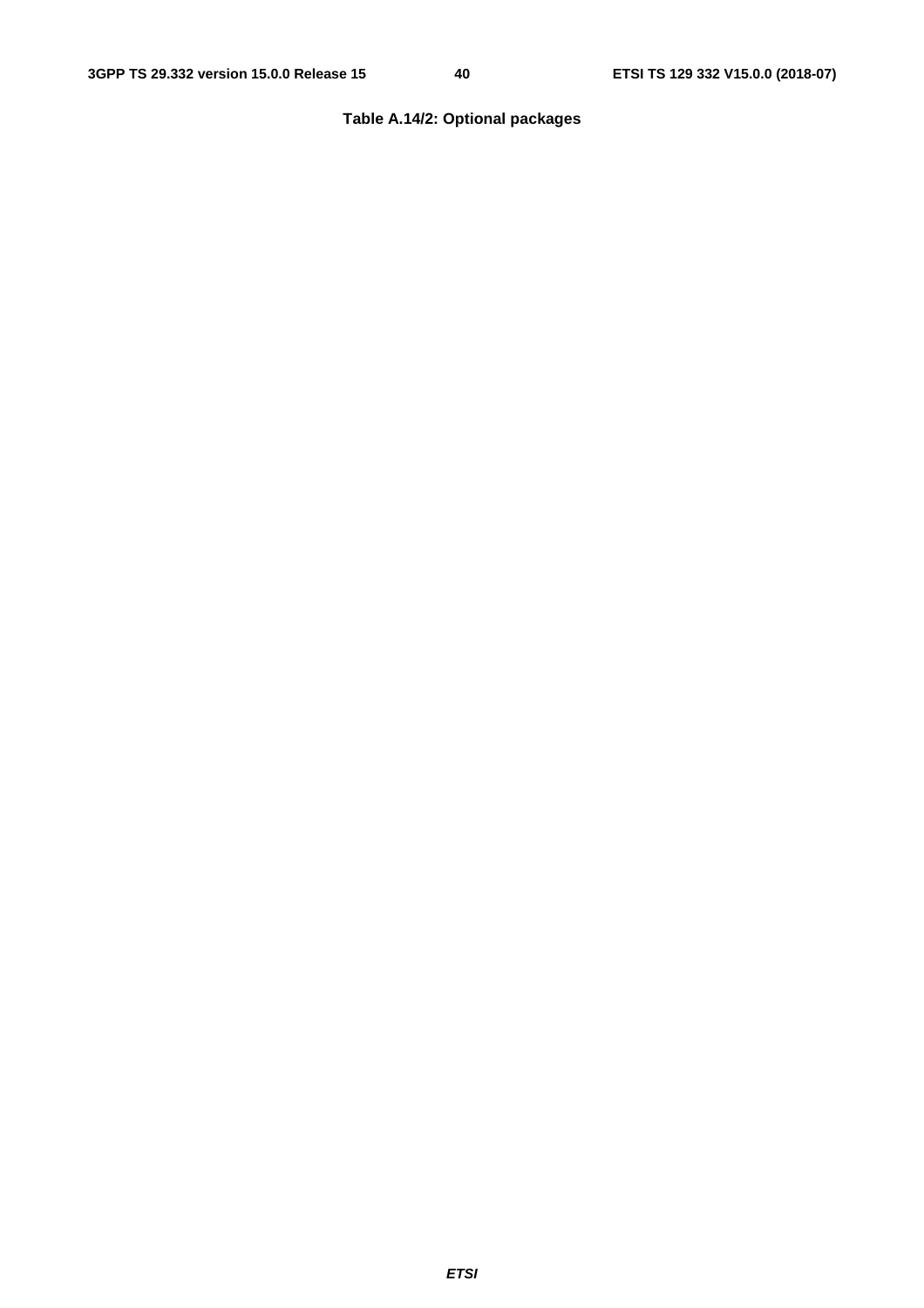| <b>Package Name</b>                                                                                              | Package ID                                                                                                                                                                                  | <b>Version</b> | <b>Support dependent</b><br>on:                                                                                                                                     |
|------------------------------------------------------------------------------------------------------------------|---------------------------------------------------------------------------------------------------------------------------------------------------------------------------------------------|----------------|---------------------------------------------------------------------------------------------------------------------------------------------------------------------|
| Tone Detection Package (see ITU-T<br>Recommendation H.248.1 [9] Annex E.4);                                      | tonedet, (0x0004)<br>This package is<br>"extension only". It<br>must be supported<br>if extended but<br>shall not be<br>published over the<br>protocol. It is here<br>for information only. | v1             | Mandatory for 3GPP                                                                                                                                                  |
| Basic DTMF Generator Package (see ITU-T<br>Recommendation H.248.1 [9] Annex E.5);                                | dg, (0x0005)                                                                                                                                                                                | v1             | Mandatory for 3GPP                                                                                                                                                  |
| DTMF Detection Package (see ITU-T<br>Recommendation H.248.1 [9] Annex E.6);                                      | dd, (0x0006)                                                                                                                                                                                | v1             | Mandatory for 3GPP                                                                                                                                                  |
| Media Gateway Resource Congestion Handling<br>Package (see ITU-T Recommendation H.248.10<br>$[12]$ ).            | chp, (0x0029)                                                                                                                                                                               | v1             | Mandatory for 3GPP                                                                                                                                                  |
| Generic Announcement Package (see ITU-T<br>Recommendation H.248.7 [26]). Only Fixed Part is<br>required.         | an(0x001d)                                                                                                                                                                                  | v1             | 3GPP applications                                                                                                                                                   |
| Bearer Characteristics Package (see ITU-T<br>Recommendation Q.1950 [14] annex A.3).                              | bcp (0x001e                                                                                                                                                                                 | v <sub>2</sub> | <b>Terminations Towards</b><br><b>BICC</b>                                                                                                                          |
| Generic Bearer Connection Package (see ITU-T<br>Recommendation Q.1950 [14] annex A.6).                           | Gb, (0x0021)                                                                                                                                                                                | v1             | Interworking with BICC                                                                                                                                              |
| Tone Generator Package (see ITU-T<br>Recommendation H.248.1 [9] Annex E.3);                                      | tongen, (0x0003)                                                                                                                                                                            | V <sub>1</sub> | This package is<br>"extension only". It<br>must be supported if<br>extended but shall not<br>be published over the<br>protocol. It is here for<br>information only. |
| Call Progress Tones Generator Package (see ITU-T<br>Recommendation H.248.1 [9] annex E.7).                       | Cg, (0x0007)                                                                                                                                                                                | V <sub>1</sub> |                                                                                                                                                                     |
| Basic Call Progress Tones Generator with<br>Directionality, (see ITU-T Recommendation Q.1950<br>[14] annex A.8). | bcg, (0x0023)                                                                                                                                                                               | v1             | Services provided by<br>network                                                                                                                                     |
| Expanded Call Progress tones Generator Package<br>(see ITU-T Recommendation Q.1950 [14] annex<br>$A.9$ ).        | xcg, (0x0024                                                                                                                                                                                | V <sub>1</sub> | Services provided by<br>network                                                                                                                                     |
| Basic Services Tones Generation Package, (see<br>ITU-T Recommendation Q.1950 [14] annex A.10).                   | srvtn, (0x0025)                                                                                                                                                                             | V <sub>1</sub> | Services provided by<br>network                                                                                                                                     |
| Bearer Control Tunnelling Package (see ITU-T<br>Recommendation Q.1950 [14] annex A.7).                           | Bt, (0x0022)                                                                                                                                                                                | ۷1             | Interworking with BICC<br>and IP transport                                                                                                                          |
| Expanded Services Tones Generation Package (see<br>ITU-T Recommendation Q.1950 [14] annex A.11).                 | xsrvtn, (0x0026)                                                                                                                                                                            | V <sub>1</sub> | Services provided by<br>network                                                                                                                                     |
| Intrusion Tones Generation Package (see ITU-T<br>Recommendation Q.1950 [14] annex A.12).                         | Int, (0x0027)                                                                                                                                                                               | V <sub>1</sub> | Services provided by<br>network                                                                                                                                     |
| 3GUP package (see subclause 15.1.1 of 3GPP TS<br>29.232 [5])                                                     | threegup, (0x002f)                                                                                                                                                                          | v1             | Interworking with BICN<br><b>PLMN</b>                                                                                                                               |
| Modification of Link Characteristics Bearer Capability<br>(see subclause 15.1.5 of 3GPP TS 29.232 [5])           | threegmlc,<br>(0x0046)                                                                                                                                                                      | V <sub>1</sub> | Interworking with BICN<br>PLMN with Codec<br>Modification                                                                                                           |
| Inactivity timer package (see ITU-T Recommendation<br>H.248.14 [29])                                             | it, (0x0045)                                                                                                                                                                                | V <sub>1</sub> | Only applicable for<br>UDP transport.                                                                                                                               |
| TFO package (see subclause 15.2.2 of 3GPP TS<br>29.232 [5])                                                      | threegtfoc,<br>(0x0031)                                                                                                                                                                     | v2             |                                                                                                                                                                     |
| Media Gateway Overload Control Package (see ITU-<br>T Recommendation H.248.11 [28]).                             | ocp, (0x0051)                                                                                                                                                                               | V <sub>1</sub> |                                                                                                                                                                     |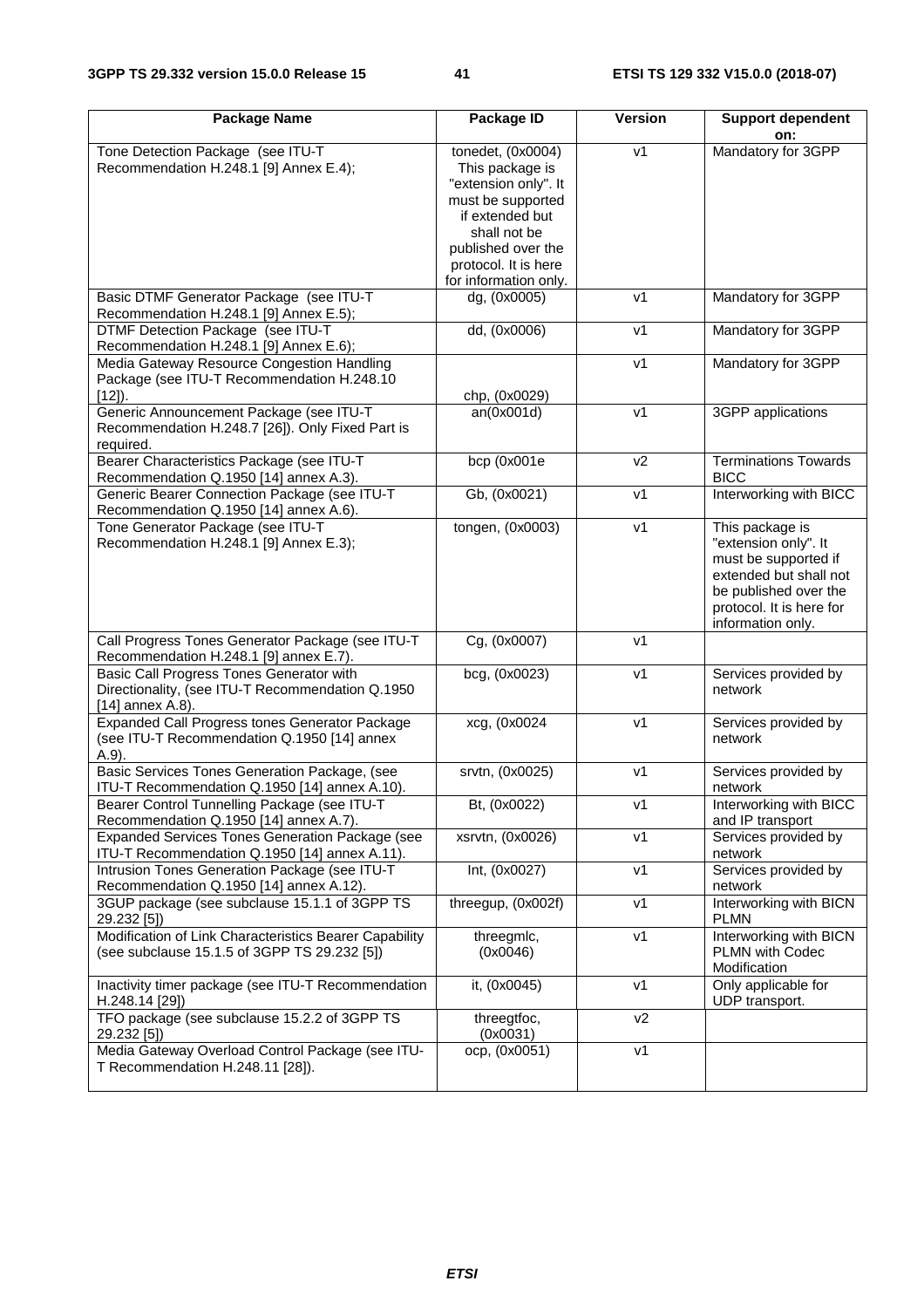| MGC Information Package (see ITU-T                                                                    | mgcinfo,            | V <sub>1</sub> | This package may be                                 |
|-------------------------------------------------------------------------------------------------------|---------------------|----------------|-----------------------------------------------------|
| Recommendation H.248.45 [30])                                                                         | (0x00a0)            |                | supported as an<br>operator option.                 |
|                                                                                                       |                     |                | For this Profile the<br>information string shall    |
|                                                                                                       |                     |                | be limited to 32 octets                             |
|                                                                                                       |                     |                | in length.                                          |
| RTP (ITU-T Recommendation H248.1 [9] Annex<br>E.12) (NOTE 1)                                          | rtp, (0x000c)       | V <sub>1</sub> | Used for connection<br>statistics                   |
| H324 package (see ITU-T Recommendation<br>$H.248.12$ [41])                                            | h324,(0x002c)       | V <sub>1</sub> | Multimedia calls                                    |
| H.245 Transport Package (see ITU-T<br>Recommendation H.248.12a2 [42])                                 | h245tp, (0x00b4)    | V <sub>1</sub> | Multimedia calls                                    |
| IP Domain connection package (see ITU-T<br>Recommendation H.248.41 [44])                              | ipdc, (0x009d)      | V <sub>1</sub> | Multiple IP realms<br>supported                     |
| H.245 Transport Package for SPC use (see ITU-T<br>Recommendation H.248.72 [46] subclause 6)           | h245tpspc, (0x00f7) | V <sub>1</sub> | Multimedia calls with<br><b>MONA</b>                |
| MONA preference package (see ITU-T<br>Recommendation H.248.72 [46] subclause 7)                       | monapref, (0x00f8)  | V <sub>1</sub> | Multimedia calls with<br><b>MONA</b>                |
| 3G Interface Type package (see subclause 15.2.11<br>of 3GPP TS 29.232 [5])                            | threegint (0x00e3)  | V <sub>1</sub> |                                                     |
| RTCP Feedback Message package (see ITU-T<br>Recommendation H.248.71 [49] subclause 8)                 | rtcpfb, (0x00f6)    | V <sub>1</sub> | Multimedia<br>interworking between                  |
|                                                                                                       |                     |                | the H.245 messages in<br>3G-324M at the CS          |
|                                                                                                       |                     |                | side and the                                        |
|                                                                                                       |                     |                | corresponding RTCP<br>messages used by              |
|                                                                                                       |                     |                | MTSI terminals at the<br>IMS side                   |
| Explicit Congestion Notification for RTP-over-UDP<br>Support (see ITU-T Recommendation H.248.82 [66]) | ecnrous(0x010b)     | v <sub>1</sub> | Support of ECN feature                              |
| Diffserv (ITU-T Recommendation H.248.52 [64])                                                         | ds, (0x008b)        | v <sub>2</sub> | Support of MPS                                      |
| MG Act-as STUN Server (ITU-T Recommendation<br>H.248.50 [67])                                         | mgastuns (0x00c2)   | v <sub>1</sub> | Support of incoming<br><b>STUN</b> connectivity     |
|                                                                                                       |                     |                | checks.<br>Applicable for ICE lite                  |
|                                                                                                       |                     |                | and full ICE                                        |
| Originate STUN Continuity Check (see ITU-T<br>Recommendation H.248.50 [67])                           | ostuncc (0x00c3)    | v <sub>1</sub> | Support of originating<br><b>STUN connectivity</b>  |
|                                                                                                       |                     |                | checks                                              |
|                                                                                                       |                     |                | Only applicable for full<br>ICE                     |
| Enhanced Revised Offer/Answer SDP Support ([ITU-<br>T Recommendation H.248.80 [71])                   | eroas, (0x0109)     | v1             | Support of the SDP<br><b>Capability Negotiation</b> |
|                                                                                                       |                     |                | syntax                                              |
| NOTE 1: support of RTP Package does not require support of Network Package.                           |                     |                |                                                     |

### **Table A.14/3: Package Provisioning Information**

| Package Name                    | Property, Parameter, Signal, Event ID           | <b>Provisioned Value:</b> |
|---------------------------------|-------------------------------------------------|---------------------------|
| Generic Announcement (see ITU-T | Fixed Announcement Play, AV                     | Provisioned               |
| Recommendation H.248.7 [26])    |                                                 |                           |
| NOTE:                           | This may not be required by TISPAN NGN R2 TMGW. |                           |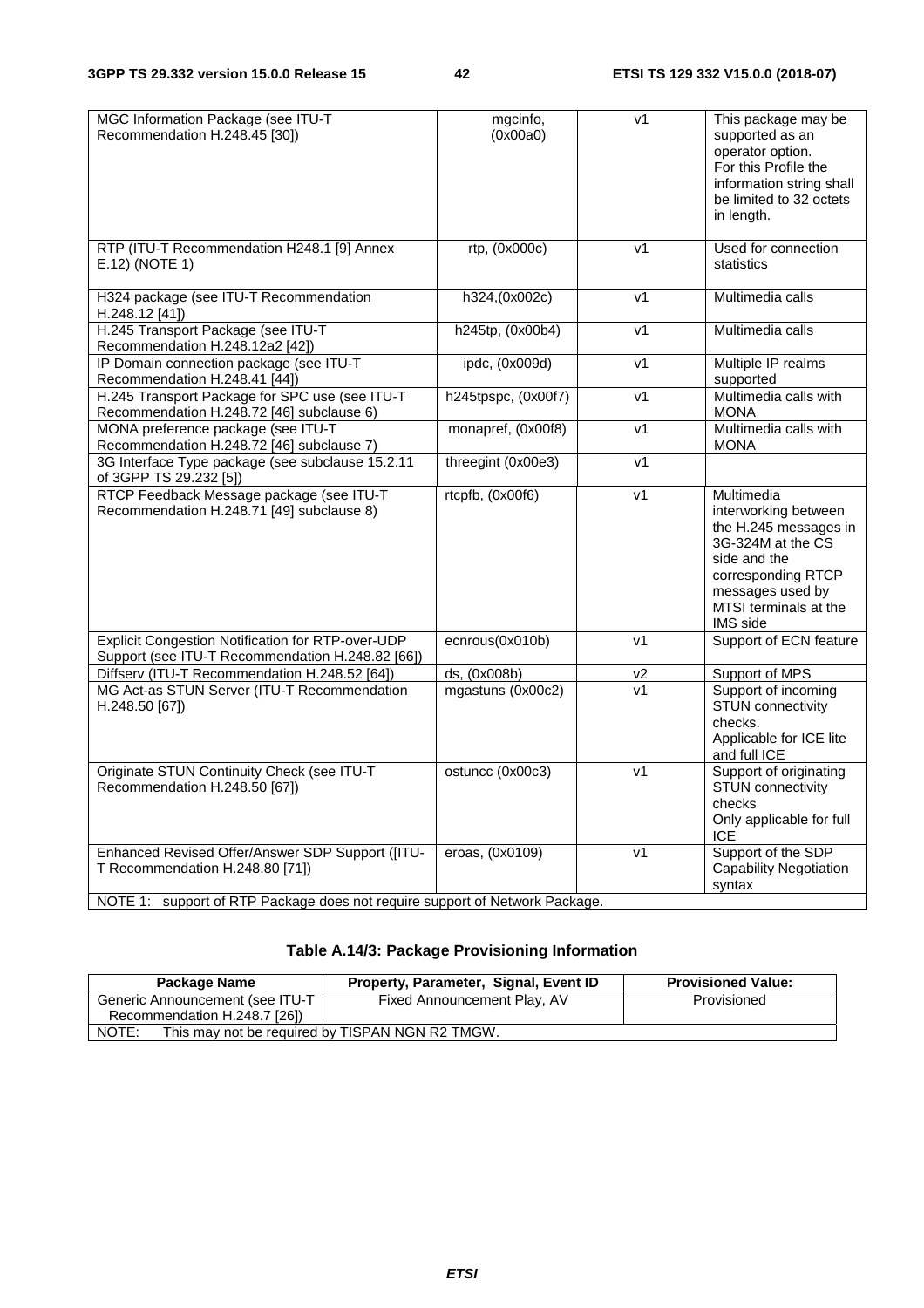# A.14.1 Generic Package

| <b>Properties</b>         | Mandatory/<br>Optional                            | Used in command:              | <b>Supported Values:</b>                                                                                                                                                                                                       | <b>Provisioned Value:</b>             |
|---------------------------|---------------------------------------------------|-------------------------------|--------------------------------------------------------------------------------------------------------------------------------------------------------------------------------------------------------------------------------|---------------------------------------|
| None                      |                                                   |                               |                                                                                                                                                                                                                                |                                       |
| <b>Signals</b>            | Mandatory/<br>Optional                            | Used in command:              |                                                                                                                                                                                                                                | <b>Duration Provisioned</b><br>Value: |
| None                      |                                                   |                               |                                                                                                                                                                                                                                | $\blacksquare$                        |
|                           | <b>Signal Parameters</b>                          | Mandatory/<br><b>Optional</b> | <b>Supported</b><br>Values:                                                                                                                                                                                                    | <b>Duration Provisioned</b><br>Value: |
|                           |                                                   |                               |                                                                                                                                                                                                                                |                                       |
| <b>Events</b>             | <b>Mandatory/</b><br>Optional                     |                               | Used in command:                                                                                                                                                                                                               |                                       |
| Cause (g/cause.           | М                                                 |                               | ADD, MOD, NOTIFY                                                                                                                                                                                                               |                                       |
| 0x0001/0x0001)<br>(NOTE)  | Event<br><b>Parameters</b>                        | Mandatory/<br><b>Optional</b> | <b>Supported</b><br>Values:                                                                                                                                                                                                    | <b>Provisioned Value:</b>             |
|                           | None                                              | $\blacksquare$                |                                                                                                                                                                                                                                |                                       |
|                           | <b>ObservedEvent</b><br><b>Parameters</b>         | Mandatory/<br>Optional        | <b>Supported</b><br>Values:                                                                                                                                                                                                    | <b>Provisioned Value:</b>             |
|                           | Generalcause                                      | M                             | "NR" Normal<br>Release (0x0001)<br>"UR" Unavailable<br>Resources (0x0002)<br>"FT" Failure,<br>Temporary (0x0003)<br>"FP" Failure,<br>Permanent (0x0004)<br>"IW" Interworking<br>Error (0x0005)<br>"UN" Unsupported<br>(0x0006) | Not Applicable                        |
|                           | <b>Failure Cause</b><br>(FailureCause,<br>0x0002) | O                             | <b>Octet String</b>                                                                                                                                                                                                            | Not Applicable                        |
| <b>Events</b>             | Mandatory/<br>Optional                            |                               | <b>Used in command:</b>                                                                                                                                                                                                        |                                       |
| Signal Completion.        | м                                                 |                               | ADD, MOD, MOVE, NOTIFY                                                                                                                                                                                                         |                                       |
| (g/sec,<br>0x0001/0x0002) | <b>Event</b><br><b>Parameters</b>                 | Mandatory/<br><b>Optional</b> | <b>Supported</b><br>Values:                                                                                                                                                                                                    | <b>Provisioned Value:</b>             |
|                           | None                                              | $\omega$                      | $\overline{a}$                                                                                                                                                                                                                 |                                       |
|                           | <b>ObservedEvent</b>                              | Mandatory/                    | <b>Supported</b>                                                                                                                                                                                                               | <b>Provisioned Value:</b>             |
|                           | <b>Parameters</b>                                 | Optional                      | Values:                                                                                                                                                                                                                        |                                       |
|                           | Signal Identity                                   | M                             | pkgdName syntax                                                                                                                                                                                                                | $\overline{\phantom{0}}$              |
|                           | <b>Termination Method</b>                         | M                             | "TO" (0x0001) Signal<br>timed out or<br>otherwise completed<br>on its own<br>"EV" (0x0002)<br>Interrupted by event<br>"SD" (0x0003)<br>Halted by new<br>Signals descriptor<br>"NC" (0x0004) Not<br>completed, other<br>cause   |                                       |
|                           | Signal List Id                                    | O                             | Integer                                                                                                                                                                                                                        | $\overline{\phantom{a}}$              |

### **Table A.14.1/1: Package Usage Information For Generic Package**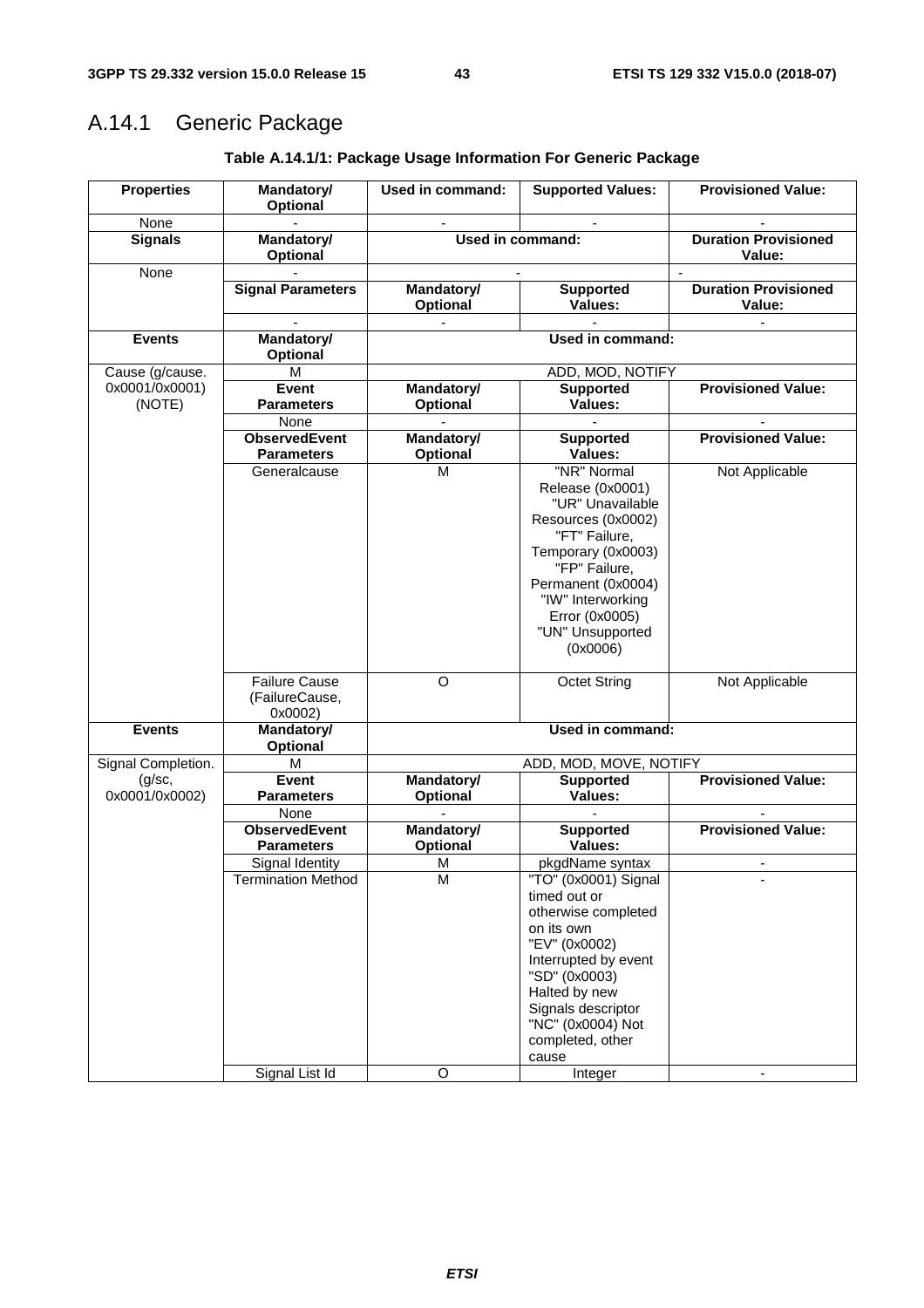| <b>Statistics</b>                                                                                           |                                                                                                               | Used in command:<br>Mandatory/<br><b>Optional</b> |                                                                         | <b>Supported Values:</b>                                                                                 |  |  |  |  |  |
|-------------------------------------------------------------------------------------------------------------|---------------------------------------------------------------------------------------------------------------|---------------------------------------------------|-------------------------------------------------------------------------|----------------------------------------------------------------------------------------------------------|--|--|--|--|--|
|                                                                                                             | None                                                                                                          |                                                   |                                                                         |                                                                                                          |  |  |  |  |  |
| <b>Error Codes</b>                                                                                          |                                                                                                               |                                                   | <b>Mandatory/ Optional</b>                                              |                                                                                                          |  |  |  |  |  |
|                                                                                                             |                                                                                                               |                                                   |                                                                         |                                                                                                          |  |  |  |  |  |
| NOTE:                                                                                                       |                                                                                                               |                                                   |                                                                         | This event may also be used to report temporary errors in the MGW for both IMS, BICC and TDM connections |  |  |  |  |  |
|                                                                                                             | where the termination is not out of service and thus sending a Service Change is inappropriate. On receipt of |                                                   |                                                                         |                                                                                                          |  |  |  |  |  |
| this event, the MGC is expected to release the connection in the MGW and force release the associated call. |                                                                                                               |                                                   |                                                                         |                                                                                                          |  |  |  |  |  |
|                                                                                                             |                                                                                                               |                                                   | An example of such an error could be loss of RTP on an IMS termination. |                                                                                                          |  |  |  |  |  |

# A.14.2 Base Root Package

### **Table A.14.2/1: Package Usage Information For Base Root Package**

| <b>Properties</b>                                                                      | <b>Mandatory/</b><br>Optional             | <b>Used in command:</b>              | <b>Supported</b><br>Values:                                          | <b>Provisioned</b><br>Value:                    |
|----------------------------------------------------------------------------------------|-------------------------------------------|--------------------------------------|----------------------------------------------------------------------|-------------------------------------------------|
| root/maxNumberOfContexts                                                               | $\Omega$                                  | AuditValue                           | 1 and up                                                             | Implementati<br>on Specific                     |
| root/maxTerminationPerContext                                                          | $\overline{O}$                            | AuditValue                           | See A.4                                                              |                                                 |
| root/normalMGExecutionTime                                                             | $\mathbf{O}$                              | <b>MOD</b>                           | Integer                                                              | on Specific<br>Operator<br>Defined              |
| root/normalMGCExecutionTime                                                            | $\overline{O}$                            | <b>MOD</b>                           | Integer                                                              | Operator<br>Defined                             |
| root/MGProvisionalResponseTimerValue                                                   | $\overline{O}$                            | <b>MOD</b>                           | Integer(Norm<br>alMGExecutio<br>$nTime +$<br>networkdelay)           | Operator<br>Defined                             |
| root/MGCProvisionalResponseTimerValue                                                  | O                                         | <b>MOD</b>                           | Integer(<br>NormalMGCE<br>xecutionTime<br>$\ddot{}$<br>networkdelay) | Operator<br>Defined                             |
| root/MGCOriginatedPendingLimit                                                         | $\overline{\circ}$                        | <b>MOD</b>                           | Integer                                                              | Operator<br>Defined                             |
| root/MGOriginatedPendingLimit                                                          | O                                         | <b>MOD</b>                           | Integer                                                              |                                                 |
|                                                                                        |                                           | Used in command:                     |                                                                      |                                                 |
| <b>Signals</b>                                                                         | Mandatory/<br><b>Optional</b>             |                                      |                                                                      | <b>Duration</b><br><b>Provisioned</b><br>Value: |
| None                                                                                   |                                           |                                      |                                                                      | $\sim$                                          |
|                                                                                        | <b>Signal</b><br><b>Parameters</b>        | <b>Mandatory/</b><br>Optional        | <b>Supported</b><br>Values:                                          | <b>Duration</b><br><b>Provisioned</b><br>Value: |
|                                                                                        |                                           | $\overline{\phantom{a}}$             |                                                                      |                                                 |
| <b>Events</b>                                                                          | <b>Mandatory/</b><br>Optional             |                                      | <b>Used in command:</b>                                              |                                                 |
| None                                                                                   |                                           |                                      |                                                                      |                                                 |
|                                                                                        | <b>Event</b><br><b>Parameters</b>         | <b>Mandatory/</b><br><b>Optional</b> | <b>Supported</b><br>Values:                                          | <b>Provisioned</b><br>Value:                    |
|                                                                                        |                                           |                                      |                                                                      |                                                 |
|                                                                                        | <b>ObservedEvent</b><br><b>Parameters</b> | <b>Mandatory/</b><br><b>Optional</b> | <b>Supported</b><br>Values:                                          | <b>Provisioned</b><br>Value:                    |
|                                                                                        |                                           |                                      |                                                                      |                                                 |
| <b>Statistics</b>                                                                      | <b>Mandatory/</b><br><b>Optional</b>      | Used in command:                     |                                                                      | <b>Supported</b><br>Values:                     |
| None                                                                                   |                                           |                                      |                                                                      |                                                 |
| <b>Error Codes</b>                                                                     |                                           | <b>Mandatory/ Optional</b>           |                                                                      |                                                 |
| None<br>All transaction timers specified in H.248 shall be supported for 3GPP<br>NOTE: |                                           |                                      |                                                                      |                                                 |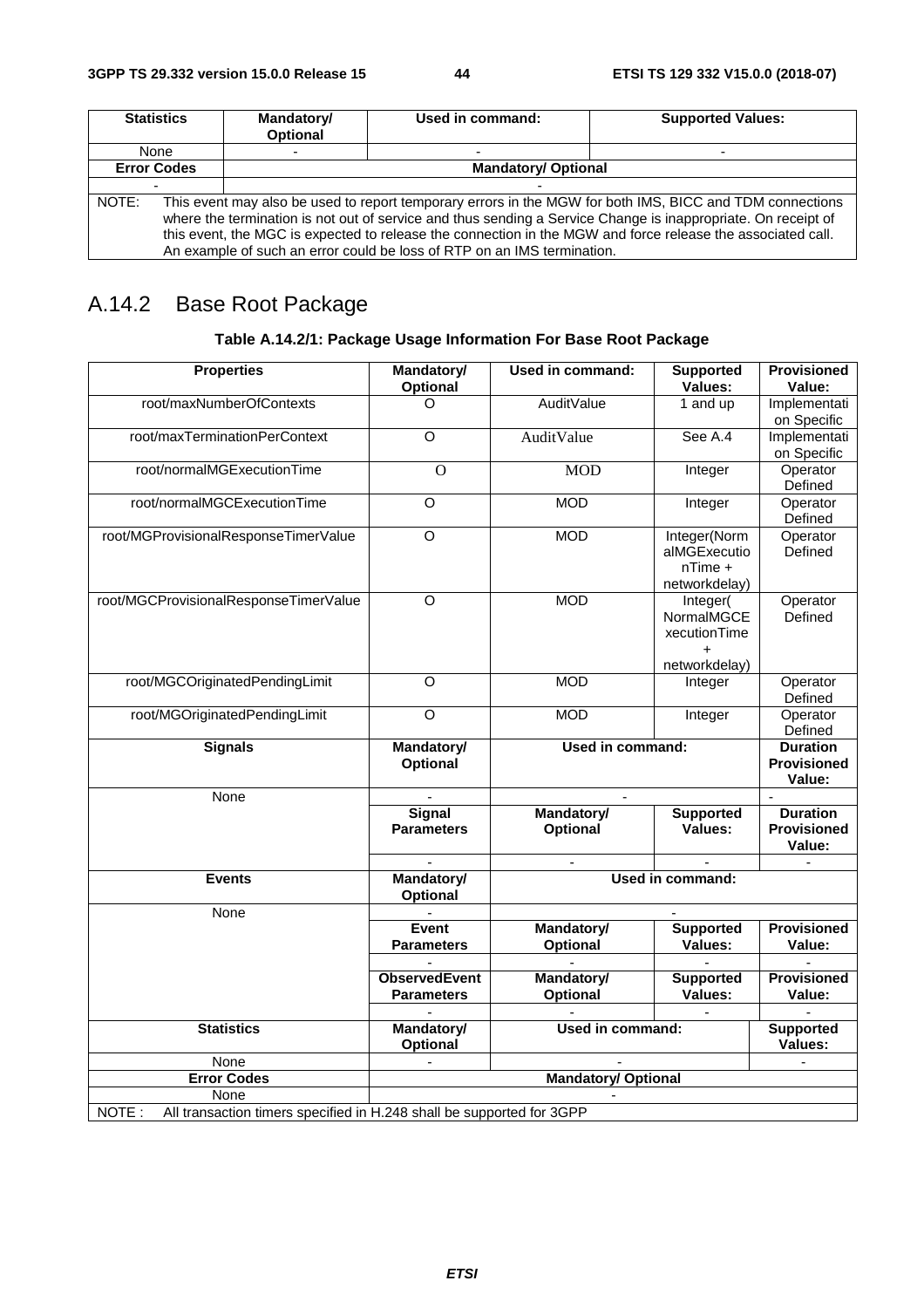# A.14.3 Basic DTMF Generator Package

|  |  | Table A.14.3/1: Package Usage Information For Basic DTMF Generator Package |  |  |  |
|--|--|----------------------------------------------------------------------------|--|--|--|
|  |  |                                                                            |  |  |  |

| <b>Properties</b>                  | Mandatory/<br>Optional                                                                  | Used in command:              | <b>Supported Values:</b>    |                  | <b>Provisioned Value:</b>   |
|------------------------------------|-----------------------------------------------------------------------------------------|-------------------------------|-----------------------------|------------------|-----------------------------|
| None                               |                                                                                         |                               |                             |                  |                             |
| <b>Signals</b>                     | Mandatory/                                                                              | <b>Used in command:</b>       |                             |                  | <b>Duration Provisioned</b> |
|                                    | Optional                                                                                |                               |                             |                  | Value:                      |
| DTMF character 0                   | M                                                                                       | ADD, MOD, MOVE                |                             |                  |                             |
| ,d0                                | <b>Signal Parameters</b>                                                                | Mandatory/                    | <b>Supported</b>            |                  | <b>Duration Provisioned</b> |
| DTMF character 1                   |                                                                                         | Optional                      | Values:                     |                  | Value:                      |
| d1                                 | None                                                                                    |                               |                             |                  |                             |
| DTMF character 2<br>d2             |                                                                                         |                               |                             |                  |                             |
| DTMF character 3<br>d3             |                                                                                         |                               |                             |                  |                             |
| DTMF character 4<br>d4             |                                                                                         |                               |                             |                  |                             |
| DTMF character 5<br>d5             |                                                                                         |                               |                             |                  |                             |
| DTMF character 6<br>d6             |                                                                                         |                               |                             |                  |                             |
| DTMF character 7<br>d7             |                                                                                         |                               |                             |                  |                             |
| DTMF character 8<br>d <sub>8</sub> |                                                                                         |                               |                             |                  |                             |
| DTMF character 9                   |                                                                                         |                               |                             |                  |                             |
| d9<br>DTMF character *             |                                                                                         |                               |                             |                  |                             |
| ds<br>DTMF character #             |                                                                                         |                               |                             |                  |                             |
| do<br>DTMF character A             |                                                                                         |                               |                             |                  |                             |
| da<br>DTMF character B             |                                                                                         |                               |                             |                  |                             |
| db<br>DTMF character C             |                                                                                         |                               |                             |                  |                             |
| dc                                 |                                                                                         |                               |                             |                  |                             |
| DTMF character D                   |                                                                                         |                               |                             |                  |                             |
| dd<br><b>Events</b>                | <b>Mandatory/</b>                                                                       |                               |                             | Used in command: |                             |
|                                    | <b>Optional</b>                                                                         |                               |                             |                  |                             |
| None                               |                                                                                         |                               |                             |                  |                             |
|                                    | <b>Event</b><br><b>Parameters</b>                                                       | <b>Mandatory/</b><br>Optional | <b>Supported</b><br>Values: |                  | <b>Provisioned Value:</b>   |
|                                    |                                                                                         |                               |                             |                  |                             |
|                                    | <b>ObservedEvent</b>                                                                    | Mandatory/                    | <b>Supported</b>            |                  | <b>Provisioned Value:</b>   |
|                                    | <b>Parameters</b>                                                                       | Optional                      | Values:                     |                  |                             |
| <b>Statistics</b>                  | Mandatory/                                                                              | <b>Used in command:</b>       |                             |                  | <b>Supported Values:</b>    |
|                                    | Optional                                                                                |                               |                             |                  |                             |
| None                               |                                                                                         |                               |                             |                  |                             |
| <b>Error Codes</b>                 |                                                                                         |                               | <b>Mandatory/ Optional</b>  |                  |                             |
| None                               |                                                                                         |                               |                             |                  |                             |
| NOTE:                              | Only the DTMF Signal Ids shall be used, not the Tone Ids within the PlayTone Signal Id. |                               |                             |                  |                             |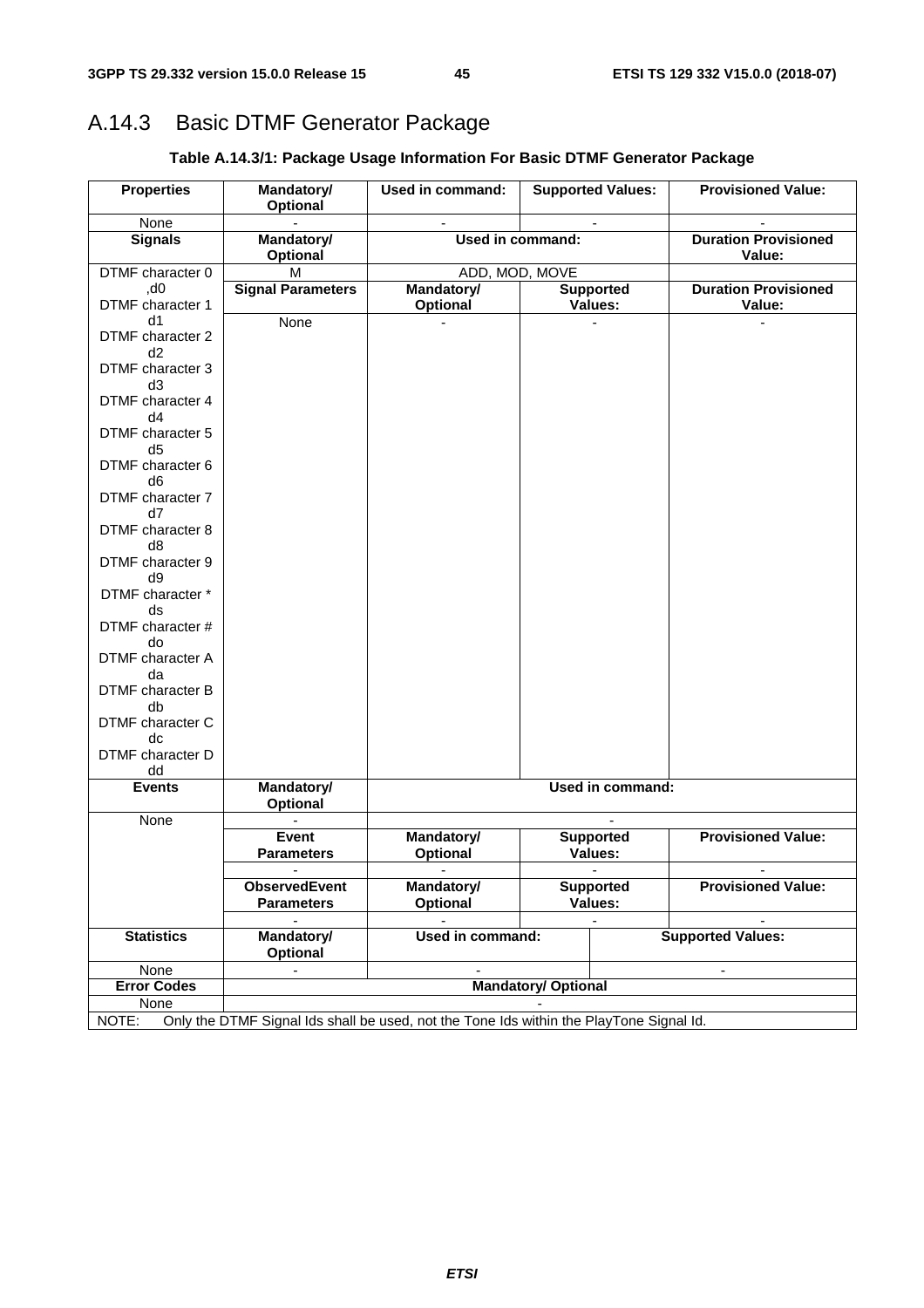### A.14.4 Basic DTMF Detection Package

#### **Properties | Mandatory/ Optional Used in command: Supported Values: Provisioned Value:** None | - | - - | - - | - - | - -**Signals Mandatory/ Optional**  Used in command: **Duration Provisioned Value:**  None - - - **Signal Parameters Mandatory/ Optional Supported Values: Duration Provisioned Value:**  - - - - **Events Mandatory/ Optional Used in command:** d0, "0" d1, "1"  $d2, "2"$ d3, "3" d4, "4" d5, "5" d6, "6" d7, "7" d8, "8" d9, "9" ds, "\*" do, "#" da, "A" or "a" db, "B" or "b" dc, "C" or "c" dd, "D" or "d" M ADD, MOD, NOTIFY **Event Parameters Mandatory/ Optional Supported Values: Provisioned Value:** None - - - **ObservedEvent Parameters Mandatory/ Optional Supported Values: Provisioned Value:** None - - - **Statistics Mandatory/ Optional Used in command: Supported Values:** None - - - **Error Codes Mandatory/ Optional** None and the set of the set of the set of the set of the set of the set of the set of the set of the set of th

#### **Table A.14.4/1: Package Usage Information For Basic DTMF Generator Package**

## A.14.5 TDM Circuit Package

#### **Table A.14.5/1: Package Usage Information For TDM Circuit Package**

| <b>Properties</b>  | Mandatory/               | Used in command: | <b>Supported Values:</b> | <b>Provisioned Value:</b>   |
|--------------------|--------------------------|------------------|--------------------------|-----------------------------|
|                    | <b>Optional</b>          |                  |                          |                             |
| Echo Cancellation, | м                        | ADD, MOD, MOVE   | ALL                      | Default= Off (False)        |
| tdmc/ec            |                          |                  |                          |                             |
| Gain Control,      | Not Used                 |                  |                          |                             |
| tdmc/gc            |                          |                  |                          |                             |
| <b>Signals</b>     | Mandatory/               | Used in command: |                          | <b>Duration Provisioned</b> |
|                    | <b>Optional</b>          |                  |                          | Value:                      |
| None               |                          |                  |                          |                             |
|                    | <b>Signal Parameters</b> | Mandatory/       | <b>Supported</b>         | <b>Duration Provisioned</b> |
|                    |                          | <b>Optional</b>  | Values:                  | Value:                      |
|                    |                          |                  |                          |                             |
| <b>Events</b>      | Mandatory/               |                  | Used in command:         |                             |
|                    | <b>Optional</b>          |                  |                          |                             |
| None               |                          |                  |                          |                             |
|                    | Event                    | Mandatory/       | <b>Supported</b>         | <b>Provisioned Value:</b>   |
|                    | <b>Parameters</b>        | <b>Optional</b>  | Values:                  |                             |
|                    |                          |                  |                          |                             |
|                    | <b>ObservedEvent</b>     | Mandatory/       | <b>Supported</b>         | <b>Provisioned Value:</b>   |
|                    | <b>Parameters</b>        | <b>Optional</b>  | Values:                  |                             |
|                    |                          |                  |                          |                             |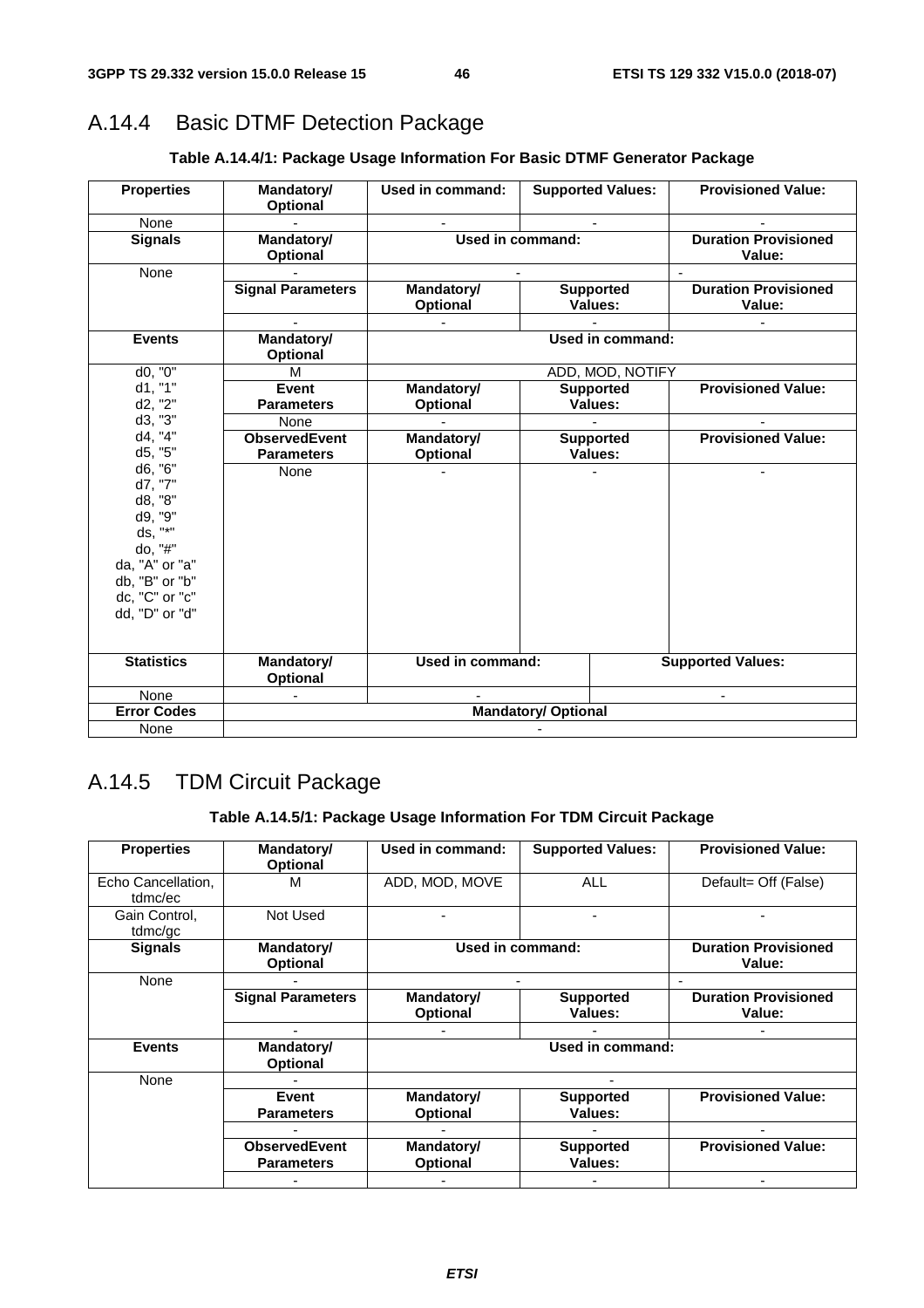| <b>Statistics</b>  | Mandatory/<br><b>Optional</b> | Used in command:           | <b>Supported Values:</b> |  |  |  |  |
|--------------------|-------------------------------|----------------------------|--------------------------|--|--|--|--|
| None               | $\overline{\phantom{a}}$      | -                          | -                        |  |  |  |  |
| <b>Error Codes</b> |                               | <b>Mandatory/ Optional</b> |                          |  |  |  |  |
| None               |                               |                            |                          |  |  |  |  |

# A.14.6 MGW Congestion Package

#### **Table A.14.6/1: Package Usage Information For Media Gateway Overload Control Package**

| <b>Properties</b>  | Mandatory/<br><b>Optional</b> | Used in command:                             |                            | <b>Supported Values:</b> | <b>Provisioned Value:</b>             |
|--------------------|-------------------------------|----------------------------------------------|----------------------------|--------------------------|---------------------------------------|
| None               |                               |                                              |                            |                          |                                       |
| <b>Signals</b>     | Mandatory/<br><b>Optional</b> | Used in command:                             |                            |                          | <b>Duration Provisioned</b><br>Value: |
| None               |                               |                                              |                            |                          |                                       |
|                    | <b>Signal Parameters</b>      | Mandatory/                                   |                            | <b>Supported</b>         | <b>Duration Provisioned</b>           |
|                    |                               | <b>Optional</b>                              |                            | Values:                  | Value:                                |
|                    |                               |                                              |                            |                          |                                       |
| <b>Events</b>      | Mandatory/                    |                                              |                            | Used in command:         |                                       |
|                    | <b>Optional</b>               |                                              |                            |                          |                                       |
| MG Congestion,     | M/                            |                                              |                            | MOD, NOTIFY              |                                       |
| chp/mgcon(0x0001)  | Event                         | Mandatory/                                   |                            | <b>Supported</b>         | <b>Provisioned Value:</b>             |
|                    | <b>Parameters</b>             | <b>Optional</b>                              | Values:                    |                          |                                       |
|                    | None                          |                                              |                            |                          |                                       |
|                    | <b>ObservedEvent</b>          | Mandatory/                                   |                            | <b>Supported</b>         | <b>Provisioned Value:</b>             |
|                    | <b>Parameters</b>             | <b>Optional</b>                              |                            | Values:                  |                                       |
|                    | Reduction                     | M                                            |                            | $0 - 100$                | Not Applicable                        |
|                    | (0x0001)                      |                                              |                            |                          |                                       |
| <b>Statistics</b>  | Mandatory/                    | Used in command:<br><b>Supported Values:</b> |                            |                          |                                       |
|                    | Optional                      |                                              |                            |                          |                                       |
| None               |                               |                                              |                            |                          |                                       |
| <b>Error Codes</b> |                               |                                              | <b>Mandatory/ Optional</b> |                          |                                       |
| None               |                               |                                              |                            |                          |                                       |

# A.14.7 Continuity Package

### **Table A.14.7.1: Package Usage Information For Basic Continuity Package**

| <b>Properties</b>        | Mandatory/<br><b>Optional</b>             | Used in command:              | <b>Supported Values:</b>    | <b>Provisioned Value:</b>             |  |  |  |                                       |
|--------------------------|-------------------------------------------|-------------------------------|-----------------------------|---------------------------------------|--|--|--|---------------------------------------|
| None                     |                                           |                               |                             |                                       |  |  |  |                                       |
| <b>Signals</b>           | Mandatory/<br><b>Optional</b>             | <b>Used in command:</b>       |                             |                                       |  |  |  | <b>Duration Provisioned</b><br>Value: |
| Continuity Test,         | M                                         |                               | ADD, MOD, MOVE              | Default                               |  |  |  |                                       |
| ct/ct<br>Respond, ct/rsp | <b>Signal Parameters</b>                  | Mandatory/<br><b>Optional</b> | <b>Supported</b><br>Values: | <b>Duration Provisioned</b><br>Value: |  |  |  |                                       |
|                          | None                                      |                               |                             |                                       |  |  |  |                                       |
| <b>Events</b>            | Mandatory/<br><b>Optional</b>             | <b>Used in command:</b>       |                             |                                       |  |  |  |                                       |
| Completion,              | M/                                        |                               | ADD, MOD, MOVE, NOTIFY      |                                       |  |  |  |                                       |
| ct/cmp(0x0005)           | Event<br><b>Parameters</b>                | Mandatory/<br><b>Optional</b> | <b>Supported</b><br>Values: | <b>Provisioned Value:</b>             |  |  |  |                                       |
|                          | None                                      |                               |                             |                                       |  |  |  |                                       |
|                          | <b>ObservedEvent</b><br><b>Parameters</b> | Mandatory/<br><b>Optional</b> | <b>Supported</b><br>Values: | <b>Provisioned Value:</b>             |  |  |  |                                       |
|                          | result, res(0x0008)                       | м                             | success, failure            | Not Applicable                        |  |  |  |                                       |
| <b>Statistics</b>        | Mandatory/<br><b>Optional</b>             | <b>Used in command:</b>       |                             | <b>Supported Values:</b>              |  |  |  |                                       |
| None                     |                                           |                               |                             |                                       |  |  |  |                                       |
| <b>Error Codes</b>       |                                           |                               | <b>Mandatory/ Optional</b>  |                                       |  |  |  |                                       |
| None                     |                                           |                               |                             |                                       |  |  |  |                                       |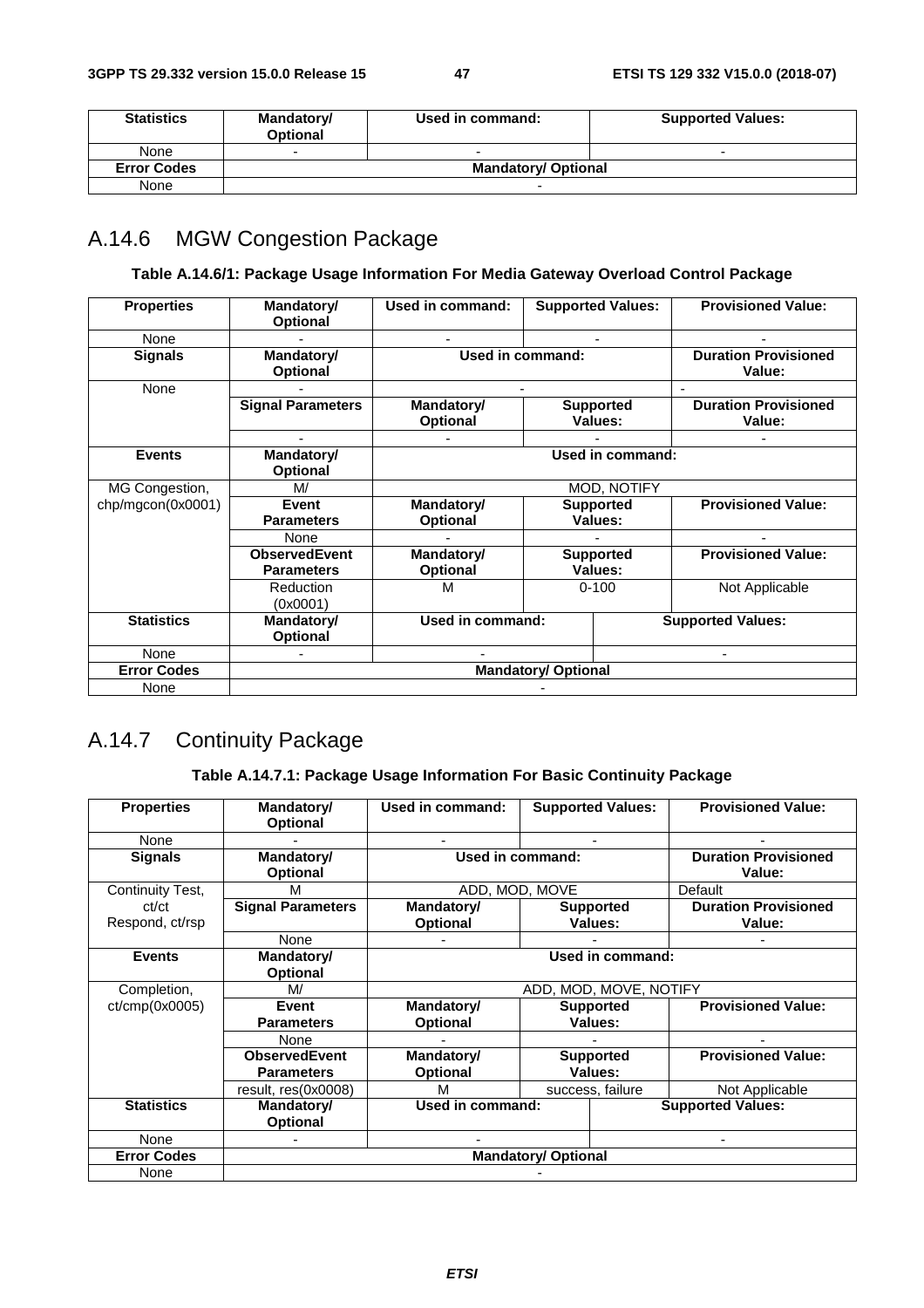# A.14.8 Announcement Package

| <b>Properties</b>                 | Mandatory/<br><b>Optional</b>             | Used in command:        |                             | <b>Supported Values:</b>    | <b>Provisioned Value:</b>             |
|-----------------------------------|-------------------------------------------|-------------------------|-----------------------------|-----------------------------|---------------------------------------|
| None                              |                                           |                         |                             |                             |                                       |
| <b>Signals</b>                    | <b>Mandatory/</b><br><b>Optional</b>      |                         | <b>Used in command:</b>     |                             | <b>Duration Provisioned</b><br>Value: |
| Fixed                             | M                                         |                         | ADD, MOD, MOVE              |                             | <value applicable="" not=""></value>  |
| Announcement<br>Play, apf(0x0001) | <b>Signal Parameters</b>                  | Mandatory/<br>Optional  | <b>Supported</b><br>Values: |                             | <b>Duration Provisioned</b><br>Value: |
|                                   | Announcement name,<br>an(0x0001)          | M                       |                             | enumeration                 | <value applicable="" not=""></value>  |
|                                   | Number Of Cycles,<br>noc(0x0002)          | M                       |                             | Any Integer                 |                                       |
|                                   | Announcement Variant,<br>av(0x0003)       | $\circ$                 | string                      |                             |                                       |
|                                   | Announcement<br>Direction, di(0x0004)     | M                       | Internal, External          |                             |                                       |
| <b>Events</b>                     | Mandatory/<br><b>Optional</b>             |                         |                             | <b>Used in command:</b>     |                                       |
| None                              |                                           |                         |                             |                             |                                       |
|                                   | Event<br><b>Parameters</b>                | Mandatory/<br>Optional  |                             | <b>Supported</b><br>Values: | <b>Provisioned Value:</b>             |
|                                   |                                           |                         |                             |                             |                                       |
|                                   | <b>ObservedEvent</b><br><b>Parameters</b> | Mandatory/<br>Optional  | <b>Supported</b><br>Values: |                             | <b>Provisioned Value:</b>             |
|                                   |                                           |                         |                             |                             |                                       |
| <b>Statistics</b>                 | Mandatory/<br>Optional                    | <b>Used in command:</b> | <b>Supported Values:</b>    |                             |                                       |
| None                              |                                           |                         |                             |                             |                                       |
| <b>Error Codes</b>                |                                           |                         | <b>Mandatory/ Optional</b>  |                             |                                       |
| None                              |                                           |                         |                             |                             |                                       |

### **Table A.14.8/1: Package Usage Information For Announcement Package**

# A.14.9 Bearer Characteristics Package

### **Table A.14.9/1: Package Usage Information For Bearer Characteristics Package**

| <b>Properties</b>          | Mandatory/                    | Used in                       | <b>Supported</b>            |  | <b>Provisioned Value:</b>             |
|----------------------------|-------------------------------|-------------------------------|-----------------------------|--|---------------------------------------|
| <b>BNC Characteristics</b> | <b>Optional</b><br>M          | command:<br><b>ADD</b>        | Values:<br>AAL type 2 /     |  | Not Applicable                        |
| (BCP/BNCChar,0x001e/0x01)  |                               |                               | <b>IP/RTP</b>               |  |                                       |
| <b>Signals</b>             | Mandatory/<br><b>Optional</b> |                               | Used in command:            |  | <b>Duration Provisioned</b><br>Value: |
| None                       |                               |                               |                             |  |                                       |
|                            | Signal<br><b>Parameters</b>   | Mandatory/<br><b>Optional</b> | <b>Supported</b><br>Values: |  | <b>Duration Provisioned</b><br>Value: |
|                            |                               |                               |                             |  |                                       |
| <b>Events</b>              | Mandatory/<br><b>Optional</b> |                               | <b>Used in command:</b>     |  |                                       |
| None                       |                               |                               |                             |  |                                       |
|                            | Event                         | Mandatory/                    | <b>Supported</b>            |  | <b>Provisioned Value:</b>             |
|                            | <b>Parameters</b>             | <b>Optional</b>               | Values:                     |  |                                       |
|                            |                               |                               |                             |  |                                       |
|                            | <b>ObservedEvent</b>          | Mandatory/                    | <b>Supported</b>            |  | <b>Provisioned Value:</b>             |
|                            | <b>Parameters</b>             | <b>Optional</b>               | Values:                     |  |                                       |
|                            |                               |                               |                             |  |                                       |
| <b>Statistics</b>          | Mandatory/<br><b>Optional</b> | Used in command:              |                             |  | <b>Supported Values:</b>              |
| None                       |                               |                               |                             |  |                                       |
| <b>Error Codes</b>         |                               |                               | <b>Mandatory/ Optional</b>  |  |                                       |
| None                       |                               |                               |                             |  |                                       |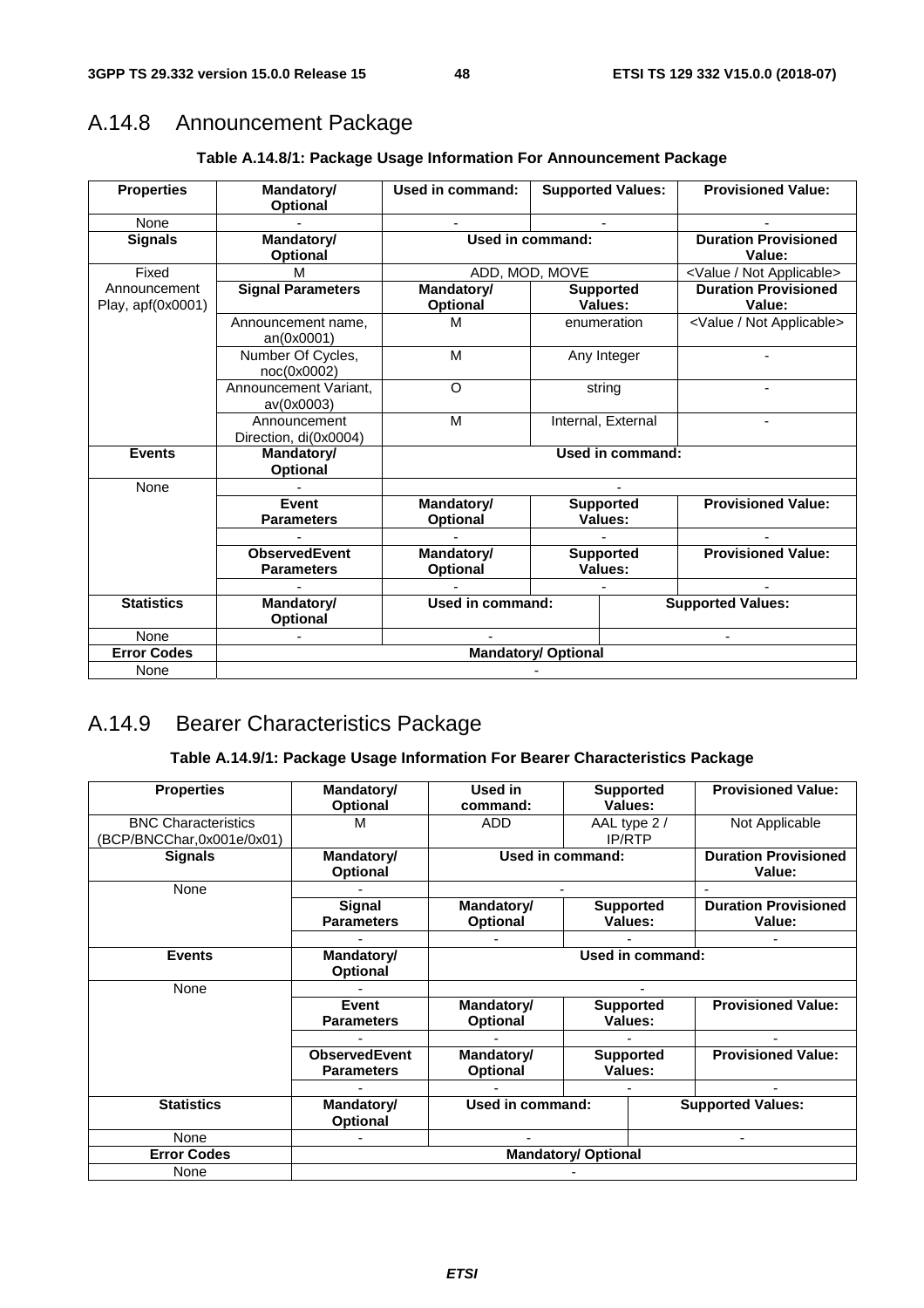# A.14.10 Generic Bearer Connection Package

### **Table A.14.10/1: Package Usage Information For Generic Bearer Connection Package**

| <b>Properties</b>          | Mandatory/<br>Optional                                  | <b>Used in</b><br>command:    |                                                                                   | <b>Supported Values:</b>                                                                                                       | <b>Provisioned</b><br>Value:                    |
|----------------------------|---------------------------------------------------------|-------------------------------|-----------------------------------------------------------------------------------|--------------------------------------------------------------------------------------------------------------------------------|-------------------------------------------------|
| None                       |                                                         |                               |                                                                                   |                                                                                                                                |                                                 |
| <b>Signals</b>             | <b>Mandatory/</b><br>Optional                           |                               | Used in command:                                                                  |                                                                                                                                | <b>Duration</b><br><b>Provisioned</b><br>Value: |
| Establish BNC              | м                                                       |                               | ADD, MOD                                                                          |                                                                                                                                | Not Applicable                                  |
| (GB/EstBNC,0x0021/0x01)    | <b>Signal Parameters</b>                                | Mandatory/<br>Optional        |                                                                                   | <b>Supported</b><br>Values:                                                                                                    | <b>Duration</b><br><b>Provisioned</b><br>Value: |
|                            | Not Applicable                                          | $\overline{\phantom{a}}$      |                                                                                   | $\overline{\phantom{a}}$                                                                                                       | Not Applicable                                  |
| <b>Modify BNC</b>          | O                                                       |                               | <b>MOD</b>                                                                        |                                                                                                                                | Not Applicable                                  |
| (GB/ModBNC,0x0021/0x02)    | <b>Signal Parameters</b>                                | Mandatory/<br><b>Optional</b> |                                                                                   | <b>Supported</b><br>Values:                                                                                                    | <b>Duration</b><br><b>Provisioned</b><br>Value: |
|                            | Not Applicable                                          | $\blacksquare$                |                                                                                   | $\overline{\phantom{a}}$                                                                                                       | Not Applicable                                  |
| <b>Release BNC</b>         | M (NOTE 1)                                              |                               | <b>MOD</b>                                                                        |                                                                                                                                | Not Applicable                                  |
| (GB/ReIBNC,0x0021/0x03)    | <b>Signal Parameters</b>                                | Mandatory/<br>Optional        |                                                                                   | <b>Supported</b><br>Values:                                                                                                    | <b>Duration</b><br><b>Provisioned</b><br>Value: |
|                            | General cause<br>(Generalcause, 0x01)                   | $\circ$                       |                                                                                   | Normal Release/<br>Unavailable<br>Resources/ Failure<br>Temporary/ Failure<br>Permanent/<br>Interworking Error/<br>Unsupported | Not Applicable                                  |
|                            | <b>Failure Cause</b><br>(Failurecause, 0x02)            | $\overline{O}$                |                                                                                   | <b>OCTET STRING</b>                                                                                                            | Not Applicable                                  |
|                            | Reset (Reset, 0x03)                                     | $\overline{O}$                | 0/1                                                                               |                                                                                                                                | Not Applicable                                  |
| <b>Events</b>              | Mandatory/<br>Optional                                  |                               |                                                                                   | <b>Used in command:</b>                                                                                                        |                                                 |
| <b>BNC Change</b>          | M                                                       |                               |                                                                                   | ADD, MOD, NOTIFY                                                                                                               |                                                 |
| (GB/BNCChange,0x0021/0x01) | <b>Event</b>                                            | Mandatory/                    |                                                                                   | <b>Supported</b>                                                                                                               | <b>Provisioned</b>                              |
|                            | <b>Parameters</b>                                       | Optional                      |                                                                                   | Values:                                                                                                                        | Value:                                          |
|                            | Type (Type, 0x01)                                       | М                             |                                                                                   | Bearer Established /<br>Bearer Modified/<br><b>Bearer Modification</b><br>Failure                                              | Not Applicable                                  |
|                            | <b>ObservedEvent</b><br><b>Parameters</b>               | Mandatory/<br>Optional        |                                                                                   | <b>Supported</b><br>Values:                                                                                                    | <b>Provisioned</b><br>Value:                    |
|                            | Type (Type, 0x01)                                       | M/                            | Bearer Established /<br>Bearer Modified/<br><b>Bearer Modification</b><br>Failure |                                                                                                                                | Not Applicable                                  |
| <b>Statistics</b>          | Mandatory/<br>Optional                                  | Used in command:              |                                                                                   |                                                                                                                                | <b>Supported Values:</b>                        |
| None                       |                                                         |                               |                                                                                   |                                                                                                                                |                                                 |
| <b>Error Codes</b>         |                                                         |                               | <b>Mandatory/ Optional</b>                                                        |                                                                                                                                |                                                 |
| None                       |                                                         |                               |                                                                                   |                                                                                                                                |                                                 |
| NOTE 1:                    | Mandatory for BICC ATM Terminations, not used otherwise |                               |                                                                                   |                                                                                                                                |                                                 |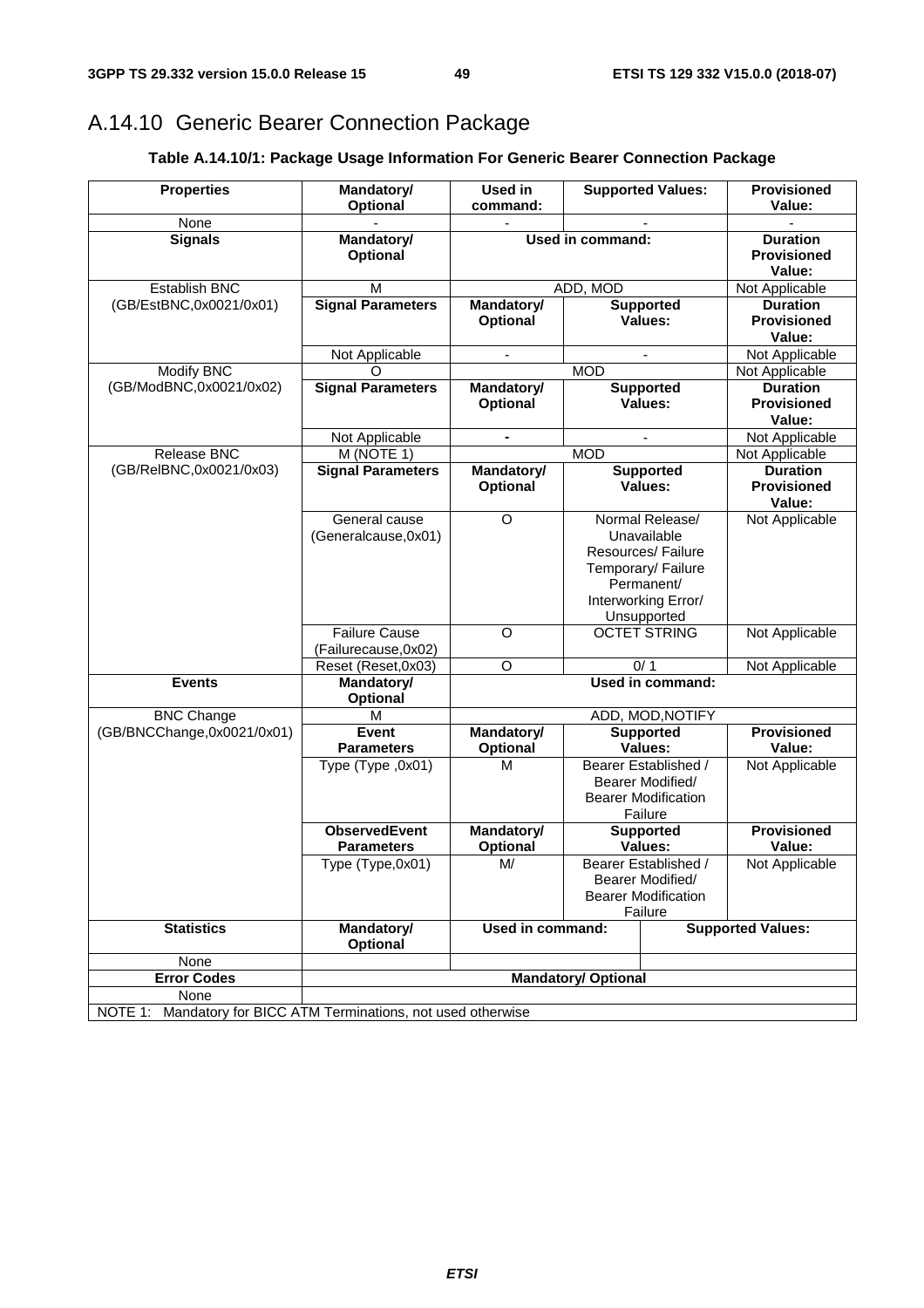# A.14.11 Call Progress Tones Generator Package v1

#### **Table A.14.11/1: Package Usage Information For Call Progress Tones Generator Package**

| <b>Properties</b>  | Mandatory/<br>Optional        | Used in command:              |                            | <b>Supported Values:</b>    | <b>Provisioned Value:</b>             |
|--------------------|-------------------------------|-------------------------------|----------------------------|-----------------------------|---------------------------------------|
| None               |                               |                               |                            |                             |                                       |
| <b>Signals</b>     | Mandatory/<br><b>Optional</b> | Used in command:              |                            |                             | <b>Duration Provisioned</b><br>Value: |
| Ringing Tone,      | м                             |                               | ADD, MOD, MOVE             |                             | Not Applicable                        |
| cg/rt              | <b>Signal Parameters</b>      | Mandatory/<br>Optional        |                            | <b>Supported</b><br>Values: | <b>Duration Provisioned</b><br>Value: |
|                    |                               |                               |                            |                             |                                       |
| Busy Tone,         | $\Omega$                      | ADD, MOD, MOVE                |                            |                             | Not Applicable                        |
| cg/bt              | <b>Signal Parameters</b>      | Mandatory/<br>Optional        |                            | <b>Supported</b><br>Values: | <b>Duration Provisioned</b><br>Value: |
|                    |                               |                               |                            |                             |                                       |
| Congestion Tone,   | $\Omega$                      |                               | ADD, MOD, MOVE             |                             | Not Applicable                        |
| cg/ct              | <b>Signal Parameters</b>      | Mandatory/<br><b>Optional</b> |                            | <b>Supported</b><br>Values: | <b>Duration Provisioned</b><br>Value: |
|                    |                               |                               |                            |                             |                                       |
|                    |                               |                               |                            |                             |                                       |
| <b>Events</b>      | Mandatory/<br>Optional        |                               |                            | Used in command:            |                                       |
| None               |                               |                               |                            |                             |                                       |
|                    | Event<br><b>Parameters</b>    | Mandatory/<br>Optional        |                            | <b>Supported</b><br>Values: | <b>Provisioned Value:</b>             |
|                    |                               |                               |                            |                             |                                       |
|                    | <b>ObservedEvent</b>          | <b>Mandatory/</b>             |                            | <b>Supported</b>            | <b>Provisioned Value:</b>             |
|                    | <b>Parameters</b>             | <b>Optional</b>               |                            | Values:                     |                                       |
|                    |                               |                               |                            |                             |                                       |
| <b>Statistics</b>  | Mandatory/<br>Optional        | Used in command:              |                            |                             | <b>Supported Values:</b>              |
| None               |                               |                               |                            |                             |                                       |
| <b>Error Codes</b> |                               |                               | <b>Mandatory/ Optional</b> |                             |                                       |
| None               |                               |                               |                            |                             |                                       |

### A.14.12 Basic Call Progress Tones Generator with Directionality

**Table A.14.12/1: Package Usage Information For Basic Call Progress Tones Generator with Directionality Package** 

| <b>Properties</b> | Mandatory/<br><b>Optional</b> | Used in<br>command:           | <b>Supported</b><br>Values: | <b>Provisioned Value:</b>             |
|-------------------|-------------------------------|-------------------------------|-----------------------------|---------------------------------------|
| None              |                               |                               |                             |                                       |
| <b>Signals</b>    | Mandatory/<br><b>Optional</b> | Used in command:              |                             | <b>Duration Provisioned</b><br>Value: |
|                   |                               | ADD, MOD, MOVE                |                             | Value                                 |
|                   | Signal<br><b>Parameters</b>   | Mandatory/<br><b>Optional</b> | <b>Supported</b><br>Values: | <b>Duration Provisioned</b><br>Value: |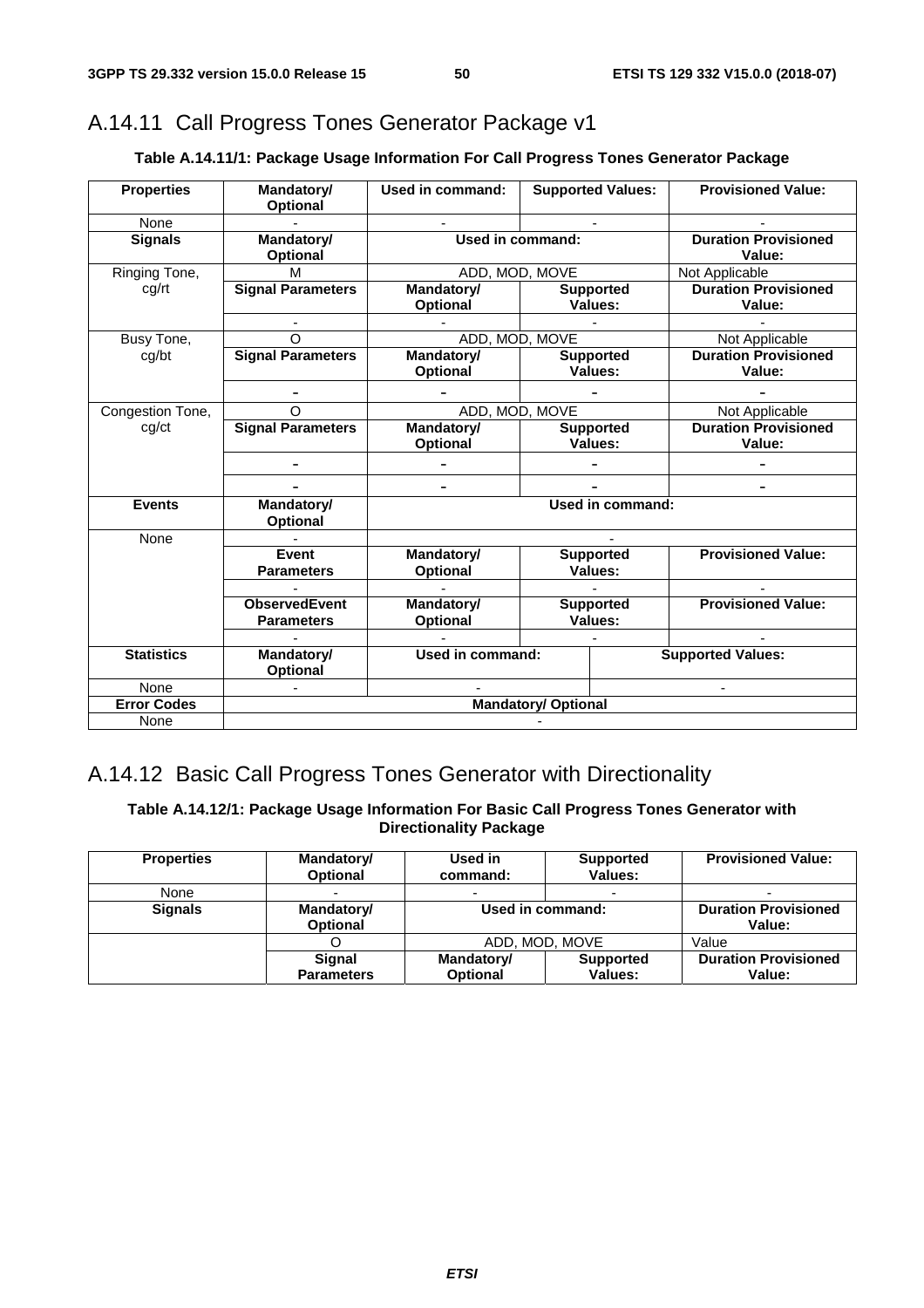| Dial Tone (bcg/bdt,        | Tone Direction       | M                |                            | Internal / External | Default=External          |
|----------------------------|----------------------|------------------|----------------------------|---------------------|---------------------------|
| 0x0023/0x0040)             | (btd, 0x0001)        |                  |                            |                     |                           |
| <b>Ringing Tone</b>        |                      |                  |                            |                     |                           |
| (bcg/brt,0x0023/0x0041)    |                      |                  |                            |                     |                           |
| <b>Busy Tone</b>           |                      |                  |                            |                     |                           |
| (bcg/bbt,0x0023/0x0042)    |                      |                  |                            |                     |                           |
| <b>Congestion Tone</b>     |                      |                  |                            |                     |                           |
| (bcg/bct,0x0023/0x0043)    |                      |                  |                            |                     |                           |
| Special Information Tone   |                      |                  |                            |                     |                           |
| (bcg/bsit,0x0023/0x0044)   |                      |                  |                            |                     |                           |
| <b>Warning Tone</b>        |                      |                  |                            |                     |                           |
| (bcg/bwt,0x0023/0x0045)    |                      |                  |                            |                     |                           |
| Payphone Recognition       |                      |                  |                            |                     |                           |
| Tone                       |                      |                  |                            |                     |                           |
| (bcg/bpt,0x0023/0x0046)    |                      |                  |                            |                     |                           |
| Call Waiting Tone          |                      |                  |                            |                     |                           |
| (bcg/bcw,0x0023/0x0047)    |                      |                  |                            |                     |                           |
| <b>Caller Waiting Tone</b> |                      |                  |                            |                     |                           |
| (bcg/bcr, 0x0023/0x0048)   |                      |                  |                            |                     |                           |
| Pay Tone (bcg/bpy,         |                      |                  |                            |                     |                           |
| 0x0023/0x0049)             |                      |                  |                            |                     |                           |
| <b>Events</b>              | Mandatory/           |                  |                            | Used in command:    |                           |
|                            | <b>Optional</b>      |                  |                            |                     |                           |
| None                       |                      |                  |                            |                     |                           |
|                            | Event                | Mandatory/       |                            | <b>Supported</b>    | <b>Provisioned Value:</b> |
|                            | <b>Parameters</b>    | <b>Optional</b>  | Values:                    |                     |                           |
|                            |                      |                  |                            |                     |                           |
|                            | <b>ObservedEvent</b> | Mandatory/       |                            | <b>Supported</b>    | <b>Provisioned Value:</b> |
|                            | <b>Parameters</b>    | <b>Optional</b>  |                            | Values:             |                           |
|                            |                      |                  |                            |                     |                           |
| <b>Statistics</b>          | Mandatory/           | Used in command: |                            |                     | <b>Supported Values:</b>  |
|                            | <b>Optional</b>      |                  |                            |                     |                           |
| None                       |                      |                  |                            |                     |                           |
| <b>Error Codes</b>         |                      |                  | <b>Mandatory/ Optional</b> |                     |                           |
| None                       |                      |                  |                            |                     |                           |

# A.14.13 Expanded Call Progress Tones Generator Package

**Table A.14.13/1: Package Usage Information For Expanded Call Progress Tones Generator Package** 

| <b>Properties</b>                                                                                                                                                                                           | Mandatory/<br><b>Optional</b>   | Used in<br><b>Supported</b><br>Values:<br>command: |                             | <b>Provisioned Value:</b>             |  |
|-------------------------------------------------------------------------------------------------------------------------------------------------------------------------------------------------------------|---------------------------------|----------------------------------------------------|-----------------------------|---------------------------------------|--|
| None                                                                                                                                                                                                        |                                 |                                                    |                             |                                       |  |
| <b>Signals</b>                                                                                                                                                                                              | Mandatory/<br><b>Optional</b>   |                                                    | Used in command:            |                                       |  |
| <b>Comfort Tone</b>                                                                                                                                                                                         | O                               | ADD, MOD, MOVE                                     |                             | Value                                 |  |
| (xcg/cmft,0x0024/0x004a)<br>Off-hook warning Tone                                                                                                                                                           | Signal<br><b>Parameters</b>     | Mandatory/<br><b>Optional</b>                      | <b>Supported</b><br>Values: | <b>Duration Provisioned</b><br>Value: |  |
| (xcg/roh, 0x0024/0x004b)<br>Negative<br>Acknowledgement<br>(xcg/nack,0x0024/0x004c)<br>Vacant Number Tone<br>(xcg/vac, 0x0024/0x004d)<br><b>Special Conditions Dial</b><br>Tone<br>(xcg/spec,0x0024/0x004e) | Tone Direction<br>(btd, 0x0001) | M                                                  | Internal / External         | Default=External                      |  |
| <b>Events</b>                                                                                                                                                                                               | Mandatory/<br><b>Optional</b>   | Used in command:                                   |                             |                                       |  |
| None                                                                                                                                                                                                        |                                 |                                                    |                             |                                       |  |
|                                                                                                                                                                                                             | Event<br><b>Parameters</b>      | Mandatory/<br><b>Optional</b>                      | <b>Supported</b><br>Values: | <b>Provisioned Value:</b>             |  |
|                                                                                                                                                                                                             |                                 |                                                    |                             |                                       |  |
|                                                                                                                                                                                                             | <b>ObservedEvent</b>            | Mandatory/                                         | <b>Supported</b>            | <b>Provisioned Value:</b>             |  |
|                                                                                                                                                                                                             | <b>Parameters</b>               | <b>Optional</b>                                    | Values:                     |                                       |  |
|                                                                                                                                                                                                             |                                 |                                                    |                             |                                       |  |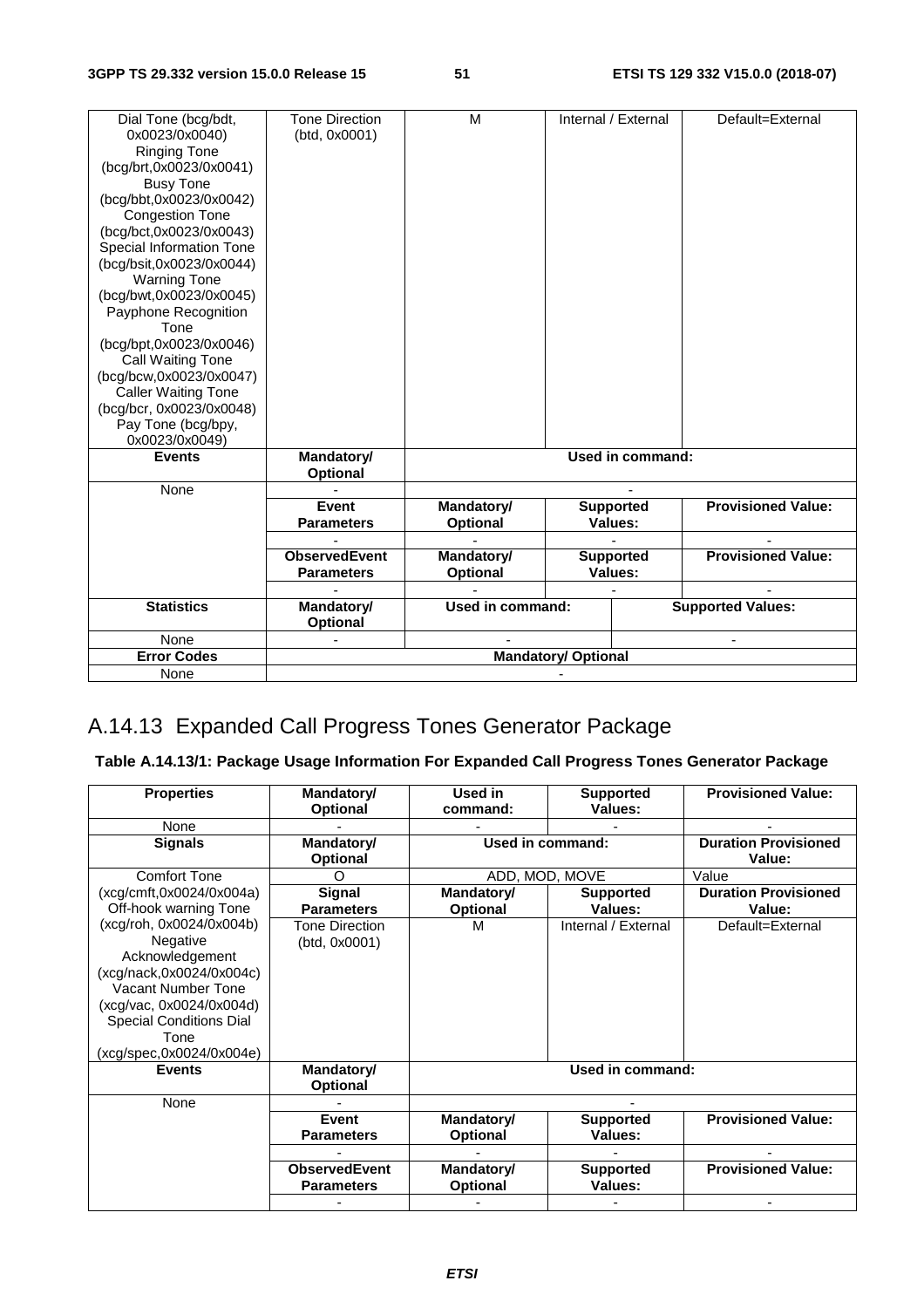| <b>Statistics</b>  | Mandatory/<br><b>Optional</b> | Used in command:           | <b>Supported Values:</b> |  |
|--------------------|-------------------------------|----------------------------|--------------------------|--|
| None               | -                             |                            |                          |  |
| <b>Error Codes</b> |                               | <b>Mandatory/ Optional</b> |                          |  |
| None               |                               | -                          |                          |  |

# A.14.14 Basic Services Tones Generation Package

#### **Table A.14.14/1: Package Usage Information For Basic Services Tones Generation Package**

| <b>Properties</b>                                                                                                                      | Mandatory/<br>Optional                    | Used in<br>command:           | <b>Supported</b><br>Values:           | <b>Provisioned Value:</b>   |
|----------------------------------------------------------------------------------------------------------------------------------------|-------------------------------------------|-------------------------------|---------------------------------------|-----------------------------|
| None                                                                                                                                   |                                           |                               |                                       |                             |
| <b>Signals</b>                                                                                                                         | Mandatory/<br>Optional                    | Used in command:              | <b>Duration Provisioned</b><br>Value: |                             |
| <b>Recall Dial Tone</b>                                                                                                                |                                           | ADD, MOD, MOVE                |                                       | Value                       |
| (srvtn/rdt,0x0025/0x004f)                                                                                                              | <b>Signal</b>                             | Mandatory/                    | <b>Supported</b>                      | <b>Duration Provisioned</b> |
| <b>Confirmation Tone</b>                                                                                                               | <b>Parameters</b>                         | Optional                      | Values:                               | Value:                      |
| (srvtn/conf,0x0025/0x0050)<br><b>Held Tone</b><br>(srvtn/ht,0x0025/0x0051)<br><b>Message Waiting Tone</b><br>(srvtn/mwt,0x0025/0x0052) | Tone Direction<br>(btd, 0x0001)           | м                             | Internal / External                   | Default=External            |
| <b>Events</b>                                                                                                                          | Mandatory/<br>Optional                    | Used in command:              |                                       |                             |
| None                                                                                                                                   |                                           |                               |                                       |                             |
|                                                                                                                                        | Event<br><b>Parameters</b>                | <b>Mandatory/</b><br>Optional | <b>Supported</b><br>Values:           | <b>Provisioned Value:</b>   |
|                                                                                                                                        |                                           |                               |                                       |                             |
|                                                                                                                                        | <b>ObservedEvent</b><br><b>Parameters</b> | Mandatory/<br><b>Optional</b> | <b>Supported</b><br>Values:           | <b>Provisioned Value:</b>   |
|                                                                                                                                        |                                           |                               |                                       |                             |
| <b>Statistics</b>                                                                                                                      | Mandatory/<br>Optional                    | Used in command:              |                                       | <b>Supported Values:</b>    |
| None                                                                                                                                   |                                           |                               |                                       |                             |
| <b>Error Codes</b>                                                                                                                     |                                           |                               | <b>Mandatory/ Optional</b>            |                             |
| None                                                                                                                                   |                                           |                               |                                       |                             |

# A.14.15 Bearer Control Tunnelling Package

#### **Table A.14.15/1: Package Usage Information For Bearer Control Tunnelling Package**

| <b>Properties</b>                                       | Mandatory/<br><b>Optional</b>              | Used in command:              | <b>Supported Values:</b>    | <b>Provisioned Value:</b>             |
|---------------------------------------------------------|--------------------------------------------|-------------------------------|-----------------------------|---------------------------------------|
| <b>Tunneling Options</b><br>(BT/TunOpt,<br>0x0022/0x01) | м                                          | ADD. MOD                      | 1/2                         | Not Applicable                        |
| <b>Signals</b>                                          | Mandatory/<br><b>Optional</b>              |                               | Used in command:            | <b>Duration Provisioned</b><br>Value: |
| Bearer Information                                      | м                                          |                               | ADD. MOD                    | Not Applicable                        |
| Transport (BT/BIT,<br>0x0022/0x01)                      | <b>Signal Parameters</b>                   | Mandatory/<br><b>Optional</b> | <b>Supported</b><br>Values: | <b>Duration Provisioned</b><br>Value: |
|                                                         | Bearer Information<br>Tunnel (BIT,0x01)    | M                             | <b>Octet String</b>         | Not Applicable                        |
| <b>Events</b>                                           | Mandatory/<br><b>Optional</b>              |                               | Used in command:            |                                       |
| <b>Tunnel Indication</b>                                | м                                          |                               | ADD, MOD, NOTIFY            |                                       |
| (BT/TIND.<br>0x0022/0x01)                               | Event<br><b>Parameters</b>                 | Mandatory/<br><b>Optional</b> | <b>Supported</b><br>Values: | <b>Provisioned Value:</b>             |
|                                                         | Not applicable                             |                               |                             |                                       |
|                                                         | <b>ObservedEvent</b><br><b>Parameters</b>  | Mandatory/<br><b>Optional</b> | <b>Supported</b><br>Values: | <b>Provisioned Value:</b>             |
|                                                         | Bearer Information<br>transport (BIT,0x01) | M                             | <b>Octet String</b>         | Not Applicable                        |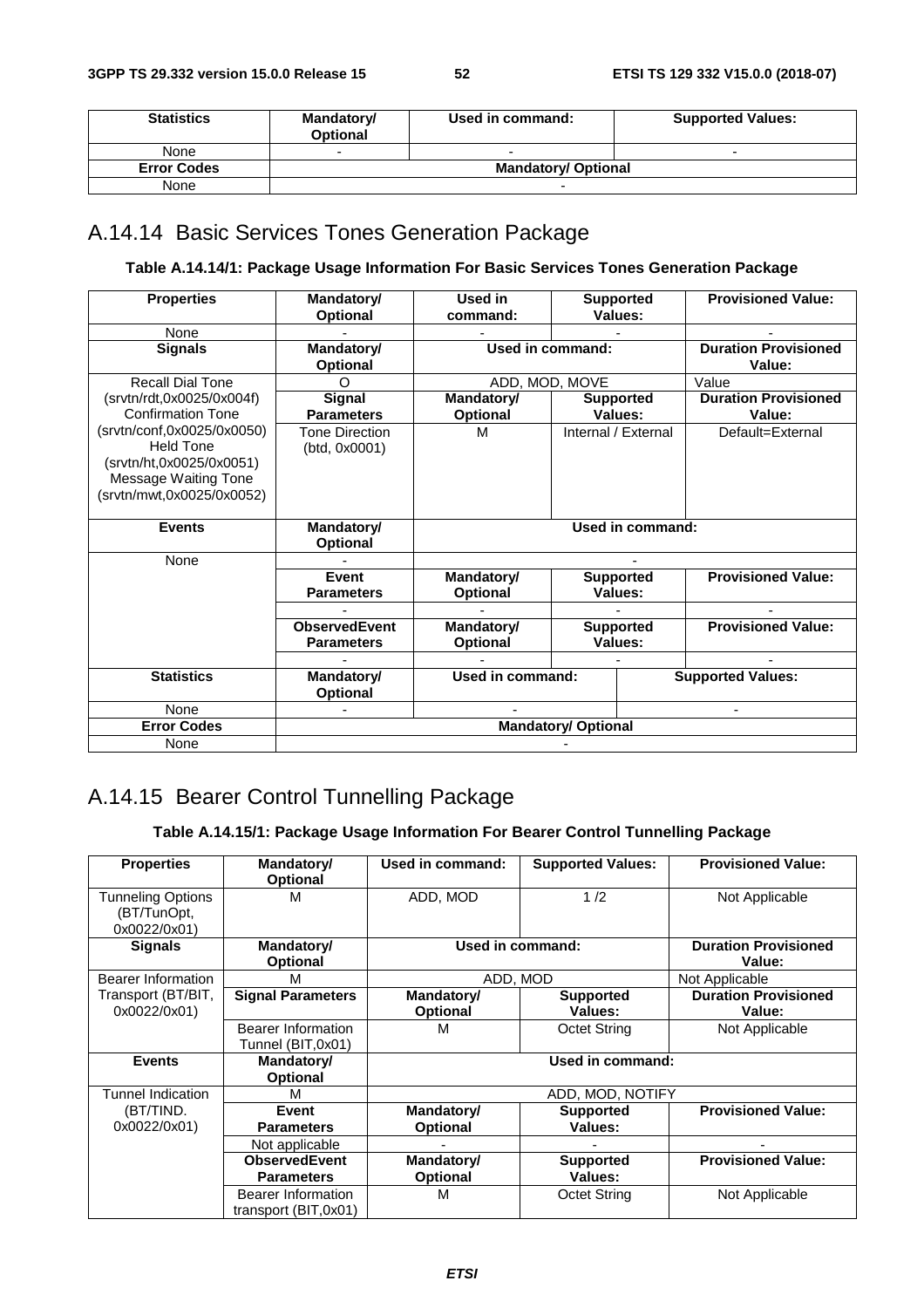| <b>Statistics</b>  | Mandatory/<br><b>Optional</b> | Used in command:           | <b>Supported Values:</b> |  |
|--------------------|-------------------------------|----------------------------|--------------------------|--|
| None               | $\overline{\phantom{0}}$      | -                          |                          |  |
| <b>Error Codes</b> |                               | <b>Mandatory/ Optional</b> |                          |  |
| None               |                               |                            |                          |  |

# A.14.16 Expanded Services Tones Generation Package

### **Table A.14.16/1: Package Usage Information For Expanded Services Tones Generation Package**

| <b>Properties</b>             | Mandatory/             | Used in                       | <b>Supported</b><br>Values: |                             | <b>Provisioned Value:</b>   |
|-------------------------------|------------------------|-------------------------------|-----------------------------|-----------------------------|-----------------------------|
|                               | <b>Optional</b>        | command:                      |                             |                             |                             |
| None                          |                        |                               |                             |                             |                             |
| <b>Signals</b>                | Mandatory/             | Used in command:              |                             | <b>Duration Provisioned</b> |                             |
|                               | <b>Optional</b>        |                               |                             |                             | Value:                      |
| Call Transfer Dial Tone       | $\Omega$               |                               | ADD, MOD, MOVE              |                             | Value                       |
| (xsrvtn/xferdt,0x0026/0x0053) | <b>Signal</b>          | Mandatory/                    | <b>Supported</b>            |                             | <b>Duration Provisioned</b> |
| Call Forward Tone             | <b>Parameters</b>      | <b>Optional</b>               | Values:                     |                             | Value:                      |
| (xsrvtn/cft,0x0026/0x0054)    | Tone Direction         | м                             | Internal / External         |                             | Default=External            |
| Credit Card service Tone      | (btd, 0x0001)          |                               |                             |                             |                             |
| (xsrvtn/ccst,0x0026/0x0055)   |                        |                               |                             |                             |                             |
| Special Recall Dial Tone      |                        |                               |                             |                             |                             |
| (xsrvtn/srdt,0x0026/0x0056)   |                        |                               |                             |                             |                             |
|                               |                        |                               |                             |                             |                             |
|                               |                        | Used in command:              |                             |                             |                             |
| <b>Events</b>                 |                        |                               |                             |                             |                             |
|                               | Mandatory/<br>Optional |                               |                             |                             |                             |
| None                          |                        |                               |                             |                             |                             |
|                               | Event                  |                               |                             |                             | <b>Provisioned Value:</b>   |
|                               | <b>Parameters</b>      | Mandatory/<br><b>Optional</b> | <b>Supported</b><br>Values: |                             |                             |
|                               |                        |                               |                             |                             |                             |
|                               | <b>ObservedEvent</b>   |                               | <b>Supported</b>            |                             | <b>Provisioned Value:</b>   |
|                               | <b>Parameters</b>      | Mandatory/<br><b>Optional</b> | Values:                     |                             |                             |
|                               |                        |                               |                             |                             |                             |
| <b>Statistics</b>             | Mandatory/             | Used in command:              |                             |                             | <b>Supported Values:</b>    |
|                               | <b>Optional</b>        |                               |                             |                             |                             |
| None                          |                        |                               |                             |                             |                             |
| <b>Error Codes</b>            |                        |                               | <b>Mandatory/ Optional</b>  |                             |                             |

# A.14.17 Intrusion Tones Generation Package

#### **Table A.14.17/1: Package Usage Information For Intrusion Tones Generation Package**

| <b>Properties</b>                                                                                                                                                                                                                                       | Mandatory/<br><b>Optional</b>      | Used in<br>command:           | <b>Supported</b><br>Values: | <b>Provisioned Value:</b>             |
|---------------------------------------------------------------------------------------------------------------------------------------------------------------------------------------------------------------------------------------------------------|------------------------------------|-------------------------------|-----------------------------|---------------------------------------|
| None                                                                                                                                                                                                                                                    |                                    |                               |                             |                                       |
| <b>Signals</b>                                                                                                                                                                                                                                          | Mandatory/<br><b>Optional</b>      |                               | Used in command:            | <b>Duration Provisioned</b><br>Value: |
| Intrusion Pending Tone                                                                                                                                                                                                                                  | O                                  | ADD, MOD, MOVE                |                             | Value                                 |
| (int/pend,0x0027/0x0057)<br>Intrusion Tone                                                                                                                                                                                                              | <b>Signal</b><br><b>Parameters</b> | Mandatory/<br><b>Optional</b> | <b>Supported</b><br>Values: | <b>Duration Provisioned</b><br>Value: |
| (int/int,0x0027/0x0058)<br>Intrusion Reminder Tone<br>(int/rem.0x0027/0x0059)<br>Toll Break-In Tone<br>(int/tbi,0x0027/0x005a)<br><b>Intrusion Queue Tone</b><br>(int/intque, 0x0027/0x005b)<br><b>Busy Verification Tone</b><br>(int/bv.0x0027/0x005c) | Tone Direction<br>(btd, 0x0001)    | М                             | Internal / External         | Default=External                      |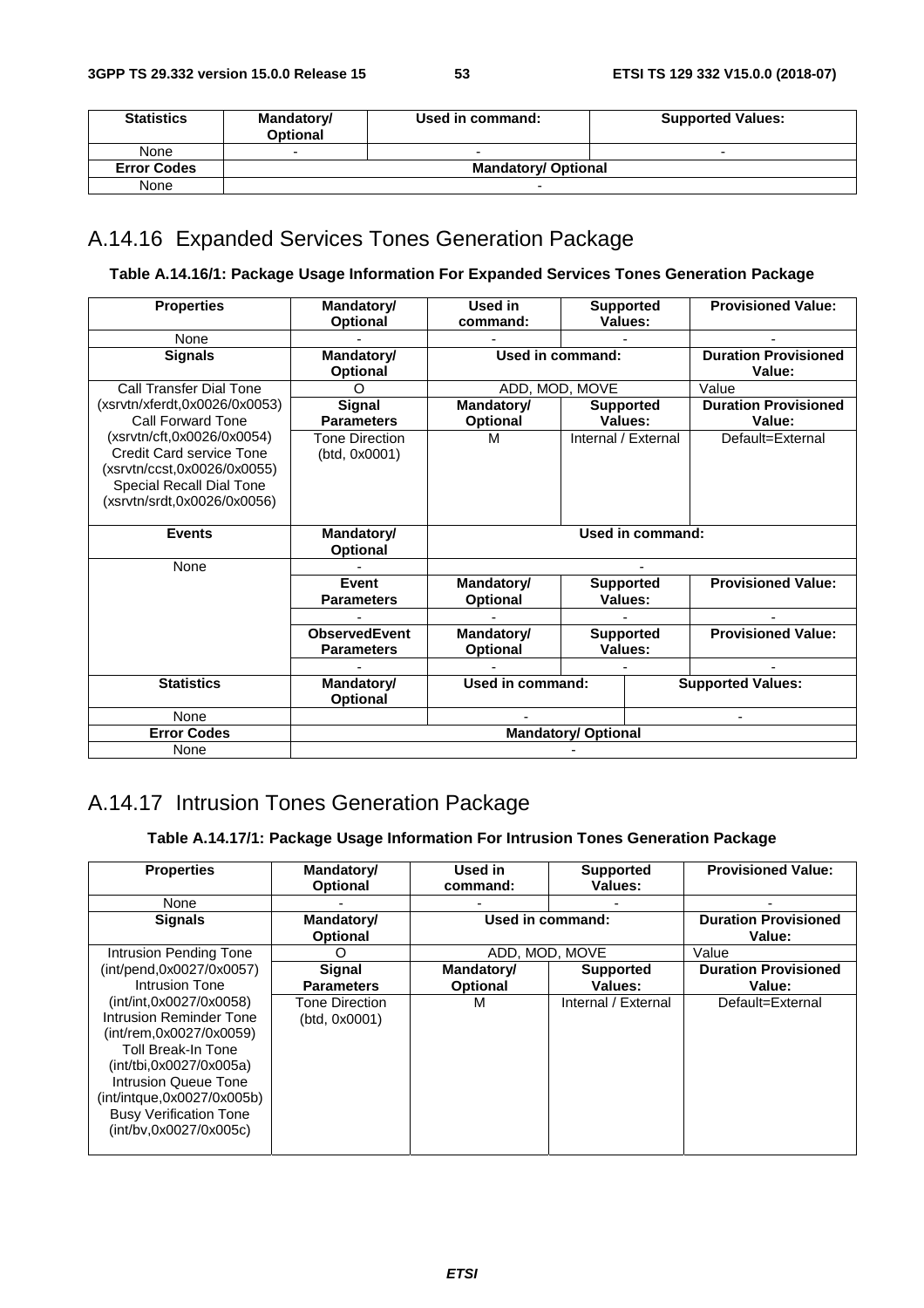| <b>Events</b>      | Mandatory/<br><b>Optional</b> | Used in command:              |                             |  |                           |
|--------------------|-------------------------------|-------------------------------|-----------------------------|--|---------------------------|
| None               |                               |                               |                             |  |                           |
|                    | Event<br><b>Parameters</b>    | Mandatory/<br><b>Optional</b> | <b>Supported</b><br>Values: |  | <b>Provisioned Value:</b> |
|                    |                               |                               |                             |  |                           |
|                    | <b>ObservedEvent</b>          | Mandatory/                    | <b>Supported</b>            |  | <b>Provisioned Value:</b> |
|                    | <b>Parameters</b>             | <b>Optional</b>               | Values:                     |  |                           |
|                    |                               |                               |                             |  |                           |
| <b>Statistics</b>  | Mandatory/<br><b>Optional</b> | Used in command:              |                             |  | <b>Supported Values:</b>  |
| None               |                               |                               |                             |  |                           |
| <b>Error Codes</b> |                               | <b>Mandatory/ Optional</b>    |                             |  |                           |
| None               |                               |                               |                             |  |                           |

# A.14.18 3GUP Package

### **Table A.14.18/1: Package Usage Information For 3GUP Package**

| <b>Properties</b>                                                           | Mandatory/<br><b>Optional</b>             | Used in command:                     |                            | <b>Supported Values:</b>    | <b>Provisioned Value:</b>             |
|-----------------------------------------------------------------------------|-------------------------------------------|--------------------------------------|----------------------------|-----------------------------|---------------------------------------|
| UP Mode of<br>operation<br>(threegup/mode,<br>0x002f/0x0001)                | M                                         | ADD, MOD, MOVE                       |                            | See 3GPP TS<br>29.232       | See 3GPP TS 29.232                    |
| <b>UP</b> versions<br>(threegup/<br>upversions,<br>0x002f/0x0002)           | M                                         | ADD, MOD, MOVE                       |                            | See 3GPP TS<br>29.232       | See 3GPP TS 29.232                    |
| Delivery of<br>erroneous SDUs<br>(threegup/<br>delerrsdu,<br>0x002f/0x0003) | М                                         | ADD, MOD, MOVE                       |                            | See 3GPP TS<br>29.232       | See 3GPP TS 29.232                    |
| Interface<br>(threegup/<br>interface,<br>0x002f/0x0004)                     | M                                         | ADD, MOD, MOVE                       |                            | See 3GPP TS<br>29.232       | See 3GPP TS 29.232                    |
| Initialisation<br>Direction<br>(threegup/ initdir,<br>0x002f/0x0005)        | M                                         | ADD, MOD, MOVE                       |                            | See 3GPP TS<br>29.232       | See 3GPP TS 29.232                    |
| <b>Signals</b>                                                              | <b>Mandatory/</b><br>Optional             |                                      | Used in command:           |                             | <b>Duration Provisioned</b><br>Value: |
| None                                                                        |                                           |                                      |                            |                             |                                       |
|                                                                             | <b>Signal Parameters</b>                  | Mandatory/<br>Optional               |                            | <b>Supported</b><br>Values: | <b>Duration Provisioned</b><br>Value: |
|                                                                             |                                           |                                      |                            |                             |                                       |
| <b>Events</b>                                                               | <b>Mandatory/</b><br><b>Optional</b>      |                                      |                            | <b>Used in command:</b>     |                                       |
| None                                                                        |                                           |                                      |                            |                             |                                       |
|                                                                             | <b>Event</b>                              | <b>Mandatory/</b>                    |                            | <b>Supported</b>            | <b>Provisioned Value:</b>             |
|                                                                             | <b>Parameters</b>                         | Optional                             |                            | <b>Values:</b>              |                                       |
|                                                                             |                                           |                                      |                            |                             |                                       |
|                                                                             | <b>ObservedEvent</b><br><b>Parameters</b> | <b>Mandatory/</b><br><b>Optional</b> |                            | <b>Supported</b><br>Values: | <b>Provisioned Value:</b>             |
|                                                                             |                                           |                                      |                            |                             |                                       |
| <b>Statistics</b>                                                           | Mandatory/<br><b>Optional</b>             | <b>Used in command:</b>              |                            |                             | <b>Supported Values:</b>              |
| None                                                                        |                                           |                                      |                            |                             | $\blacksquare$                        |
| <b>Error Codes</b><br>None                                                  |                                           |                                      | <b>Mandatory/ Optional</b> |                             |                                       |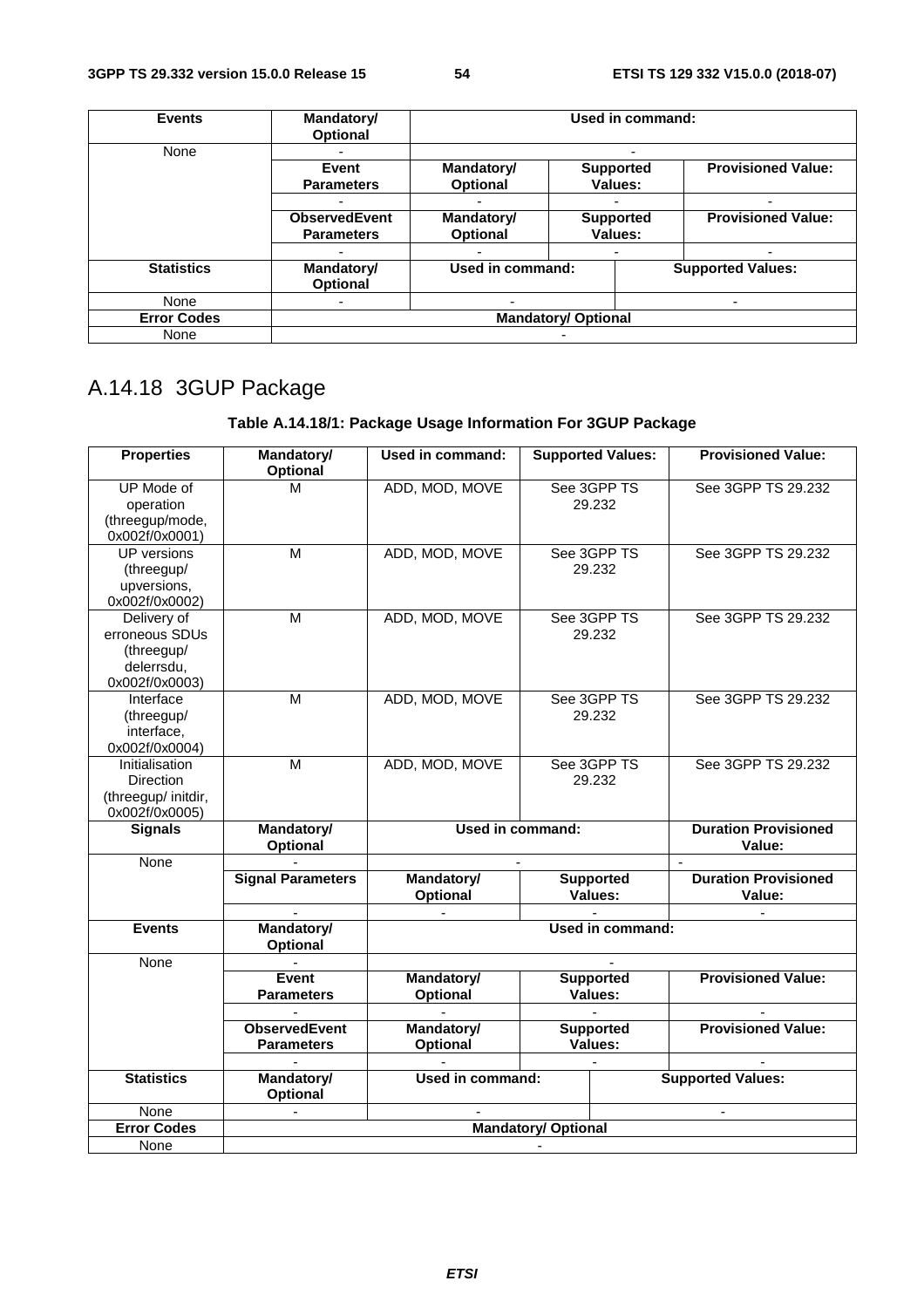# A.14.19 Modification of Link Characteristics Bearer Capability

|  | Table A.14.19/1: Package Usage Information For Modification of Link Characteristics Package |
|--|---------------------------------------------------------------------------------------------|
|--|---------------------------------------------------------------------------------------------|

| <b>Properties</b>  | Mandatory/<br><b>Optional</b> | Used in command:              | <b>Supported Values:</b>    | <b>Provisioned Value:</b>             |  |  |
|--------------------|-------------------------------|-------------------------------|-----------------------------|---------------------------------------|--|--|
| None               |                               |                               |                             |                                       |  |  |
| <b>Signals</b>     | Mandatory/<br><b>Optional</b> |                               | Used in command:            | <b>Duration Provisioned</b><br>Value: |  |  |
| None               |                               |                               |                             |                                       |  |  |
|                    | <b>Signal Parameters</b>      | Mandatory/<br><b>Optional</b> | <b>Supported</b><br>Values: | <b>Duration Provisioned</b><br>Value: |  |  |
|                    |                               |                               |                             |                                       |  |  |
| <b>Events</b>      | Mandatory/                    | Used in command:              |                             |                                       |  |  |
|                    | <b>Optional</b>               |                               |                             |                                       |  |  |
| Bearer             | М                             |                               | ADD, MOD, NOTIFY            |                                       |  |  |
| Modification       | Event                         | Mandatory/                    | <b>Supported</b>            | <b>Provisioned Value:</b>             |  |  |
| Support Event.(    | <b>Parameters</b>             | <b>Optional</b>               | Values:                     |                                       |  |  |
| threegmlc/         | None                          |                               |                             |                                       |  |  |
| mod_link_supp,     | <b>ObservedEvent</b>          | Mandatory/                    | <b>Supported</b>            | <b>Provisioned Value:</b>             |  |  |
| 0x0046/0x0001)     | <b>Parameters</b>             | <b>Optional</b>               | Values:                     |                                       |  |  |
|                    | None                          |                               |                             |                                       |  |  |
| <b>Statistics</b>  | Mandatory/<br><b>Optional</b> | <b>Used in command:</b>       |                             | <b>Supported Values:</b>              |  |  |
| None               |                               |                               |                             |                                       |  |  |
| <b>Error Codes</b> |                               | <b>Mandatory/ Optional</b>    |                             |                                       |  |  |
| None               |                               |                               |                             |                                       |  |  |

# A.14.20 Hanging Termination Detection Package

### **Table A.14.20/1: Package Usage Information For Hanging Termination Detection Package**

| <b>Properties</b>  | Mandatory/<br><b>Optional</b>             | Used in command:              | <b>Supported Values:</b>              | <b>Provisioned Value:</b>             |  |
|--------------------|-------------------------------------------|-------------------------------|---------------------------------------|---------------------------------------|--|
| None               |                                           |                               |                                       |                                       |  |
| <b>Signals</b>     | Mandatory/<br><b>Optional</b>             | Used in command:              | <b>Duration Provisioned</b><br>Value: |                                       |  |
| None               |                                           |                               |                                       |                                       |  |
|                    | <b>Signal Parameters</b>                  | Mandatory/<br>Optional        | <b>Supported</b><br>Values:           | <b>Duration Provisioned</b><br>Value: |  |
|                    |                                           |                               |                                       |                                       |  |
| <b>Events</b>      | Mandatory/<br><b>Optional</b>             | Used in command:              |                                       |                                       |  |
| Termination        | М                                         |                               | ADD, MOD, MOVE, AUDITVALUE, NOTIFY    |                                       |  |
| Heartbeat          | Event<br><b>Parameters</b>                | Mandatory/<br><b>Optional</b> | <b>Supported</b><br>Values:           | <b>Provisioned Value:</b>             |  |
|                    | Timer X                                   | М                             | ALL                                   | 0 (no heartbeat message)              |  |
|                    | <b>ObservedEvent</b><br><b>Parameters</b> | Mandatory/<br><b>Optional</b> | <b>Supported</b><br>Values:           | <b>Provisioned Value:</b>             |  |
| <b>Statistics</b>  | Mandatory/<br><b>Optional</b>             | Used in command:              |                                       | <b>Supported Values:</b>              |  |
| None               |                                           |                               |                                       |                                       |  |
| <b>Error Codes</b> |                                           | <b>Mandatory/ Optional</b>    |                                       |                                       |  |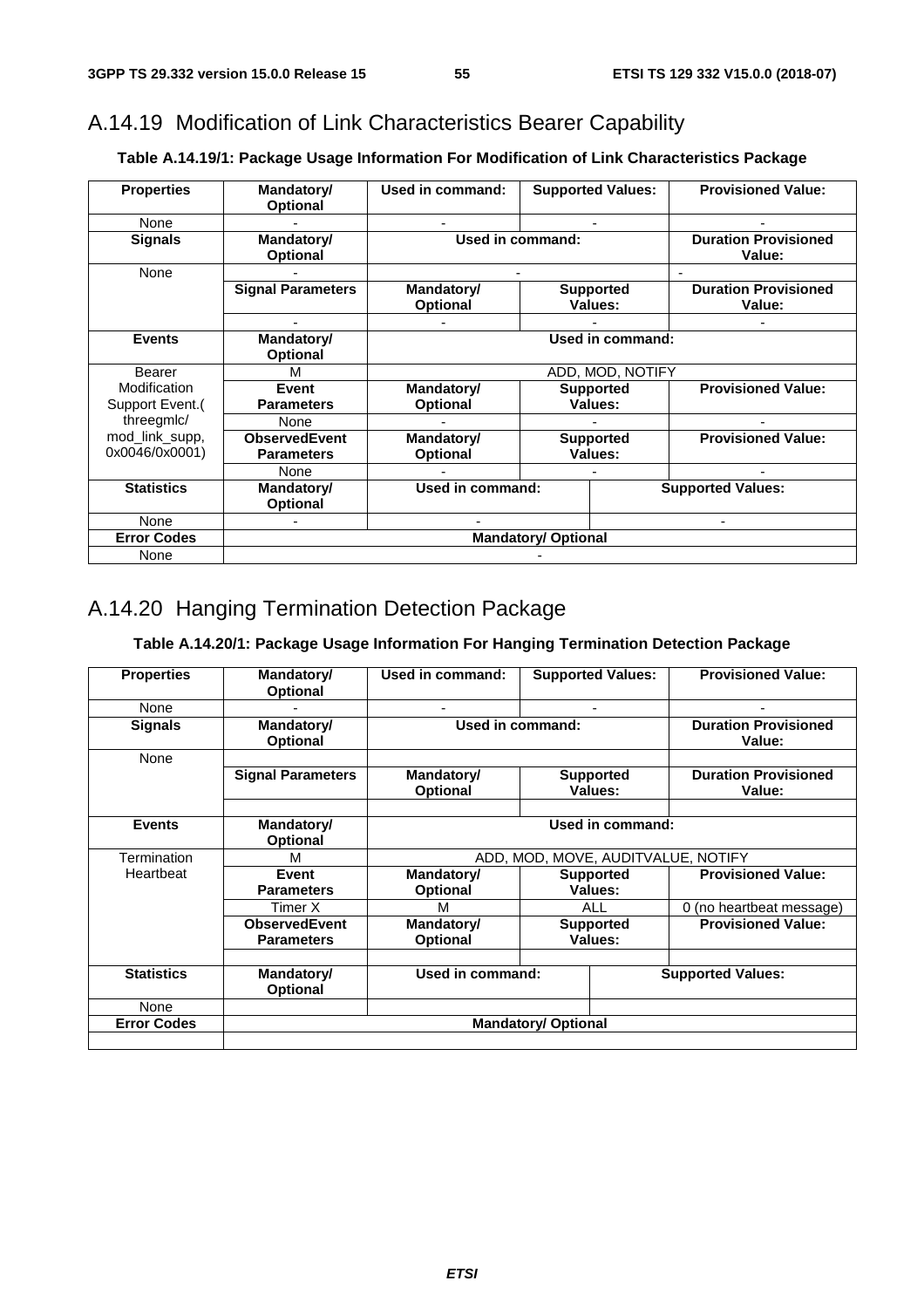# A.14.21 TFO package

| <b>Properties</b>                | <b>Mandatory/</b><br>Optional | Used in command:  |                             | <b>Supported Values:</b> | <b>Provisioned Value:</b>   |  |
|----------------------------------|-------------------------------|-------------------|-----------------------------|--------------------------|-----------------------------|--|
|                                  |                               |                   |                             |                          |                             |  |
| <b>TFO Activity</b>              | M                             | ADD, MOD, MOVE    |                             | See 3GPP TS              | See 3GPP TS 29.232          |  |
| Control                          |                               |                   |                             | 29.232                   |                             |  |
| (threegtfoc                      |                               |                   |                             |                          |                             |  |
| /tfoenable,                      |                               |                   |                             |                          |                             |  |
| (0x0031/0x0001)                  |                               |                   |                             |                          |                             |  |
| <b>TFO Codec List</b>            | M                             | ADD, MOD, MOVE    |                             | See 3GPP TS              | See 3GPP TS 29.232          |  |
| (threegtfoc /<br>codeclist,      |                               |                   |                             | 29.232                   |                             |  |
| (0x0031/0x0002)                  |                               |                   |                             |                          |                             |  |
| <b>Signals</b>                   | Mandatory/                    | Used in command:  |                             |                          | <b>Duration Provisioned</b> |  |
|                                  | Optional                      |                   |                             |                          | Value:                      |  |
| None                             |                               |                   |                             |                          |                             |  |
|                                  | <b>Signal Parameters</b>      | <b>Mandatory/</b> |                             | <b>Supported</b>         | <b>Duration Provisioned</b> |  |
|                                  |                               | <b>Optional</b>   |                             | Values:                  | Value:                      |  |
|                                  |                               |                   |                             |                          |                             |  |
| <b>Events</b>                    | Mandatory/                    | Used in command:  |                             |                          |                             |  |
|                                  | Optional                      |                   |                             |                          |                             |  |
| <b>Optimal Codec</b>             | $\Omega$                      |                   |                             | ADD, MOD, MOVE, NOTIFY   |                             |  |
| Event                            | Event                         | Mandatory/        |                             | <b>Supported</b>         | <b>Provisioned Value:</b>   |  |
| (threegtfoc /                    | <b>Parameters</b>             | <b>Optional</b>   | Values:                     |                          |                             |  |
| codec_modify,<br>(0x0031/0x0010) | None                          |                   |                             |                          |                             |  |
|                                  | <b>ObservedEvent</b>          | Mandatory/        | <b>Supported</b><br>Values: |                          | <b>Provisioned Value:</b>   |  |
|                                  | <b>Parameters</b>             | Optional          |                             |                          |                             |  |
|                                  | <b>Optimal Codec</b>          | М                 |                             | See 3GPP TS<br>29.232    | See 3GPP TS 29.232          |  |
| Codec List Event                 | Type<br>Ω                     |                   |                             | ADD, MOD, MOVE, NOTIFY   |                             |  |
| (threegtfoc /                    | <b>Event</b>                  | <b>Mandatory/</b> |                             | <b>Supported</b>         | <b>Provisioned Value:</b>   |  |
| distant codec_list,              | <b>Parameters</b>             | Optional          |                             | Values:                  |                             |  |
| (0x0031/0x0012)                  | None                          |                   |                             |                          |                             |  |
|                                  | <b>ObservedEvent</b>          | <b>Mandatory/</b> |                             | <b>Supported</b>         | <b>Provisioned Value:</b>   |  |
|                                  | <b>Parameters</b>             | <b>Optional</b>   |                             | Values:                  |                             |  |
|                                  | <b>Distant Codec List</b>     | М                 |                             | See 3GPP TS              | See 3GPP TS 29.232          |  |
|                                  |                               |                   |                             | 29.232                   |                             |  |
| <b>TFO Status Event</b>          | $\Omega$                      |                   |                             | ADD, MOD, MOVE, NOTIFY   |                             |  |
| (threegtfoc /                    | Event                         | <b>Mandatory/</b> |                             | <b>Supported</b>         | <b>Provisioned Value:</b>   |  |
| TFO_status)                      | <b>Parameters</b>             | <b>Optional</b>   |                             | Values:                  |                             |  |
| (0x0031/0x0014)                  | None                          |                   |                             |                          |                             |  |
|                                  | <b>ObservedEvent</b>          | <b>Mandatory/</b> |                             | <b>Supported</b>         | <b>Provisioned Value:</b>   |  |
|                                  | <b>Parameters</b>             | Optional          |                             | Values:                  |                             |  |
|                                  | <b>TFO Status</b>             | M                 |                             | See 3GPP TS<br>29.232    | See 3GPP TS 29.232          |  |
| <b>Statistics</b>                | Mandatory/                    | Used in command:  |                             |                          | <b>Supported Values:</b>    |  |
|                                  | Optional                      |                   |                             |                          |                             |  |
| None                             |                               |                   |                             |                          |                             |  |
| <b>Error Codes</b>               |                               |                   | <b>Mandatory/ Optional</b>  |                          |                             |  |
|                                  |                               |                   |                             |                          |                             |  |

# A.14.22 Media Gateway Overload Control Package

#### **Table A.14.22/1: Media Gateway Overload Control Package**

| <b>Properties</b> | Mandatory/<br>Optional        | Used in command:              | <b>Supported Values:</b> | <b>Provisioned Value:</b>                    |
|-------------------|-------------------------------|-------------------------------|--------------------------|----------------------------------------------|
| None              |                               |                               | $\overline{\phantom{0}}$ | -                                            |
| <b>Signals</b>    | Mandatory/<br><b>Optional</b> | Used in command:              |                          | <b>Duration Provisioned</b><br>Value:        |
| None              |                               |                               |                          |                                              |
|                   | <b>Signal Parameters</b>      | Mandatory/<br><b>Optional</b> | <b>Supported Values:</b> | <b>Duration</b><br><b>Provisioned Value:</b> |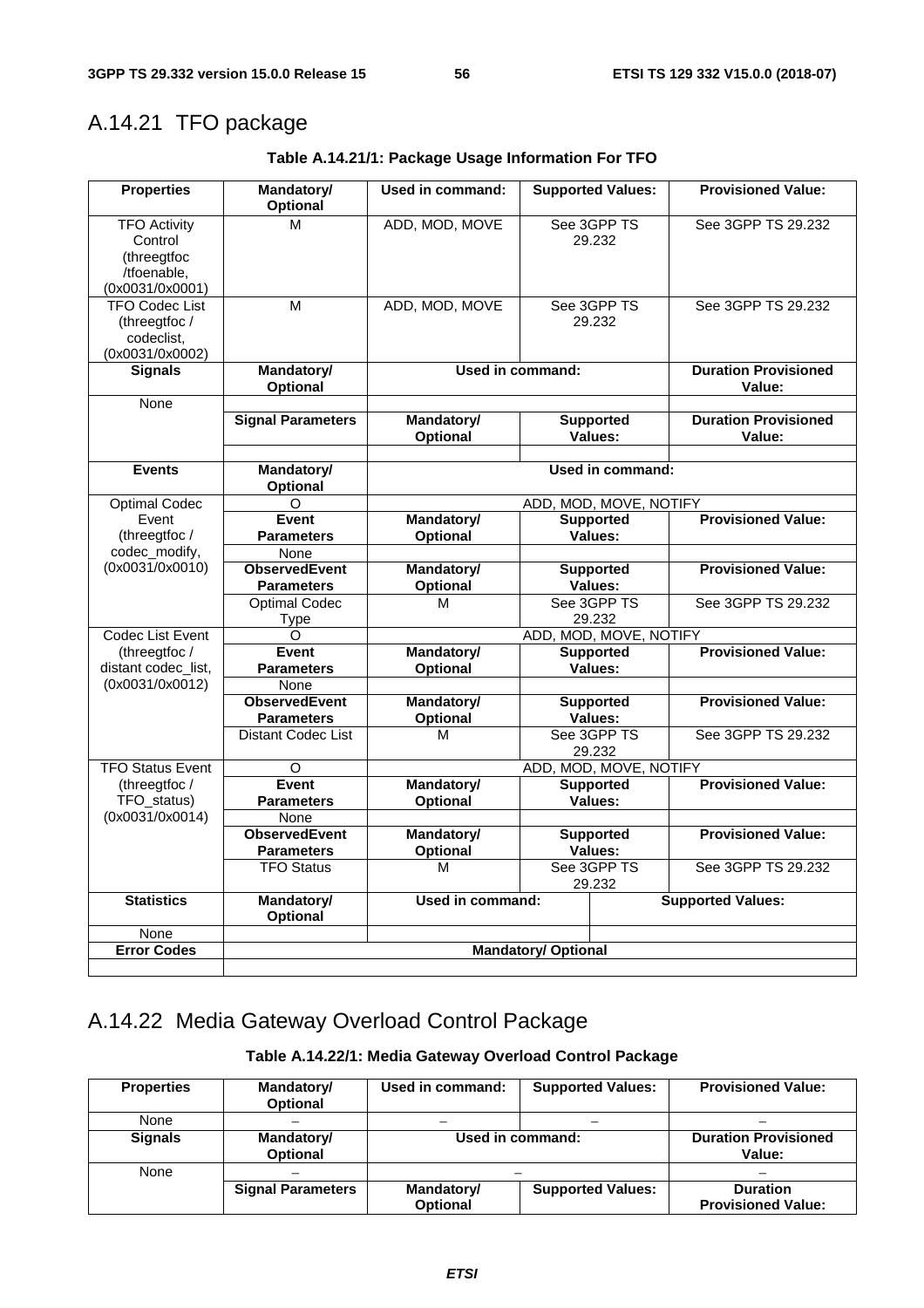| <b>Events</b>      | Mandatory/           | Used in command:          |                  |                           |  |  |
|--------------------|----------------------|---------------------------|------------------|---------------------------|--|--|
|                    | <b>Optional</b>      |                           |                  |                           |  |  |
| MG_Overload        | М                    |                           | MOD, NOTIFY      |                           |  |  |
| ocp/mg_overload    | Event                | Mandatory/                | <b>Supported</b> | <b>Provisioned Value:</b> |  |  |
|                    | <b>Parameters</b>    | <b>Optional</b>           | Values:          |                           |  |  |
|                    | None                 |                           |                  |                           |  |  |
|                    | <b>ObservedEvent</b> | Mandatory/                | <b>Supported</b> | <b>Provisioned Value:</b> |  |  |
|                    | <b>Parameters</b>    | <b>Optional</b>           | Values:          |                           |  |  |
|                    | None                 |                           |                  |                           |  |  |
| <b>Statistics</b>  | Mandatory/           | Used in command:          |                  | <b>Supported Values:</b>  |  |  |
|                    | <b>Optional</b>      |                           |                  |                           |  |  |
| None               |                      |                           |                  |                           |  |  |
| <b>Error Codes</b> |                      | <b>Mandatory/Optional</b> |                  |                           |  |  |
| None               |                      |                           |                  |                           |  |  |

# A.14.23 Inactivity Timer Package

### **Table A.14.23/1: Inactivity Timer Package**

| <b>Properties</b>   | Mandatory/<br><b>Optional</b>             | Used in command:              |                                                                                  | <b>Supported Values:</b>    | <b>Provisioned Value:</b>                                |  |
|---------------------|-------------------------------------------|-------------------------------|----------------------------------------------------------------------------------|-----------------------------|----------------------------------------------------------|--|
| None                |                                           |                               |                                                                                  |                             |                                                          |  |
| <b>Signals</b>      | Mandatory/<br>Optional                    |                               | Used in command:                                                                 |                             | <b>Duration Provisioned</b><br>Value:                    |  |
| None                |                                           |                               |                                                                                  |                             |                                                          |  |
|                     | <b>Signal Parameters</b>                  | Mandatory/<br><b>Optional</b> |                                                                                  | <b>Supported</b><br>Values: | <b>Duration Provisioned</b><br>Value:                    |  |
|                     |                                           |                               |                                                                                  |                             |                                                          |  |
| <b>Events</b>       | Mandatory/<br><b>Optional</b>             | Used in command:              |                                                                                  |                             |                                                          |  |
| Inactivity Timeout, | M                                         | <b>MOD, NOTIFY</b>            |                                                                                  |                             |                                                          |  |
| it/ito              | <b>Event</b><br><b>Parameters</b>         | Mandatory/<br><b>Optional</b> | <b>Supported</b><br>Values:<br>Any integer<br><b>Supported</b><br><b>Values:</b> |                             | <b>Provisioned Value:</b>                                |  |
|                     | Maximum Inactivity<br>Time,<br>mit        | м                             |                                                                                  |                             | Unspecified, if not sent a<br>value must be provisioned. |  |
|                     | <b>ObservedEvent</b><br><b>Parameters</b> | Mandatory/<br><b>Optional</b> |                                                                                  |                             | <b>Provisioned Value:</b>                                |  |
|                     | None                                      |                               |                                                                                  |                             |                                                          |  |
| <b>Statistics</b>   | Mandatory/<br><b>Optional</b>             |                               | <b>Used in command:</b><br><b>Supported Values:</b>                              |                             |                                                          |  |
| None                |                                           |                               |                                                                                  |                             |                                                          |  |
| <b>Error Codes</b>  | <b>Mandatory/ Optional</b>                |                               |                                                                                  |                             |                                                          |  |
| None                |                                           |                               |                                                                                  |                             |                                                          |  |

# A.14.24 MGC Information Package

### **Table A.14.24/1: MGC Information Package**

| <b>Properties</b>         | Mandatory/<br><b>Optional</b> | Used in command:               | <b>Supported Values:</b>     | <b>Provisioned Value:</b>             |
|---------------------------|-------------------------------|--------------------------------|------------------------------|---------------------------------------|
| Data Block,<br>MGCInfo/db | М                             | ADD, MOD,<br><b>AUDITVALUE</b> | A range of 0 to 32<br>octets | An empty string                       |
| <b>Signals</b>            | Mandatory/<br><b>Optional</b> | Used in command:               |                              | <b>Duration Provisioned</b><br>Value: |
| None                      |                               |                                |                              | -                                     |
|                           | <b>Signal Parameters</b>      | Mandatory/<br><b>Optional</b>  | <b>Supported</b><br>Values:  | <b>Duration Provisioned</b><br>Value: |
|                           |                               |                                | $\overline{\phantom{0}}$     | -                                     |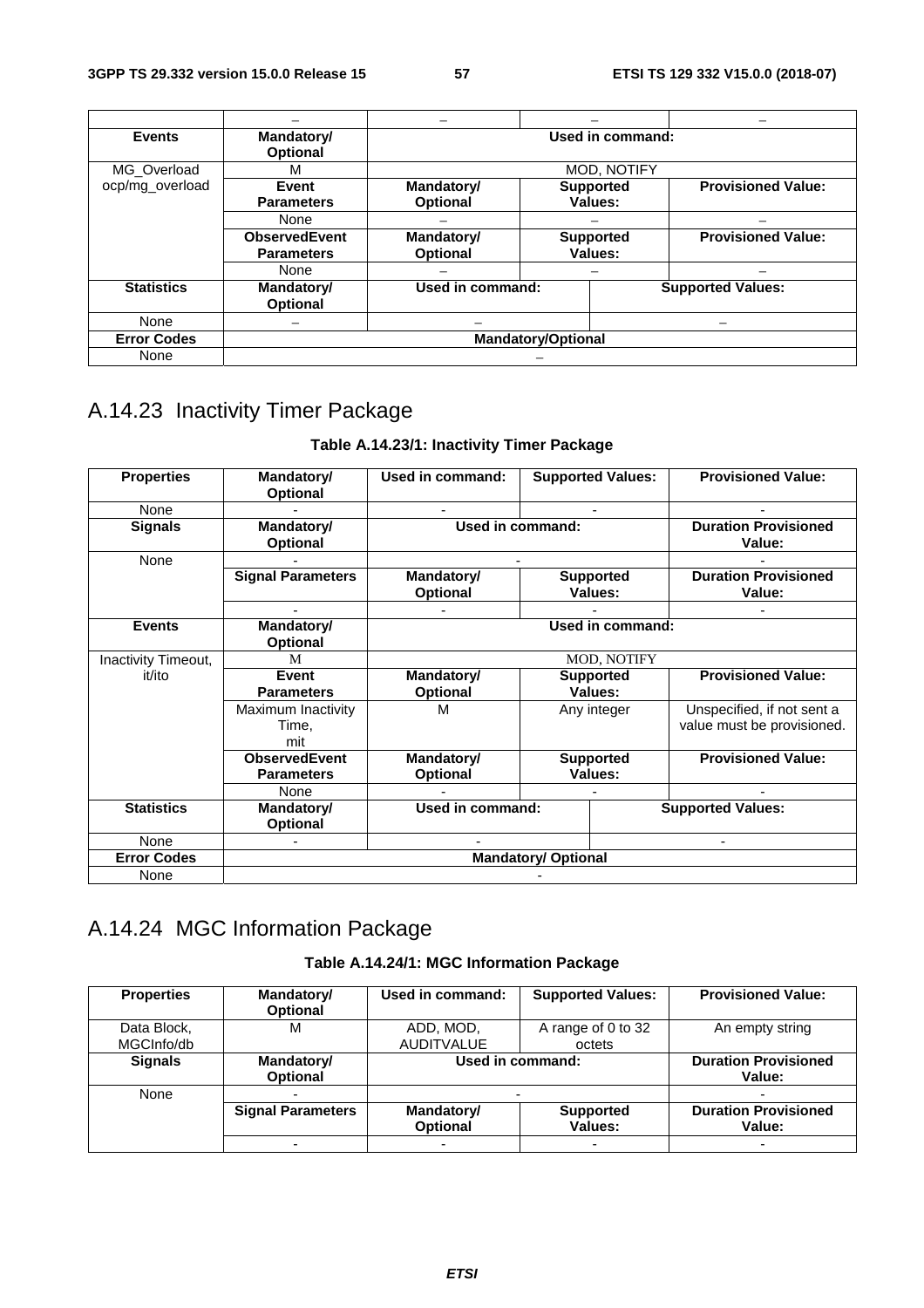| <b>Events</b>      | Mandatory/<br><b>Optional</b> |                                              | Used in command: |                           |  |
|--------------------|-------------------------------|----------------------------------------------|------------------|---------------------------|--|
| None               |                               |                                              |                  |                           |  |
|                    | Event                         | Mandatory/                                   | <b>Supported</b> | <b>Provisioned Value:</b> |  |
|                    | <b>Parameters</b>             | <b>Optional</b>                              | Values:          |                           |  |
|                    | -                             |                                              |                  |                           |  |
|                    | <b>ObservedEvent</b>          | Mandatory/                                   | <b>Supported</b> | <b>Provisioned Value:</b> |  |
|                    | <b>Parameters</b>             | <b>Optional</b>                              | Values:          |                           |  |
|                    | -                             |                                              |                  |                           |  |
| <b>Statistics</b>  | Mandatory/<br>Optional        | Used in command:<br><b>Supported Values:</b> |                  |                           |  |
| None               | $\overline{\phantom{0}}$      |                                              |                  |                           |  |
| <b>Error Codes</b> | <b>Mandatory/ Optional</b>    |                                              |                  |                           |  |
| None               |                               |                                              |                  |                           |  |

# A.14.25 RTP Package

#### **Table A.14.25/1: RTP Package**

| <b>Properties</b>           | Mandatory/<br>Optional                    | <b>Used in command:</b>       | <b>Supported</b><br>Values:                             |                  | <b>Provisioned Value:</b>                    |
|-----------------------------|-------------------------------------------|-------------------------------|---------------------------------------------------------|------------------|----------------------------------------------|
| None                        |                                           |                               |                                                         |                  |                                              |
| <b>Signals</b>              | <b>Mandatory/</b><br>Optional             | Used in command:              |                                                         |                  | <b>Duration</b><br><b>Provisioned Value:</b> |
| None                        |                                           |                               |                                                         |                  |                                              |
|                             | <b>Signal Parameters</b>                  | Mandatory/<br>Optional        | <b>Supported</b><br>Values:                             |                  | <b>Duration</b><br><b>Provisioned Value:</b> |
|                             |                                           |                               |                                                         |                  |                                              |
| <b>Events</b>               | <b>Mandatory/</b><br>Optional             |                               |                                                         | Used in command: |                                              |
| Payload                     |                                           |                               |                                                         | <b>NA</b>        |                                              |
| Transition,<br>rtp/pltrans  | <b>Event Parameters</b>                   | <b>Mandatory/Optional</b>     | <b>Supported</b><br>Values:                             |                  | <b>Provisioned Value:</b>                    |
|                             | None                                      |                               | <b>Supported</b><br>Values:<br>A valid encoding<br>name |                  |                                              |
|                             | <b>ObservedEvent</b><br><b>Parameters</b> | Mandatory/<br><b>Optional</b> |                                                         |                  | <b>Provisioned Value:</b>                    |
|                             | rtppayload,<br>rtppltype                  |                               |                                                         |                  |                                              |
| <b>Statistics</b>           | Mandatory/<br>Optional                    | Used in command:              |                                                         |                  | <b>Supported Values:</b>                     |
| Packets Sent,<br>rtp/ps     | M                                         | <b>SUBTRACT REPLY</b>         |                                                         |                  | <b>ALL</b>                                   |
| Packets<br>Received, rtp/pr | M                                         | SUBTRACT REPLY                |                                                         | <b>ALL</b>       |                                              |
| Packet Loss, rtp/pl         | M                                         | <b>SUBTRACT REPLY</b>         |                                                         |                  | <b>ALL</b>                                   |
| Jitter, rtp/jit             | M                                         | <b>SUBTRACT REPLY</b>         |                                                         |                  | <b>ALL</b>                                   |
| Delay, rtp/delay            | M                                         | <b>SUBTRACT REPLY</b>         |                                                         |                  | <b>ALL</b>                                   |
| <b>Error Codes</b>          |                                           | <b>Mandatory/ Optional</b>    |                                                         |                  |                                              |
| None                        |                                           |                               |                                                         |                  |                                              |

# A.14.26 Tone Generator Package

### **Table A.14.26/1: Package Usage Information For Tone Generator Package**

| <b>Properties</b> | Mandatory/<br><b>Optional</b> |   | <b>Supported</b><br>Values: | <b>Provisioned Value:</b> |
|-------------------|-------------------------------|---|-----------------------------|---------------------------|
| None              | -                             | - | -                           | -                         |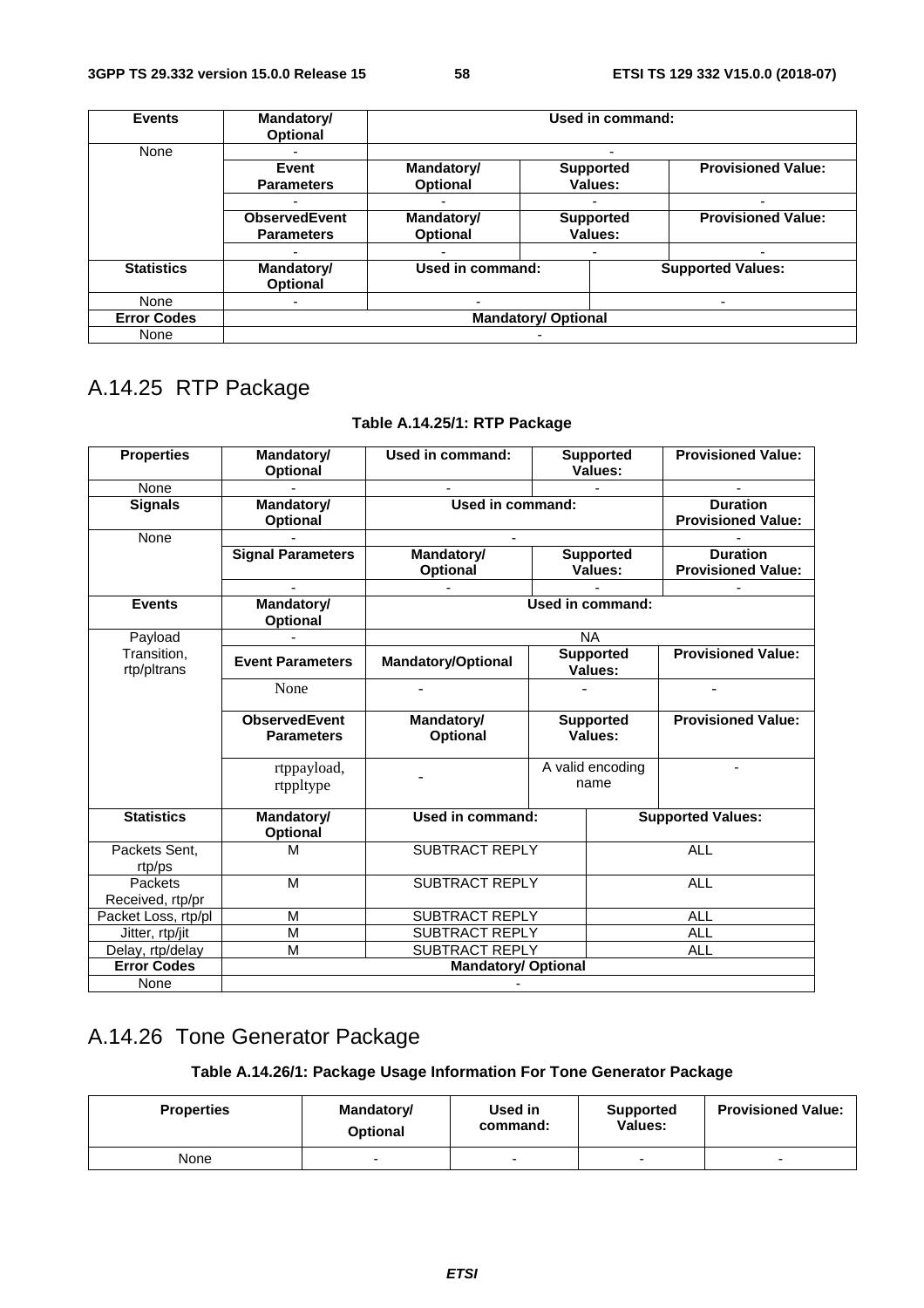| <b>Signals</b>             | Mandatory/<br><b>Optional</b>             | Used in command:       |                             |  |                                              |
|----------------------------|-------------------------------------------|------------------------|-----------------------------|--|----------------------------------------------|
| Play Tone                  | Not Used                                  |                        |                             |  |                                              |
| (tonegen/pt,0x0003/0x0001) | <b>Signal Parameters</b>                  | Mandatory/<br>Optional | <b>Supported</b><br>Values: |  | <b>Duration</b><br><b>Provisioned Value:</b> |
|                            |                                           | $\blacksquare$         |                             |  |                                              |
| <b>Events</b>              | Mandatory/<br><b>Optional</b>             | Used in command:       |                             |  |                                              |
| None                       |                                           |                        |                             |  |                                              |
|                            | <b>Event</b>                              | Mandatory/             | <b>Supported</b><br>Values: |  | <b>Provisioned Value:</b>                    |
|                            | <b>Parameters</b>                         | Optional               |                             |  |                                              |
|                            |                                           |                        |                             |  |                                              |
|                            | <b>ObservedEvent</b><br><b>Parameters</b> | Mandatory/<br>Optional | <b>Supported</b><br>Values: |  | <b>Provisioned Value:</b>                    |
|                            |                                           |                        |                             |  |                                              |
| <b>Statistics</b>          | Mandatory/<br>Optional                    |                        | <b>Used in command:</b>     |  | <b>Supported Values:</b>                     |
| None                       | ٠                                         |                        |                             |  |                                              |
| <b>Error Codes</b>         | <b>Mandatory/ Optional</b>                |                        |                             |  |                                              |
| None                       |                                           |                        |                             |  |                                              |

# A.14.27 Tone Detection Package

### **Table C.14.27/1: Package Usage Information For Tone Detection Package**

| <b>Properties</b>                           | Mandatory/<br>Optional                    | Used in command:              | <b>Supported Values:</b>    | <b>Provisioned Value:</b>                    |  |  |
|---------------------------------------------|-------------------------------------------|-------------------------------|-----------------------------|----------------------------------------------|--|--|
| None                                        |                                           | ٠                             | ٠                           |                                              |  |  |
| <b>Signals</b>                              | Mandatory/<br>Optional                    | Used in command:              |                             | <b>Duration Provisioned</b><br>Value:        |  |  |
| None                                        |                                           |                               |                             |                                              |  |  |
|                                             | <b>Signal Parameters</b>                  | Mandatory/<br>Optional        | <b>Supported Values:</b>    | <b>Duration</b><br><b>Provisioned Value:</b> |  |  |
|                                             |                                           |                               |                             |                                              |  |  |
| <b>Events</b>                               | Mandatory/<br>Optional                    | Used in command:              |                             |                                              |  |  |
| Start tone                                  | $\circ$                                   |                               | ADD, MOD, MOVE, NOTIFY      |                                              |  |  |
| detected<br>(tonedet/std,<br>0x0004/0x0001) | Event<br><b>Parameters</b>                | Mandatory/<br><b>Optional</b> | <b>Supported</b><br>Values: | <b>Provisioned Value:</b>                    |  |  |
|                                             | Tone ID List<br>(t1,0x0001)               | M                             | wildcard                    | Not Applicable                               |  |  |
|                                             | <b>ObservedEvent</b><br><b>Parameters</b> | Mandatory/<br>Optional        | <b>Supported</b><br>Values: | <b>Provisioned Value:</b>                    |  |  |
|                                             | Tone ID<br>(tid, 0x0003)                  | M                             | Value                       | Not Applicable                               |  |  |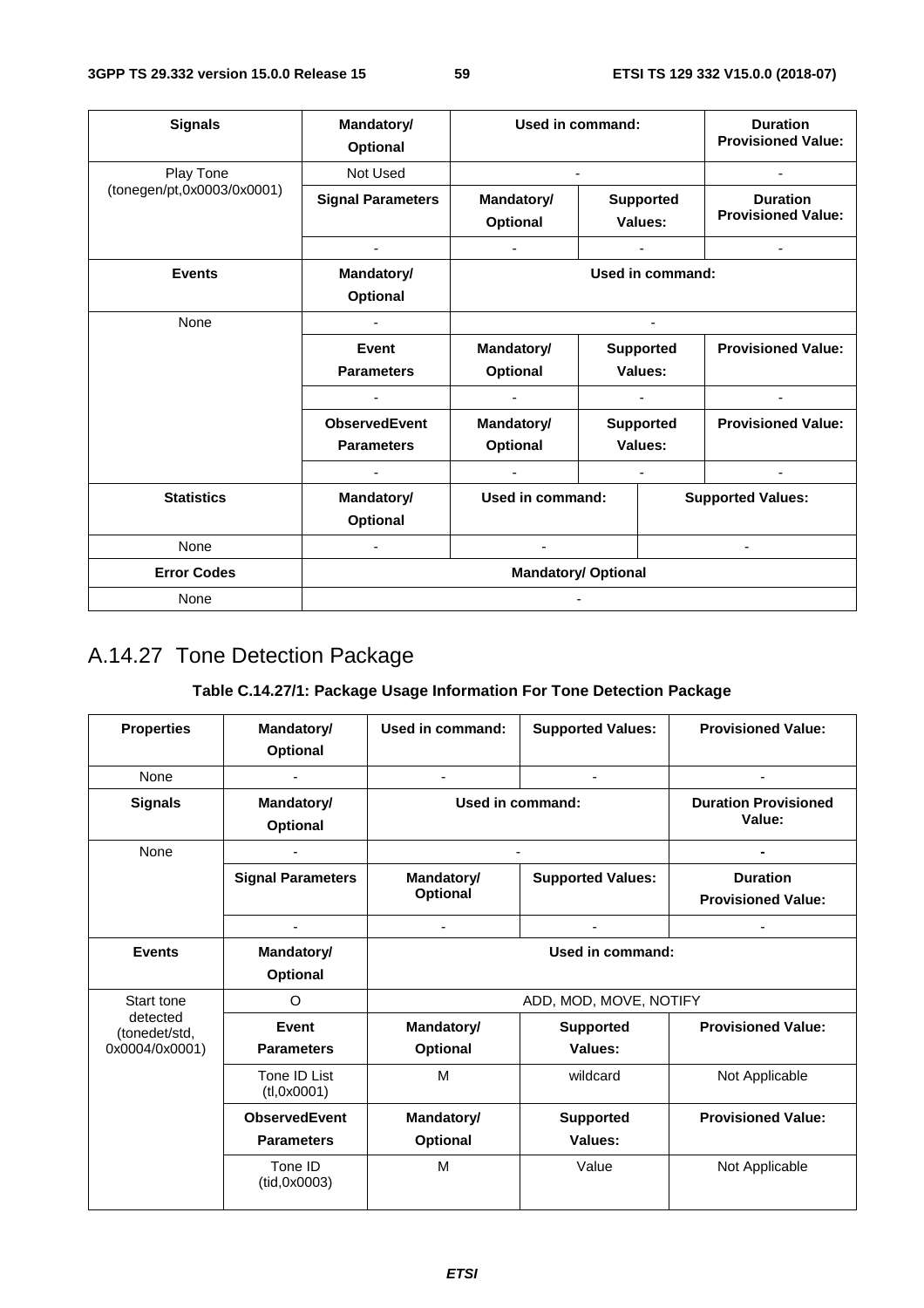| <b>Events</b>                               | Mandatory/<br><b>Optional</b>     | Used in command:                             |                            |                             |                           |
|---------------------------------------------|-----------------------------------|----------------------------------------------|----------------------------|-----------------------------|---------------------------|
| End Tone                                    | М                                 |                                              |                            | ADD, MOD, MOVE, NOTIFY      |                           |
| detected<br>(tonedet/etd,<br>0x0004/0x0002) | <b>Event</b><br><b>Parameters</b> | Mandatory/<br>Optional                       |                            | <b>Supported</b><br>Values: | <b>Provisioned Value:</b> |
|                                             | Tone ID List<br>(t1,0x0001)       | M                                            |                            | wildcard                    | Not Applicable            |
|                                             | <b>ObservedEvent</b>              | Mandatory/                                   |                            | <b>Supported</b>            | <b>Provisioned Value:</b> |
|                                             | <b>Parameters</b>                 | <b>Optional</b>                              |                            | Values:                     |                           |
|                                             | Tone ID<br>(tid,0x0003)           | M                                            |                            | Value                       | Not Applicable            |
|                                             | <b>Duration</b><br>(dur,0x0002)   | $\Omega$                                     |                            | Value                       | Not Applicable            |
| <b>Events</b>                               | Mandatory/<br>Optional            | Used in command:                             |                            |                             |                           |
| Long Tone                                   | Not Used                          |                                              |                            |                             |                           |
| detected<br>(tonedet/ltd,                   | Event                             | Mandatory/                                   |                            | <b>Supported</b>            | <b>Provisioned Value:</b> |
| 0x0004/0x0003)                              | <b>Parameters</b>                 | <b>Optional</b>                              |                            | Values:                     |                           |
|                                             |                                   |                                              |                            |                             | ä,                        |
|                                             | <b>ObservedEvent</b>              | Mandatory/                                   |                            | <b>Supported</b>            | <b>Provisioned Value:</b> |
|                                             | <b>Parameters</b>                 | Optional                                     |                            | Values:                     |                           |
|                                             | $\overline{\phantom{a}}$          |                                              |                            | $\overline{\phantom{a}}$    |                           |
| <b>Statistics</b>                           | Mandatory/<br><b>Optional</b>     | Used in command:<br><b>Supported Values:</b> |                            |                             |                           |
| None                                        | $\blacksquare$                    | ä,                                           |                            |                             | $\overline{\phantom{a}}$  |
| <b>Error Codes</b>                          |                                   |                                              | <b>Mandatory/ Optional</b> |                             |                           |
| None                                        |                                   |                                              |                            |                             |                           |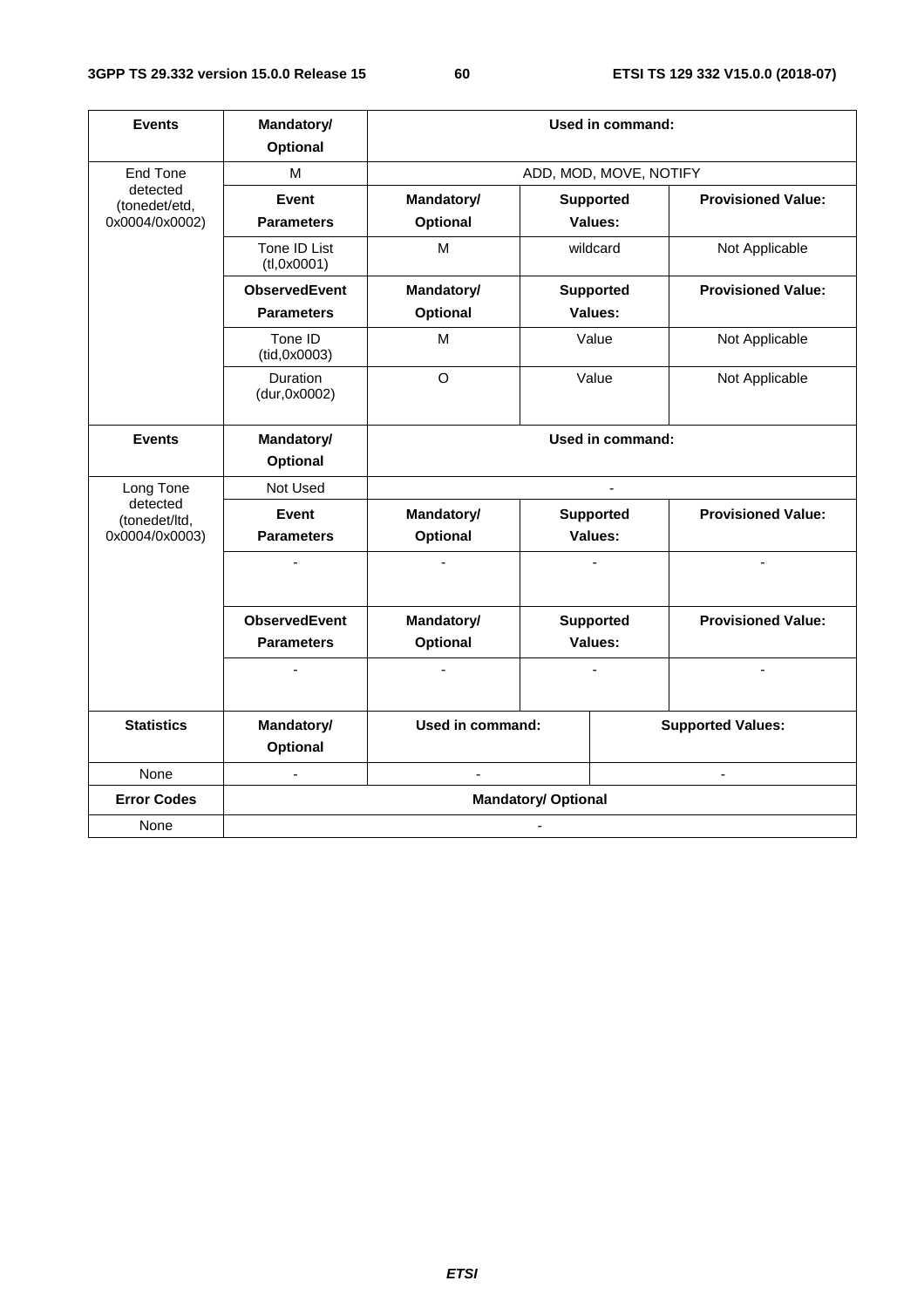# A.14.28 H324 Package

#### **Table A.14.28/1: Package Usage Information For H324 Package**

| <b>Properties</b>                                                  | Mandatory/<br>Optional | <b>Used in</b><br>command: |                            | <b>Supported</b><br>Values: | <b>Provisioned Value:</b> |
|--------------------------------------------------------------------|------------------------|----------------------------|----------------------------|-----------------------------|---------------------------|
| Communication mode                                                 | Not used               |                            |                            |                             |                           |
| (h324/cmod,0x002c/0x0001)                                          |                        |                            |                            |                             |                           |
| <b>Highest Multiplexing Level</b>                                  | <b>Not Used</b>        |                            |                            |                             | Based on capability       |
| (h324/muxlv,0x002c/0x0002)                                         |                        |                            |                            |                             | of IM-MGW                 |
| Demultiplex                                                        | Not used               |                            |                            |                             |                           |
| (h324/demux,0x002c/0x0003)                                         |                        |                            |                            |                             |                           |
| Remote H.223 capability                                            | M                      | <b>MOD</b>                 |                            | <b>OCTET STRING</b>         | Not Applicable            |
| (h324/h223capr,0x002c/0x0004)                                      |                        |                            |                            |                             |                           |
| <b>Incoming Multiplex Table</b>                                    | $\overline{M}$         | <b>MOD</b>                 |                            | <b>OCTET STRING</b>         | Not Applicable            |
| (h324/muxtbl_in,0x002c/0x0005)                                     |                        |                            |                            |                             |                           |
| <b>Outgoing Multiplex Table</b><br>(h324/muxtbl_out,0x002c/0x0006) | М                      | <b>MOD</b>                 |                            | <b>OCTET STRING</b>         | Not Applicable            |
| <b>Signals</b>                                                     | Mandatory/             |                            | Used in command:           |                             | <b>Duration</b>           |
|                                                                    | Optional               |                            |                            |                             | <b>Provisioned Value:</b> |
| None                                                               |                        |                            |                            |                             |                           |
|                                                                    | <b>Signal</b>          | <b>Mandatory/</b>          |                            | <b>Supported</b>            | <b>Duration</b>           |
|                                                                    | <b>Parameters</b>      | Optional                   |                            | Values:                     | <b>Provisioned Value:</b> |
|                                                                    |                        |                            |                            |                             |                           |
| <b>Events</b>                                                      | <b>Mandatory/</b>      |                            |                            | <b>Used in command:</b>     |                           |
|                                                                    | Optional               |                            |                            |                             |                           |
| None                                                               |                        |                            |                            |                             |                           |
|                                                                    | Event                  | Mandatory/                 |                            | <b>Supported</b>            | <b>Provisioned Value:</b> |
|                                                                    | <b>Parameters</b>      | Optional                   |                            | <b>Values:</b>              |                           |
|                                                                    |                        |                            |                            |                             |                           |
|                                                                    | <b>ObservedEvent</b>   | <b>Mandatory/</b>          |                            | <b>Supported</b>            | <b>Provisioned Value:</b> |
|                                                                    | <b>Parameters</b>      | Optional                   |                            | <b>Values:</b>              |                           |
| <b>Statistics</b>                                                  | <b>Mandatory/</b>      | <b>Used in command:</b>    |                            |                             | <b>Supported Values:</b>  |
|                                                                    | <b>Optional</b>        |                            |                            |                             |                           |
| <b>MUXPDU</b> sent                                                 | Not used               | $\blacksquare$             |                            |                             |                           |
| (h324/muxsent,0x002c/0x0001)                                       |                        |                            |                            |                             |                           |
| MUXPDU received                                                    | Not used               |                            |                            |                             |                           |
| (h324/muxrec,0x002c/0x0002)                                        |                        |                            |                            |                             |                           |
| MUXPDU error                                                       | Not used               |                            |                            |                             |                           |
| (h324/muxerr,0x002c/0x0003)                                        |                        |                            |                            |                             |                           |
| <b>Error Codes</b>                                                 |                        |                            | <b>Mandatory/ Optional</b> |                             |                           |
| None                                                               |                        |                            |                            |                             |                           |

# A.14.29 H.245 Transport Package

### **Table A.14.29/1: Package Usage Information For H.245 Transport Package**

| <b>Properties</b>                     | Mandatory/<br><b>Optional</b>                   | Used in<br>command:           | <b>Supported</b><br>Values: | <b>Provisioned Value:</b>                    |
|---------------------------------------|-------------------------------------------------|-------------------------------|-----------------------------|----------------------------------------------|
| None                                  |                                                 |                               |                             |                                              |
| <b>Signals</b>                        | Mandatory/<br><b>Optional</b>                   | Used in command:              |                             | <b>Duration Provisioned</b><br>Value:        |
| Outgoing H.245 Message                | M                                               | <b>MOD</b>                    |                             |                                              |
| (h245tp/h245msgout,<br>0x00b4/0x0001) | Signal<br><b>Parameters</b>                     | Mandatory/<br><b>Optional</b> | <b>Supported</b><br>Values: | <b>Duration</b><br><b>Provisioned Value:</b> |
|                                       | Contents of H.245<br>message<br>(h245mc,0x0001) | M                             | <b>OCTET STRING</b>         |                                              |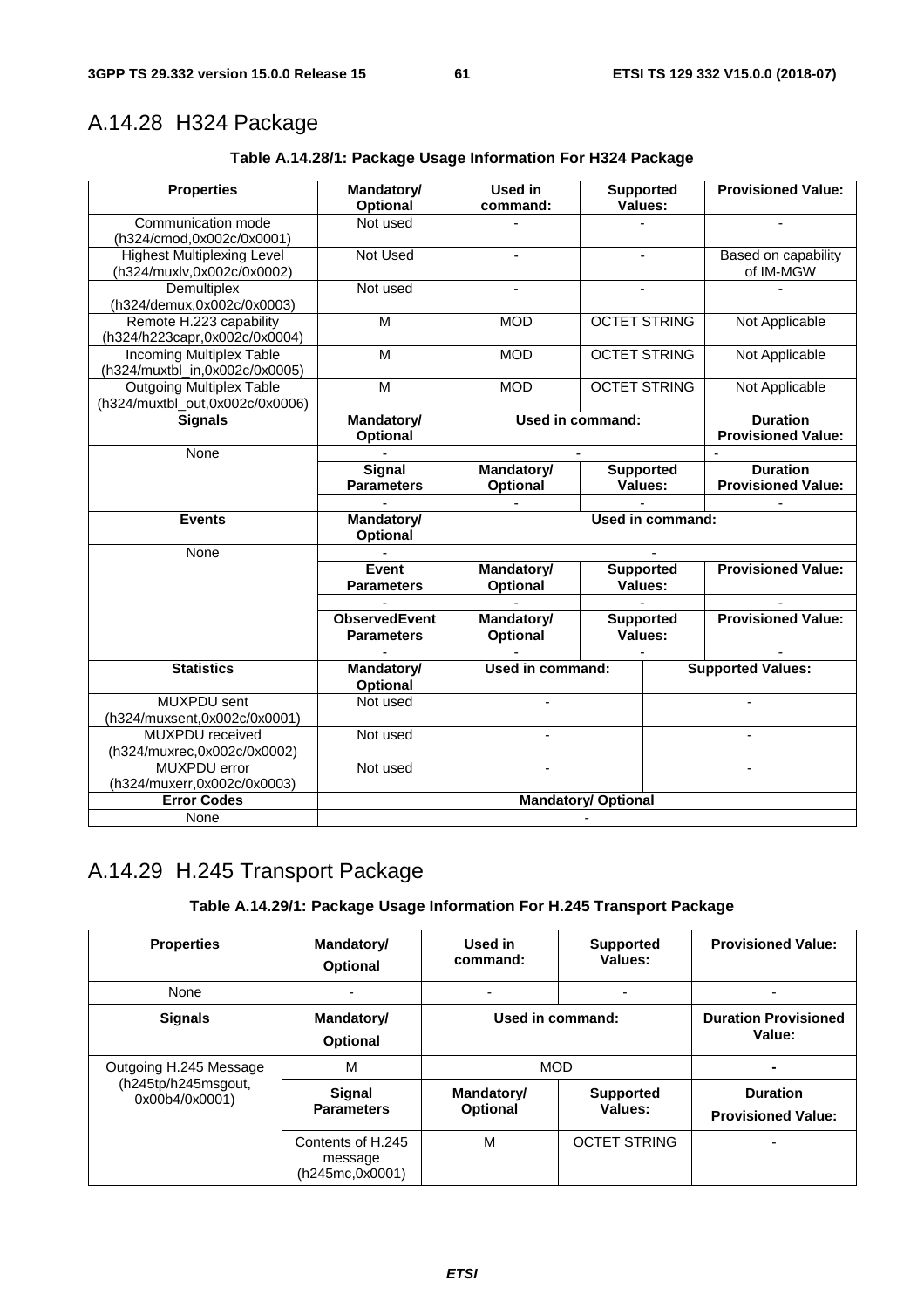| <b>Events</b>                        | Mandatory/<br>Optional                          | Used in command:              |                             |         |                           |  |
|--------------------------------------|-------------------------------------------------|-------------------------------|-----------------------------|---------|---------------------------|--|
| Incoming H.245 message               | M                                               | <b>ADD, NOTIFY</b>            |                             |         |                           |  |
| (h245tp/h245msgin,<br>0x00b4/0x0001) | Event                                           | Mandatory/                    | <b>Supported</b>            |         | <b>Provisioned Value:</b> |  |
|                                      | <b>Parameters</b>                               | <b>Optional</b>               |                             | Values: |                           |  |
|                                      | None                                            |                               |                             |         |                           |  |
|                                      | <b>ObservedEvent</b><br><b>Parameters</b>       | Mandatory/<br><b>Optional</b> | <b>Supported</b><br>Values: |         | <b>Provisioned Value:</b> |  |
|                                      | Contents of H.245<br>message<br>(h245mc,0x0001) | M                             | <b>OCTET STRING</b>         |         | Not Applicable            |  |
| <b>Statistics</b>                    | Mandatory/<br>Optional                          | Used in command:              |                             |         | <b>Supported Values:</b>  |  |
| None                                 |                                                 |                               |                             |         |                           |  |
| <b>Error Codes</b>                   | <b>Mandatory/ Optional</b>                      |                               |                             |         |                           |  |
| None                                 |                                                 |                               |                             |         |                           |  |

# A.14.30 IP domain connection

### **Table C.14.30: Package usage information for IP domain connection package**

| <b>Properties</b>                                      | Mandatory/<br><b>Optional</b>             | <b>Used in command:</b>       | <b>Supported Values:</b>              | <b>Provisioned Value:</b>                    |  |
|--------------------------------------------------------|-------------------------------------------|-------------------------------|---------------------------------------|----------------------------------------------|--|
| IP Realm Identifier<br>(ipdc/realm,<br>0x009d /0x0001) | M                                         | <b>ADD</b>                    | String                                | Operator Defined (NOTE1)                     |  |
| <b>Signals</b>                                         | Mandatory/<br><b>Optional</b>             | Used in command:              | <b>Duration Provisioned</b><br>Value: |                                              |  |
| None                                                   |                                           |                               |                                       |                                              |  |
|                                                        | <b>Signal Parameters</b>                  | Mandatory/<br><b>Optional</b> | <b>Supported Values:</b>              | <b>Duration</b><br><b>Provisioned Value:</b> |  |
|                                                        | $\blacksquare$                            | $\blacksquare$                | $\blacksquare$                        | $\blacksquare$                               |  |
| <b>Events</b>                                          | Mandatory/<br><b>Optional</b>             | Used in command:              |                                       |                                              |  |
| None                                                   | $\blacksquare$                            |                               |                                       |                                              |  |
|                                                        | Event<br><b>Parameters</b>                | Mandatory/<br>Optional        | <b>Supported</b><br>Values:           | <b>Provisioned Value:</b>                    |  |
|                                                        | $\blacksquare$                            | $\sim$                        | $\blacksquare$                        |                                              |  |
|                                                        | <b>ObservedEvent</b><br><b>Parameters</b> | Mandatory/<br>Optional        | <b>Supported</b><br>Values:           | <b>Provisioned Value:</b>                    |  |
|                                                        |                                           |                               |                                       |                                              |  |
| <b>Statistics</b>                                      | Mandatory/<br>Optional                    | Used in command:              |                                       | <b>Supported Values:</b>                     |  |
| None                                                   | $\blacksquare$                            |                               |                                       |                                              |  |
| <b>Error Codes</b>                                     | <b>Mandatory/ Optional</b>                |                               |                                       |                                              |  |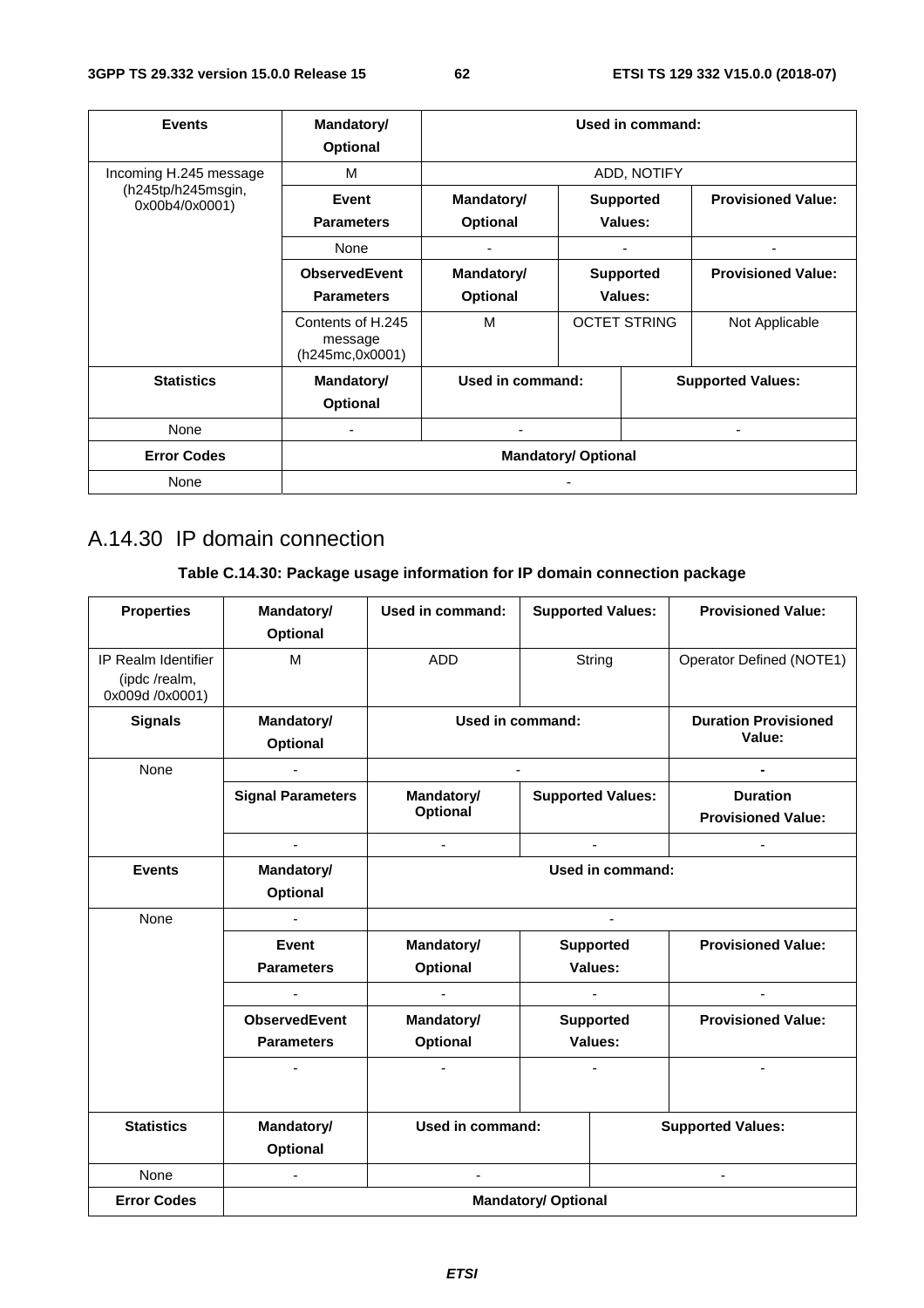|        | None |                                                                                                            |
|--------|------|------------------------------------------------------------------------------------------------------------|
| NOTE1: |      | A default IP realm may be configured such that if the MGW has not received the IP realm identifier and the |
|        |      | MGW supports multiple IP realms then the default IP realm shall be used.                                   |

# A.14.31 H.245 Transport Package for SPC use

### **Table A.14.31/1: Package Usage Information For H.245 Transport Package for SPC use**

| <b>Properties</b>  | <b>Mandatory/</b><br>Optional                              | <b>Used in</b><br>command:    |                    | <b>Supported</b><br>Values:           | <b>Provisioned Value:</b>                    |
|--------------------|------------------------------------------------------------|-------------------------------|--------------------|---------------------------------------|----------------------------------------------|
| None               |                                                            | $\blacksquare$                |                    |                                       |                                              |
| <b>Signals</b>     | <b>Mandatory/</b><br>Optional                              | Used in command:              |                    | <b>Duration Provisioned</b><br>Value: |                                              |
| None (NOTE 1)      | M                                                          |                               | <b>MOD</b>         |                                       |                                              |
|                    | <b>Signal</b><br><b>Parameters</b>                         | <b>Mandatory/</b><br>Optional |                    | <b>Supported</b><br>Values:           | <b>Duration</b><br><b>Provisioned Value:</b> |
|                    | Signalling<br>Preconfigured<br>Channel<br>(spc,<br>0x0002) | $\overline{O}$                |                    | $\overline{ON}$<br><b>OFF</b>         | <b>OFF</b>                                   |
|                    | Repetition (rep,<br>0x0003)                                | $\Omega$                      |                    | ON<br><b>OFF</b>                      | ON                                           |
| <b>Events</b>      | <b>Mandatory/</b>                                          | <b>Used in command:</b>       |                    |                                       |                                              |
|                    | Optional                                                   |                               |                    |                                       |                                              |
| None (NOTE 2)      | M                                                          | ADD, NOTIFY                   |                    |                                       |                                              |
|                    | Event                                                      | Mandatory/                    |                    | <b>Supported</b>                      | <b>Provisioned Value:</b>                    |
|                    | <b>Parameters</b>                                          | <b>Optional</b>               |                    | Values:                               |                                              |
|                    | Signalling<br>Preconfigured<br>Channel<br>(spc,<br>0x0001) | $\circ$                       | H <sub>245</sub> , | SPC,<br><b>Both</b>                   | H <sub>245</sub>                             |
|                    | <b>ObservedEvent</b>                                       | <b>Mandatory/</b>             |                    | <b>Supported</b>                      | <b>Provisioned Value:</b>                    |
|                    | <b>Parameters</b>                                          | <b>Optional</b>               |                    | Values:                               |                                              |
|                    | Signalling<br>Preconfigured<br>Channel<br>(spc,<br>0x0002) | $\circ$                       | ON<br><b>OFF</b>   |                                       | <b>OFF</b>                                   |
| <b>Statistics</b>  | <b>Mandatory/</b>                                          | Used in command:              |                    |                                       | <b>Supported Values:</b>                     |
|                    | Optional                                                   |                               |                    |                                       |                                              |
| None               |                                                            |                               |                    |                                       |                                              |
| <b>Error Codes</b> | <b>Mandatory/ Optional</b>                                 |                               |                    |                                       |                                              |
| None               |                                                            |                               |                    |                                       |                                              |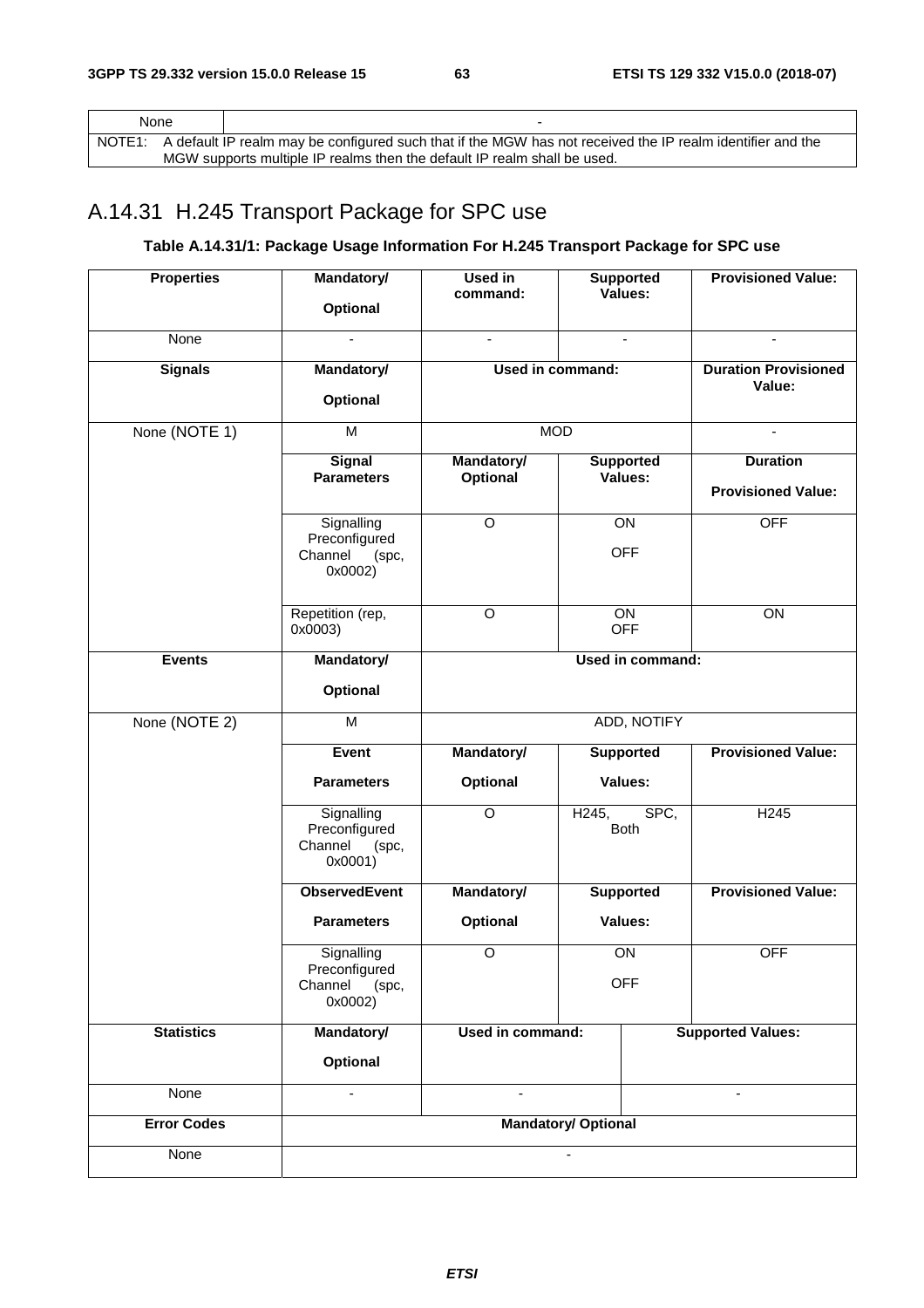NOTE 1: The package does not define any new signal. The defined signal parameter can be used in the Outgoing H.245 Message signal (h245tpspc/h245msgout, 0x00f7/0x0001) defined in the base package (H.245 Transport package).

NOTE 2: The package does not define any new event. The defined event and observed event parameters can be used in the Incoming H.245 Message event (h245tpspc/h245msgin, 0x00f7/0x0001) defined in the base package (H.245 Transport package).

# A.14.32 MONA preference package

#### **Table A.14.32/1: Package Usage Information for MONA preference Package**

| <b>Properties</b>                                                                               | Mandatory/<br>Optional                                                | Used in<br><b>Supported</b><br>Values:<br>command: |                                    | <b>Provisioned Value:</b>                    |
|-------------------------------------------------------------------------------------------------|-----------------------------------------------------------------------|----------------------------------------------------|------------------------------------|----------------------------------------------|
| MONA Class (monapref/class,<br>0x00f8/0x0001)                                                   | Not used                                                              |                                                    |                                    |                                              |
| Supported Media Preconfigured<br><b>Channels Receive</b><br>(monapref/mpcrx,<br>0x00f8/0x0002)  | Not used                                                              |                                                    |                                    |                                              |
| Supported Media Preconfigured<br><b>Channels Transmit</b><br>(monapref/mpctx,<br>0x00f8/0x0003) | Not used                                                              |                                                    |                                    |                                              |
| <b>Signals</b>                                                                                  | Mandatory/<br>Optional                                                |                                                    | Used in command:                   | <b>Duration</b><br><b>Provisioned Value:</b> |
| Outgoing MONA preference                                                                        | м                                                                     |                                                    | <b>MOD</b>                         |                                              |
| message<br>(monapref/monaprefmsgout,<br>0x00f8/0x0001)                                          | <b>Signal</b><br><b>Parameters</b>                                    | Mandatory/<br>Optional                             | <b>Supported</b><br>Values:        | <b>Duration</b><br><b>Provisioned Value:</b> |
|                                                                                                 | <b>Contents of MONA</b><br>preference<br>message<br>(prefmsgc,0x0001) | м                                                  | <b>OCTET STRING</b>                |                                              |
| Forward Media in Preconfigured                                                                  | O                                                                     | <b>MOD</b>                                         |                                    |                                              |
| Channel<br>(monapref/Preconfchannelmedia,<br>0x00f8/0x0002)                                     | Signal<br><b>Parameters</b>                                           | Mandatory/<br>Optional                             | <b>Supported</b><br>Values:        | <b>Duration</b><br><b>Provisioned Value:</b> |
|                                                                                                 | Mux Code<br>(muxcode,0x0003)                                          | м                                                  | sub-list of<br><b>OCTET STRING</b> |                                              |
| <b>Events</b>                                                                                   | Mandatory/<br>Optional                                                | Used in command:                                   |                                    |                                              |
| MONA Preference reception                                                                       | м                                                                     |                                                    | ADD, NOTIFY                        |                                              |
| (monapref/monaprefmsgin,<br>0x00f8/0x0001)                                                      | Event                                                                 | Mandatory/                                         | <b>Supported</b>                   | <b>Provisioned Value:</b>                    |
|                                                                                                 | <b>Parameters</b>                                                     | Optional                                           | Values:                            |                                              |
|                                                                                                 | None                                                                  |                                                    |                                    |                                              |
|                                                                                                 | <b>ObservedEvent</b>                                                  | Mandatory/                                         | <b>Supported</b>                   | <b>Provisioned Value:</b>                    |
|                                                                                                 | <b>Parameters</b>                                                     | <b>Optional</b>                                    | Values:                            |                                              |
|                                                                                                 | Contents of MONA<br>preference<br>message<br>(prefmsgc,0x0001)        | м                                                  | <b>OCTET STRING</b>                | Not Applicable                               |
| MONA Preference negotiation                                                                     | M                                                                     |                                                    | ADD, NOTIFY                        |                                              |
| completed<br>(monapref/monaprefcompl,<br>0x00f8/0x0002)                                         | Event<br><b>Parameters</b>                                            | Mandatory/<br><b>Optional</b>                      | <b>Supported</b><br>Values:        | <b>Provisioned Value:</b>                    |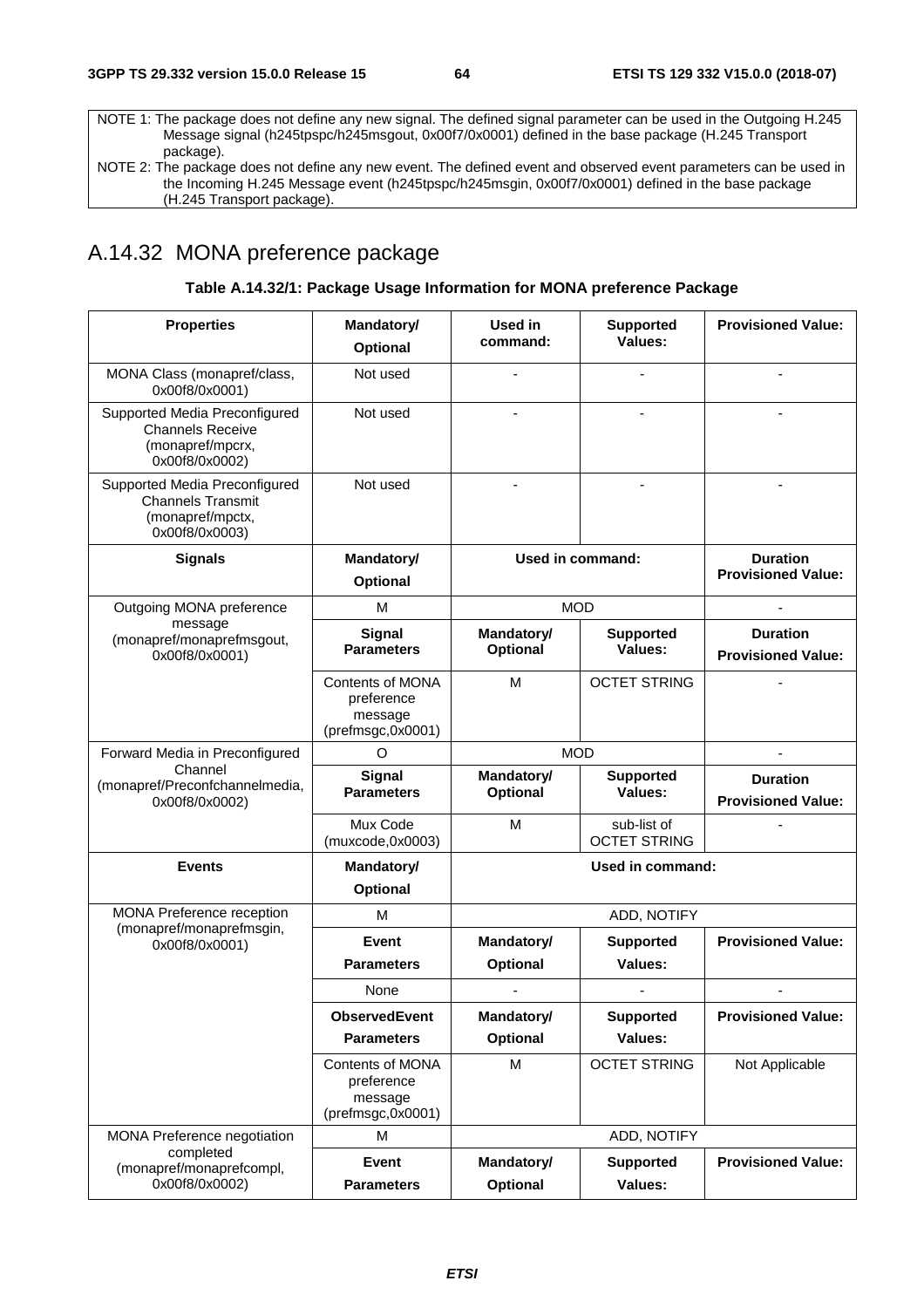|                                     | None                         |                  |  |                          |                           |  |
|-------------------------------------|------------------------------|------------------|--|--------------------------|---------------------------|--|
|                                     | <b>ObservedEvent</b>         | Mandatory/       |  | <b>Supported</b>         | <b>Provisioned Value:</b> |  |
|                                     | <b>Parameters</b>            | Optional         |  | Values:                  |                           |  |
|                                     | None                         |                  |  |                          |                           |  |
|                                     |                              |                  |  |                          |                           |  |
| Legacy Detected                     | M                            |                  |  | ADD, NOTIFY              |                           |  |
| (monapref/legdet,<br>0x00f8/0x0003) | Event                        | Mandatory/       |  | <b>Supported</b>         | <b>Provisioned Value:</b> |  |
|                                     | <b>Parameters</b>            | Optional         |  | Values:                  |                           |  |
|                                     | None                         |                  |  |                          | ä,                        |  |
|                                     | <b>ObservedEvent</b>         | Mandatory/       |  | <b>Supported</b>         | <b>Provisioned Value:</b> |  |
|                                     | <b>Parameters</b>            | <b>Optional</b>  |  | Values:                  |                           |  |
|                                     | None                         |                  |  |                          |                           |  |
|                                     |                              |                  |  |                          |                           |  |
| MPC reception                       | $\Omega$                     |                  |  | ADD, NOTIFY              |                           |  |
| (monapref/mpcrec,<br>0x00f8/0x0004) | Event                        | Mandatory/       |  | <b>Supported</b>         | <b>Provisioned Value:</b> |  |
|                                     | <b>Parameters</b>            | <b>Optional</b>  |  | Values:                  |                           |  |
|                                     | None                         |                  |  |                          |                           |  |
|                                     | <b>ObservedEvent</b>         | Mandatory/       |  | <b>Supported</b>         | <b>Provisioned Value:</b> |  |
|                                     | <b>Parameters</b>            | Optional         |  | Values:                  |                           |  |
|                                     | Mux Code<br>(muxcode,0x0001) | M                |  | <b>OCTET STRING</b>      | Not Applicable            |  |
| <b>Statistics</b>                   | Mandatory/                   | Used in command: |  | <b>Supported Values:</b> |                           |  |
|                                     | Optional                     |                  |  |                          |                           |  |
| None                                |                              | ä,               |  |                          |                           |  |
| <b>Error Codes</b>                  | <b>Mandatory/ Optional</b>   |                  |  |                          |                           |  |
|                                     |                              |                  |  |                          |                           |  |

# A.14.33 3G Interface Type package

### **Table A.14.31/1: Package Usage Information For 3G Interface Type**

| <b>Properties</b>                                          | Mandatory/<br>Optional                    | Used in command:              | <b>Supported Values:</b>             | <b>Provisioned Value:</b>             |  |
|------------------------------------------------------------|-------------------------------------------|-------------------------------|--------------------------------------|---------------------------------------|--|
| IP Interface Type<br>(threegint /ipint,<br>(0x00e3/0x0001) | М                                         | ADD, MOD                      | "NbolP" (0x0001)<br>"MboIP" (0x0003) | None                                  |  |
| <b>Signals</b>                                             | Mandatory/<br><b>Optional</b>             | Used in command:              |                                      | <b>Duration Provisioned</b><br>Value: |  |
| None                                                       |                                           |                               |                                      |                                       |  |
|                                                            | <b>Signal Parameters</b>                  | Mandatory/<br><b>Optional</b> | <b>Supported</b><br>Values:          | <b>Duration Provisioned</b><br>Value: |  |
|                                                            |                                           |                               |                                      |                                       |  |
| <b>Events</b>                                              | Mandatory/<br><b>Optional</b>             | Used in command:              |                                      |                                       |  |
| None                                                       |                                           |                               |                                      |                                       |  |
|                                                            | Event<br><b>Parameters</b>                | Mandatory/<br><b>Optional</b> | <b>Supported</b><br>Values:          | <b>Provisioned Value:</b>             |  |
|                                                            |                                           |                               |                                      |                                       |  |
|                                                            | <b>ObservedEvent</b><br><b>Parameters</b> | Mandatory/<br><b>Optional</b> | <b>Supported</b><br>Values:          | <b>Provisioned Value:</b>             |  |
|                                                            |                                           |                               |                                      |                                       |  |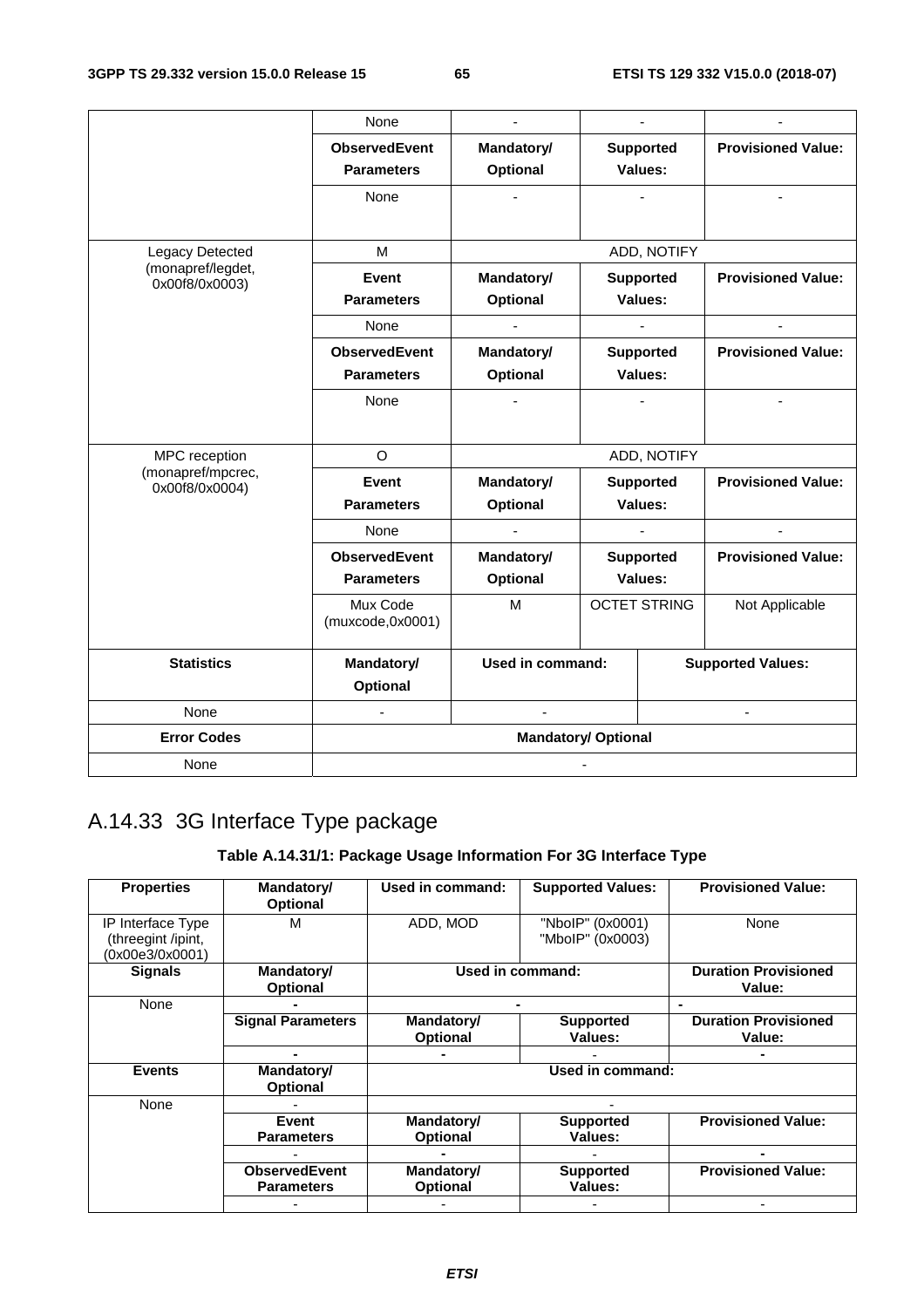| <b>Statistics</b>  | Mandatory/<br><b>Optional</b> | Used in command: | <b>Supported Values:</b> |  |  |
|--------------------|-------------------------------|------------------|--------------------------|--|--|
| None               | $\overline{\phantom{0}}$      | -                | -                        |  |  |
| <b>Error Codes</b> | <b>Mandatory/ Optional</b>    |                  |                          |  |  |
| None               |                               |                  |                          |  |  |

# A.14.34 RTCP Feedback Message package

### **Table A.14.34/1: Package Usage Information for RTCP Feedback Message package**

| <b>Properties</b>              | Mandatory/<br><b>Optional</b>             | Used in<br>command:           |                                            | <b>Supported</b><br>Values: | <b>Provisioned Value:</b>                    |  |
|--------------------------------|-------------------------------------------|-------------------------------|--------------------------------------------|-----------------------------|----------------------------------------------|--|
| None                           |                                           |                               |                                            |                             |                                              |  |
| <b>Signals</b>                 | Mandatory/<br><b>Optional</b>             | Used in command:              |                                            |                             | <b>Duration Provisioned</b><br>Value:        |  |
| Feedback Message               | м                                         |                               | <b>MOD</b>                                 |                             |                                              |  |
| Sending<br>(rtcpfb/fbmesssend, | <b>Signal</b><br><b>Parameters</b>        | Mandatory/<br>Optional        |                                            | <b>Supported</b><br>Values: | <b>Duration</b><br><b>Provisioned Value:</b> |  |
| 0x00f6/0x0001)                 | <b>Update Picture</b><br>(upic,0x0001)    | O                             |                                            | Enumeration                 |                                              |  |
|                                | <b>Max Bitrate</b><br>(mbr.0x0002)        | $\circ$                       |                                            | Unsigned Integer            |                                              |  |
| <b>Events</b>                  | Mandatory/<br>Optional                    | Used in command:              |                                            |                             |                                              |  |
| RTCP Feedback Message          | M                                         | MOD, NOTIFY                   |                                            |                             |                                              |  |
| Detection (rtcpfb/det,         | Event                                     | Mandatory/                    | <b>Supported</b>                           |                             | <b>Provisioned Value:</b>                    |  |
| 0x00f6/0x0001)                 | <b>Parameters</b>                         | <b>Optional</b>               | Values:                                    |                             |                                              |  |
|                                | Feedback                                  | М                             | Sub-list of String                         |                             |                                              |  |
|                                | Message Type<br>(type, 0x0001)            |                               | <b>Supported</b><br>Values:<br>Enumeration |                             |                                              |  |
|                                | <b>ObservedEvent</b><br><b>Parameters</b> | Mandatory/<br><b>Optional</b> |                                            |                             | <b>Provisioned Value:</b>                    |  |
|                                | <b>Update Picture</b><br>(upic,0x0001)    | Ω                             |                                            |                             |                                              |  |
|                                | Max Bitrate<br>(mbr,0x0002)               | $\Omega$                      |                                            | Unsigned Integer            |                                              |  |
| <b>Statistics</b>              | Mandatory/<br>Optional                    | Used in command:              |                                            | <b>Supported Values:</b>    |                                              |  |
| None                           |                                           |                               |                                            |                             |                                              |  |
| <b>Error Codes</b>             | <b>Mandatory/ Optional</b>                |                               |                                            |                             |                                              |  |
| None                           |                                           |                               |                                            |                             |                                              |  |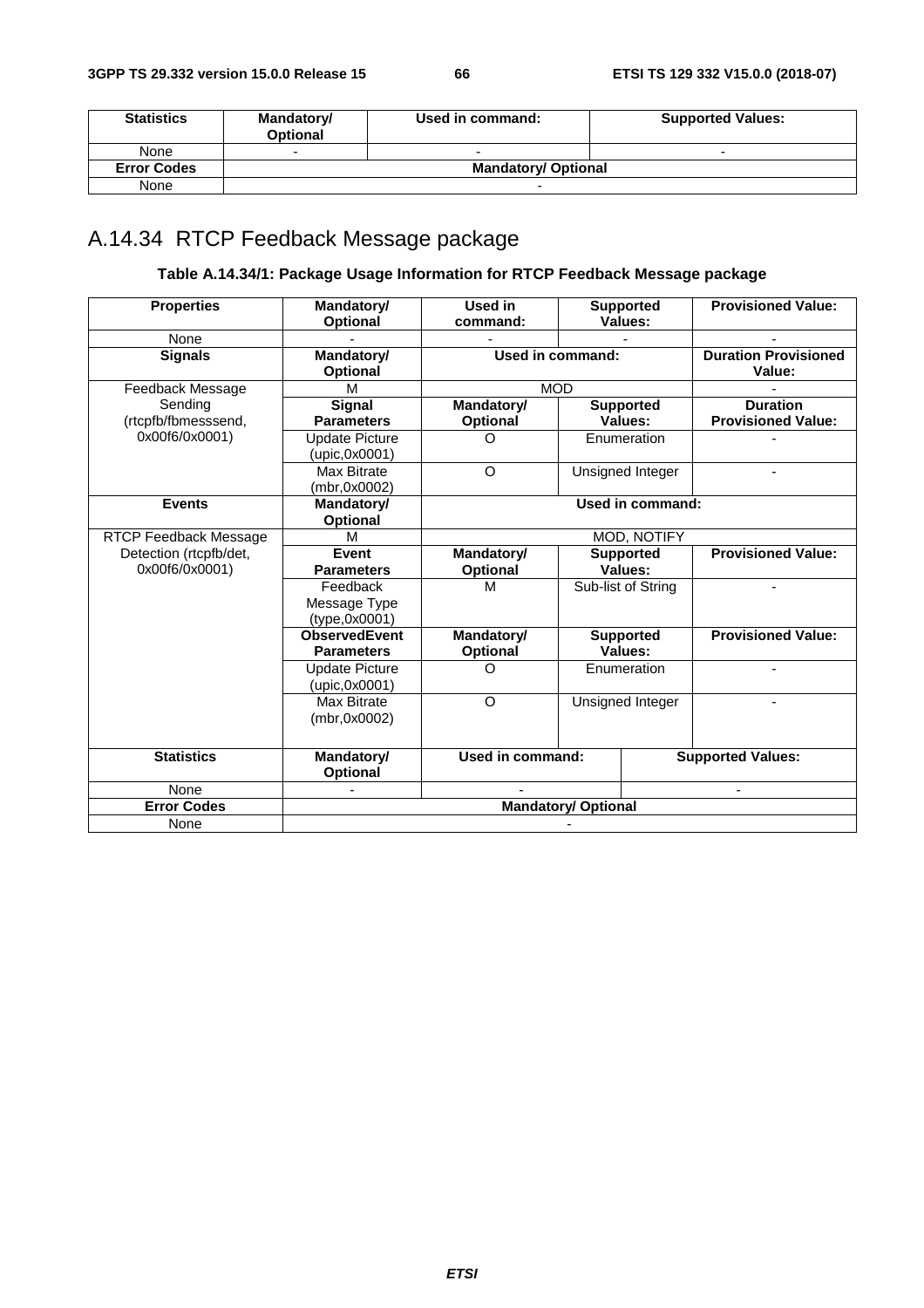A.14.35 Explicit Congestion Notification for RTP-over-UDP Support (ecnrous)

**Table A.14.35.1: Explicit Congestion Notification for RTP-over-UDP Support package**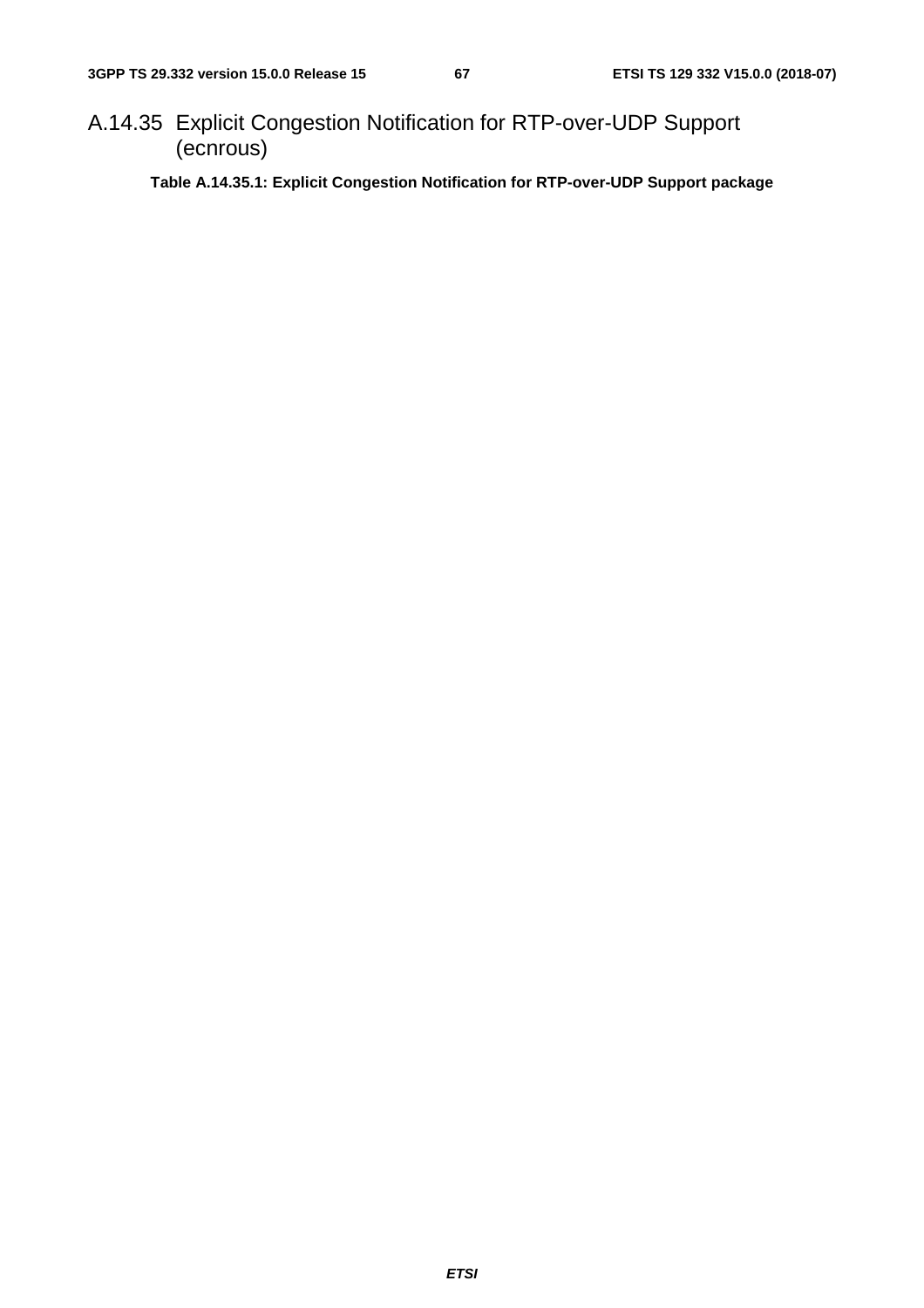| <b>Properties</b>                                                                                                                                                      | <b>Mandatory/Optional</b>                 | Used in<br>command                       | <b>Supported Values</b>           | <b>Provisioned</b><br>Value                                                                                   |  |
|------------------------------------------------------------------------------------------------------------------------------------------------------------------------|-------------------------------------------|------------------------------------------|-----------------------------------|---------------------------------------------------------------------------------------------------------------|--|
| ECN Enabled (ecnrous/ecnen,<br>0x010b/0x0001)                                                                                                                          | M                                         | ADD, MODIFY                              | True, False                       |                                                                                                               |  |
| <b>Congestion Response Method</b><br>(ecnrous/crm, 0x010b/0x0002)                                                                                                      | Not Signalled                             |                                          |                                   | "RDCC"(0x0002)<br><b>NOTE</b>                                                                                 |  |
| <b>Initiation Method</b><br>(ecnrous/initmethod, 0x010b/0x0003)                                                                                                        | ${\sf M}$                                 | "leap"<br>ADD, MODIFY                    |                                   | $\overline{\phantom{a}}$ "leap"                                                                               |  |
| ECN Mode (ecnrous/mode,<br>0x010b/0x0004)                                                                                                                              | Not Signalled                             |                                          | $\sim$                            | "setonly"<br>(0x0001) in the<br>Remote<br>Descriptor and<br>"readonly"<br>(0x0002) in the<br>Local Descriptor |  |
| ECT Marking (ecnrous/ectmark,<br>0x010b/0x0005)                                                                                                                        | Not Signalled                             |                                          |                                   | "0" (0x0002)                                                                                                  |  |
| <b>ECN Congestion Marking</b><br>(ecnrous/congestmark,<br>0x010b/0x0006)                                                                                               | Not Signalled                             |                                          |                                   | "nomark"<br>(0x0003)                                                                                          |  |
| ECN SDP Usage (ecnrous/ecnsdp,<br>0x010b/0x0007)                                                                                                                       | Not Signalled                             |                                          |                                   | "P" (0x0001)                                                                                                  |  |
| <b>Signals</b>                                                                                                                                                         | <b>Mandatory/Optional</b>                 | <b>Used in command</b>                   |                                   | <b>Duration</b><br><b>Provisioned</b><br><b>Value</b>                                                         |  |
| None                                                                                                                                                                   | <b>Signal Parameters</b>                  | <b>Mandatory/</b><br><b>Optional</b>     | <b>Supported</b><br><b>Values</b> | <b>Duration</b><br><b>Provisioned</b><br>Value                                                                |  |
| <b>Events</b>                                                                                                                                                          | <b>Mandatory/Optional</b>                 | $\blacksquare$<br><b>Used in command</b> |                                   |                                                                                                               |  |
| ECN Failure (ecnrous/fail,                                                                                                                                             | М                                         | ADD, MODIFY, NOTIFY                      |                                   |                                                                                                               |  |
| 0x010b/0x0001)                                                                                                                                                         | <b>Event Parameters</b>                   | <b>Mandatory/</b><br><b>Optional</b>     | <b>Supported</b><br><b>Values</b> | <b>Provisioned</b><br><b>Value</b>                                                                            |  |
|                                                                                                                                                                        | $\overline{\phantom{a}}$                  |                                          |                                   | $\qquad \qquad \blacksquare$                                                                                  |  |
|                                                                                                                                                                        | <b>ObservedEvent</b><br><b>Parameters</b> | Mandatory/<br><b>Optional</b>            | <b>Supported</b><br><b>Values</b> | <b>Provisioned</b><br>Value                                                                                   |  |
|                                                                                                                                                                        | Failure Type<br>(type,0x0001)             | Mandatory                                | INIT, USE                         |                                                                                                               |  |
|                                                                                                                                                                        | Media Sender SSRC<br>(ssrc, 0x0002)       | Not Supported                            |                                   |                                                                                                               |  |
| <b>Statistics</b>                                                                                                                                                      | <b>Mandatory/Optional</b>                 | Used in command                          |                                   | <b>Supported Values</b>                                                                                       |  |
| Source (ecnrous/ssrc,<br>0x010b/0x0001)                                                                                                                                | <b>Not Supported</b>                      |                                          |                                   |                                                                                                               |  |
| CE Counter (ecnrous/cecount,<br>0x010b/0x0002)                                                                                                                         | Not Supported                             |                                          |                                   |                                                                                                               |  |
| ECT0 Counter (ecnrous/ectzero,<br>0x010b/0x0003)                                                                                                                       | Not Supported                             |                                          |                                   |                                                                                                               |  |
| ECT1 Counter (ecnrous/ectone,<br>0x010b/0x0004)                                                                                                                        | Not Supported                             |                                          |                                   |                                                                                                               |  |
| Not-ECT Counter (ecnrous/notect,<br>0x010b/0x0005)                                                                                                                     | Not Supported                             | $\overline{\phantom{a}}$                 |                                   |                                                                                                               |  |
| Lost Packets Counter (ecnrous/lost<br>0x010b/0x0006)                                                                                                                   | Not Supported                             |                                          |                                   |                                                                                                               |  |
| Extended Highest Sequence number<br>(ecnrous/ehsn, 0x010b/0x0007)                                                                                                      | Not Supported                             |                                          |                                   |                                                                                                               |  |
| Duplication Counter (ecnrous/dup,<br>0x010b/0x0008)                                                                                                                    | Not Supported                             |                                          |                                   |                                                                                                               |  |
| <b>Error Codes</b>                                                                                                                                                     |                                           |                                          | <b>Mandatory/Optional</b>         |                                                                                                               |  |
| None                                                                                                                                                                   |                                           |                                          |                                   |                                                                                                               |  |
| NOTE:<br>Application Specific Rate Adaptation shall be applied in accordance with 3GPP TS 26.114 [62]. For speech<br>this requires support of CMR and TMMBR for video. |                                           |                                          |                                   |                                                                                                               |  |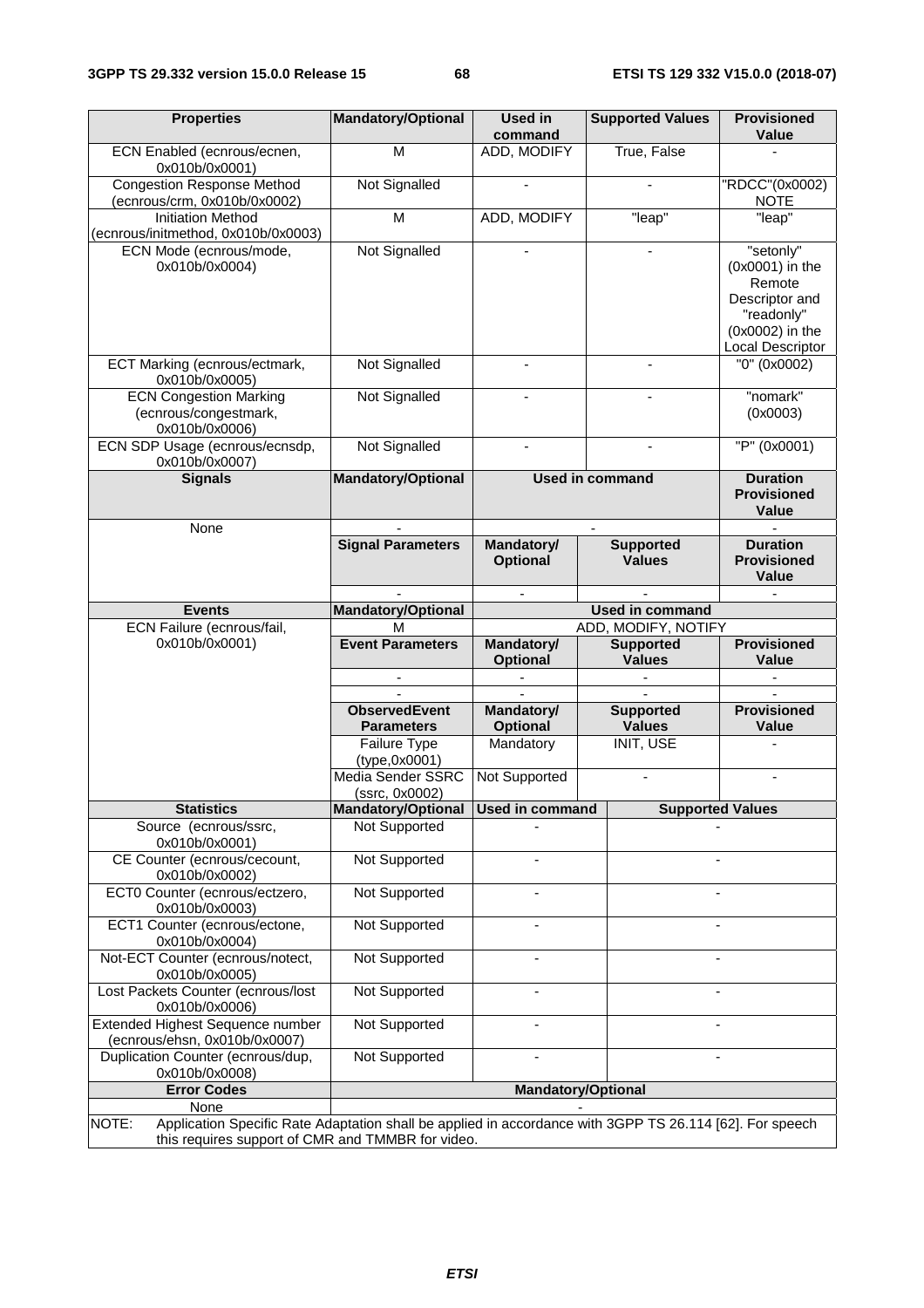# A.14.36 Differentiated Services (ds)

| <b>Properties</b>              | <b>Mandatory/Optional</b> | Used in command                                   | <b>Supported Values</b> | <b>Provisioned Value</b> |  |
|--------------------------------|---------------------------|---------------------------------------------------|-------------------------|--------------------------|--|
| <b>Differentiated Services</b> | м                         | ADD, MODIFY                                       | ALL                     | Yes                      |  |
| Code Point                     |                           |                                                   |                         |                          |  |
| (ds/dscp,0x008b/0x0001)        |                           |                                                   |                         |                          |  |
| <b>Tagging Behaviour</b>       | Not signalled             |                                                   |                         | "MARK" (0x0000)          |  |
| (ds/tb, 0x008b/0x0002)         |                           |                                                   |                         |                          |  |
| <b>Signals</b>                 | <b>Mandatory/Optional</b> | Used in command                                   | <b>Duration</b>         |                          |  |
|                                |                           |                                                   |                         | <b>Provisioned Value</b> |  |
| None                           |                           |                                                   |                         |                          |  |
|                                | <b>Signal Parameters</b>  | <b>Mandatory/Optional</b>                         | <b>Supported Values</b> | <b>Duration</b>          |  |
|                                |                           |                                                   |                         | <b>Provisioned Value</b> |  |
|                                |                           | $\blacksquare$                                    |                         |                          |  |
| <b>Events</b>                  | <b>Mandatory/Optional</b> | <b>Used in command</b>                            |                         |                          |  |
| None                           |                           |                                                   |                         |                          |  |
|                                | <b>Event Parameters</b>   | <b>Mandatory/Optional</b>                         | <b>Supported Values</b> | <b>Provisioned Value</b> |  |
|                                |                           |                                                   |                         |                          |  |
|                                | <b>ObservedEvent</b>      | <b>Mandatory/Optional</b>                         | <b>Supported Values</b> | <b>Provisioned Value</b> |  |
|                                | <b>Parameters</b>         |                                                   |                         |                          |  |
|                                |                           |                                                   |                         |                          |  |
| <b>Statistics</b>              | <b>Mandatory/Optional</b> | <b>Used in command</b><br><b>Supported Values</b> |                         |                          |  |
| None                           |                           |                                                   |                         |                          |  |
| <b>Error Codes</b>             | <b>Mandatory/Optional</b> |                                                   |                         |                          |  |
| None                           |                           |                                                   |                         |                          |  |

#### **Table A.14.36.1: Differentiated Services package**

# A.14.37 MG Act-as STUN Server (mgastuns)

### **Table A.14.3.37.1: MG Act-as STUN Server**

| <b>Properties</b>                                      | <b>Mandatory/Optional</b>                 | Used in<br>command                                | <b>Supported Values</b>           | <b>Provisioned</b><br>Value                    |
|--------------------------------------------------------|-------------------------------------------|---------------------------------------------------|-----------------------------------|------------------------------------------------|
| Act-as STUN Server<br>(mgastuns/astuns, 0x00c2/0x0001) | М                                         | ADD, MODIFY                                       | <b>ALL</b>                        |                                                |
| <b>Signals</b>                                         | <b>Mandatory/Optional</b>                 | <b>Used in command</b>                            |                                   | <b>Duration</b><br><b>Provisioned</b><br>Value |
| None                                                   |                                           |                                                   |                                   |                                                |
|                                                        | <b>Signal Parameters</b>                  | Mandatory/<br><b>Optional</b>                     | <b>Supported</b><br><b>Values</b> | <b>Duration</b><br><b>Provisioned</b><br>Value |
|                                                        |                                           |                                                   |                                   |                                                |
| <b>Events</b>                                          | <b>Mandatory/Optional</b>                 | <b>Used in command</b>                            |                                   |                                                |
| None                                                   |                                           |                                                   |                                   |                                                |
|                                                        | <b>Event Parameters</b>                   | Mandatory/<br><b>Optional</b>                     | <b>Supported</b><br><b>Values</b> | <b>Provisioned</b><br>Value                    |
|                                                        |                                           |                                                   |                                   |                                                |
|                                                        |                                           |                                                   |                                   |                                                |
|                                                        | <b>ObservedEvent</b><br><b>Parameters</b> | Mandatory/<br><b>Optional</b>                     | <b>Supported</b><br><b>Values</b> | <b>Provisioned</b><br>Value                    |
|                                                        |                                           |                                                   |                                   |                                                |
| <b>Statistics</b>                                      | <b>Mandatory/Optional</b>                 | <b>Used in command</b><br><b>Supported Values</b> |                                   |                                                |
| None                                                   |                                           |                                                   |                                   |                                                |
| <b>Error Codes</b>                                     | <b>Mandatory/Optional</b>                 |                                                   |                                   |                                                |
| None                                                   |                                           |                                                   |                                   |                                                |
|                                                        |                                           |                                                   |                                   |                                                |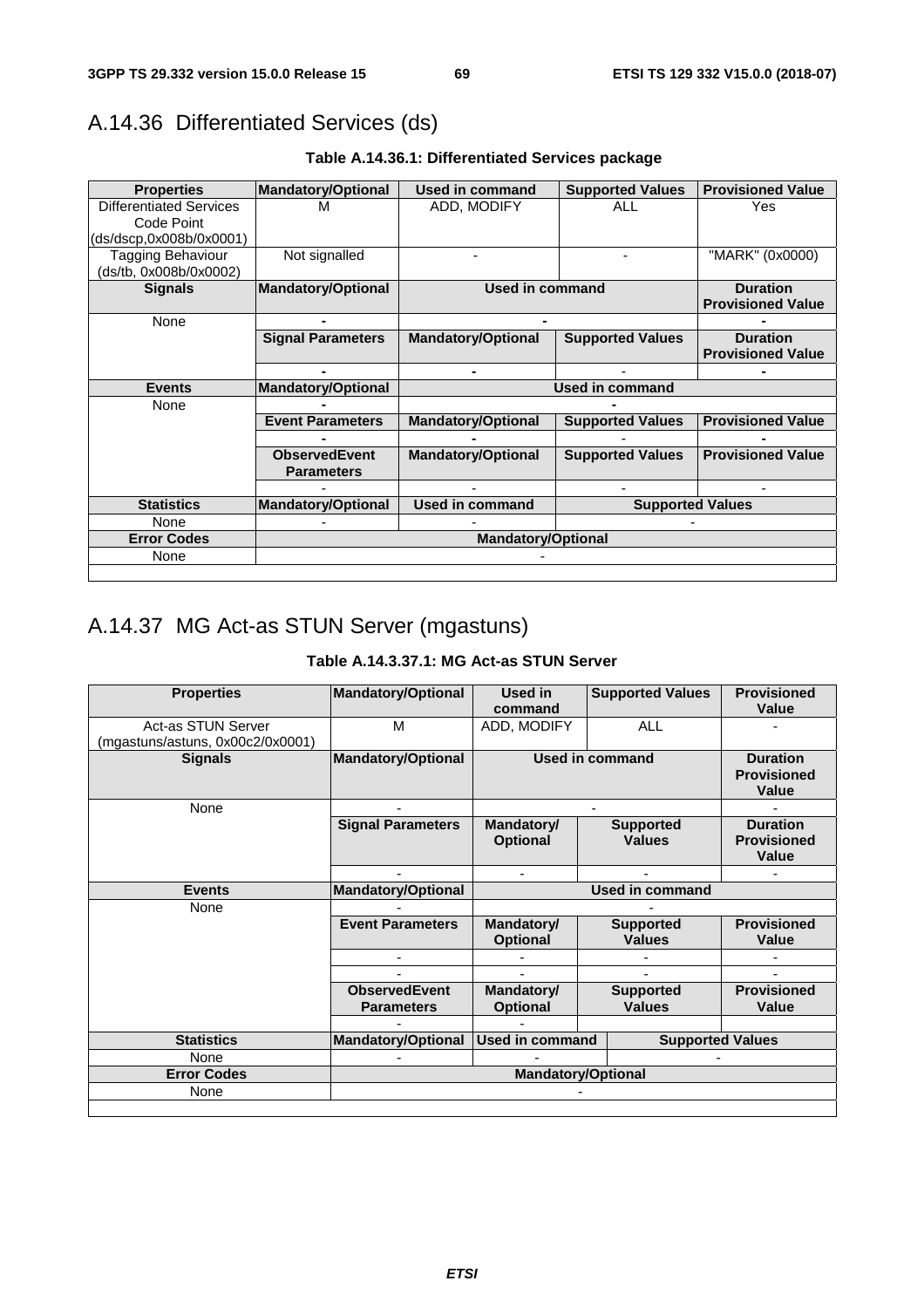# A.14.38 Originate STUN Continuity Check (ostuncc)

| <b>Properties</b>         | <b>Mandatory/Optional</b> | <b>Used in command</b>    |                         | <b>Supported Values</b> | <b>Provisioned Value</b> |
|---------------------------|---------------------------|---------------------------|-------------------------|-------------------------|--------------------------|
| <b>Host Candidate</b>     |                           | ADD, MODIFY               |                         | <b>ALL</b>              | Yes                      |
| Realm (ostuncc/hcr,       |                           |                           |                         |                         |                          |
| 0x00c3/0x0001)            |                           |                           |                         |                         |                          |
| <b>Signals</b>            | <b>Mandatory/Optional</b> | <b>Used in command</b>    |                         |                         | <b>Duration</b>          |
|                           |                           |                           |                         |                         | <b>Provisioned Value</b> |
| Send Connectivity         | М                         |                           | ADD, MODIFY             |                         | Not Applicable           |
| Check (ostuncc/scc,       | <b>Signal Parameters</b>  | <b>Mandatory/Optional</b> |                         | <b>Supported Values</b> | <b>Duration</b>          |
| 0x00c3/0x0001)            |                           |                           |                         |                         | <b>Provisioned Value</b> |
|                           | Control (cntrl,           | O                         |                         | "controlling",          | Not Applicable           |
|                           | 0x0001                    |                           |                         | "controlled"            |                          |
| Send Additional           | <b>Mandatory/Optional</b> | <b>Used in command</b>    |                         |                         | <b>Duration</b>          |
| <b>Connectivity Check</b> |                           |                           |                         |                         | <b>Provisioned Value</b> |
| (ostuncc/sacc,            | M                         |                           | <b>MODIFY</b>           |                         | Not Applicable           |
| 0x00c3/0x0002)            | <b>Signal Parameters</b>  | <b>Mandatory/Optional</b> |                         | <b>Supported Values</b> | <b>Duration</b>          |
|                           |                           |                           |                         |                         | <b>Provisioned Value</b> |
|                           | Control (cntrl,           | $\Omega$                  |                         | "controlling",          | Not Applicable           |
|                           | 0x0001                    |                           | "controlled"            |                         |                          |
| <b>Events</b>             | <b>Mandatory/Optional</b> | <b>Used in command</b>    |                         |                         |                          |
| <b>Connectivity Check</b> | M                         | ADD, MODIFY, NOTIFY       |                         |                         |                          |
| Result (ostuncc/ccr,      | <b>Event Parameters</b>   | <b>Mandatory/Optional</b> | <b>Supported Values</b> |                         | <b>Provisioned Value</b> |
| 0x00c3/0x0001)            |                           |                           |                         |                         |                          |
|                           | <b>ObservedEvent</b>      | <b>Mandatory/Optional</b> | <b>Supported Values</b> |                         | <b>Provisioned Value</b> |
|                           | <b>Parameters</b>         |                           |                         |                         |                          |
|                           | Candidate/Transport       | M                         | <b>ALL</b>              |                         | Not applicable           |
|                           | Pair (ctp, 0x0001)        |                           |                         |                         |                          |
| New Peer Reflexive        | <b>Mandatory/Optional</b> | <b>Used in command</b>    |                         |                         |                          |
| Candidate                 | M                         | ADD, MODIFY, NOTIFY       |                         |                         |                          |
| (ostuncc/nprc,            | <b>Event Parameters</b>   | <b>Mandatory/Optional</b> | <b>Supported Values</b> |                         | <b>Provisioned Value</b> |
| 0x00c3/0x0002)            |                           |                           |                         |                         |                          |
|                           | <b>ObservedEvent</b>      | <b>Mandatory/Optional</b> | <b>Supported Values</b> |                         | <b>Provisioned Value</b> |
|                           | <b>Parameters</b>         |                           |                         |                         |                          |
|                           | Candidate (can,           | M                         |                         | <b>ALL</b>              | Not applicable           |
|                           | 0x0001)                   |                           |                         |                         |                          |
| <b>Statistics</b>         | <b>Mandatory/Optional</b> | <b>Used in command</b>    | <b>Supported Values</b> |                         |                          |
| None                      |                           |                           |                         |                         |                          |
| <b>Error Codes</b>        | <b>Mandatory/Optional</b> |                           |                         |                         |                          |
| None                      |                           |                           |                         |                         |                          |

### **Table A.14.3.38.1: Originate STUN Continuity Check Package**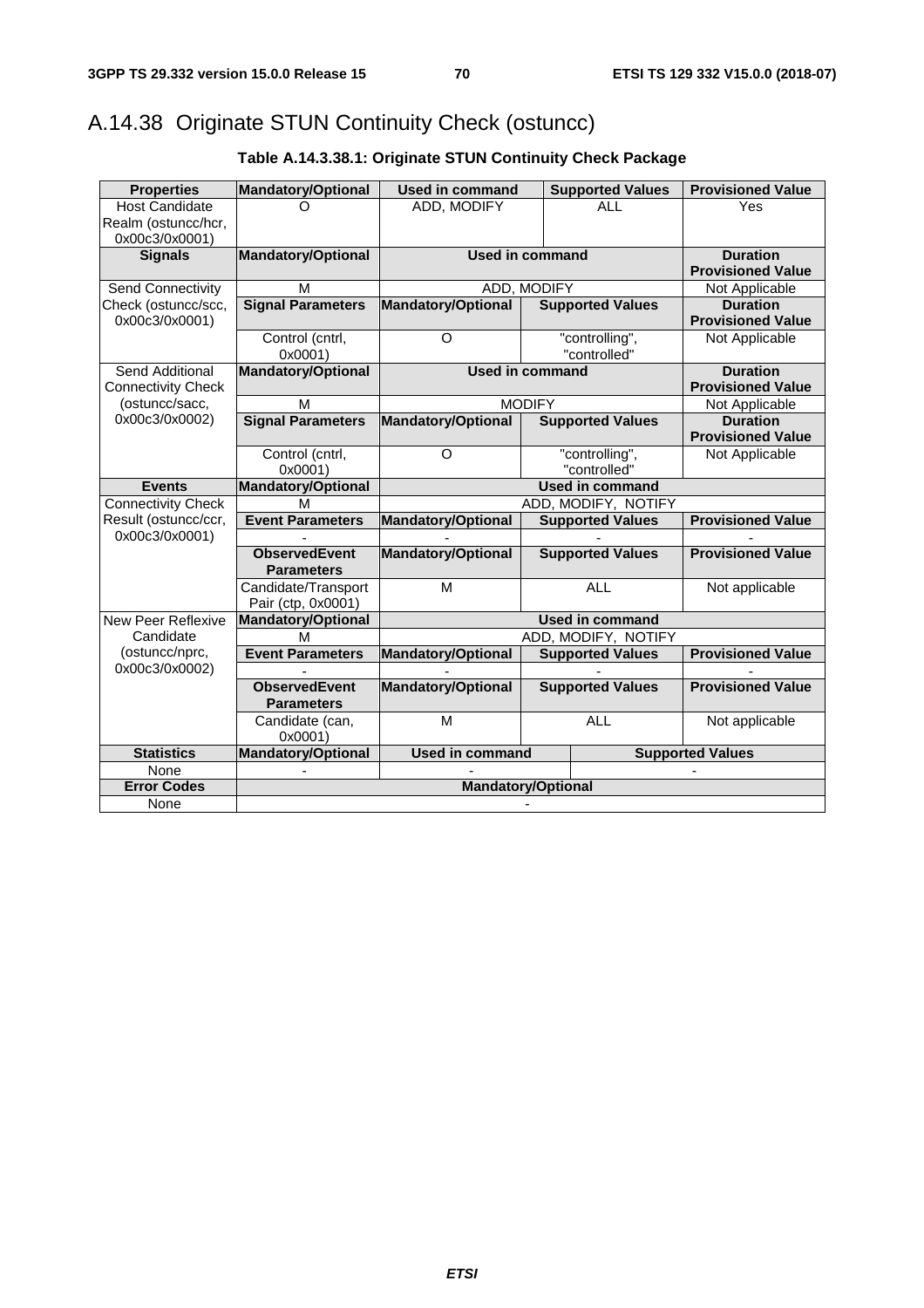# A.14.39 Enhanced Revised Offer/Answer SDP Support (eroas)

| <b>Properties</b>           | <b>Mandatory/Optional</b> | Used in command                            | <b>Supported Values</b> | <b>Provisioned Value</b> |  |
|-----------------------------|---------------------------|--------------------------------------------|-------------------------|--------------------------|--|
| <b>SDPCapNeg Extensions</b> | М                         | AuditValue                                 | "cap-v0"                | "cap-v0"                 |  |
| (eroas/sdpe,                |                           |                                            |                         |                          |  |
| 0x0109/0x0001)              |                           |                                            |                         |                          |  |
| <b>Signals</b>              | <b>Mandatory/Optional</b> | Used in command                            | <b>Duration</b>         |                          |  |
|                             |                           |                                            |                         | <b>Provisioned Value</b> |  |
| None                        |                           |                                            |                         |                          |  |
|                             | <b>Signal Parameters</b>  | <b>Mandatory/Optional</b>                  | <b>Supported Values</b> | <b>Duration</b>          |  |
|                             |                           |                                            |                         | <b>Provisioned Value</b> |  |
|                             |                           |                                            |                         |                          |  |
| <b>Events</b>               | <b>Mandatory/Optional</b> | <b>Used in command</b>                     |                         |                          |  |
| None                        |                           |                                            |                         |                          |  |
|                             | <b>Event Parameters</b>   | <b>Mandatory/Optional</b>                  | <b>Supported Values</b> | <b>Provisioned Value</b> |  |
|                             |                           |                                            |                         |                          |  |
|                             | <b>ObservedEvent</b>      | <b>Mandatory/Optional</b>                  | <b>Supported Values</b> | <b>Provisioned Value</b> |  |
|                             | <b>Parameters</b>         |                                            |                         |                          |  |
|                             |                           |                                            |                         |                          |  |
| <b>Statistics</b>           | <b>Mandatory/Optional</b> | Used in command<br><b>Supported Values</b> |                         |                          |  |
| None                        |                           |                                            |                         |                          |  |
| <b>Error Codes</b>          | <b>Mandatory/Optional</b> |                                            |                         |                          |  |
| None                        |                           |                                            |                         |                          |  |

**Table A.14.39/1: Enhanced Revised Offer/Answer SDP Support package**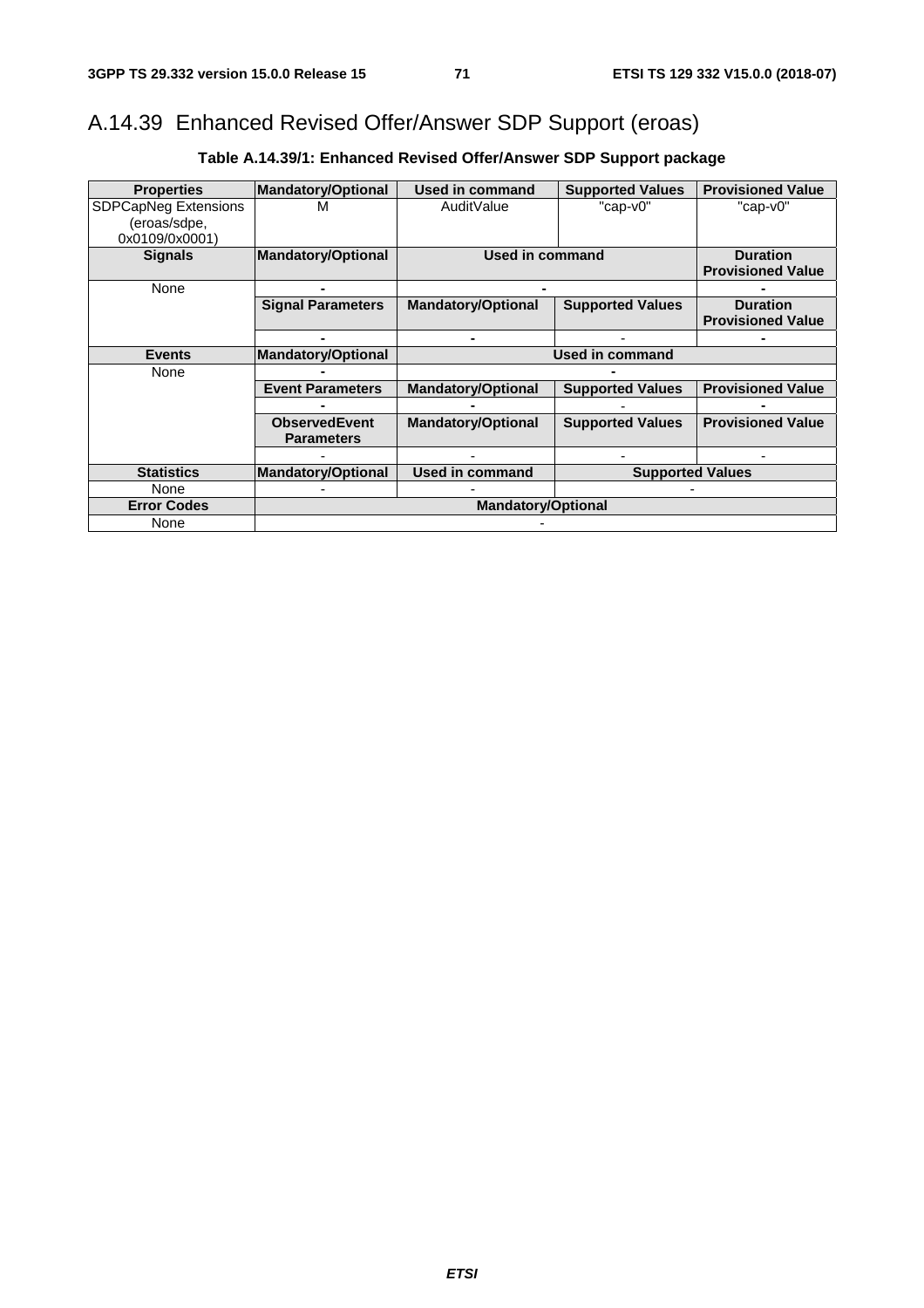# A.15 Mandatory support of SDP and H.248 Annex C information elements

**Table A.15/1:** Supported Annex C and SDP information elements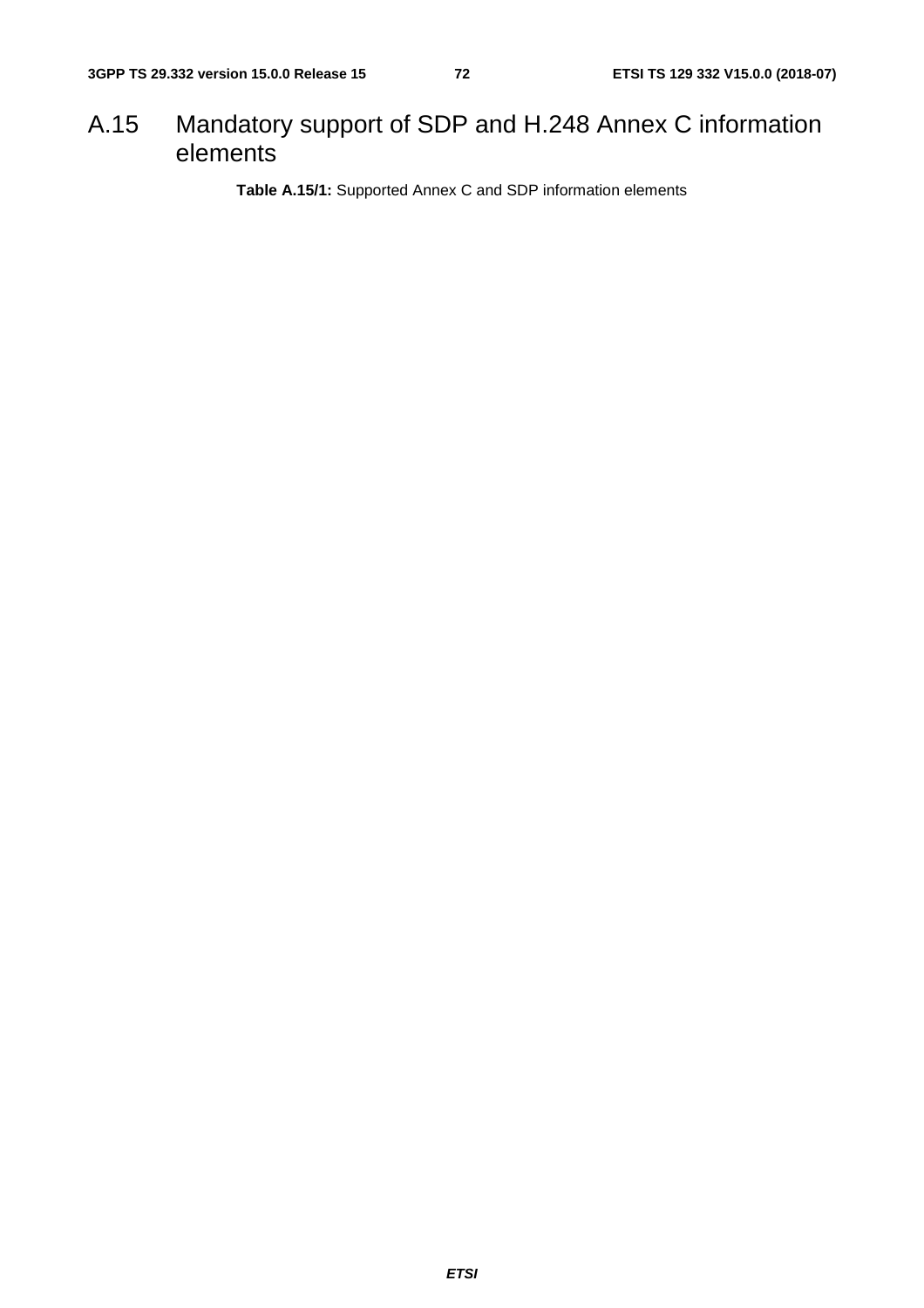| <b>Information Element</b> | <b>Annex C Support</b> | <b>SDP Support</b>                                                                                                                                                                                                                                                                                                                                                                                                                                                                                                                                                                                                                                                                                                                                                                                                                                                                                                                                                                                                                                                                                                                                                                                                                                                                                                                                                                                                                                                                                                                                                                                                                                                                                                                                                                                                                                                                                                                                                                                                                                                                                                                                                                                                                                                                                                                     |  |
|----------------------------|------------------------|----------------------------------------------------------------------------------------------------------------------------------------------------------------------------------------------------------------------------------------------------------------------------------------------------------------------------------------------------------------------------------------------------------------------------------------------------------------------------------------------------------------------------------------------------------------------------------------------------------------------------------------------------------------------------------------------------------------------------------------------------------------------------------------------------------------------------------------------------------------------------------------------------------------------------------------------------------------------------------------------------------------------------------------------------------------------------------------------------------------------------------------------------------------------------------------------------------------------------------------------------------------------------------------------------------------------------------------------------------------------------------------------------------------------------------------------------------------------------------------------------------------------------------------------------------------------------------------------------------------------------------------------------------------------------------------------------------------------------------------------------------------------------------------------------------------------------------------------------------------------------------------------------------------------------------------------------------------------------------------------------------------------------------------------------------------------------------------------------------------------------------------------------------------------------------------------------------------------------------------------------------------------------------------------------------------------------------------|--|
| v-line                     | "SDP V"                | The value must always be equal to zero:<br>v=0.                                                                                                                                                                                                                                                                                                                                                                                                                                                                                                                                                                                                                                                                                                                                                                                                                                                                                                                                                                                                                                                                                                                                                                                                                                                                                                                                                                                                                                                                                                                                                                                                                                                                                                                                                                                                                                                                                                                                                                                                                                                                                                                                                                                                                                                                                        |  |
| m-line                     | $"SDP_M"$              | <port> <transport> and <fmt-list> are required. Both static and<br/>dynamic payload types shall be supported.<br/>The MGC may underspecify the <fmt-list> subfield in place of a single<br/>dynamic payload type. In this case the mapping between the<br/>underspecified payload type and the <encoding name="">/<clock rate=""><br/>shall be provided in the rtpmap attribute.<br/>For <transport> see table 5.15/2.</transport></clock></encoding></fmt-list></fmt-list></transport></port>                                                                                                                                                                                                                                                                                                                                                                                                                                                                                                                                                                                                                                                                                                                                                                                                                                                                                                                                                                                                                                                                                                                                                                                                                                                                                                                                                                                                                                                                                                                                                                                                                                                                                                                                                                                                                                         |  |
| c-line                     | "SDP_C"                | <nettype> <addrtype> and <connection address=""> are required<br/>The network type shall be set to "IN".<br/>The address type may be IPv4 or IPv6. The MGC may apply<br/>parameter underspecification to the <address type=""> subfield. (NOTE<br/>2)</address></connection></addrtype></nettype>                                                                                                                                                                                                                                                                                                                                                                                                                                                                                                                                                                                                                                                                                                                                                                                                                                                                                                                                                                                                                                                                                                                                                                                                                                                                                                                                                                                                                                                                                                                                                                                                                                                                                                                                                                                                                                                                                                                                                                                                                                      |  |
| a-line                     | "SDP_A"                | For a dynamic RTP payload type, for each codec information on the<br>codec type shall be provided in a separate SDP "a=rtpmap "-line and<br>possibly additional SDP "a=fmtp "-line(s). See Clause 10.2.<br>For AVPF transport, the "rtcp-fb" SDP attribute defined in IETF<br>RFC 4585 [60] may be used to provide the feedback message types<br>the MG is allowed to send and to indicate RTCP timing information.<br>(NOTE 3)<br>For T.38, additional SDP attributes listed in subclause 10.2.3.6 may<br>be provided.<br>ICE support<br>The attributes "a=candidate", "a=ice-pwd", and "a=ice-ufrag" (see<br>IETF RFC 5245 [68]) may be provided for an SDP m-line in the local<br>and remote descriptor if the IM-MGW supports ICE, see also<br>3GPP TS 24.229 [69]. In the local descriptor, the MGC shall provide<br>"a=ice-pwd", and "a=ice-ufrag" with wildcard sign "\$" to request the<br>allocation of a password and user name fragment, and the<br>"a=candidate" of type "host" with the transport, port and priority<br>parameters with wildcard sign "\$" to request the allocation of a host<br>candidate. The IM-MGW shall then reply with completed "a=ice-pwd",<br>and "a=ice-ufrag" and "a=candidate" attributes in the local descriptor,<br>and shall include "a=ice-lite" if it only supports ICE lite. In the remote<br>descriptor, the MGC may provide the "a=candidate", "a=ice-pwd",<br>and "a=ice-ufrag".<br>Rate adaptation for media endpoints:<br>If the IM-MGW performs media transcoding and if the rate adaptation<br>for media endpoints using the enhanced bandwidth negotiation is<br>supported by the IM-MGW, attribute(s) "a=bw-info" with direction<br>"send" or "sendrecv" may be provided for an m-line and the selected<br>IP payload type and applicable IP version in the remote descriptor.<br>The following bandwidth properties, as defined in<br>3GPP TS 26.114 [62], clause 19, may be included in "a=bw-info" line:<br><payload type=""> <dir> <maxsupbw>, <maxdesbw>, <mindesbw>,<br/><minsupbw> and <lpver>.<br/>SDP Capability Negotiation:<br/>The attributes of "a=acap", "a=tcap", "a=pcfg" and "a=acfg" (see<br/>IETF RFC 5939 [70]) may be provided in the local descriptor and/or<br/>remote descriptor.</lpver></minsupbw></mindesbw></maxdesbw></maxsupbw></dir></payload> |  |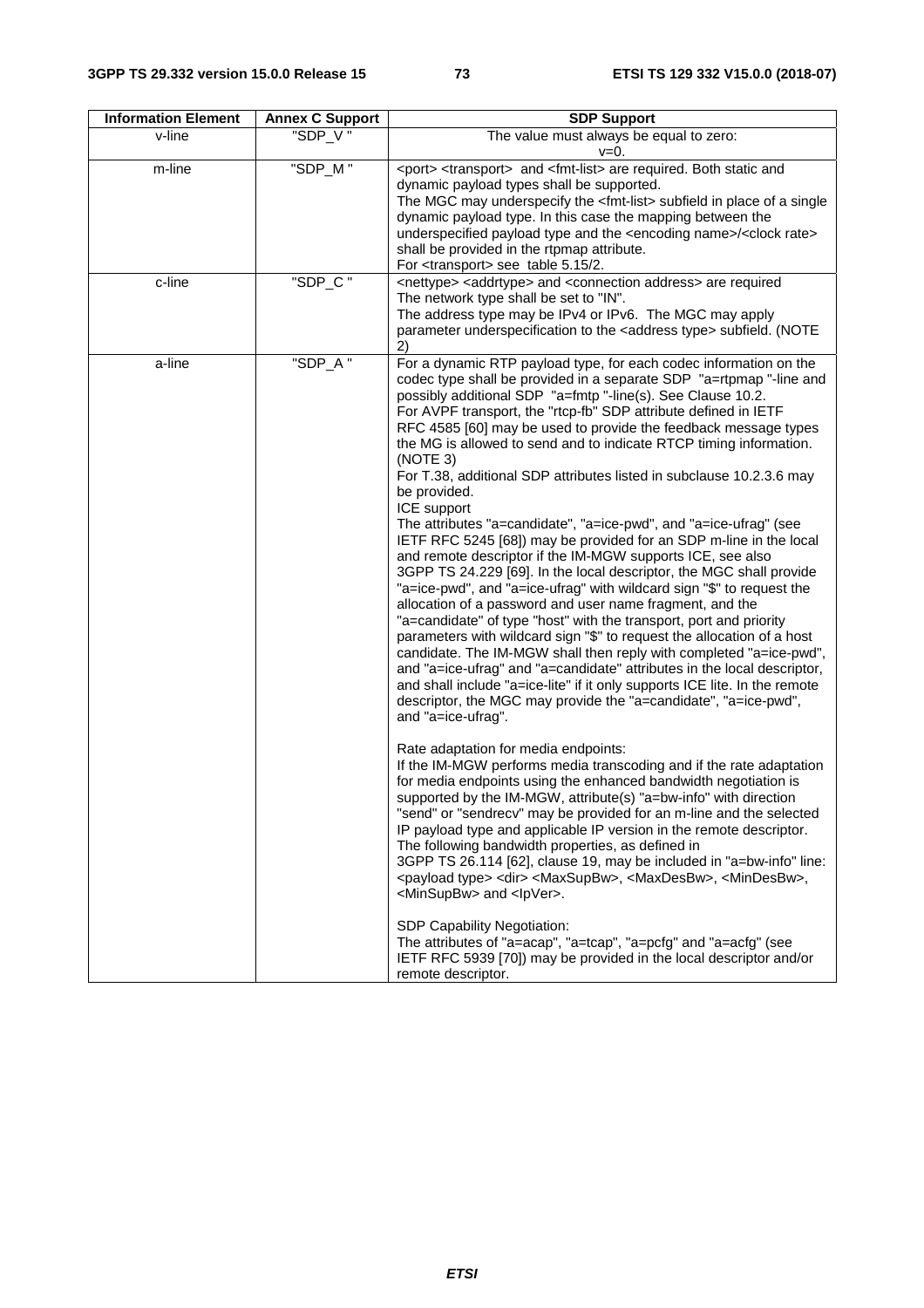| b-line | "SDP_B" | (NOTE1).<br>B:RS and b:RR bandwidth modifiers required<br>Bandwidth information shall be supplied by the MGC if the required<br>bandwidth cannot be immediately derived from the information<br>contained in the m= line. If the MGC is using parameter<br>underspecification, the MG shall assume a reasonable default<br>bandwidth value for well-known codecs and shall provide this value in<br>the response sent to the MGC. The Modifier field shall be set to "AS".<br>The Bandwidth Value field shall be set to the maximum bandwidth<br>requirement of the media stream in kbit/s and shall take into account<br>all headers down to the IP layer.<br>The MGC may also supply additional RTCP bandwidth modifiers (i.e.<br>RR and RS, see IETF RFC 3556 [39]). If the RTCP modifiers are not<br>supplied, the bandwidth value for the AS modifier shall take into<br>account an extra 5% bandwidth for RTCP packets.                                                  |
|--------|---------|--------------------------------------------------------------------------------------------------------------------------------------------------------------------------------------------------------------------------------------------------------------------------------------------------------------------------------------------------------------------------------------------------------------------------------------------------------------------------------------------------------------------------------------------------------------------------------------------------------------------------------------------------------------------------------------------------------------------------------------------------------------------------------------------------------------------------------------------------------------------------------------------------------------------------------------------------------------------------------|
| o-line | "SDP_O" | The origin line consists of 6 fields:<br>o= <user name=""> <session id=""> <version> <network type=""> <address<br>type&gt; <address>.<br/>The MGC is not required to supply this line but shall accept it.<br/>The MG shall return the value received from the MGC or if there is no<br/>o-line sent by the MGC, the MG shall populate this line as follows:<br/>- <user name=""> should contain an hyphen<br/>- <session id=""> and <version> should contain one or mode digits as<br/>described in RFC 4566 [17]<br/>- &lt; network type&gt; shall be set to IN<br/>- <address type=""> shall be set to IP4 or IP6 The Address Type shall<br/>be set to "IP4" or "IP6" depending on the addressing scheme used by<br/>the network to which the MG is connected.<br/>- <address> should contain the fully qualified domain name or IP<br/>address of the gateway.</address></address></version></session></user></address></address<br></network></version></session></user> |
| s-line | "SDP_S" | The session name (s=) line contains a single field:<br>s= <session-name>.<br/>The MGC is not required to supply a session name but shall accept<br/>one. This line may be used to convey correlation information for use<br/>in CDRs.<br/>The MG shall return the value received from the MGC or if there is<br/>no s-line sent by the MGC, the MG shall populate this line as follows:<br/>- "s=-"</session-name>                                                                                                                                                                                                                                                                                                                                                                                                                                                                                                                                                             |
| t-line | "SDP_T" | The time $(t=)$ line consists of two fields:<br>t= <start-time> <stop-time>.<br/>The MGC is not required to supply a time description but shall accept<br/>one.<br/>The MG shall return the value received from the MGC or if there is<br/>no t-line sent by the MGC, the MG shall populate this line as follows:<br/>- "t=0 0"</stop-time></start-time>                                                                                                                                                                                                                                                                                                                                                                                                                                                                                                                                                                                                                       |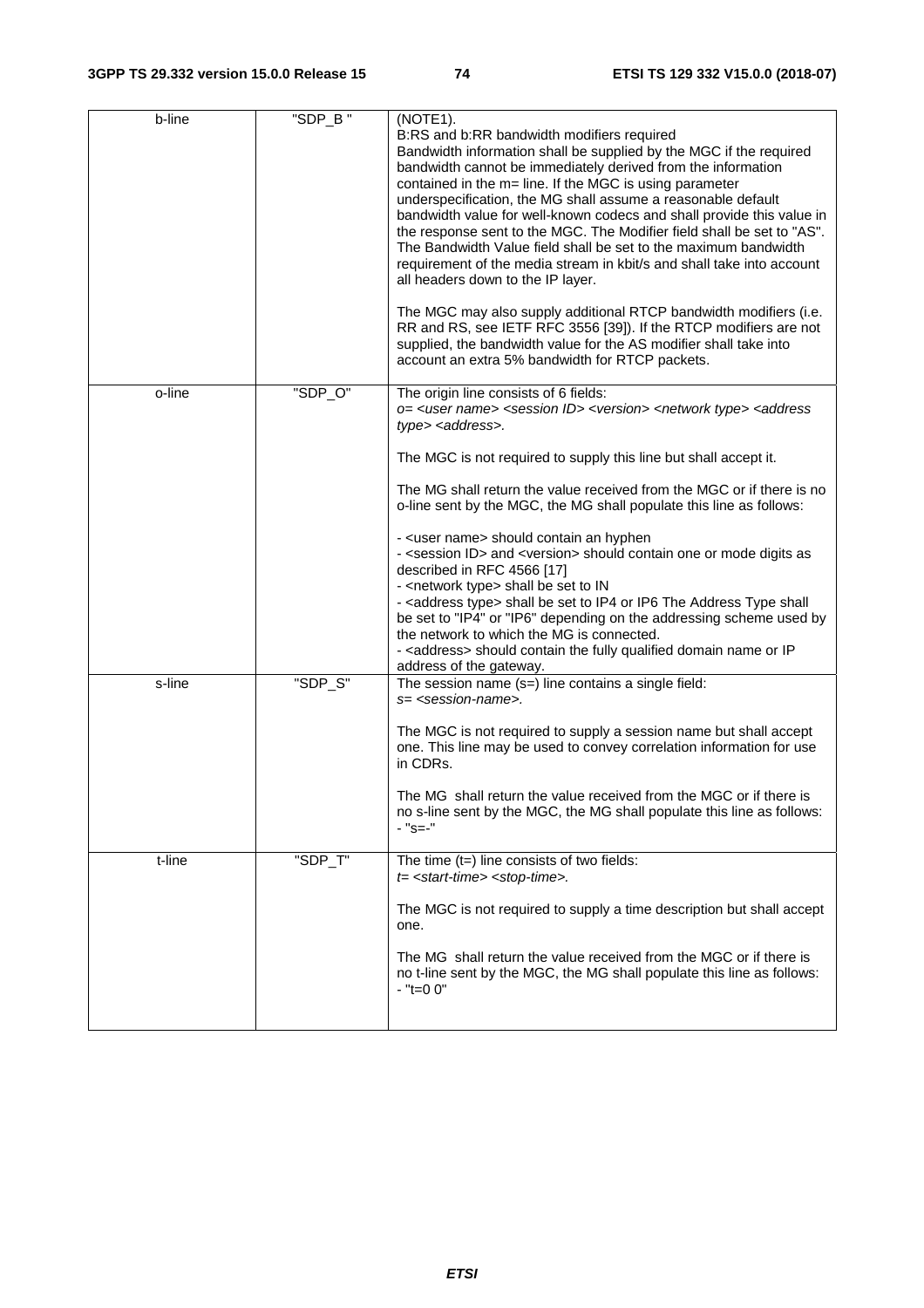| NOTE a: SDP or SDP equivalents are only used for terminations towards the IM CN Subsystem.                         |
|--------------------------------------------------------------------------------------------------------------------|
| NOTE b: For BICC terminations, mandatory support of SDP and Annex C information elements shall be in               |
| accordance with the subclause "Mandatory Support of SDP and H.248.1 annex C information elements" in               |
| ITU-T Recommendation Q.1950 [14]. For IP the IANA ICP IDI format of the NSAP addressing format as                  |
| specified in X.213 [33] shall be used. For lpv4 networks the IPv4 format recommended by X.213 shall be             |
| adopted.                                                                                                           |
| The BIR length shall be fixed at 4 Octets and the NSAP length shall be fixed at 20 Octets                          |
| NOTE 1: b-line is optional in TISPAN NGN R2.                                                                       |
| NOTE 2: The address type may be IPv4 or IPv6. The default IP version (i.e. IPv4 or IPv6) may be provisioned in the |
| H.248 MG. The MGC may apply H.248 parameter underspecification. If the MGC does require a different                |
| IP version than the provisioned default, then the MGC applies complete H.248 parameter specification.              |
| MOTEO. Current is entired and dependent on DTOD throughout as described in OODD TO OO 44.4 [CO]. The list of       |

NOTE3: Support is optional and dependent on RTCP-fb support as described in 3GPP TS 26.114 [62]. The list of feedback types supported by the MG is preconfigured in the MGC. The "rtcp-fb" SDP attribute shall be sent from MGC when applicable.

#### **Table A.15/2: Transport Protocol**

| Transport Protocol <proto> in m-line:</proto>                                  | If the MG does not support the requested transport protocol, it shall<br>reject the command with error code 449. |  |  |
|--------------------------------------------------------------------------------|------------------------------------------------------------------------------------------------------------------|--|--|
| <b>TCP</b>                                                                     | (NOTE 1, NOTE 2)                                                                                                 |  |  |
| RTP/AVP                                                                        | RTP profile according IETF RFC 3551 [33].                                                                        |  |  |
| RTP/AVPF                                                                       | Extended RTP profile for RTCP-based Feedback (RTP/AVPF)<br>according IETF RFC 4585 [60]. (NOTE 1).               |  |  |
| udptl                                                                          | (NOTE 1)                                                                                                         |  |  |
| NOTE 1: support optional.                                                      |                                                                                                                  |  |  |
| NOTE 2: Upper case TCP is defined by IETF RFC 4145 [59] and registered by IANA |                                                                                                                  |  |  |

# A.16 Optional support of SDP and H.248 Annex C information elements

#### **Table A.16/1: Optional** Supported Annex C and SDP information elements

| <b>Information Element</b> | <b>Annex C Support</b> | SDF<br><b>IDDOTt</b> |
|----------------------------|------------------------|----------------------|
|                            |                        |                      |

# A.17 Procedures

# A.17.1 Call Independent Procedures

Table A.17.1/1 shows the relationship between each non call-related procedure in 3GPP TS 29.232 [5] and the corresponding procedure defined in 3GPP TS 29.163 [4].

For further description of error codes and service change reasons, refer to ITU-T Recommendation H.248.8 [10].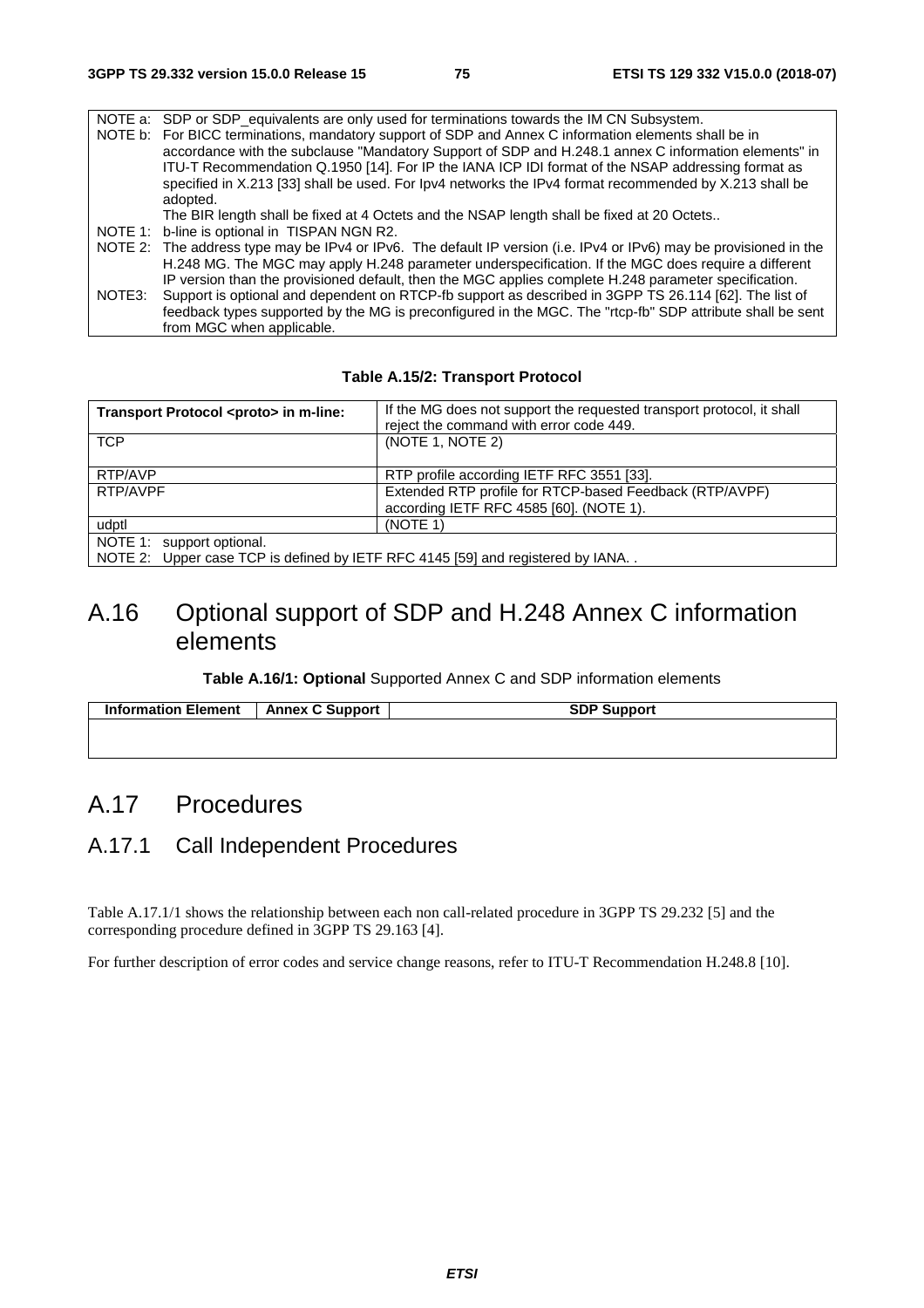| Procedure defined in                                       | Procedure defined in                                    | <b>Support</b> | <b>Comment</b>                                                                                                                                                                                                    |
|------------------------------------------------------------|---------------------------------------------------------|----------------|-------------------------------------------------------------------------------------------------------------------------------------------------------------------------------------------------------------------|
| 3GPP TS 29.163 [4]                                         | 3GPP TS 29.232 [5]                                      |                |                                                                                                                                                                                                                   |
| <b>IM-MGW Out of service</b>                               | MGW Out of Service                                      | Mandatory      |                                                                                                                                                                                                                   |
| <b>IM-MGW Communication Up</b>                             | MGW Communication Up                                    | Mandatory      |                                                                                                                                                                                                                   |
| <b>IM-MGW Restoration</b>                                  | <b>MGW Restoration</b>                                  | Mandatory      |                                                                                                                                                                                                                   |
| <b>IM-MGW Register</b>                                     | <b>MGW Register</b>                                     | Mandatory      |                                                                                                                                                                                                                   |
| IM-MGW Re-register                                         | MGW Re-register                                         | Mandatory      |                                                                                                                                                                                                                   |
| <b>MGCF Ordered Re-register</b>                            | (G)MSC Server Ordered Re-register                       | Mandatory      |                                                                                                                                                                                                                   |
| <b>MGCF Restoration</b>                                    | (G)MSC Server Restoration                               | Optional       |                                                                                                                                                                                                                   |
| <b>MGCF Out of Service</b>                                 | (G)MSC Server Out of Service                            | Optional       |                                                                                                                                                                                                                   |
| <b>Termination Out-of-Service</b>                          | <b>Termination Out-of-Service</b>                       | Mandatory      |                                                                                                                                                                                                                   |
| <b>Termination Restoration</b>                             | <b>Termination Restoration</b>                          | Mandatory      |                                                                                                                                                                                                                   |
| <b>Audit Value</b>                                         | <b>Audit Value</b>                                      | Mandatory      | Mandatory support only for<br>audit of Termination Service<br>State and for periodic audit of<br>MGW (empty Audit<br>descriptor).<br>Optional support for audit of<br>Packages or to retrieve MGC<br>Information. |
| <b>Audit Capability</b>                                    | <b>Audit Capability</b>                                 | Optional       |                                                                                                                                                                                                                   |
| Command Rejected                                           | Command Rejected                                        | Mandatory      | The "Command Rejected"<br>procedure may be used in<br>response both to call-related<br>and non-call-related ITU-T<br>Recommendation H.248<br>Commands                                                             |
| <b>IM-MGW Capability Change</b>                            | Capability Update                                       | Optional       |                                                                                                                                                                                                                   |
| <b>IM-MGW Resource Congestion</b><br>Handling - Activate   | <b>MGW Resource Congestion</b><br>Handling - Activate   | Mandatory      |                                                                                                                                                                                                                   |
| <b>IM-MGW Resource Congestion</b><br>Handling - Indication | <b>MGW Resource Congestion</b><br>Handling - Indication | Mandatory      |                                                                                                                                                                                                                   |
| <b>Inactivity Timeout - Activate</b>                       | <b>Inactivity Timeout - Activate</b>                    | Optional       |                                                                                                                                                                                                                   |
| Inactivity Timeout - Indication                            | Inactivity Timeout - Indication                         | Optional       |                                                                                                                                                                                                                   |

**Table A.17.1/1: Non call-related transaction reused from 3GPP TS 29.232 [5]** 

# A.17.1.2 Profile registration

The following description is based on H.248.1 profile registration procedure with some clarifications. The reply to the ServiceChange Request containing the SCP parameter indicates if the MGCF supports the requested profile or if it does not support it and wants to propose an alternative profile. The profile (name and version) is only returned in the reply if the MGCF cannot support the specified profile in the ServiceChangeRequest. The returned reply shall indicate the profile and version supported. Upon reception of a profile in the reply, if the IM-MGW supports the indicated profile, it shall issue a new ServiceChange Request with the agreed profile to explicitly confirm the acceptance of the profile to the MGCF ; otherwise, if the IM-MGW does not support the indicated profile, it may continue the registration or reregistration procedure by issuing a new ServiceChange Request with an alternative profile ; until such procedure is successfully completed the IM-MGW shall remain out of service. If the profile is not returned the MGCF shall use the capabilities specified by the Profile indicated in the service change request.

NOTE: It should be observed that the profile registration is not a "cold calling" negotiation; it is expected that the operator will have configured the network to support certain profiles and so the profile registration within the Mn interface permits network upgrade scenarios but otherwise is simply a means to confirm the connection of the profile to be used over the Mn interface between MGCF and IM-MGW.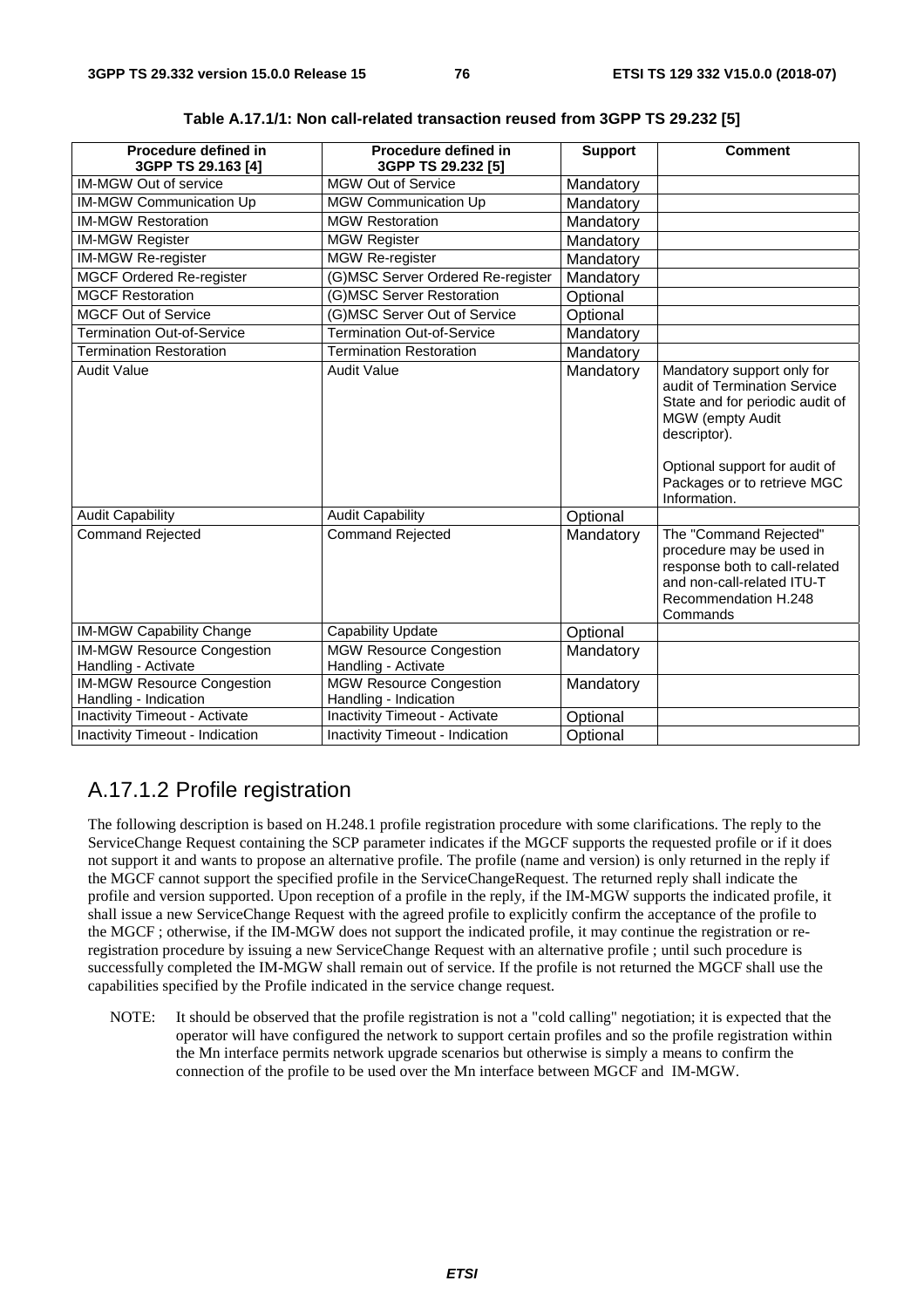# A.17.2 IMS Terminations Procedures

# A.17.2.1 Summary of Procedures related to a termination towards IM CN Subsystem

Table 1 shows the relationship between each call-related procedure in ITU-T Recommendation Q.1950 [14] (see 3GPP TS 29.205 [3]) or TS 29.232 [5] and the corresponding stage 2 procedure defined in 3GPP TS 29.163 [4].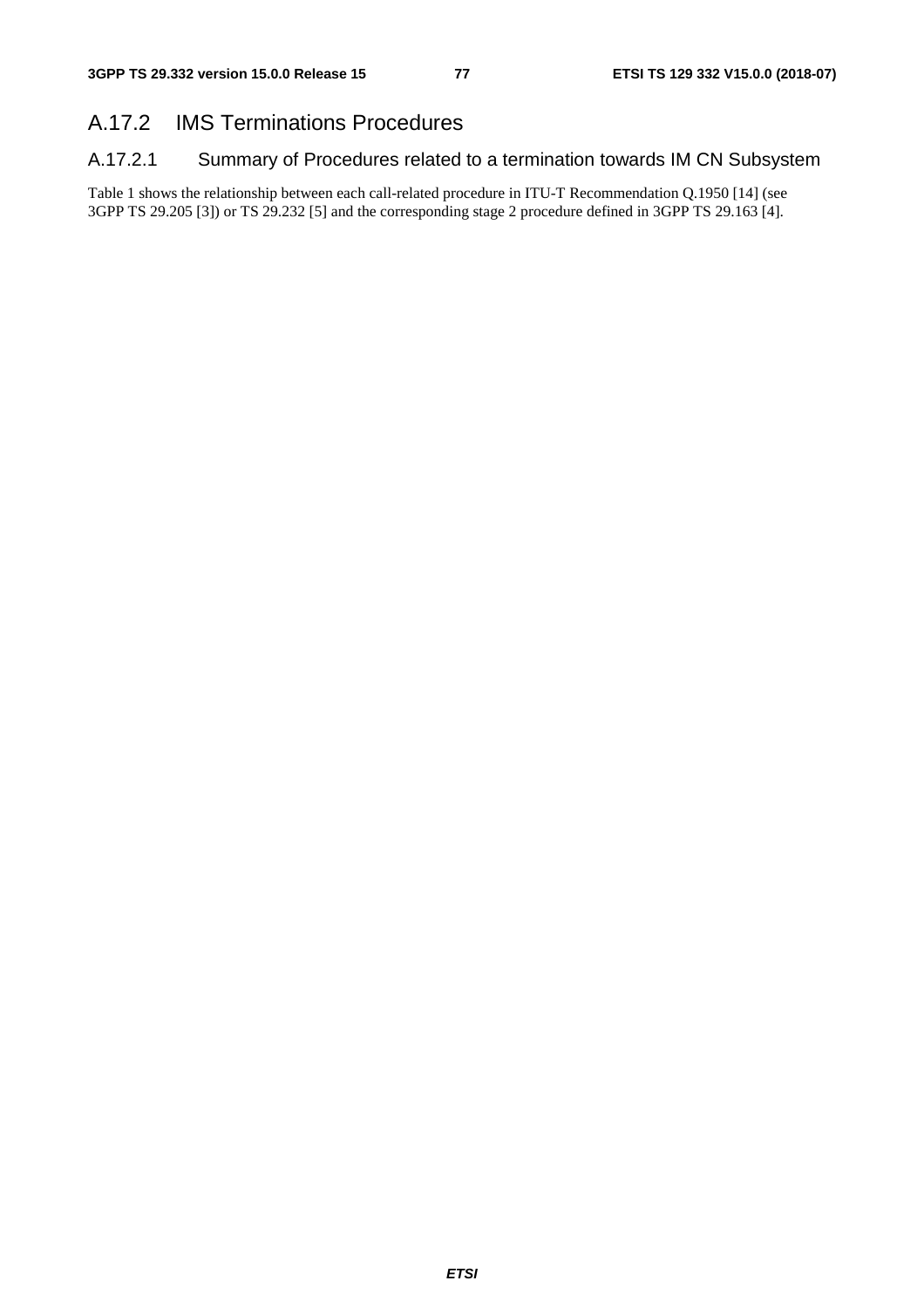**Table A.17.2.1/1: Correspondence between ITU-T Recommendation Q.1950 [14] or 29.232 [5] callrelated transactions and 3GPP TS 29.163 [4] procedures**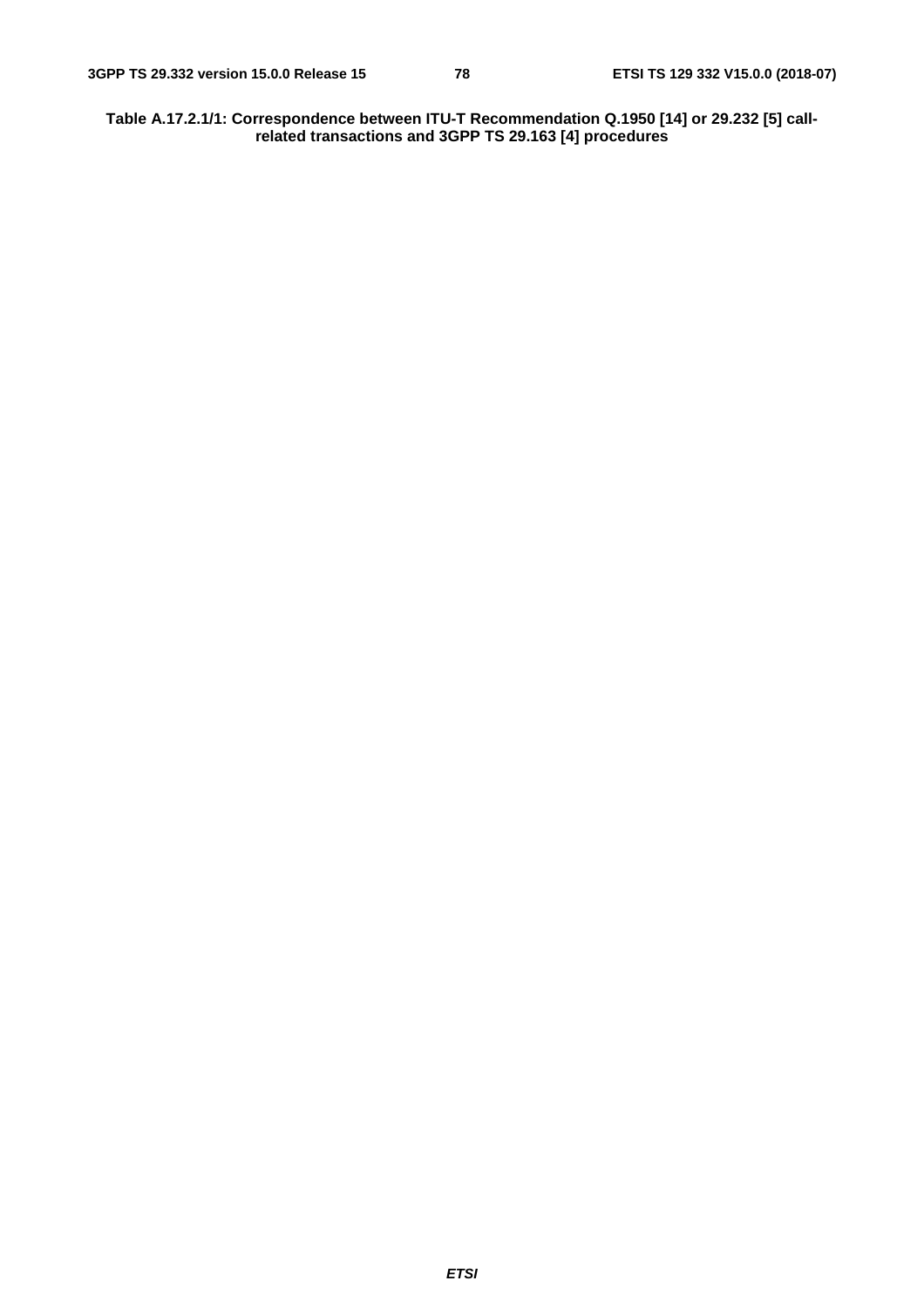| Procedure defined in 3GPP TS<br>29.163 [4]                     | <b>Transaction</b><br>used in<br>Q.1950 [14] | <b>Transaction</b><br>used in TS<br>29.232 [5] | <b>Supported</b> | <b>Comment</b>                                                                                                                                                                                                 |
|----------------------------------------------------------------|----------------------------------------------|------------------------------------------------|------------------|----------------------------------------------------------------------------------------------------------------------------------------------------------------------------------------------------------------|
| Reserve IMS Connection point                                   | Not defined                                  | Not Defined                                    | Mandatory        | See A.17.2.2                                                                                                                                                                                                   |
| <b>Configure IMS Resources</b>                                 | <b>Not Defined</b>                           | Not Defined                                    | Mandatory        | See A.17.2.3                                                                                                                                                                                                   |
| Reserve IMS Connection Point and<br>configure remote resources | Not defined                                  | Not Defined                                    | Mandatory        | See A.17.2.4                                                                                                                                                                                                   |
| Release IMS termination                                        | n. a. for reuse                              | Release<br>Termination                         | Mandatory        | See A.17.2. 5                                                                                                                                                                                                  |
| Change IMS ThroughConnection                                   | n. a. for reuse                              | Change<br>Through<br>Connection                | Mandatory        | only the Explicit (MGC Controlled Cut-<br>Through) procedure is supported                                                                                                                                      |
| Detect IMS RTP Tel Event                                       | $n. a.$ for reuse                            | Detect DTMF                                    | Optional         | Only applicable if termination towards<br>IMS is connected with a termination<br>towards a BICC network.                                                                                                       |
| End IMS RTP Tel Event                                          | n. a. for reuse                              | Stop Detect<br><b>DTMF</b>                     | Optional         | Only applicable if termination towards<br>IMS is connected with a termination<br>towards a BICC network.                                                                                                       |
| Notify IMS RTP Tel Event                                       | n. a. for reuse                              | Report<br><b>DTMF</b>                          | Optional         | Only applicable if termination towards<br>IMS is connected with a termination<br>towards a BICC network.                                                                                                       |
| Send IMS RTP Tel Event                                         | n. a. for reuse                              | Send DTMF                                      | <b>FFS</b>       |                                                                                                                                                                                                                |
| Stop IMS RTP Tel Event                                         | n. a.for reuse                               | Stop DTMF                                      | <b>FFS</b>       |                                                                                                                                                                                                                |
| <b>IMS Send Tone</b>                                           | n. a. for reuse                              | Send Tone                                      | Optional         |                                                                                                                                                                                                                |
| <b>IMS Stop Tone</b>                                           | n. a. for reuse                              | Stop Tone                                      | Optional         |                                                                                                                                                                                                                |
| <b>IMS Tone Completed</b>                                      | n. a. for reuse                              | Tone<br>Completed                              | Optional         |                                                                                                                                                                                                                |
| Termination heartbeat Indication                               | Not defined                                  | Termination<br>hearbeat<br>Indication          | Mandatory        | To allow detection of hanging<br>contexts and terminations in the<br>MGW that may result e.g. from a loss<br>of communication between the MGCF<br>and the IM-MGW.                                              |
| <b>IMS Bearer Released</b>                                     | n. a. for reuse.                             | <b>Bearer</b><br>Released                      | Mandatory        |                                                                                                                                                                                                                |
| <b>Request RTCP-Interworking</b>                               | Not defined                                  | Not defined                                    | Optional         | Only applicable if RTCP AVPF<br>message to feedback on the quality of<br>the media distribution from the IMS<br>side is required to be interworked with<br>corresponding H.245 message<br>towards the CS side. |
| Notify of RTCP-Interworking                                    | Not defined                                  | Not defined                                    | Optional         | Only applicable if RTCP AVPF<br>message to feedback on the quality of<br>the media distribution from the IMS<br>side is required to be interworked with<br>corresponding H.245 message<br>towards the CS side. |
| Signal H.245-Interworking                                      | Not defined                                  | Not defined                                    | Optional         | Only applicable if H.245 message to<br>feedback on the quality of the media<br>distribution from the CS side is<br>required to be interworked with<br>corresponding RTCP AVPF messag<br>towards the IMS side.  |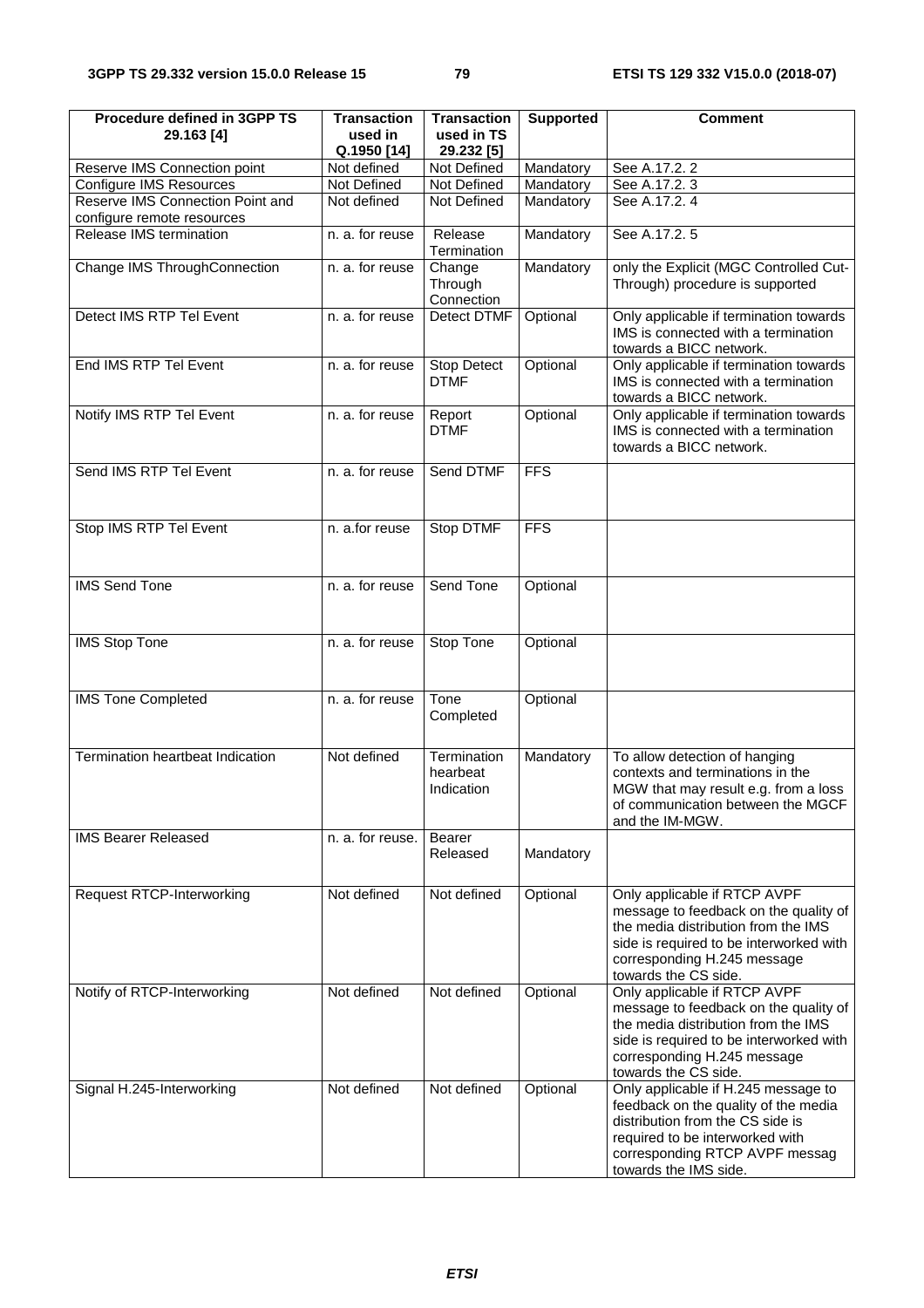| <b>ECN Failure Indication</b>                                                                                                                                                                                                                   | Not defined | <b>ECN Failure</b><br>Indication | Optional | Only applicable if ECN capability is<br>supported.        |
|-------------------------------------------------------------------------------------------------------------------------------------------------------------------------------------------------------------------------------------------------|-------------|----------------------------------|----------|-----------------------------------------------------------|
| <b>ICE Connectivity Check Result</b><br>Notification                                                                                                                                                                                            | Not defined | Optional                         | Optional | See A.17.2.11<br>Only applicable if full ICE is supported |
| <b>ICE New Peer Reflexive Candidate</b><br><b>Notification</b>                                                                                                                                                                                  | Not defined | Optional                         | Optional | See A.17.2.12<br>Only applicable if full ICE is supported |
| A procedure defined in table 13.2.1 can be combined with another procedure in the same table. This means that<br>NOTE 1:<br>they can share the same contextID and termination ID(s) and that they can be combined in the same H.248<br>command. |             |                                  |          |                                                           |

# A.17.2.2 Reserve IMS Connection Point

When the procedure "Reserve IMS Connection Point" is required the following procedure is initiated:

The MGCF sends an Add.req command with the following information.

1 Add.req (Reserve IMS Connection Point) MGCF to IM-MGW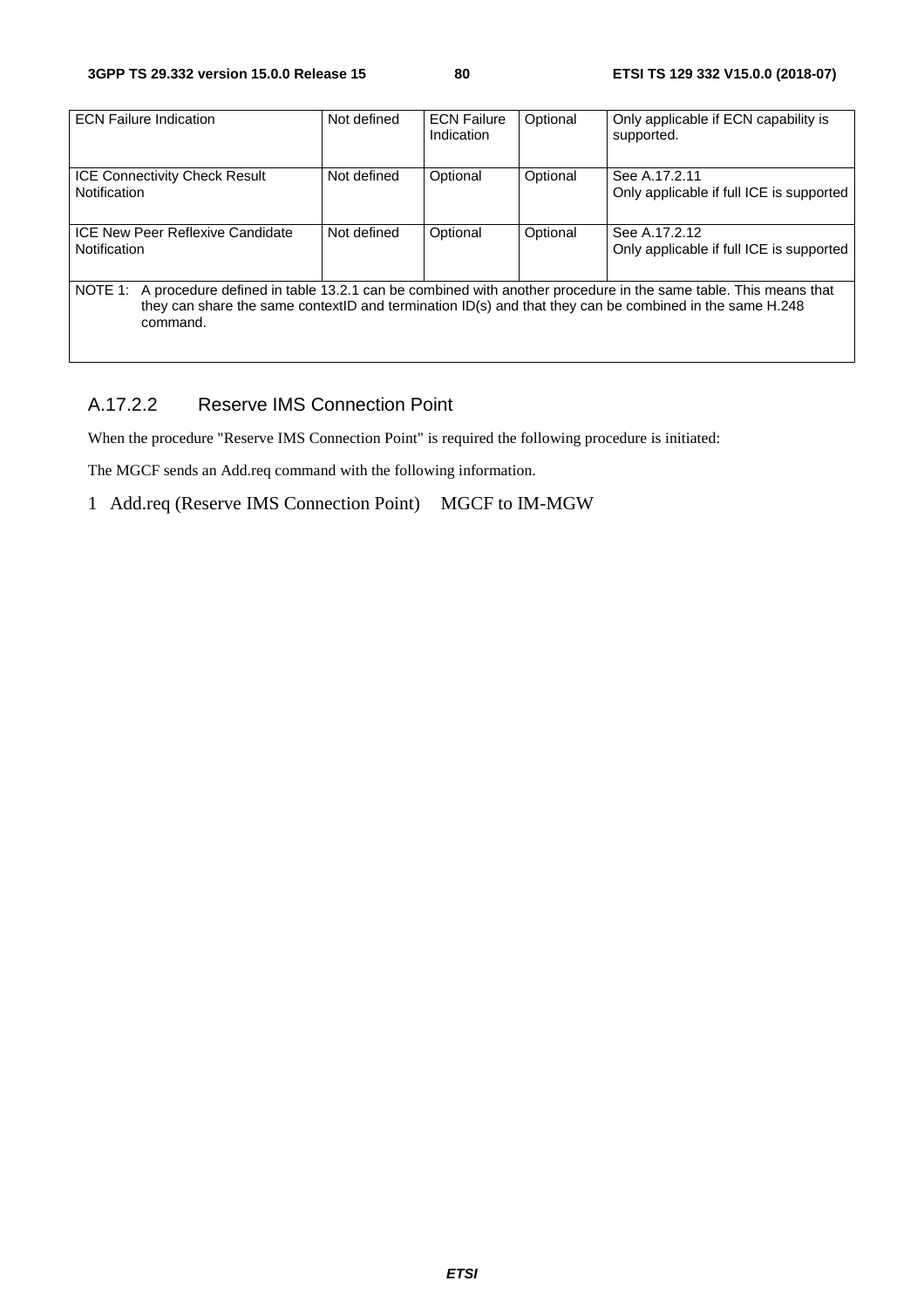| <b>Address Information</b> | <b>Control information</b>               | <b>Bearer information</b>        |
|----------------------------|------------------------------------------|----------------------------------|
| Stream ID                  | Transaction $ID = z$                     | Stream ID                        |
| Local Descriptor {         | Termination $ID = ?$                     | Local Descriptor {               |
| Port = $?$                 | If Context Requested:                    | Codec List                       |
| IP Address $= ?$           | Context $ID = ?$                         | <b>RTP Payloads</b>              |
|                            | If Context Provided:                     | <b>RtcpbwRS</b>                  |
|                            | Context $ID = c1$                        | <b>RtcpbwRR</b>                  |
|                            | If MPS call/session:                     | If ICE is applied:               |
|                            | Priority Indicator = $x$                 | ICE host candidate request       |
|                            | If IP Interface Type:                    | ICE password request             |
|                            | IP interface = "IP interface type"       | <b>ICE Ufrag request</b>         |
|                            | If Resources for multiple Codecs         |                                  |
|                            | shall be reserved:                       | If SDPCapNeg is signalled to the |
|                            | Reserve_Value                            | qateway:                         |
|                            | NotificationRequested (Event ID = $x$ ,  | SDPCapNeg configuration          |
|                            | "termination heartbeat")                 | }                                |
|                            | If indication on Bearer Released         |                                  |
|                            | requested:                               |                                  |
|                            | Notification Requested (Event $ID = x$ , |                                  |
|                            | "BNC Release (Cause)") - as              |                                  |
|                            | defined in ITU-T                         |                                  |
|                            | Recommendation Q.1950                    |                                  |
|                            | If multiple IP realms: IP realm          |                                  |
|                            | Identifier = required IP realm           |                                  |
|                            | identifier                               |                                  |
|                            |                                          |                                  |
|                            | If ECN Endpoint support required         |                                  |
|                            | ECN Enable = "True"                      |                                  |
|                            | Initiation Method = "ECN Initiation      |                                  |
|                            | Method"                                  |                                  |
|                            |                                          |                                  |
|                            | If notification of ECN Failure           |                                  |
|                            | Report:                                  |                                  |
|                            | NotificationRequested (Event             |                                  |
|                            | ID                                       |                                  |
|                            | $= x$ , "ECN Failure")                   |                                  |
|                            |                                          |                                  |
|                            | If diffserv required:                    |                                  |
|                            | Diffserv Code Point                      |                                  |
|                            |                                          |                                  |
|                            | If ICE is applied:                       |                                  |
|                            | <b>STUN server request</b>               |                                  |

**Table A.17.2.2/1: Reserve IMS Connection Point Request** 

When the processing of command (1) is complete, the IM-MGW initiates the following procedure.

2 Add.resp (Reserve IMS Connection Point Ack)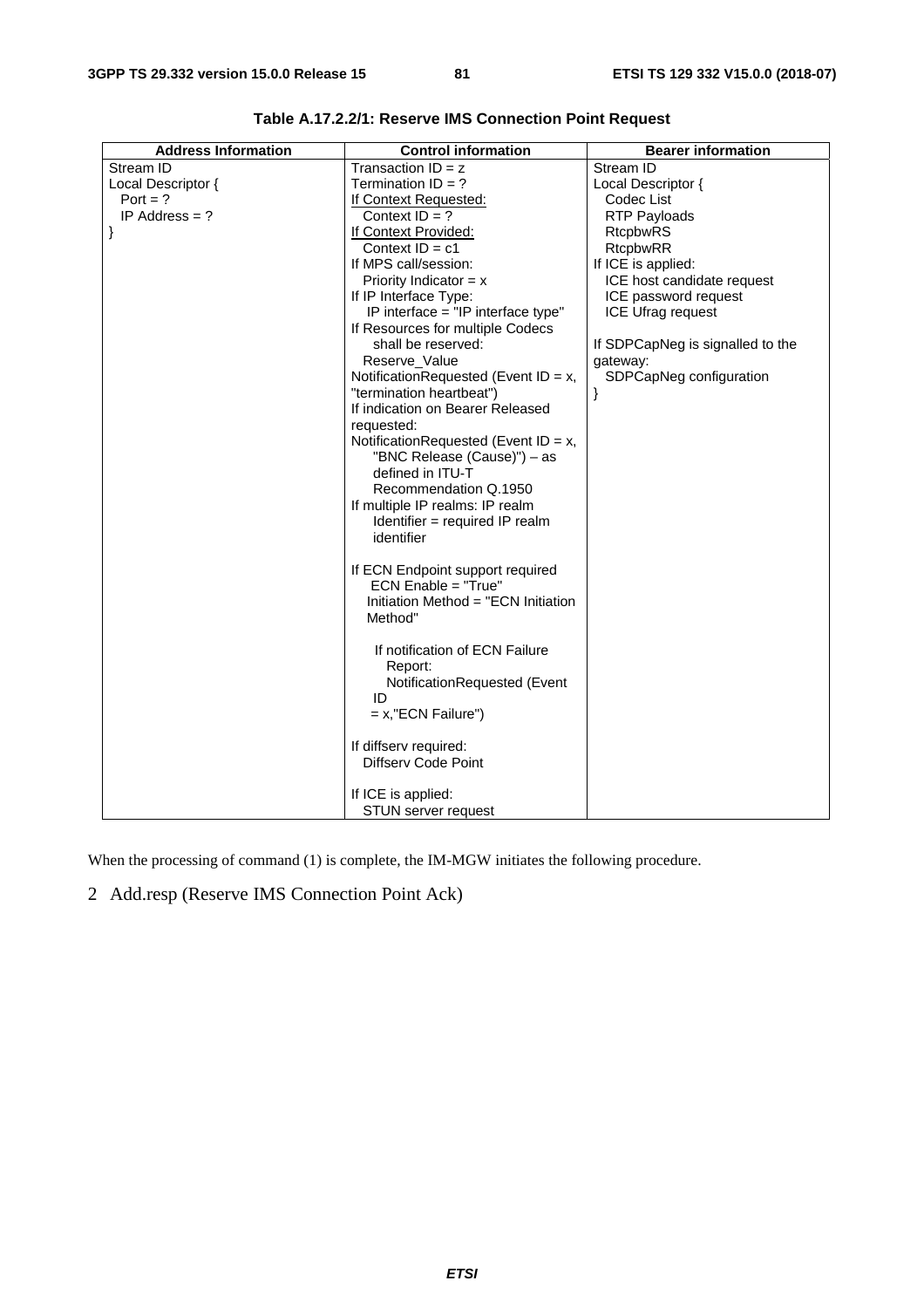| <b>Address Information</b> | <b>Control information</b> | <b>Bearer information</b>        |
|----------------------------|----------------------------|----------------------------------|
| Stream ID                  | Transaction ID             | Stream ID                        |
| Local Descriptor {         | <b>Termination ID</b>      | Local Descriptor {               |
| Port                       | Context ID                 | Codec List                       |
| <b>IP Address</b>          |                            | <b>RTP Payloads</b>              |
|                            |                            | <b>RtcpbwRS</b>                  |
|                            |                            | <b>RtcpbwRR</b>                  |
|                            |                            |                                  |
|                            |                            | If ICE is applied:               |
|                            |                            | ICE host candidate               |
|                            |                            | ICE password                     |
|                            |                            | <b>ICE Ufrag</b>                 |
|                            |                            | If ICE lite implementation       |
|                            |                            | ICE lite indication              |
|                            |                            |                                  |
|                            |                            | If SDPCapNeg is signalled to the |
|                            |                            | gateway:                         |
|                            |                            | SDPCapNeg configuration          |
|                            |                            |                                  |

**Table A.17.2.2/2: Reserve IMS Connection Point Acknowledge** 

# A.17.2.3 Configure IMS Resources

When the procedure "Configure IMS Resources" is required the following procedure is initiated:

The MGCF sends a Mod.req command with the following information.

### 1 Mod.req (Configure IMS Resources) MGCF to IM-MGW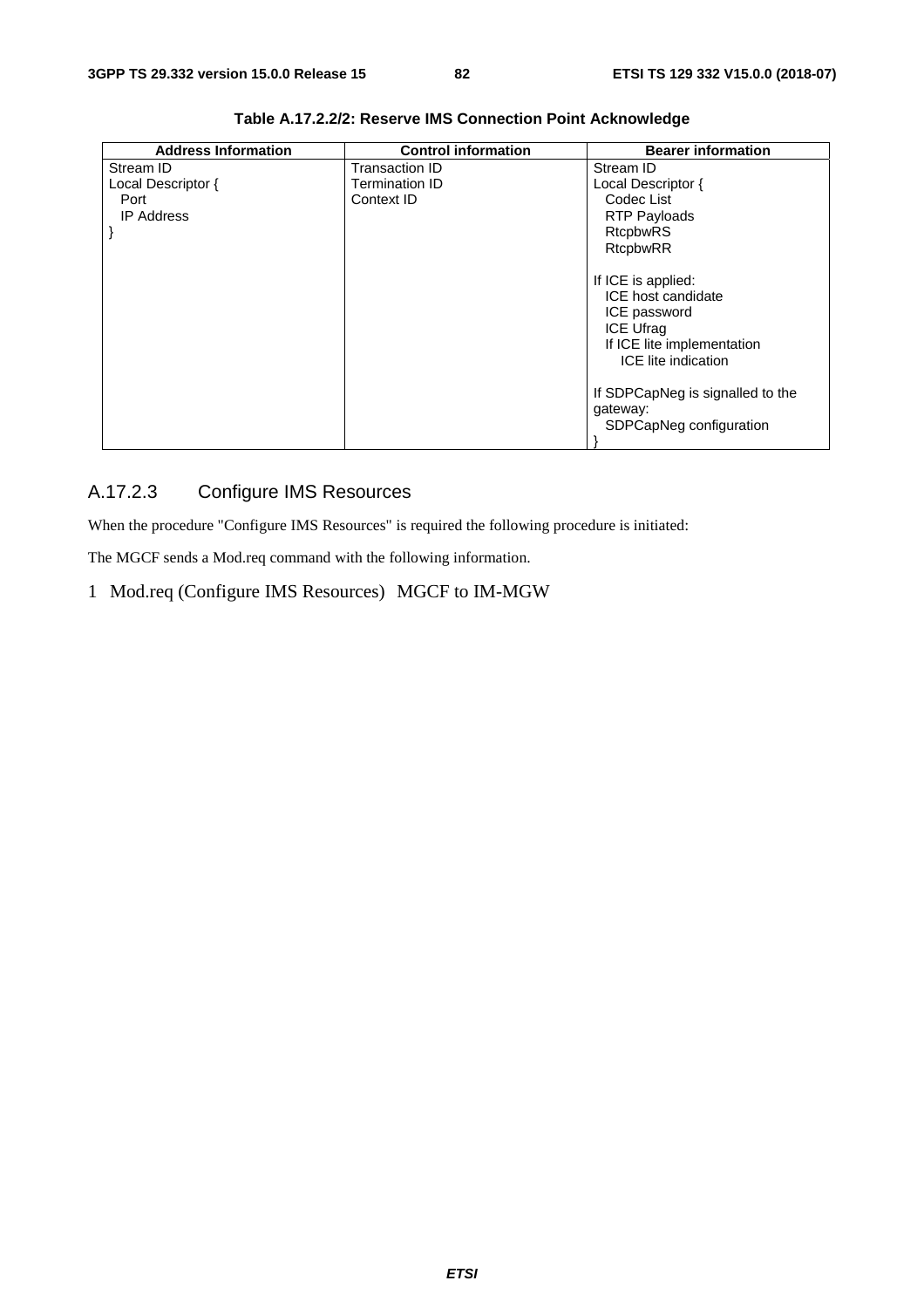| <b>Address Information</b>        | <b>Control information</b>                                                                                                                         | <b>Bearer information</b>         |  |  |  |
|-----------------------------------|----------------------------------------------------------------------------------------------------------------------------------------------------|-----------------------------------|--|--|--|
| If local resources are modified:  | <b>Transaction ID</b>                                                                                                                              | If local resources are modified:  |  |  |  |
| Stream ID                         | <b>Termination ID</b>                                                                                                                              | Stream ID                         |  |  |  |
| Local Descriptor {                | Context ID                                                                                                                                         | Local Descriptor {                |  |  |  |
| Port                              | If IP Interface Type:                                                                                                                              | Codec List                        |  |  |  |
| <b>IP Address</b>                 | IP interface = "IP interface                                                                                                                       | <b>RTP Payloads</b>               |  |  |  |
| ł                                 | type"(NOTE 1)                                                                                                                                      | <b>RtcpbwRS</b>                   |  |  |  |
| If remote resources are modified: | If Resources for multiple Codecs                                                                                                                   | <b>RtcpbwRR</b>                   |  |  |  |
| Remote Descriptor {               | shall be reserved:                                                                                                                                 |                                   |  |  |  |
| Port                              | Reserve_Value                                                                                                                                      | If SDPCapNeg is signalled to the  |  |  |  |
| <b>IP Address</b>                 |                                                                                                                                                    | gateway:                          |  |  |  |
| ł                                 | If ECN Endpoint support required                                                                                                                   | SDPCapNeg configuration           |  |  |  |
|                                   | ECN Enable = "True"                                                                                                                                |                                   |  |  |  |
|                                   | Initiation Method = "ECN Initiation                                                                                                                | If remote resources are modified: |  |  |  |
|                                   | Method"                                                                                                                                            | Remote Descriptor {               |  |  |  |
|                                   |                                                                                                                                                    | Codec List                        |  |  |  |
|                                   | If notification of ECN Failure                                                                                                                     | <b>RTP Payloads</b>               |  |  |  |
|                                   | Report:                                                                                                                                            | If rate adaptation for media      |  |  |  |
|                                   | NotificationRequested (Event                                                                                                                       | endpoints:                        |  |  |  |
|                                   | ID                                                                                                                                                 | <b>Additional Bandwidth</b>       |  |  |  |
|                                   | $= x$ , "ECN Failure")                                                                                                                             | Properties (NOTE 3)               |  |  |  |
|                                   |                                                                                                                                                    | <b>RtcpbwRS</b>                   |  |  |  |
|                                   | If full ICE is applied:                                                                                                                            | <b>RtcpbwRR</b>                   |  |  |  |
|                                   | Send Connectivity Check                                                                                                                            |                                   |  |  |  |
|                                   | ("Control")                                                                                                                                        | If RTCP APP messages allowed      |  |  |  |
|                                   | If notification of ICE Connectivity                                                                                                                | Allowed RTCP APP message          |  |  |  |
|                                   | <b>Check Result Report:</b>                                                                                                                        | types                             |  |  |  |
|                                   | NotificationRequested (Event                                                                                                                       |                                   |  |  |  |
|                                   | $ID = xx$ .                                                                                                                                        | If ICE is applied:                |  |  |  |
|                                   | "Connectivity Check Result")                                                                                                                       | ICE received candidate            |  |  |  |
|                                   | If notification of New Peer                                                                                                                        | ICE received password             |  |  |  |
|                                   | Reflexive Candidate:                                                                                                                               | <b>ICE received Ufrag</b>         |  |  |  |
|                                   | NotificationRequested (Event                                                                                                                       | (NOTE 2)                          |  |  |  |
|                                   | $ID = xy$ ," New Peer Reflexive                                                                                                                    |                                   |  |  |  |
|                                   | Candidate")                                                                                                                                        | If SDPCapNeg is signalled to the  |  |  |  |
|                                   | Send Additional Connectivity                                                                                                                       | gateway:                          |  |  |  |
|                                   | Check                                                                                                                                              | SDPCapNeg configuration           |  |  |  |
|                                   | ("Control")                                                                                                                                        | ļ                                 |  |  |  |
|                                   |                                                                                                                                                    |                                   |  |  |  |
|                                   | NOTE 1: If this property is included within the "Reserve IMS Connection Point" procedure or the "Reserve IMS                                       |                                   |  |  |  |
|                                   | Connection Point and configure remote resource" procedure then it shall not be modified by this                                                    |                                   |  |  |  |
| procedure.                        |                                                                                                                                                    |                                   |  |  |  |
| NOTE 2:                           |                                                                                                                                                    |                                   |  |  |  |
|                                   | The support of ICE received candidate, ICE received password, ICE received Ufrag are optional for ICE<br>lite, as specified in 3GPP TS 23.232 [5]. |                                   |  |  |  |
| NOTE 3:                           | The support of rate adaptation for media endpoints using the additional bandwidth properties is optional                                           |                                   |  |  |  |
|                                   | for the IM-MGW. If media transcoding is required the MGCF may provide for the selected payload type                                                |                                   |  |  |  |

**Table A.17.2.3/1: Configure IMS Resources Request** 

When the processing of command (1) is complete, the IM-MGW initiates the following procedure.

and the used IP version the additional bandwidth properties.

# 2 Mod.resp (Configure IMS Resources Ack)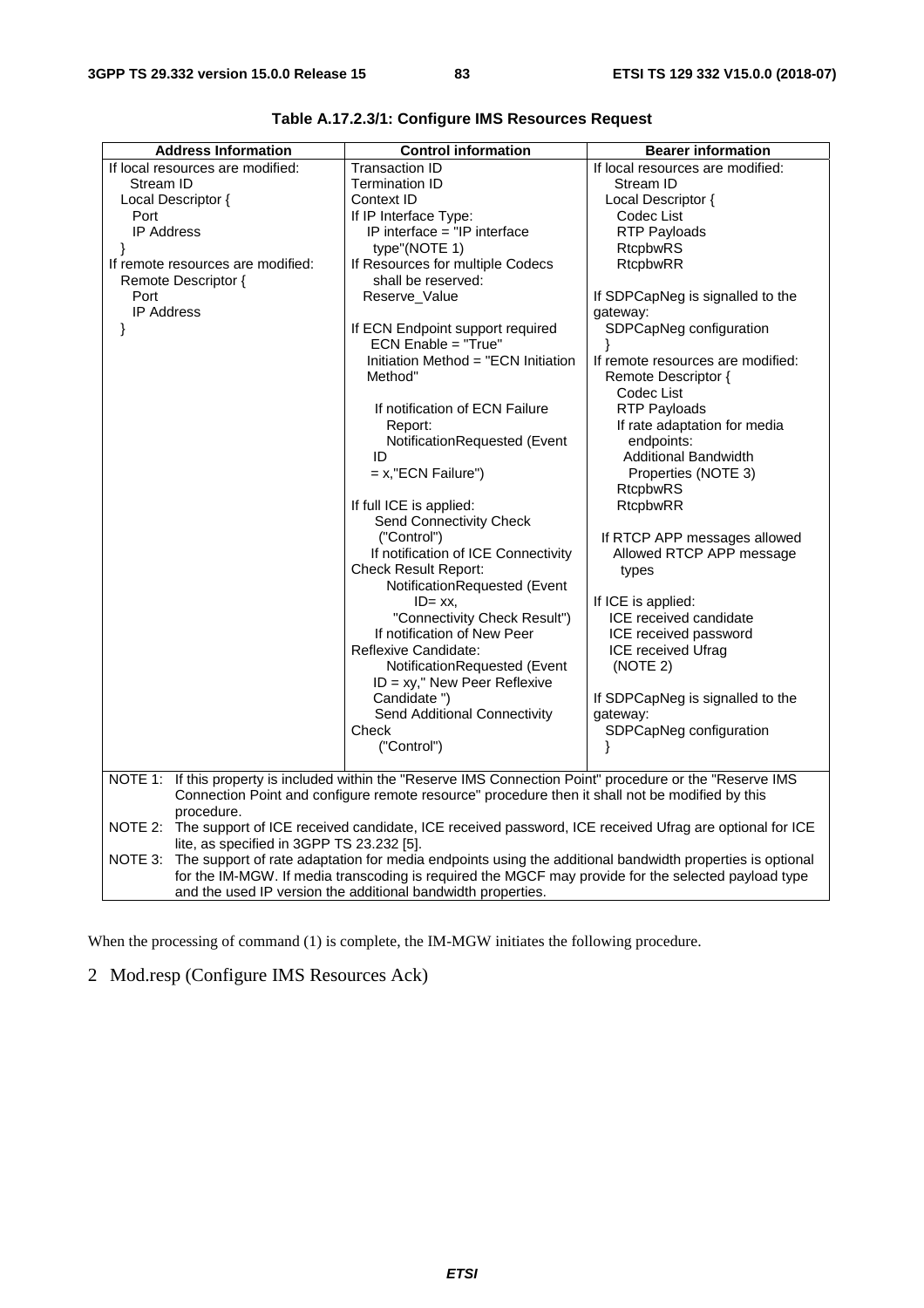| <b>Address Information</b>           | <b>Control information</b> | <b>Bearer information</b>            |
|--------------------------------------|----------------------------|--------------------------------------|
| If local resources were provided in  | <b>Transaction ID</b>      | If local resources were provided in  |
| request:                             | Context ID                 | request:                             |
| Stream ID                            | <b>Termination ID</b>      | Stream ID                            |
| Local Descriptor {                   |                            | Local Descriptor {                   |
| Port                                 |                            | Codec List                           |
| <b>IP Address</b>                    |                            | <b>RTP Payloads</b>                  |
|                                      |                            | <b>RtcpbwRS</b>                      |
| If remote resources were provided in |                            | <b>RtcpbwRR</b>                      |
| request:                             |                            |                                      |
| Remote Descriptor {                  |                            | If SDPCapNeg is signalled to the     |
| Port                                 |                            | gateway:                             |
| <b>IP Address</b>                    |                            | SDPCapNeg configuration              |
|                                      |                            |                                      |
|                                      |                            | If remote resources were provided in |
|                                      |                            | request:                             |
|                                      |                            | Remote Descriptor {                  |
|                                      |                            | Codec List                           |
|                                      |                            | <b>RTP Payloads</b>                  |
|                                      |                            | If rate adaptation for media         |
|                                      |                            | endpoints:                           |
|                                      |                            | <b>Additional Bandwidth</b>          |
|                                      |                            | Properties                           |
|                                      |                            | <b>RtcpbwRS</b>                      |
|                                      |                            | RtcpbwRR                             |
|                                      |                            |                                      |
|                                      |                            | If SDPCapNeg is signalled to the     |
|                                      |                            | gateway:                             |
|                                      |                            | SDPCapNeg configuration              |
|                                      |                            |                                      |

**Table A.17.2.3/2: Configure IMS Resources Acknowledge** 

### A.17.2.4 Reserve IMS Connection Point and configure remote resources

When the procedure "Reserve IMS Connection Point and configure remote resources" is required the following procedure is initiated:

The MGCF sends an Add.req command with the following information.

1 Add.req (Reserve IMS Connection Point and configure remote resources) MGCF to IM-MGW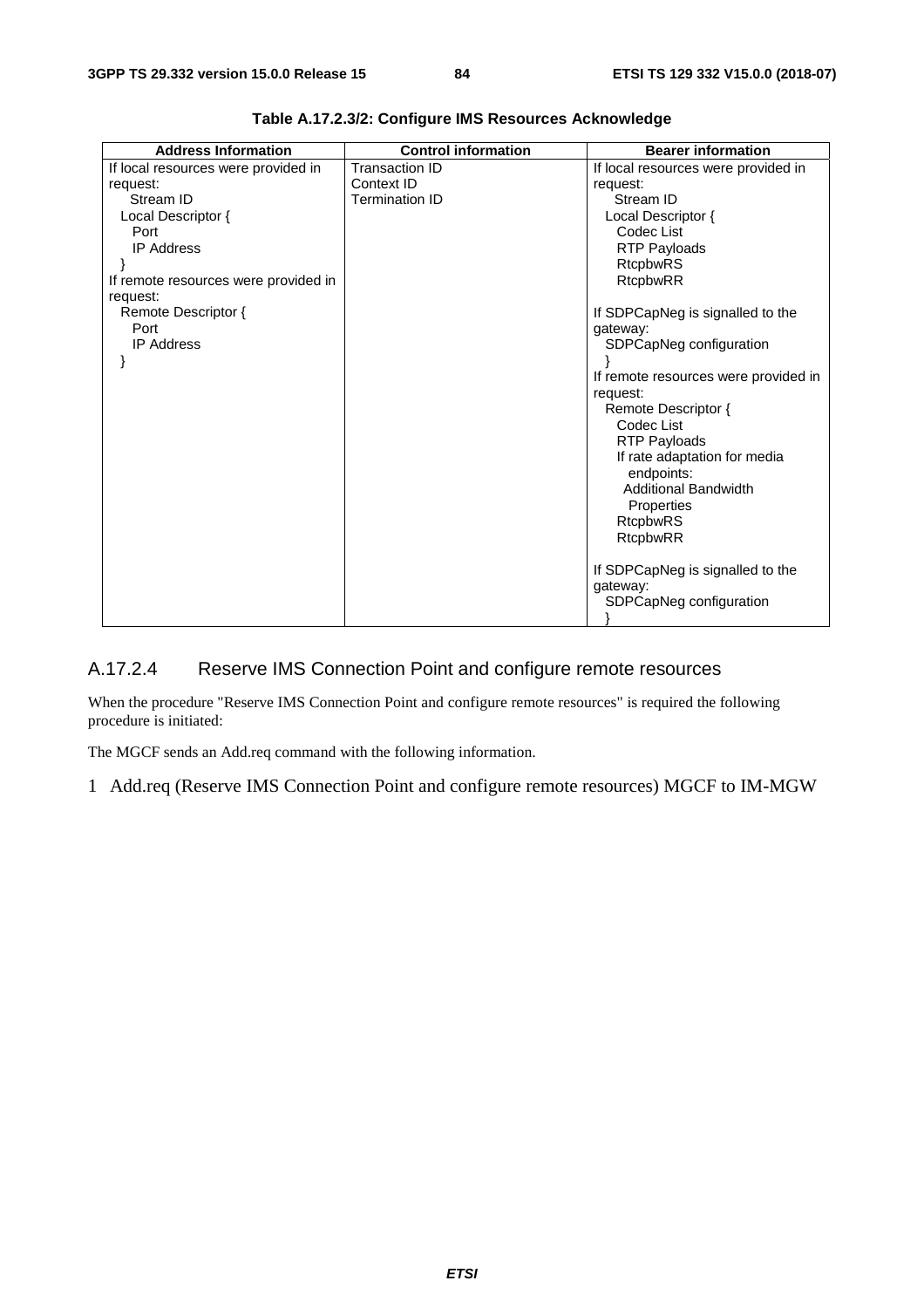| <b>Address Information</b>                                                                                                                                 | <b>Control information</b>                                                                                                                                                                                      | <b>Bearer information</b>              |  |
|------------------------------------------------------------------------------------------------------------------------------------------------------------|-----------------------------------------------------------------------------------------------------------------------------------------------------------------------------------------------------------------|----------------------------------------|--|
| Stream ID                                                                                                                                                  | <b>Transaction ID</b>                                                                                                                                                                                           | Stream ID                              |  |
| Local Descriptor {                                                                                                                                         | Termination $ID = ?$                                                                                                                                                                                            | Local Descriptor {                     |  |
| Port = $?$                                                                                                                                                 | If Context Requested:                                                                                                                                                                                           | Codec List                             |  |
| IP Address $= ?$                                                                                                                                           | Context $ID = ?$                                                                                                                                                                                                | <b>RTP Payloads</b>                    |  |
| ł                                                                                                                                                          | If Context Provided:                                                                                                                                                                                            | <b>RtcpbwRS</b>                        |  |
| Remote Descriptor {                                                                                                                                        | Context $ID = c1$                                                                                                                                                                                               | <b>RtcpbwRR</b>                        |  |
| Port                                                                                                                                                       | If MPS call/session:                                                                                                                                                                                            | If ICE is applied:                     |  |
| <b>IP Address</b>                                                                                                                                          | Priority Indicator = $x$                                                                                                                                                                                        | ICE host candidate request             |  |
| }                                                                                                                                                          | If IP Interface Type:                                                                                                                                                                                           | ICE password request                   |  |
|                                                                                                                                                            | IP interface = "IP interface type"                                                                                                                                                                              | ICE Ufrag request                      |  |
|                                                                                                                                                            | If Resources for multiple Codecs                                                                                                                                                                                |                                        |  |
|                                                                                                                                                            | shall be reserved:                                                                                                                                                                                              | If SDPCapNeg is signalled to the       |  |
|                                                                                                                                                            | Reserve_Value                                                                                                                                                                                                   | gateway:                               |  |
|                                                                                                                                                            | NotificationRequested (Event ID = $x$ ,                                                                                                                                                                         | SDPCapNeg configuration                |  |
|                                                                                                                                                            | "termination heartbeat")                                                                                                                                                                                        |                                        |  |
|                                                                                                                                                            | If indication on Bearer Released                                                                                                                                                                                | Remote Descriptor {                    |  |
|                                                                                                                                                            | requested:                                                                                                                                                                                                      | Codec List                             |  |
|                                                                                                                                                            | NotificationRequested (Event ID = $x$ ,                                                                                                                                                                         | <b>RTP Payloads</b>                    |  |
|                                                                                                                                                            | "BNC Release (Cause)") - as                                                                                                                                                                                     | If rate adaptation for media           |  |
|                                                                                                                                                            | defined in ITU-T                                                                                                                                                                                                | endpoints:                             |  |
|                                                                                                                                                            | Recommendation Q.1950                                                                                                                                                                                           | <b>Additional Bandwidth Properties</b> |  |
|                                                                                                                                                            | If multiple IP realms: IP realm                                                                                                                                                                                 | (NOTE 2)                               |  |
|                                                                                                                                                            | Identifier = required IP realm                                                                                                                                                                                  | <b>RtcpbwRS</b>                        |  |
|                                                                                                                                                            | identifier                                                                                                                                                                                                      | <b>RtcpbwRR</b>                        |  |
|                                                                                                                                                            | If ECN Endpoint support required                                                                                                                                                                                |                                        |  |
|                                                                                                                                                            | ECN Enable = "True"                                                                                                                                                                                             | If RTCP APP messages allowed           |  |
|                                                                                                                                                            | Initiation Method = "ECN Initiation                                                                                                                                                                             | Allowed RTCP APP message               |  |
|                                                                                                                                                            | Method"                                                                                                                                                                                                         | types                                  |  |
|                                                                                                                                                            | If notification of ECN Failure                                                                                                                                                                                  | If ICE is applied:                     |  |
|                                                                                                                                                            | Report:                                                                                                                                                                                                         | ICE received candidate                 |  |
|                                                                                                                                                            | NotificationRequested (Event                                                                                                                                                                                    | ICE received password                  |  |
|                                                                                                                                                            | ID                                                                                                                                                                                                              | ICE received Ufrag                     |  |
|                                                                                                                                                            | $= x$ , "ECN Failure")                                                                                                                                                                                          | (NOTE 1)                               |  |
|                                                                                                                                                            |                                                                                                                                                                                                                 |                                        |  |
|                                                                                                                                                            | If diffserv required:                                                                                                                                                                                           | If SDPCapNeg is signalled to the       |  |
|                                                                                                                                                            | Diffsery Code Point                                                                                                                                                                                             | gateway:                               |  |
|                                                                                                                                                            |                                                                                                                                                                                                                 | SDPCapNeg configuration                |  |
|                                                                                                                                                            | If ICE is applied:                                                                                                                                                                                              |                                        |  |
|                                                                                                                                                            | STUN server request                                                                                                                                                                                             |                                        |  |
|                                                                                                                                                            | If full ICE is applied                                                                                                                                                                                          |                                        |  |
|                                                                                                                                                            | Send Connectivity Check                                                                                                                                                                                         |                                        |  |
|                                                                                                                                                            | ("Control")                                                                                                                                                                                                     |                                        |  |
|                                                                                                                                                            | notification of ICE Connectivity                                                                                                                                                                                |                                        |  |
|                                                                                                                                                            | <b>Check Result Report:</b>                                                                                                                                                                                     |                                        |  |
|                                                                                                                                                            | NotificationRequested (Event                                                                                                                                                                                    |                                        |  |
|                                                                                                                                                            | $ID = xx$ , "Connectivity Check                                                                                                                                                                                 |                                        |  |
|                                                                                                                                                            | Result")                                                                                                                                                                                                        |                                        |  |
|                                                                                                                                                            | If notification of New Peer                                                                                                                                                                                     |                                        |  |
|                                                                                                                                                            | Reflexive Candidate:                                                                                                                                                                                            |                                        |  |
|                                                                                                                                                            | NotificationRequested (Event                                                                                                                                                                                    |                                        |  |
|                                                                                                                                                            | $ID = xy$ ," New Peer Reflexive                                                                                                                                                                                 |                                        |  |
|                                                                                                                                                            | Candidate")                                                                                                                                                                                                     |                                        |  |
|                                                                                                                                                            |                                                                                                                                                                                                                 |                                        |  |
| NOTE 1: The support of ICE received candidate, ICE received password, ICE received Ufrag are optional for ICE<br>lite, as specified in 3GPP TS 23.232 [5]. |                                                                                                                                                                                                                 |                                        |  |
| NOTE 2:                                                                                                                                                    |                                                                                                                                                                                                                 |                                        |  |
|                                                                                                                                                            | The support of rate adaptation for media endpoints using the additional bandwidth properties is optional<br>for the IM-MGW. If media transcoding is required the MGCF may provide for the selected payload type |                                        |  |

**Table A.17.2.4/1: Reserve IMS Connection Point and configure remote resources Request** 

When the processing of command (1) is complete, the IM-MGW initiates the following procedure.

and the used IP version the additional bandwidth properties.

2 Add.resp (Reserve IMS Connection Point and configure remote resources Ack)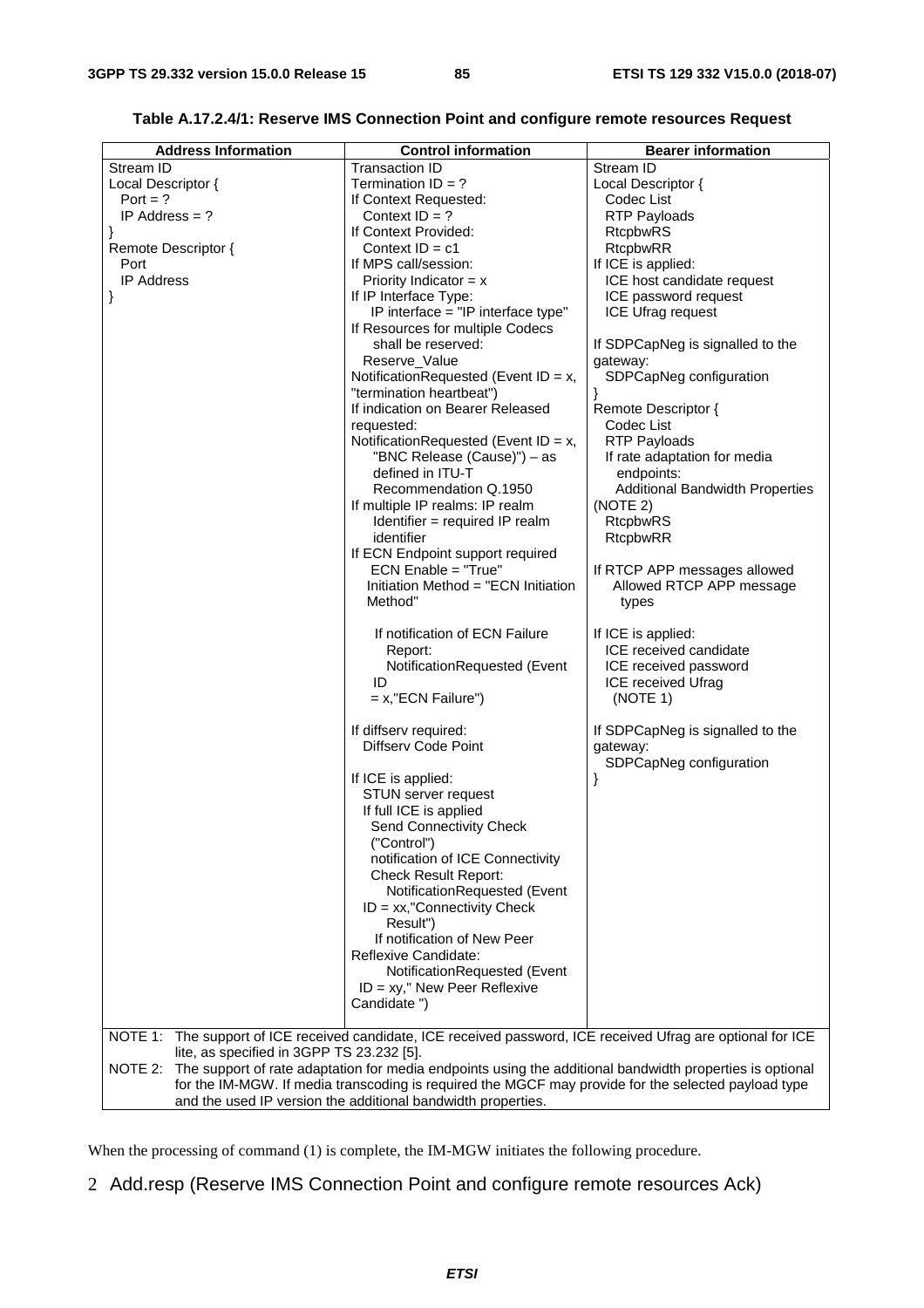| <b>Address Information</b> | <b>Control information</b> | <b>Bearer information</b>              |
|----------------------------|----------------------------|----------------------------------------|
| Stream ID                  | <b>Transaction ID</b>      | Stream ID                              |
| Local Descriptor {         | <b>Termination ID</b>      | Local Descriptor {                     |
| Port                       | Context ID                 | Codec List                             |
| <b>IP Address</b>          |                            | <b>RTP Payloads</b>                    |
|                            |                            | <b>RtcpbwRS</b>                        |
| Remote Descriptor {        |                            | <b>RtcpbwRR</b>                        |
| Port                       |                            | If ICE is applied:                     |
| <b>IP Address</b>          |                            | ICE host candidate                     |
|                            |                            | ICE password                           |
|                            |                            | <b>ICE Ufrag</b>                       |
|                            |                            | If ICE lite implementation             |
|                            |                            | <b>ICE</b> lite indication             |
|                            |                            |                                        |
|                            |                            | If SDPCapNeg is signalled to the       |
|                            |                            | gateway:                               |
|                            |                            | SDPCapNeg configuration                |
|                            |                            | Remote Descriptor {                    |
|                            |                            | Codec List                             |
|                            |                            | RTP Payloads                           |
|                            |                            | If rate adaptation for media           |
|                            |                            | endpoints:                             |
|                            |                            | <b>Additional Bandwidth Properties</b> |
|                            |                            | <b>RtcpbwRS</b>                        |
|                            |                            | RtcpbwRR                               |
|                            |                            |                                        |
|                            |                            | If SDPCapNeg is signalled to the       |
|                            |                            | gateway:                               |
|                            |                            | SDPCapNeg configuration                |
|                            |                            |                                        |

**Table A.17.2.4/2: Reserve IMS Connection Point and configure remote resources Acknowledge** 

# A.17.2.5 VOID

#### A.17.2.6 Termination heartbeat indication

When the procedure "Termination heartbeat indication" is required the following procedure is initiated: the MGW sends a NOT.req command with the following information.

| <b>Address Information</b> | <b>Control information</b> | <b>Bearer information</b> |
|----------------------------|----------------------------|---------------------------|
|                            | Transaction $ID = z$       |                           |
|                            | Context $ID = c1$          |                           |
|                            | Termination $ID = bearer1$ |                           |
|                            |                            |                           |
|                            | Event_ID (Event $ID = x$ , |                           |
|                            | "termination heartbeat")   |                           |

**Table A.17.2.6/1: NOT.req (Termination heartbeat) MGW to MGC** 

When the processing of command is complete, the MGC initiates the following procedure.

| <b>Address Information</b> | <b>Control information</b> | <b>Bearer information</b> |
|----------------------------|----------------------------|---------------------------|
|                            | Transaction $ID = z$       |                           |
|                            | Context $ID = c1$          |                           |
|                            | Termination $ID = bearer1$ |                           |

The heartbeat timer shall be configured to a value much greater than the mean call holding time.

The MGCF is in charge of correcting any detected mismatch, by substracting hanging terminations or clearing hanging contexts as specified for the hanging termination detection procedure in 3GPP TS 29.163 [4].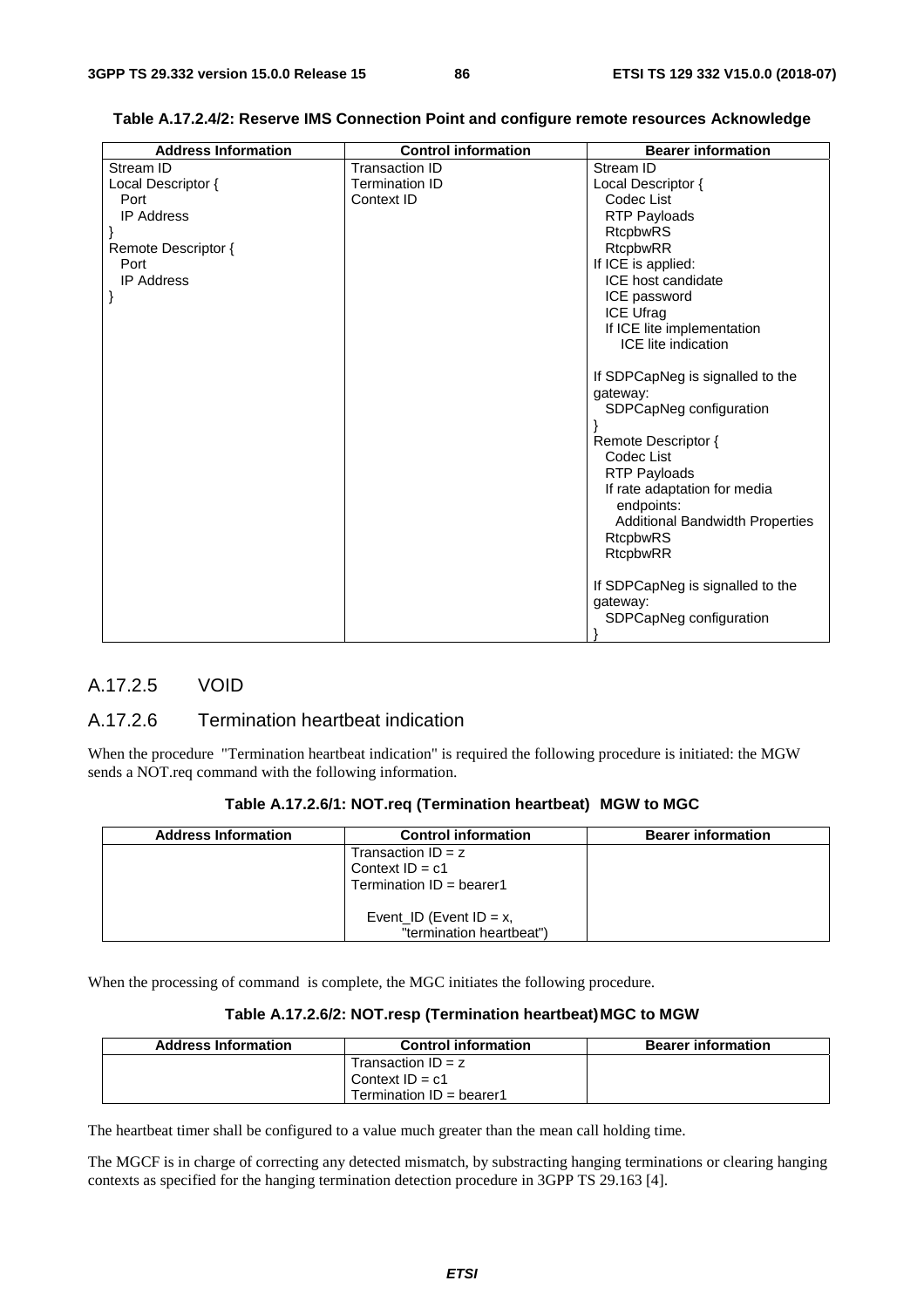# A.17.2.7 Request RTCP-Interworking

When the procedure "Request RTCP-Interworking" is required the following procedure is initiated:

the MGCF sends a Mod.req command with the following information.

#### **Table A.17.2.7/1: Request RTCP-Interworking Request**

| <b>Address Information</b> | <b>Control information</b>                                                              | <b>Bearer information</b> |
|----------------------------|-----------------------------------------------------------------------------------------|---------------------------|
|                            | Transaction $ID = z$<br>Context $ID = c1$                                               |                           |
|                            | Termination $ID = bearer1$                                                              |                           |
|                            | Notification Requested (Event ID =<br>x, "Incoming RTCP Interworking<br>(RTCP Filter)") |                           |

When the processing of command is complete, the IM-MGW initiates the following procedure.

| Table A.17.2.7/2: Request RTCP-Interworking Acknowledge |
|---------------------------------------------------------|
|---------------------------------------------------------|

| <b>Address Information</b> | <b>Control information</b> | <b>Bearer information</b> |
|----------------------------|----------------------------|---------------------------|
|                            | Transaction $ID = z$       |                           |
|                            | Context $ID = c1$          |                           |
|                            | Termination $ID = bearer1$ |                           |

# A.17.2.8 Notify RTCP-Interworking

When the procedure "Notify RTCP-Interworking" is required the following procedure is initiated:

the IM-MGW sends a NOT.req command with the following information.

| <b>Address Information</b> | <b>Control information</b>                                                                                  | <b>Bearer information</b> |
|----------------------------|-------------------------------------------------------------------------------------------------------------|---------------------------|
|                            | Transaction $ID = z$                                                                                        |                           |
|                            | Context $ID = c1$                                                                                           |                           |
|                            | Termination $ID = bearer1$                                                                                  |                           |
|                            | if RTCP PLI message received and<br>the interworking required:<br>Update Picture $=$<br>UpdatePicture_Event |                           |
|                            | if RTCP TMMBR message received                                                                              |                           |
|                            | and the interworking required:                                                                              |                           |
|                            | Max BitRate = $MaxBitRate$ Event                                                                            |                           |

When the processing of command is complete, the MGCF initiates the following procedure.

#### **Table A.17.2.8/2: Notify RTCP-Interworking Acknowledge**

| <b>Address Information</b> | <b>Control information</b> | <b>Bearer information</b> |
|----------------------------|----------------------------|---------------------------|
|                            | Transaction $ID = z$       |                           |
|                            | Context $ID = c1$          |                           |
|                            | Termination $ID = bearer1$ |                           |

The MGCF is in charge of sending the corresponding H.245 message to the CS side to request for the media adaption. as specified for the "Interworking between RTCP messages and H.245 messages" in 3GPP TS 29.163 [4].

# A.17.2.9 Signal H.245-Interworking

When the procedure "Signal H.245-Interworking" is required the following procedure is initiated: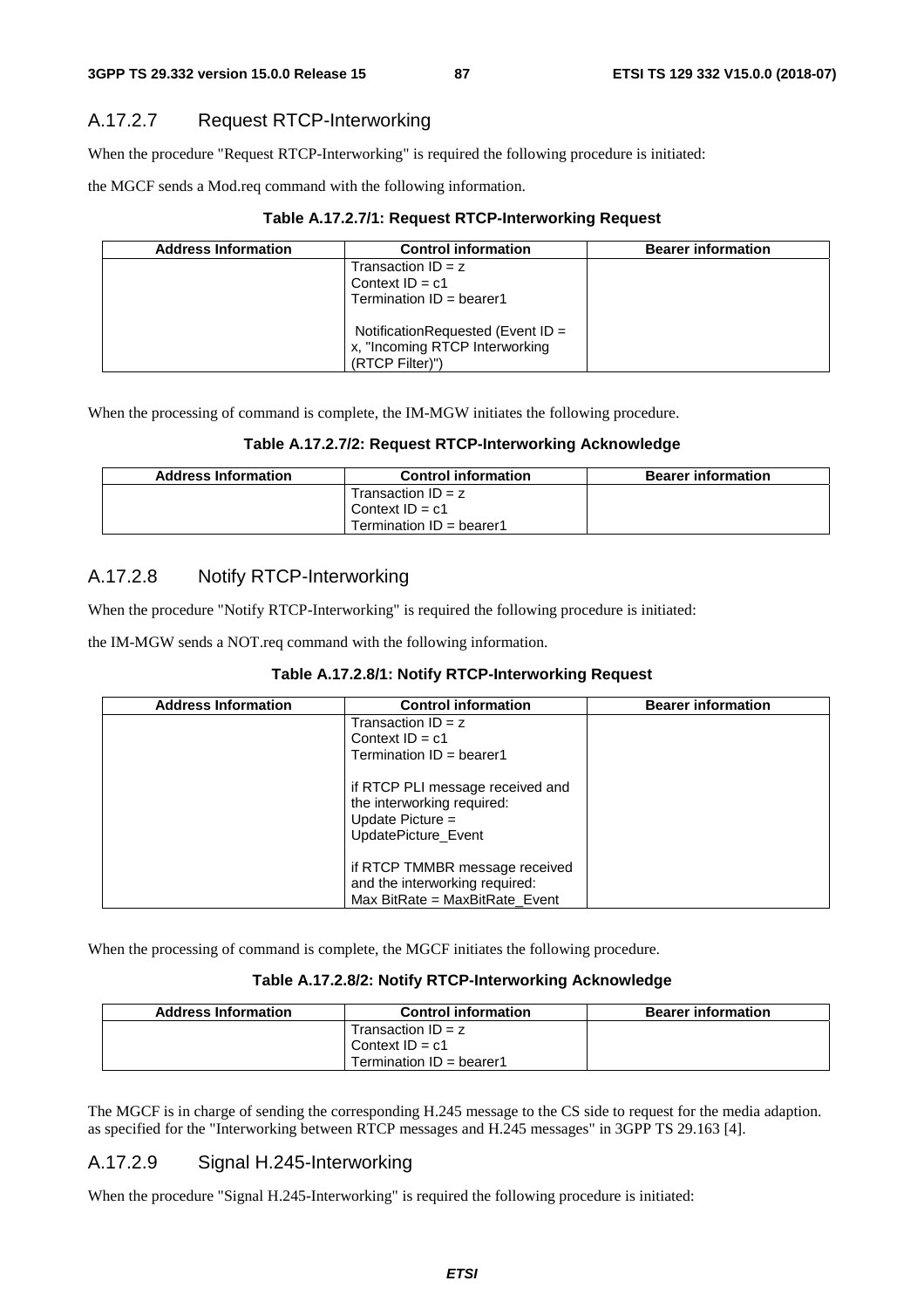the MGCF sends a Mod.req command with the following information.

**Table A.17.2.9/1: Signal H.245-Interworking Request** 

| <b>Address Information</b> | <b>Control information</b>                                                                                                              | <b>Bearer information</b> |
|----------------------------|-----------------------------------------------------------------------------------------------------------------------------------------|---------------------------|
|                            | Transaction $ID = z$<br>Context $ID = c1$<br>Termination $ID = bearer1$                                                                 |                           |
|                            | if H.245 VideoFastUpdatePicture<br>message received and the<br>interworking required:<br>Interwork H.245-RTCP<br>(UpdatePicture_Signal) |                           |
|                            | if H.245 Flow Control Command<br>received and the interworking<br>required:<br>Interwork H.245-RTCP<br>(MaxBitRate_Signal)              |                           |

When the processing of command is complete, the IM-MGW initiates the following procedure.

#### **Table A.17.2.9/2: Signal H.245-Interworking Acknowledge**

| <b>Address Information</b> | <b>Control information</b> | <b>Bearer information</b> |
|----------------------------|----------------------------|---------------------------|
|                            | Transaction $ID = z$       |                           |
|                            | Context $ID = c1$          |                           |
|                            | Termination $ID = bearer1$ |                           |

The IM-MGW is in charge of constructing and sending the corresponding RTCP message to the IMS side to request for the media adaption as specified for the "Interworking between RTCP messages and H.245 messages" in 3GPP TS 29.163 [4].

# A.17.2.10 ECN Failure Indication

The IM-MGWsends a NOTIFY request command as in Table A.17.2.10.1.

#### **Table A.17.2.10.1: ECN Failure Indication**

| <b>Address Information</b> | <b>Control information</b>                                     | <b>Bearer information</b> |
|----------------------------|----------------------------------------------------------------|---------------------------|
|                            | Transaction $ID = x$                                           |                           |
|                            | Context ID= C1                                                 |                           |
|                            | Termination $ID = T1$                                          |                           |
|                            | Event_ID (Event $ID = x$ ,<br>"ECN Failure (ECN Failure Type") |                           |
|                            |                                                                |                           |

The MGCF responds as in Table A.17.2.10.2

#### **Table A.17.2.10.2: ECN Failure Indication Ack**

| <b>Address Information</b> | <b>Control information</b> | <b>Bearer information</b> |
|----------------------------|----------------------------|---------------------------|
|                            | Transaction $ID = x$       |                           |
|                            | Context $ID = C1$          |                           |
|                            | Termination $ID = T1$      |                           |

# A.17.2.11 ICE Connectivity Check Result Notification

The IM-MGW sends a NOTIFY request command as defined in Table A.17.2.11.1.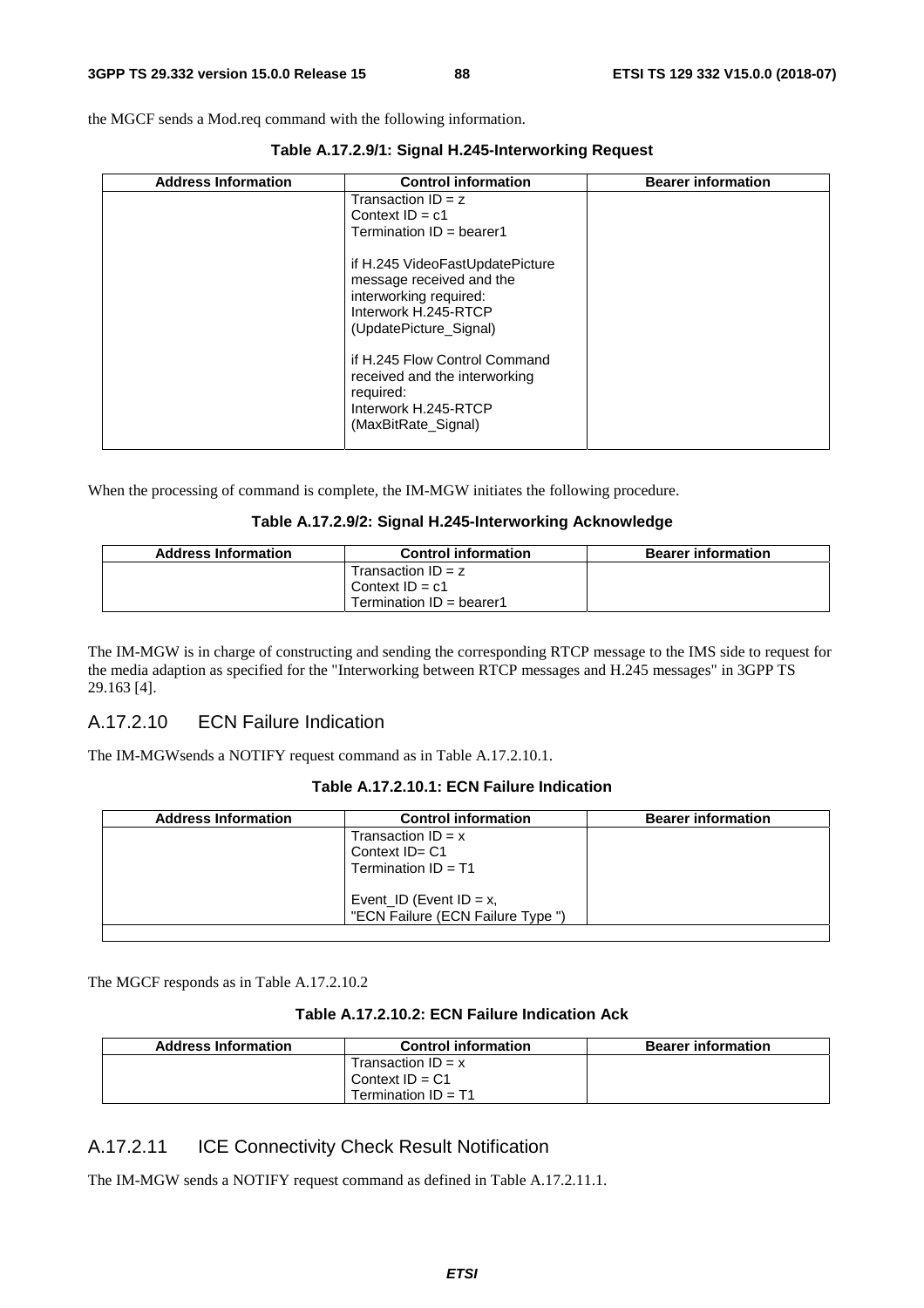**Address Information Control information Bearer information** Transaction  $ID = x$ Context ID= C1 Termination ID = T1 Event ID (Event ID =  $x$ , " Connectivity Check Result (Candidate/Transport Pair)")

**Table A.17.2.11.1: ICE Connectivity Check Result Notification** 

The MGCF responds as defined in Table A.17.2.11.2

#### **Table A.17.2.11.2: ICE Connectivity Check Result Notification Ack**

| <b>Address Information</b> | <b>Control information</b> | <b>Bearer information</b> |
|----------------------------|----------------------------|---------------------------|
|                            | Transaction $ID = x$       |                           |
|                            | Context $ID = C1$          |                           |
|                            | Termination $ID = T1$      |                           |

# A.17.2.12 ICE New Peer Reflexive Candidate Notification

The IM-MGW sends a NOTIFY request command as defined in Table A.17.2.12.1.

#### **Table A.17.2.12.1: ICE New Peer Reflexive Candidate Notification**

| <b>Address Information</b> | <b>Control information</b>                                                    | <b>Bearer information</b> |
|----------------------------|-------------------------------------------------------------------------------|---------------------------|
|                            | Transaction $ID = x$<br>Context ID= C1<br>Termination $ID = T1$               |                           |
|                            | Event ID (Event ID = $x$ ,<br>" New Peer Reflexive Candidate<br>(Candidate)") |                           |

The MGCF responds as defined in Table 5.17.2.12.2

### **Table A.17.2.12.2: ICE New Peer Reflexive Candidate Ack**

| <b>Address Information</b> | <b>Control information</b> | <b>Bearer information</b> |
|----------------------------|----------------------------|---------------------------|
|                            | Transaction $ID = x$       |                           |
|                            | Context $ID = C1$          |                           |
|                            | Termination $ID = T1$      |                           |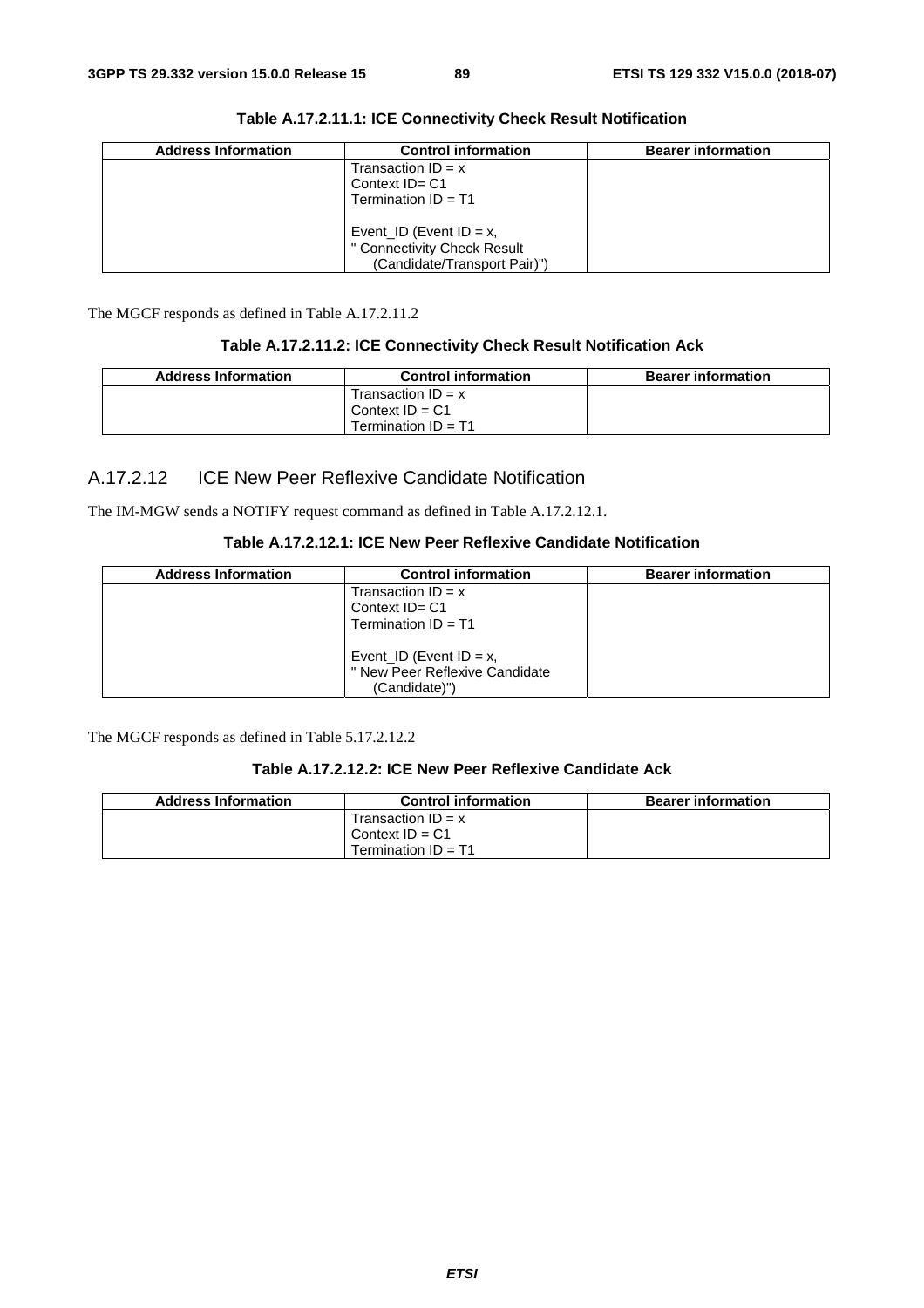# A.17.3 TDM Terminations Procedures

# A.17.3.1 Summary Procedures related to a termination towards ISUP

#### **Table A.17.3.1/1: Correspondence between ITU-T Recommendation Q.1950 [14] or 29.232 [5] callrelated transactions and 3GPP TS 29.163 [4] procedures related to a termination towards an ISUP network**

| Procedure defined in<br>3GPP TS 29.163 [4]                        | <b>Transaction</b><br>used in ITU-T<br>Q.1950 [14] | <b>Transaction used in</b><br>TS 29.232 [5]         | <b>Support</b>       | <b>Comment</b>                                                                                                                                                                                                                                                                                                                               |
|-------------------------------------------------------------------|----------------------------------------------------|-----------------------------------------------------|----------------------|----------------------------------------------------------------------------------------------------------------------------------------------------------------------------------------------------------------------------------------------------------------------------------------------------------------------------------------------|
| <b>Reserve TDM Circuit</b>                                        | n. a. for reuse                                    | n. a. for reuse,<br>(NOTE 2)                        | Optional<br>(NOTE 4) | See Clause A.17.3.2                                                                                                                                                                                                                                                                                                                          |
| Change TDM Through-<br>connection                                 | n. a. for reuse                                    | Change Through-<br>connection                       | Optional<br>(NOTE 4) | only the Explicit (MGC Controlled<br>Cut-Through) procedure is<br>supported                                                                                                                                                                                                                                                                  |
| Activate TDM voice-<br>processing function                        | n. a. for reuse                                    | <b>Activate Voice</b><br><b>Processing Function</b> | Optional<br>(NOTE 4) |                                                                                                                                                                                                                                                                                                                                              |
| Send TDM Tone                                                     | n. a. for reuse                                    | Send Tone                                           | Optional<br>(NOTE 4) |                                                                                                                                                                                                                                                                                                                                              |
| Stop TDM Tone                                                     | n. a. for reuse                                    | Stop Tone                                           | Optional<br>(NOTE 4) |                                                                                                                                                                                                                                                                                                                                              |
| <b>TDM Tone Completed</b>                                         | n. a. for reuse                                    | <b>Tone Completed</b>                               | Optional<br>(NOTE 4) |                                                                                                                                                                                                                                                                                                                                              |
| Play TDM<br>Announcement                                          | n. a. for reuse                                    | Play Announcement                                   | Optional<br>(NOTE 4) |                                                                                                                                                                                                                                                                                                                                              |
| <b>TDM Announcement</b><br>Completed                              | n. a. for reuse                                    | Announcement<br>Completed                           | Optional<br>(NOTE 4) |                                                                                                                                                                                                                                                                                                                                              |
| <b>Stop TDM</b><br>Announcement                                   | n. a. for reuse                                    | Stop Announcement                                   | Optional<br>(NOTE 4) |                                                                                                                                                                                                                                                                                                                                              |
| <b>Continuity Check</b>                                           | <b>Continuity Check</b><br>Tone                    | n. a. for reuse                                     | Optional<br>(NOTE 4) | The addition to "Prepare BNC<br>Notify" defined in Annex B.7.1.1 of<br>Q.1950 [14] shall be applied instead<br>to "Reserve TDM Circuit", as<br>defined in Clause A.17.3.2                                                                                                                                                                    |
| <b>Continuity Check Verify</b>                                    | <b>Continuity Check</b><br>Verify                  | <b>Continuity Check</b><br>Verify                   | Optional<br>(NOTE 4) |                                                                                                                                                                                                                                                                                                                                              |
| <b>Continuity Check</b><br>Response                               | <b>Continuity Check</b><br>Response                | n. a. for reuse                                     | Optional<br>(NOTE 4) | The addition to "Prepare BNC<br>Notify" defined in Annex B.7.1.2 of<br>Q.1950 [14] shall be applied instead<br>to "Reserve TDM Circuit", as<br>defined in Clause A.17.3.2                                                                                                                                                                    |
| Release TDM<br>Termination                                        | n. a. for reuse                                    | n. a. for reuse                                     | Optional<br>(NOTE 4) | See Clause A.17.3.3                                                                                                                                                                                                                                                                                                                          |
| <b>Termination heartbeat</b><br>Event                             | Not defined                                        | Termination<br>heartbeat Indication                 | Optional             | See Clause A.17.3.4                                                                                                                                                                                                                                                                                                                          |
| Not defined                                                       | Not defined                                        | <b>TFO Activation</b>                               | Optional             | See Clause A.14.21                                                                                                                                                                                                                                                                                                                           |
| Not defined                                                       | Not defined                                        | Codec Modify                                        | Optional             | See Clause A.14.21                                                                                                                                                                                                                                                                                                                           |
| Not defined                                                       | Not defined                                        | Optimal Codec and<br>Distant List_Notify            | Optional             | See Clause A.14.21                                                                                                                                                                                                                                                                                                                           |
| Not defined                                                       | Not defined                                        | Distant Codec List                                  | Optional             | See Clause A.14.21                                                                                                                                                                                                                                                                                                                           |
| Not defined                                                       | Not defined                                        | <b>TFO status Notify</b>                            | Optional             | See Clause A.14.21                                                                                                                                                                                                                                                                                                                           |
| Not defined                                                       | Not defined                                        | <b>TFO</b> status                                   | Optional             | See Clause A.14.21                                                                                                                                                                                                                                                                                                                           |
| <b>Bearer Released</b>                                            | n. a. for reuse.                                   | <b>Bearer Released</b>                              | Optional<br>(NOTE 4) |                                                                                                                                                                                                                                                                                                                                              |
| H.248 command.<br>NOTE 2:<br>reserve TDM circuit.<br>NOTE 3: VOID |                                                    |                                                     |                      | NOTE 1: A procedure defined in table 13.2.2 can be combined with another procedure in the same table. This means<br>that they can share the same contextID and termination ID(s) and that they can be combined in the same<br>The reserve circuit procedure of 29.232 is not to be used only a reduced set of the parameters is required for |

NOTE 4: Required for TDM terminations towards an ISUP based network

.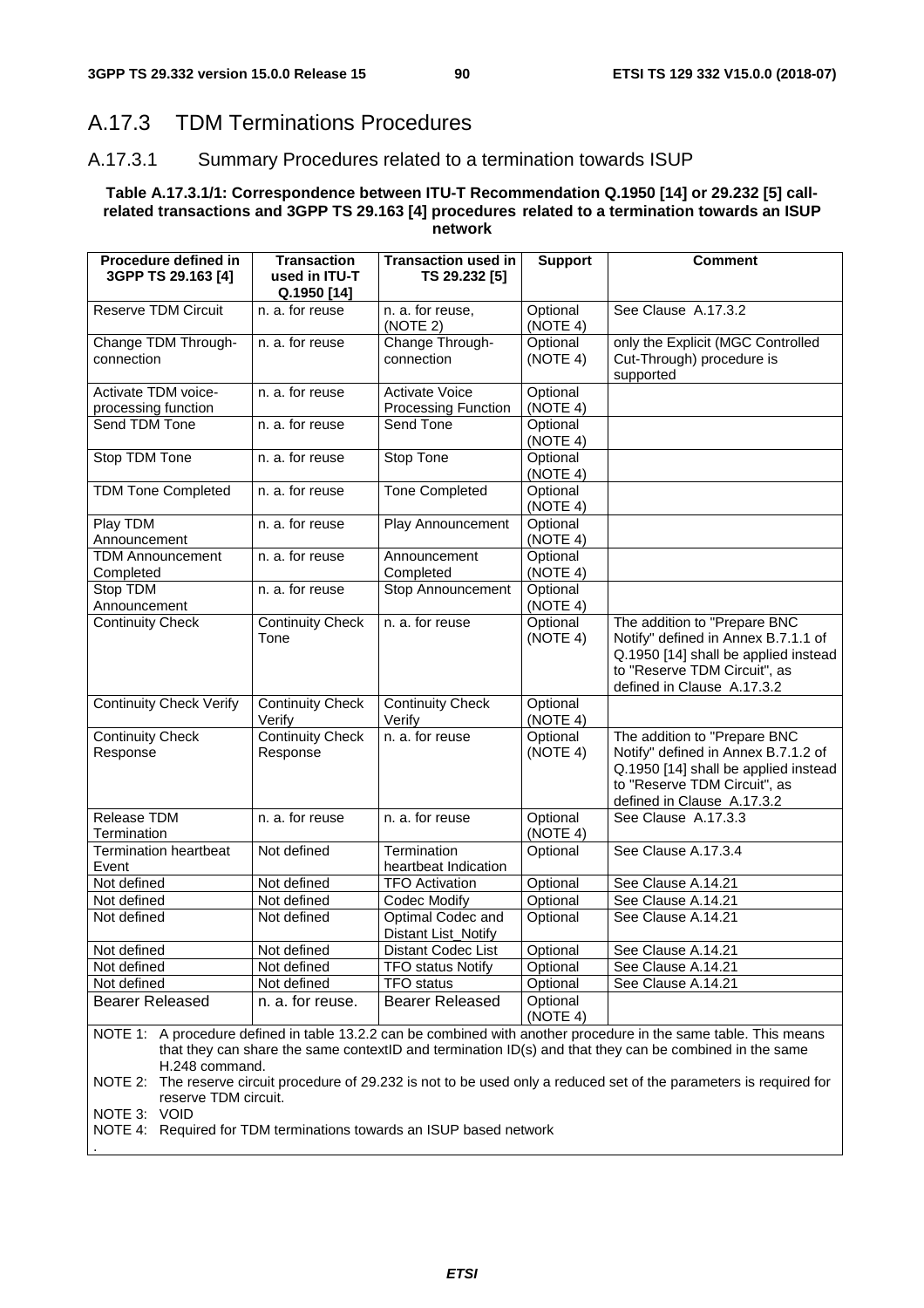# A.17.3.2 Reserve TDM Circuit

When the procedure "Reserve TDM Circuit" is required the following procedure is initiated:

The MGCF sends an Add.req command with the following information.

# **Table A.17.3.2/1: Add.req (Reserve TDM Circuit) MGCF to IM-MGW**

| <b>Address Information</b> | <b>Control information</b>               | <b>Bearer information</b>             |
|----------------------------|------------------------------------------|---------------------------------------|
|                            | Transaction ID                           | <b>Bearer Service Characteristics</b> |
|                            | Termination ID                           |                                       |
|                            | If Context Requested:                    |                                       |
|                            | Context $ID = ?$                         |                                       |
|                            | If Context Provided:                     |                                       |
|                            | Context $ID = c1$                        |                                       |
|                            | If detection of hanging termination is   |                                       |
|                            | requested:                               |                                       |
|                            | Notification Requested (Event $ID = x$ , |                                       |
|                            | "termination heartbeat")                 |                                       |
|                            | If indication on Bearer Released         |                                       |
|                            | requested:                               |                                       |
|                            | Notification Requested (Event $ID = x$ , |                                       |
|                            | "BNC Release (Cause)") – as              |                                       |
|                            | defined in ITU-T                         |                                       |
|                            | Recommendation Q.1950                    |                                       |

When the processing of command (1) is complete, the IM-MGW initiates the following procedure.

# **Table A.17.3.2/2: Add.resp (Reserve TDM Circuit) IM-MGW to MGCF**

| <b>Address Information</b> | <b>Control information</b> | <b>Bearer information</b> |
|----------------------------|----------------------------|---------------------------|
|                            | Transaction ID             |                           |
|                            | Termination ID             |                           |
|                            | Context ID                 |                           |

# A.17.3.3 Release TDM Termination

When the procedure "Release TDM Termination" is required the following procedure is initiated:

The MGCF sends an Sub.req command with the following information.

# **Table A.17.3.3/1: Sub.req (Release TDM Termination) MGCF to IM-MGW**

| <b>Address Information</b> | <b>Control information</b> | <b>Bearer information</b> |
|----------------------------|----------------------------|---------------------------|
|                            | Transaction ID             |                           |
|                            | Termination ID             |                           |
|                            | Context ID                 |                           |

When the processing of command (1) is complete, the IM-MGW initiates the following procedure.

# **Table A.17.3.3/2: Sub.resp (Release TDM Termination) IM-MGW to MGCF**

| <b>Address Information</b> | <b>Control information</b> | <b>Bearer information</b> |
|----------------------------|----------------------------|---------------------------|
|                            | Transaction ID             |                           |
|                            | Termination ID             |                           |
|                            | Context ID                 |                           |

# A.17.3.4 Termination heartbeat indication

When the procedure "Termination heartbeat indication" is required the following procedure is initiated: the MGW sends a NOT.req command with the following information.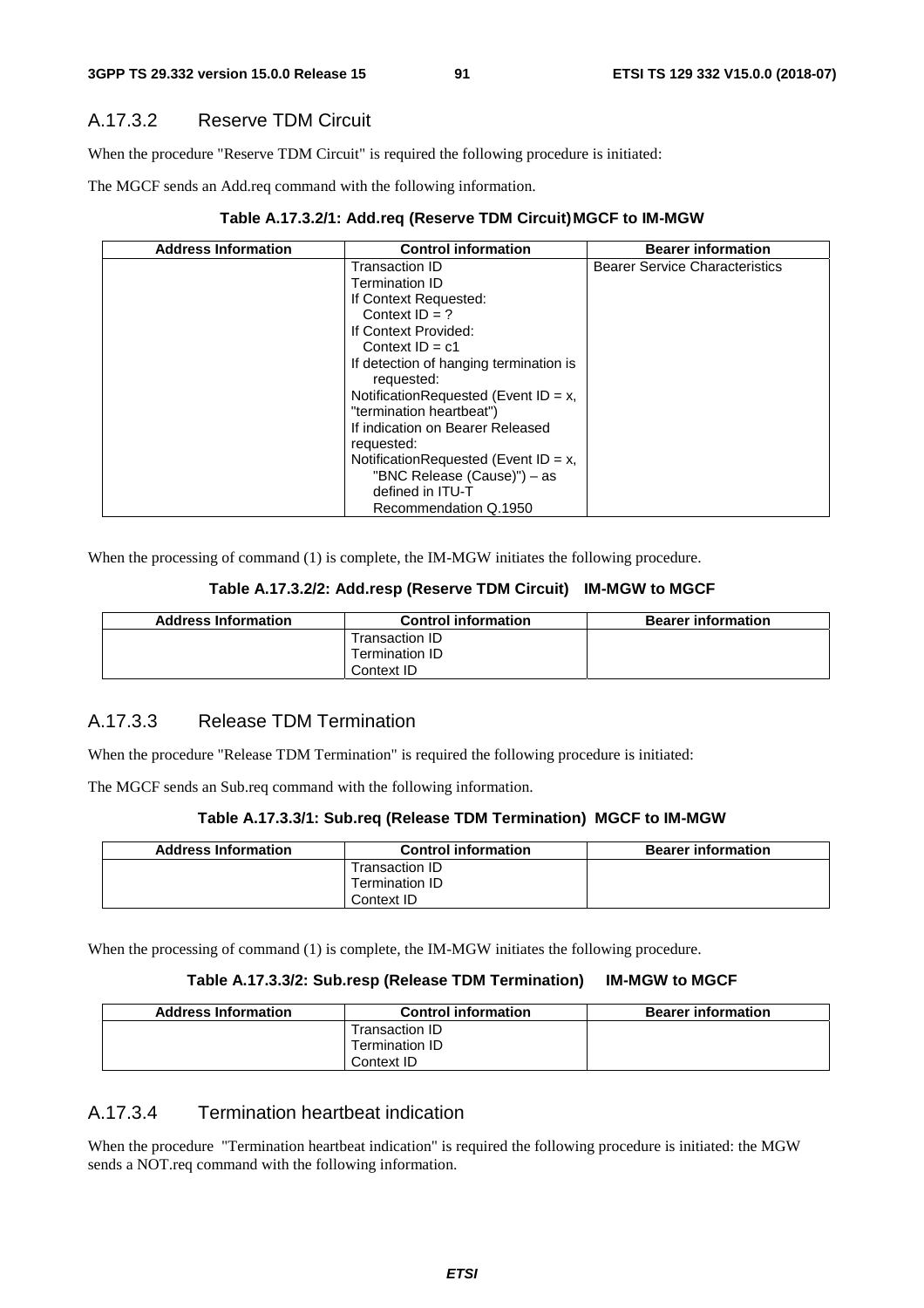**Address Information Control information Bearer information**  $Transaction$  ID = z Context  $ID = c1$ Termination ID = bearer1 Event ID (Event ID =  $x$ , "termination heartbeat")

**Table A.17.3.4/1: NOT.req (Termination heartbeat) MGW to MGC** 

When the processing of command is complete, the MGC initiates the following procedure.

#### **Table A.17.3.4/2: NOT.resp (Termination heartbeat) MGC to MGW**

| <b>Address Information</b> | <b>Control information</b>                      | <b>Bearer information</b> |
|----------------------------|-------------------------------------------------|---------------------------|
|                            | Transaction $ID = z$                            |                           |
|                            | Context $ID = c1$<br>Termination $ID = bearer1$ |                           |

The heartbeat timer shall be configured to a value much greater than the mean call holding time.

The MGCF is in charge of correcting any detected mismatch, by substracting hanging terminations or clearing hanging contexts as specified for the hanging termination detection procedure in 3GPP TS 29.163 [4].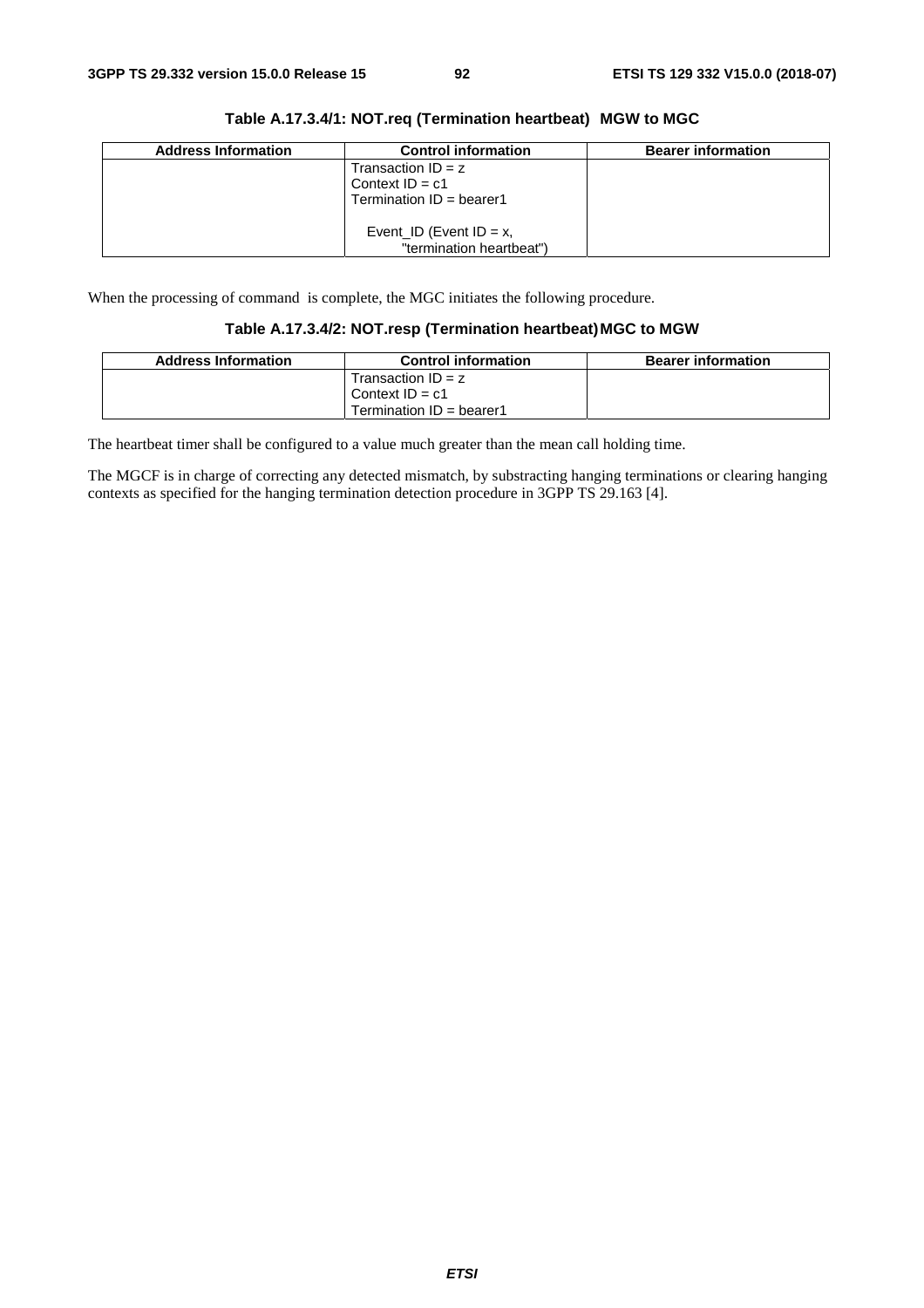# A.17.4 BICC Terminations Procedures

A.17.4.1 Procedures related to a termination towards BICC

**Table A.17.4.1/1: Correspondence between ITU-T Recommendation Q.1950 [14] or 3GPP TS 29.232 [5] call-related transactions and 3GPP TS 29.163 [4] procedures related to a termination towards a BICC network**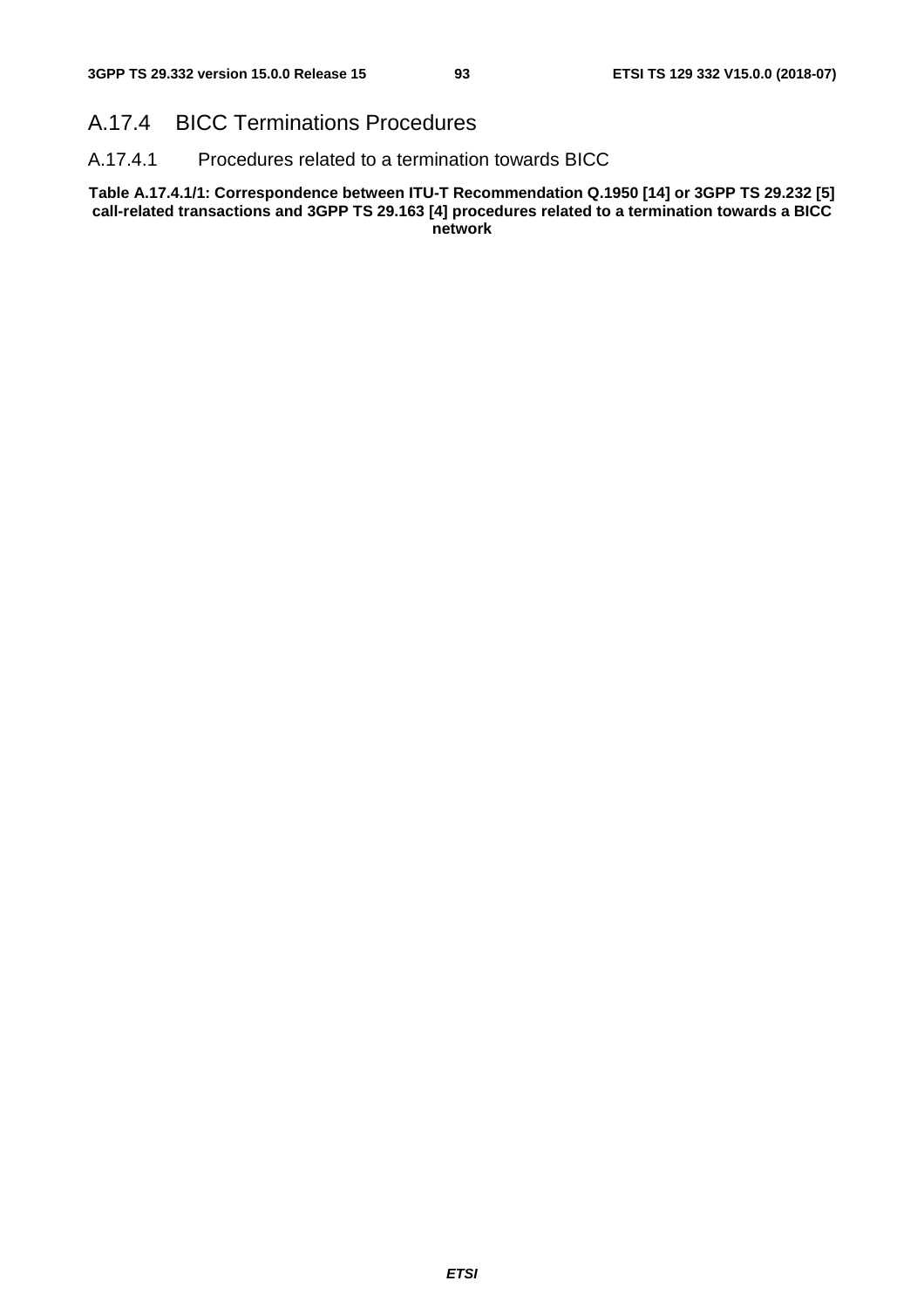| <b>Procedure</b><br>defined in 3GPP<br>TS 29.163 [4] | Transaction used in Q.1950<br>$[14]$ | Transaction used in TS 29.232<br>[5]              | <b>Support</b>       | <b>Comment</b>                                                                                           |
|------------------------------------------------------|--------------------------------------|---------------------------------------------------|----------------------|----------------------------------------------------------------------------------------------------------|
| <b>Establish Bearer</b>                              | Establish_BNC_Notify<br>+(tunnel)    | Establish Bearer (NOTE 1)                         | Optional<br>(NOTE 5) |                                                                                                          |
| Prepare Bearer                                       | Prepare_BNC_Notify<br>+(tunnel)      | Prepare Bearer (NOTE 1),<br>(NOTE 2)              | Optional<br>(NOTE 5) |                                                                                                          |
| Change Through-<br>Connection                        | n. a. for reuse                      | <b>Change Through-Connection</b>                  | Optional<br>(NOTE 5) | only the Explicit (MGC<br>Controlled Cut-Through)<br>procedure is supported                              |
| Release Bearer                                       | n. a. for reuse                      | Release Bearer                                    | Optional<br>(NOTE 5) | (NOTE 3)                                                                                                 |
| Release<br>Termination                               | n. a. for reuse                      | <b>Release Termination</b>                        | Optional<br>(NOTE 5) | Includes Subtract in the<br>transaction. Statistics about<br>"Ctmbits" are not<br>applicable in Sub.resp |
| Bearer Established   n. a. for reuse                 |                                      | <b>Bearer Established</b>                         | Optional<br>(NOTE 5) |                                                                                                          |
| <b>Bearer Released</b>                               | n. a. for reuse                      | <b>Bearer Released</b>                            | Optional<br>(NOTE 5) |                                                                                                          |
| Send Tone                                            | n. a. for reuse                      | Send Tone                                         | Optional<br>(NOTE 5) |                                                                                                          |
| Stop Tone                                            | n. a. for reuse                      | Stop Tone                                         | Optional<br>(NOTE 5) |                                                                                                          |
| <b>Tone Completed</b>                                | n. a. for reuse                      | <b>Tone Completed</b>                             | Optional<br>(NOTE 5) |                                                                                                          |
| Play<br>Announcement                                 | n. a. for reuse                      | Play Announcement                                 | Optional<br>(NOTE 5) |                                                                                                          |
| Stop<br>Announcement                                 | n. a. for reuse                      | Stop Announcement                                 | Optional<br>(NOTE 5) |                                                                                                          |
| Announcement<br>Completed                            | n. a. for reuse                      | Announcement Completed n                          | Optional<br>(NOTE 5) |                                                                                                          |
| Bearer<br>Modification<br>Support                    | Not defined                          | <b>Bearer Modification Support</b>                | Optional<br>(NOTE 5) |                                                                                                          |
| Confirm Char                                         | Confirm_Char                         | <b>Confirm Bearer Characterictics</b><br>(NOTE 1) | Optional<br>(NOTE 6) |                                                                                                          |
| <b>Modify Bearer</b><br>Characteristics              | Modify Char                          | <b>Modify Bearer Characteristics</b><br>(NOTE 1)  | Optional<br>(NOTE 6) |                                                                                                          |
| Reserve Char                                         | Reserve Char Notify                  | <b>Reserve Bearer Characteristics</b><br>(NOTE 1) | Optional<br>(NOTE 6) |                                                                                                          |
| <b>Bearer Modified</b>                               | <b>BNC Modified</b>                  | <b>Bearer Modified</b>                            | Optional<br>(NOTE 6) |                                                                                                          |
| Activate Voice<br>Processing<br>Function             | n. a. for reuse                      | <b>Activate Voice Processing</b><br>Function      | Optional<br>(NOTE 5) |                                                                                                          |
| <b>Tunnel Information</b><br>Down                    | Tunnel (MGC-MGW)                     | <b>Tunnel Information Down</b>                    | Optional<br>(NOTE 7) | For IP Transport at BICC<br>termination                                                                  |
| <b>Tunnel Information</b><br>Up                      | Tunnel (MGW-MGC)                     | Tunnel Information Up                             | Optional<br>(NOTE 7) | For IP Transport at BICC<br>termination                                                                  |
| Termination<br>heartbeat                             | Not defined                          | Termination heartbeat indication                  | Mandatory            |                                                                                                          |
| Not defined                                          | Not defined                          | <b>TFO Activation</b>                             | Optional             |                                                                                                          |
| Not defined                                          | Not defined                          | Codec Modify                                      | Optional             |                                                                                                          |
| Not defined                                          | Not defined                          | <b>Optimal Codec and Distant</b><br>List_Notify   | Optional             |                                                                                                          |
| Not defined                                          | Not defined                          | Distant Codec List                                | Optional             |                                                                                                          |
| Not defined                                          | Not defined                          | <b>TFO status Notify</b>                          | Optional             |                                                                                                          |
| Not defined                                          | Not defined                          | <b>TFO</b> status                                 | Optional             |                                                                                                          |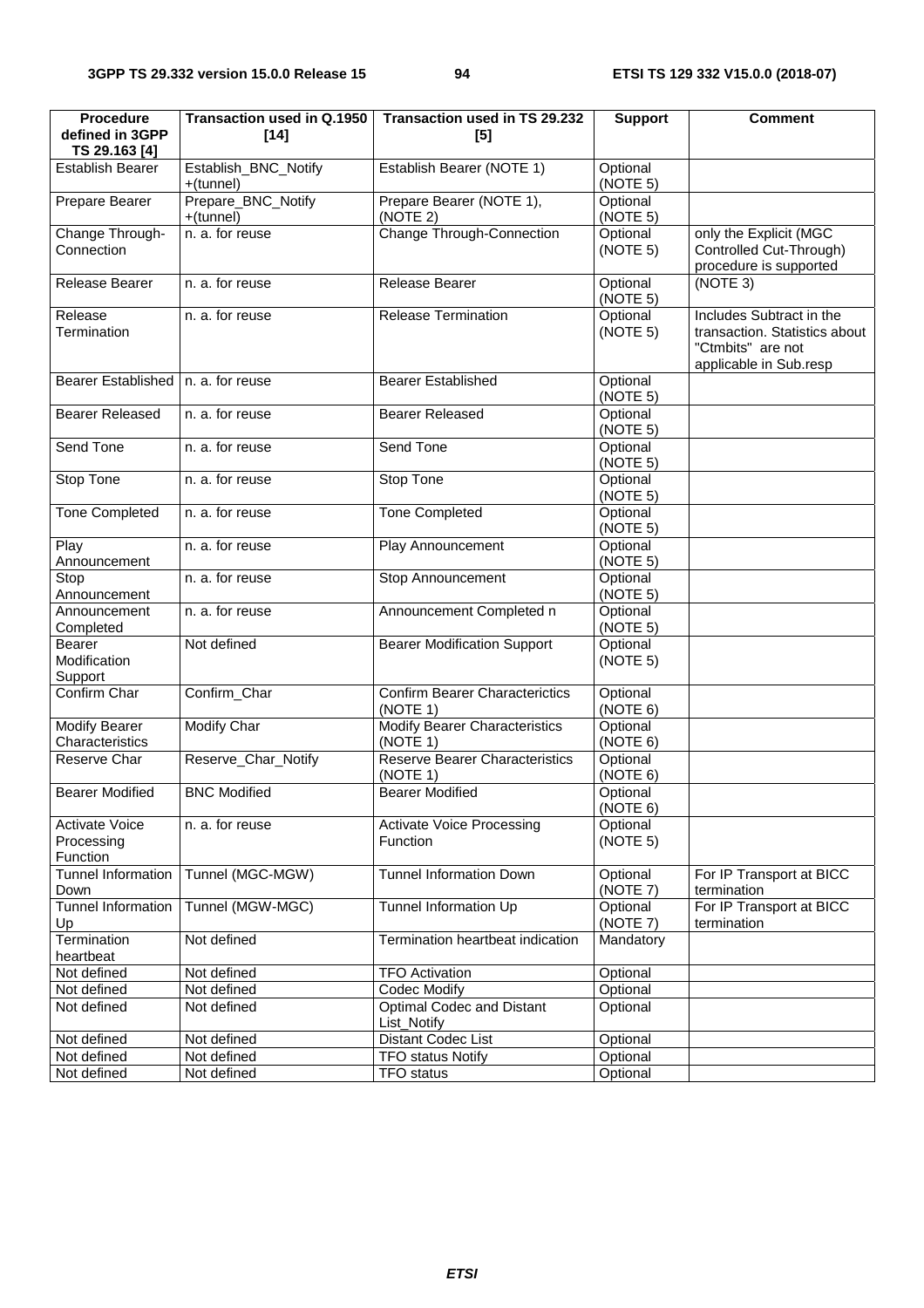|                | NOTE 1: The procedure is only applicable if the Nb framing protocol is applied at the BICC termination. Only requesting of |
|----------------|----------------------------------------------------------------------------------------------------------------------------|
|                | Observed events defined in the corresponding TS 29.232 and parameters defined in the "3GUP" package of TS 29.232           |
|                | are applicable in addition the parameters of the corresponding Q.1950 procedure. Those parameters shall be applies as      |
|                | follows: UP mode = Supported mode: UP versions = 2; interface = $CN$ ;                                                     |
|                | NOTE 2: Parameters and Observed events defined for Cellular Text telephone Modem Text Transport in the corresponding       |
|                | procedure of TS 29.232 are not applicable.                                                                                 |
| I NOTE 3: VOID |                                                                                                                            |
| I NOTE 4: VOID |                                                                                                                            |
|                | NOTE 5: Necessary for optional terminations towards BICC                                                                   |
|                | NOTE 6: Optional for optional terminations towards BICC                                                                    |
|                | NOTE 7: Necessary for optional terminations towards BICC network with IP transport                                         |

# A.17.5 Multiplex Termination Procedures

# A.17.5.1 Procedures related to a Multiplex termination

#### **Table A.17.5.1/1: Correspondence between ITU-T Recommendation Q.1950 [14] or 3GPP TS 29.232 [5] call-related transactions and 3GPP TS 29.163 [4] procedures related to a multiplex termination**

| <b>Procedure</b><br>defined in 3GPP<br>TS 29.163 [4] | Transaction used in Q.1950<br>$[14]$                   | Transaction used in TS 29.232<br>[5] | <b>Support</b>       | <b>Comment</b> |
|------------------------------------------------------|--------------------------------------------------------|--------------------------------------|----------------------|----------------|
| <b>Add Multiplex</b><br>Termination                  | Not defined                                            | Not defined                          | Optional<br>(NOTE 1) | See A.17.5.2   |
| Configure<br>Multiplex<br>Termination                | Not defined                                            | Not defined                          | Optional<br>(NOTE 1) | See A.17.5.3   |
| Signal H245<br>Message                               | Not defined                                            | Not defined                          | Optional<br>(NOTE 1) | See A.17.5.4   |
| Notify H245<br>message                               | Not defined                                            | Not defined                          | Optional<br>(NOTE 1) | See A.17.5.5   |
| Notify MONA<br>Preference<br>Reception               | Not defined                                            | Not defined                          | Optional<br>(NOTE 1) | See A.17.5.6   |
| Notify MONA<br>Preference<br>Completed               | Not defined                                            | Not defined                          | Optional<br>(NOTE 1) | See A.17.5.7   |
| Signal SPC                                           | Not defined                                            | Not defined                          | Optional<br>(NOTE 1) | See A.17.5.8   |
| Notify SPC                                           | Not defined                                            | Not defined                          | Optional<br>(NOTE 1) | See A.17.5.9   |
| Notify MPC                                           | Not defined                                            | Not defined                          | Optional<br>(NOTE 1) | See A.17.5.10  |
| Notify Detection of<br>Legacy<br>Interworking        | Not defined                                            | Not defined                          | Optional<br>(NOTE 1) | See A.17.5.11  |
| Stop MPC                                             | Not defined                                            | Not defined                          | Optional<br>(NOTE 1) | See A.17.5.12  |
| Stop SPC                                             | Not defined                                            | Not defined                          | Optional<br>(NOTE 1) | See A.17.5.13  |
| Stop MONA<br>Negotiation                             | Not defined                                            | Not defined                          | Optional<br>(NOTE 1) | See A.17.5.14  |
|                                                      | NOTE 1: Necessary for interworking of multimedia calls |                                      |                      |                |

# A.17.5.2 Add Multiplex Termination

When the procedure "Add Multiplex Termination" is required the following procedure is initiated:

The MGCF sends an Add.req command with the following information.

#### 1 Add.req (Add Multiplex Termination) MGCF to IM-MGW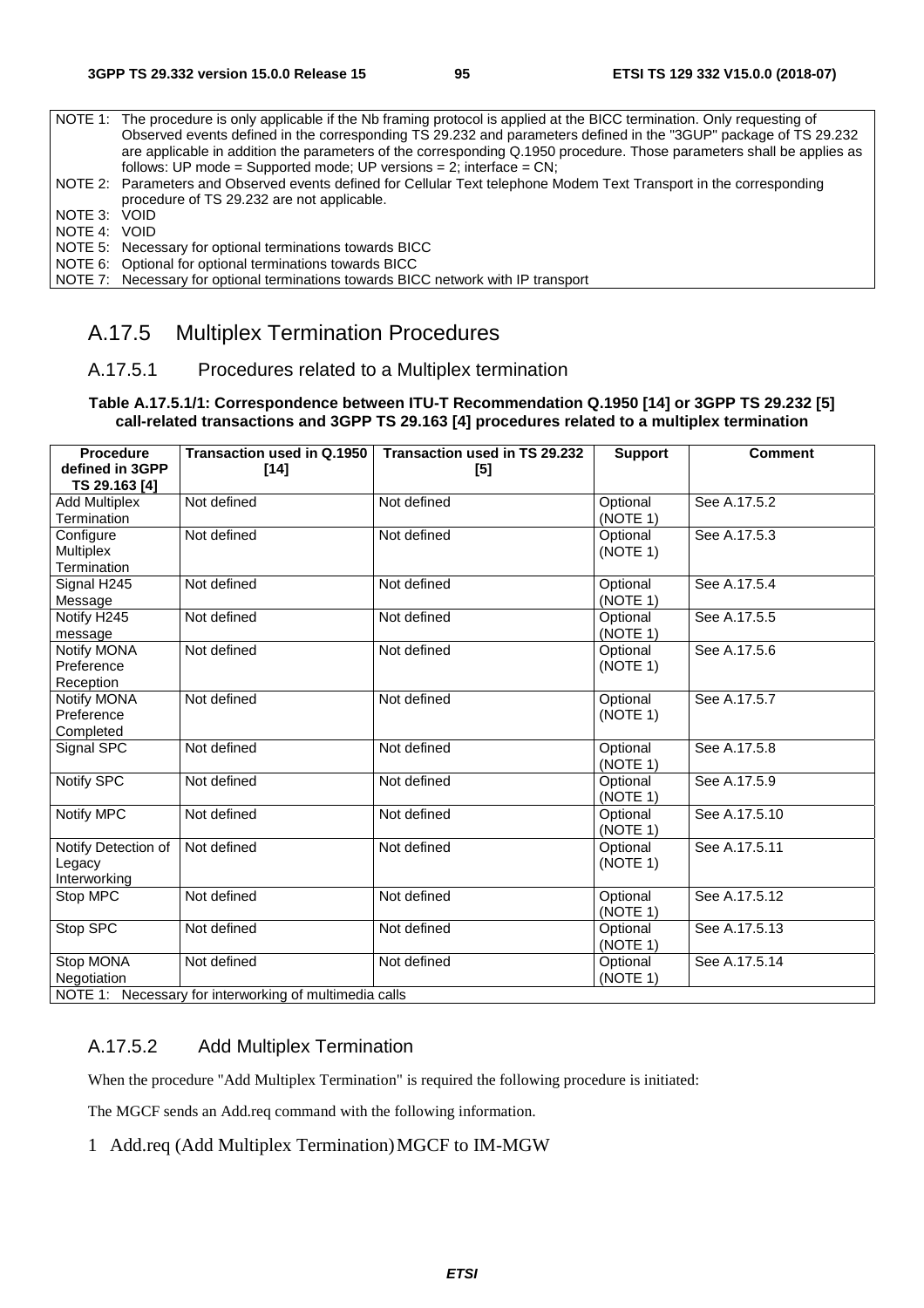| <b>Address Information</b> | <b>Control information</b>                                                                                                                                                                         | <b>Bearer information</b> |
|----------------------------|----------------------------------------------------------------------------------------------------------------------------------------------------------------------------------------------------|---------------------------|
|                            | Transaction $ID = z$<br>Context $ID = c1$<br>Termination $ID = ?$                                                                                                                                  |                           |
|                            | Muxdescriptor                                                                                                                                                                                      |                           |
|                            | If MONA procedures not supported:<br>NotificationRequested (Event ID<br>$= X,$<br>"Incoming H245 message")                                                                                         |                           |
|                            | f MONA procedures supported:                                                                                                                                                                       |                           |
|                            | NotificationRequested (Event ID<br>$= X,$                                                                                                                                                          |                           |
|                            | "Incoming H245 message<br>(SPC=Both)")                                                                                                                                                             |                           |
|                            | NotificationRequested (Event ID = $x$ ,<br>"termination heartbeat")                                                                                                                                |                           |
|                            | If indication on Bearer Released<br>requested:                                                                                                                                                     |                           |
|                            | NotificationRequested (Event ID = $x$ ,<br>"BNC Release (Cause)") - as<br>defined in ITU-T<br>Recommendation Q.1950                                                                                |                           |
|                            | If MONA procedures supported:                                                                                                                                                                      |                           |
|                            | Signal = Outgoing MONA<br>preferences<br>(Outgoing MONA preference<br>content) (NOTE)<br>NotificationRequested (Event ID<br>$= X,$<br>"MONA Preference recv")                                      |                           |
|                            | NotificationRequested (Event ID<br>$= X,$<br>"MONA Preference completed")                                                                                                                          |                           |
|                            | NotificationRequested (Event ID<br>$= X,$<br>"Legacy Interworking Detected"<br>(Signal = Outgoing H245<br>message<br>(Outgoing H.245 message content)<br>$)$ )                                     |                           |
|                            | NotificationRequested (Event ID<br>$= X,$<br>"Mona Preference Channel<br>reception")                                                                                                               |                           |
|                            | Signal = Forward media in MPC<br>(MPC MUX Code)                                                                                                                                                    |                           |
|                            | Incoming Multiplex Table                                                                                                                                                                           |                           |
| NOTE:                      | The frequent retransmissions of MONA preference messages required by MONA procedures are to be<br>performed by the IM-MGW autonomously to avoid unnecessary load at the Mn interface and the MGCF. |                           |

**Table A.17.5.2/1: Add Multiplex Termination Request**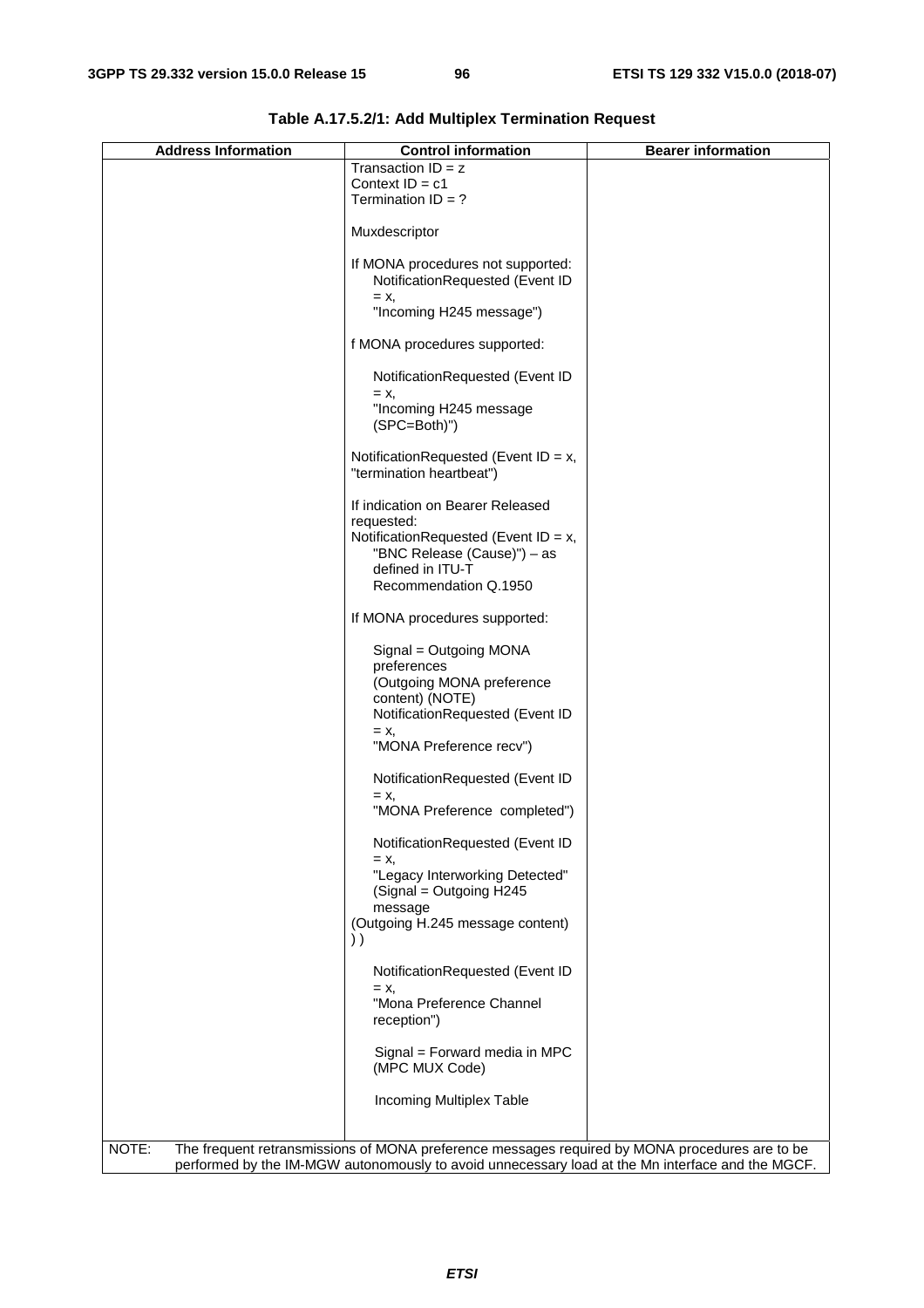On receipt of this procedure, and the setting of the muxdescriptor, the IM-MGW shall initiate the H.324 negotiation, with connection mode H.324M and predefined Highest Multiplexing Level.

When the processing of command (1) is complete, the IM-MGW initiates the following procedure.

#### 2 Add.resp (Add Multiplex Termination Ack)

#### **Table A.17.5.2/2: Add Multiplex Termination Acknowledge**

| <b>Address Information</b> | <b>Control information</b>     | <b>Bearer information</b> |
|----------------------------|--------------------------------|---------------------------|
|                            | Transaction $ID = z$           |                           |
|                            | Context $ID = c1$              |                           |
|                            | Termination $ID = \text{mux1}$ |                           |
|                            |                                |                           |

#### A.17.5.3 Configure Multiplex Termination

When the procedure "Configure Multiplex Termination" is required the following procedure is initiated:

The MGCF sends an Mod.req command with the following information.

#### 1 Mod.req (Configure Multiplex Termination) MGCF to IM-MGW

#### **Table A.17.5.3/1: Configure Multiplex Termination Request**

| <b>Address Information</b> | <b>Control information</b>                      | <b>Bearer information</b> |
|----------------------------|-------------------------------------------------|---------------------------|
|                            | Transaction $ID = z$                            |                           |
|                            | Context $ID = c1$                               |                           |
|                            | Termination $ID = \text{mux1}$                  |                           |
|                            | If MONA completed or MONA not                   |                           |
|                            | supported:                                      |                           |
|                            | Remote H223 Capability                          |                           |
|                            | Incoming Multiplex table                        |                           |
|                            | <b>Outgoing Multiplex table</b>                 |                           |
|                            | If MONA MPC sending is requested:               |                           |
|                            | Signal = Forward media in MPC<br>(MPC MUX Code) |                           |

When the processing of command (1) is complete, the IM-MGW initiates the following procedure.

#### 2 Mod.resp (Configure Multiplex Termination Ack)

#### **Table A.17.5.3/2: Configure Multiplex Termination Acknowledge**

| <b>Address Information</b> | <b>Control information</b>                                                  | <b>Bearer information</b> |
|----------------------------|-----------------------------------------------------------------------------|---------------------------|
|                            | Transaction $ID = z$<br>Context $ID = c1$<br>Termination $ID = \text{mux1}$ |                           |

# A.17.5.4 Signal H245 Message

When the procedure "Signal H245 Message" is required the following procedure is initiated:

The MGCF sends an Mod.req command with the following information.

#### 1 Mod.req (Signal H245 Message) MGCF to IM-MGW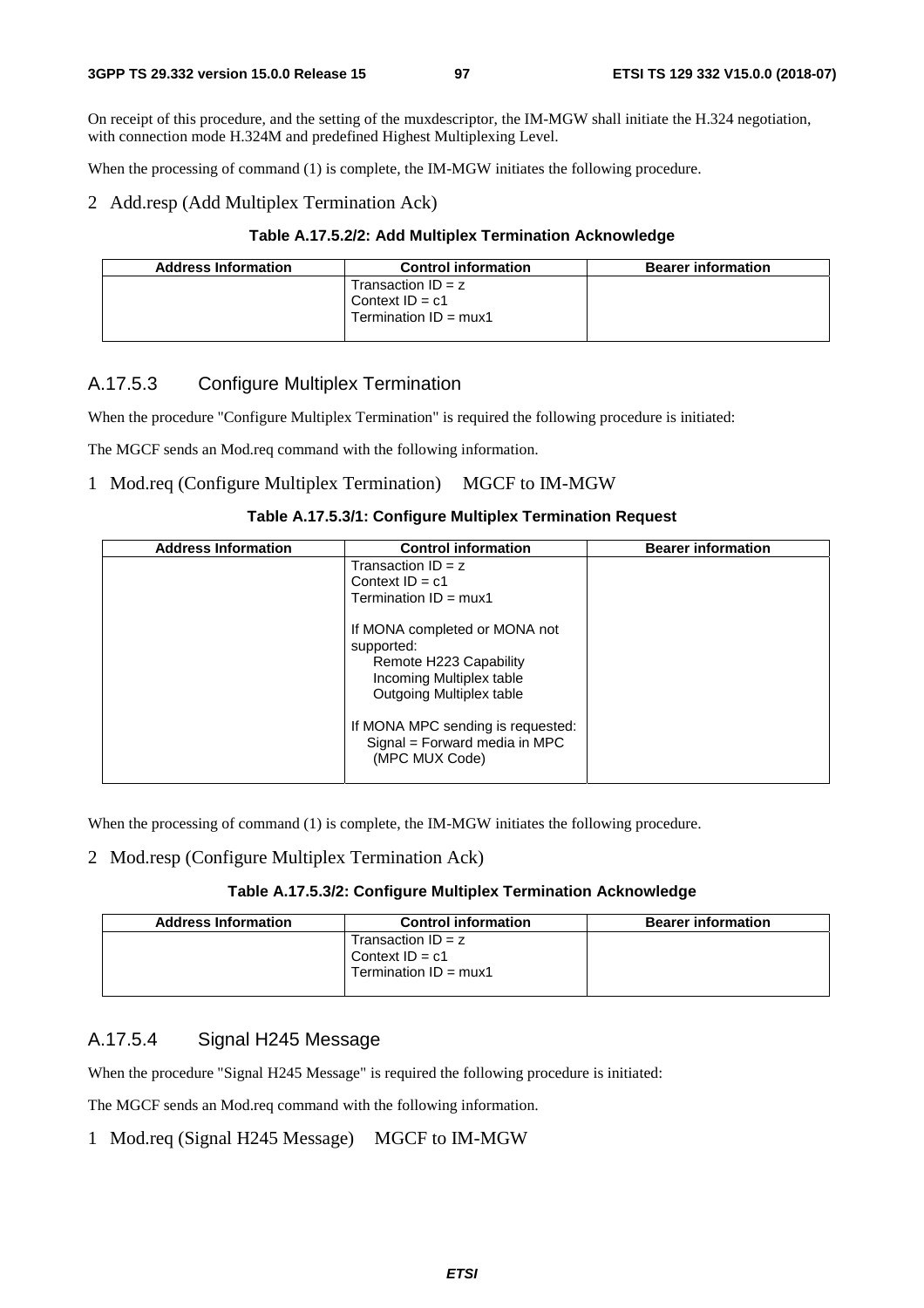| <b>Address Information</b> | <b>Control information</b>                                                  | <b>Bearer information</b> |
|----------------------------|-----------------------------------------------------------------------------|---------------------------|
|                            | Transaction $ID = z$<br>Context $ID = c1$<br>Termination $ID = \text{mux1}$ |                           |
|                            | Signal = Outgoing H245 message<br>(Outgoing H.245 message content)          |                           |

**Table A.17.5.4/1: Signal H245 Message Request** 

When the processing of command (1) is complete, the IM-MGW initiates the following procedure.

#### 2 Mod.resp (Signal H245 Message Ack)

#### **Table A.17.5.4/2: Signal H245 Message Acknowledge**

| <b>Address Information</b> | <b>Control information</b>     | <b>Bearer information</b> |
|----------------------------|--------------------------------|---------------------------|
|                            | Transaction $ID = z$           |                           |
|                            | Context $ID = c1$              |                           |
|                            | Termination $ID = \text{mux1}$ |                           |
|                            |                                |                           |

### A.17.5.5 Notify H.245 Message

When the procedure "Notify H.245 message" is required the following procedure is initiated: the IM-MGW sends a NOT.req command with the following information.

#### 1 Not.req (Notify H245 Message) IM-MGW to MGCF

|  | Table A.17.5.5/1: Notify H245 Message Request |
|--|-----------------------------------------------|
|--|-----------------------------------------------|

| <b>Address Information</b> | <b>Control information</b>     | <b>Bearer information</b> |
|----------------------------|--------------------------------|---------------------------|
|                            | Transaction $ID = z$           |                           |
|                            | Context $ID = c1$              |                           |
|                            | Termination $ID = \text{mux1}$ |                           |
|                            | Event_ID (Event $ID = x$ ,     |                           |
|                            | "Incoming H245 message         |                           |
|                            | (H245 message content)")       |                           |
|                            |                                |                           |

When the processing of command is complete, the MGCF initiates the following procedure.

#### 2 Not.resp (Notify H245 Message Ack) MGCF to IM-MGW

#### **Table A.17.5.5/2: Notify H245 Message Acknowledge**

| <b>Address Information</b> | <b>Control information</b>     | <b>Bearer information</b> |
|----------------------------|--------------------------------|---------------------------|
|                            | Transaction $ID = z$           |                           |
|                            | Context $ID = c1$              |                           |
|                            | Termination $ID = \text{mux1}$ |                           |

# A.17.5.6 Notify MONA Preference Reception

When the procedure "Notify MONA Preference Reception" is required the following procedure is initiated: the IM-MGW sends a NOT.req command with the following information.

#### 1 Not.req (Notify MONA Preference Reception) IM-MGW to MGCF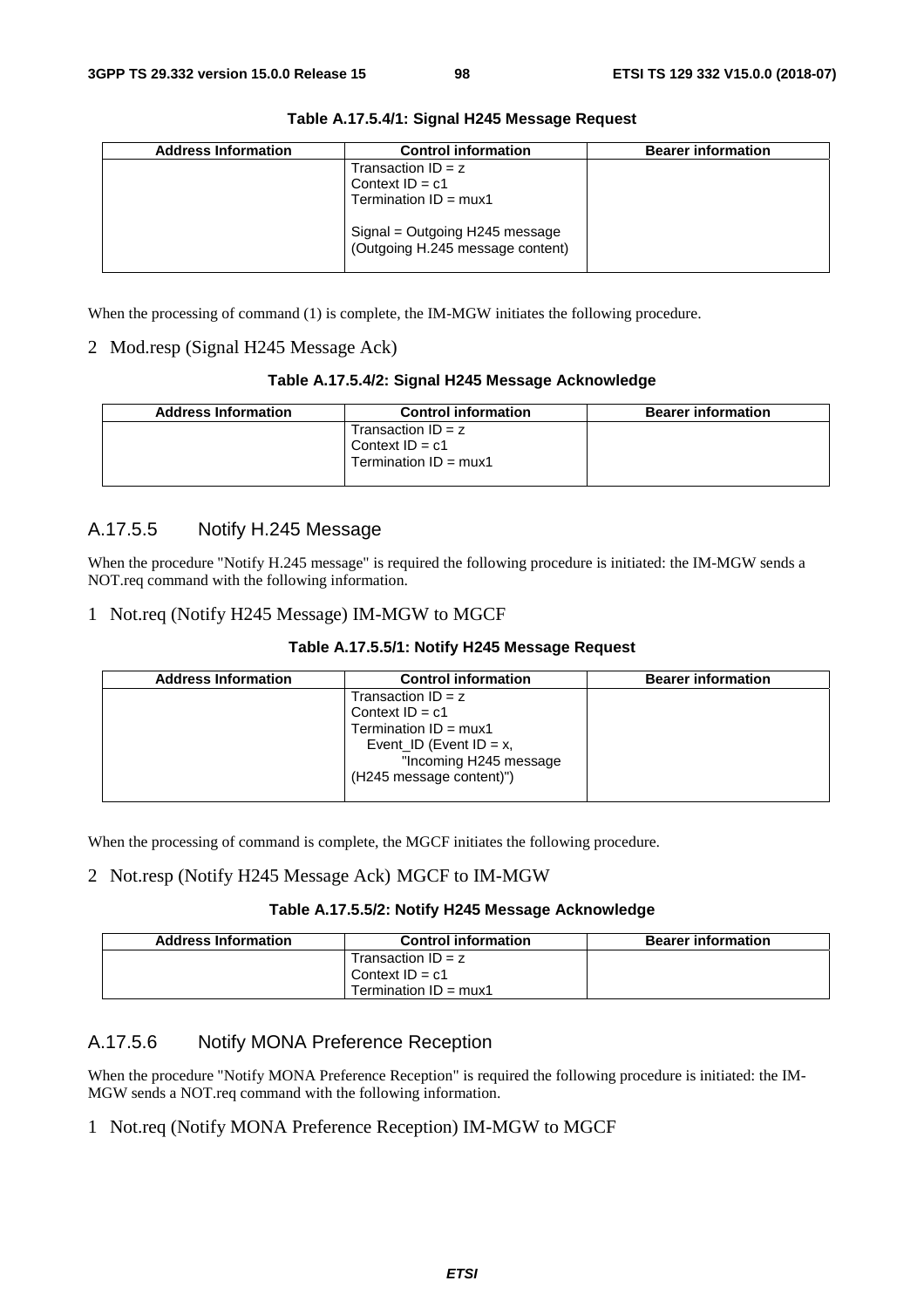| <b>Address Information</b> | <b>Control information</b>                                                                                                                                                   | <b>Bearer information</b> |
|----------------------------|------------------------------------------------------------------------------------------------------------------------------------------------------------------------------|---------------------------|
|                            | Transaction $ID = z$<br>Context $ID = c1$<br>Termination $ID = \text{mux1}$<br>Event ID (Event ID = $x$ ,<br>"MONA Preference recv<br>(MONA preference message<br>content)") |                           |

**Table A.17.5.6/1: Notify MONA Preference Reception Request** 

When the processing of command is complete, the MGCF initiates the following procedure.

#### 2 Not.resp (Notify MONA Preference Reception) MGCF to IM-MGW

|  | Table A.17.5.6/2: Notify MONA Preference Reception Acknowledge |
|--|----------------------------------------------------------------|
|  |                                                                |

| <b>Address Information</b> | <b>Control information</b>     | <b>Bearer information</b> |
|----------------------------|--------------------------------|---------------------------|
|                            | Transaction $ID = z$           |                           |
|                            | Context $ID = c1$              |                           |
|                            | Termination $ID = \text{mux1}$ |                           |

# A.17.5.7 Notify MONA Preference Completed

When the procedure "Notify MONA Preference Completed" is required the following procedure is initiated: the IM-MGW sends a NOT.req command with the following information.

#### 1 Not.req (Notify MONA Preference Completed) IM-MGW to MGCF

| <b>Address Information</b> | <b>Control information</b>                                   | <b>Bearer information</b> |
|----------------------------|--------------------------------------------------------------|---------------------------|
|                            | Transaction $ID = z$<br>Context $ID = c1$                    |                           |
|                            | Termination $ID = \text{mux1}$<br>Event_ID (Event $ID = x$ , |                           |
|                            | "MONA Preference<br>completed")                              |                           |

When the processing of command is complete, the MGCF initiates the following procedure.

2 Not.resp (Notify MONA Preference Completed) MGCF to IM-MGW

#### **Table A.17.5.7/2: Notify MONA Preference Completed Acknowledge**

| <b>Address Information</b> | <b>Control information</b>     | <b>Bearer information</b> |
|----------------------------|--------------------------------|---------------------------|
|                            | Transaction $ID = z$           |                           |
|                            | Context $ID = c1$              |                           |
|                            | Termination $ID = \text{mux1}$ |                           |

# A.17.5.8 Signal SPC

When the procedure "Signal SPC" is required the following procedure is initiated:

The MGCF sends an Mod.req command with the following information.

#### 1 Mod.req (Signal SPC) MGCF to IM-MGW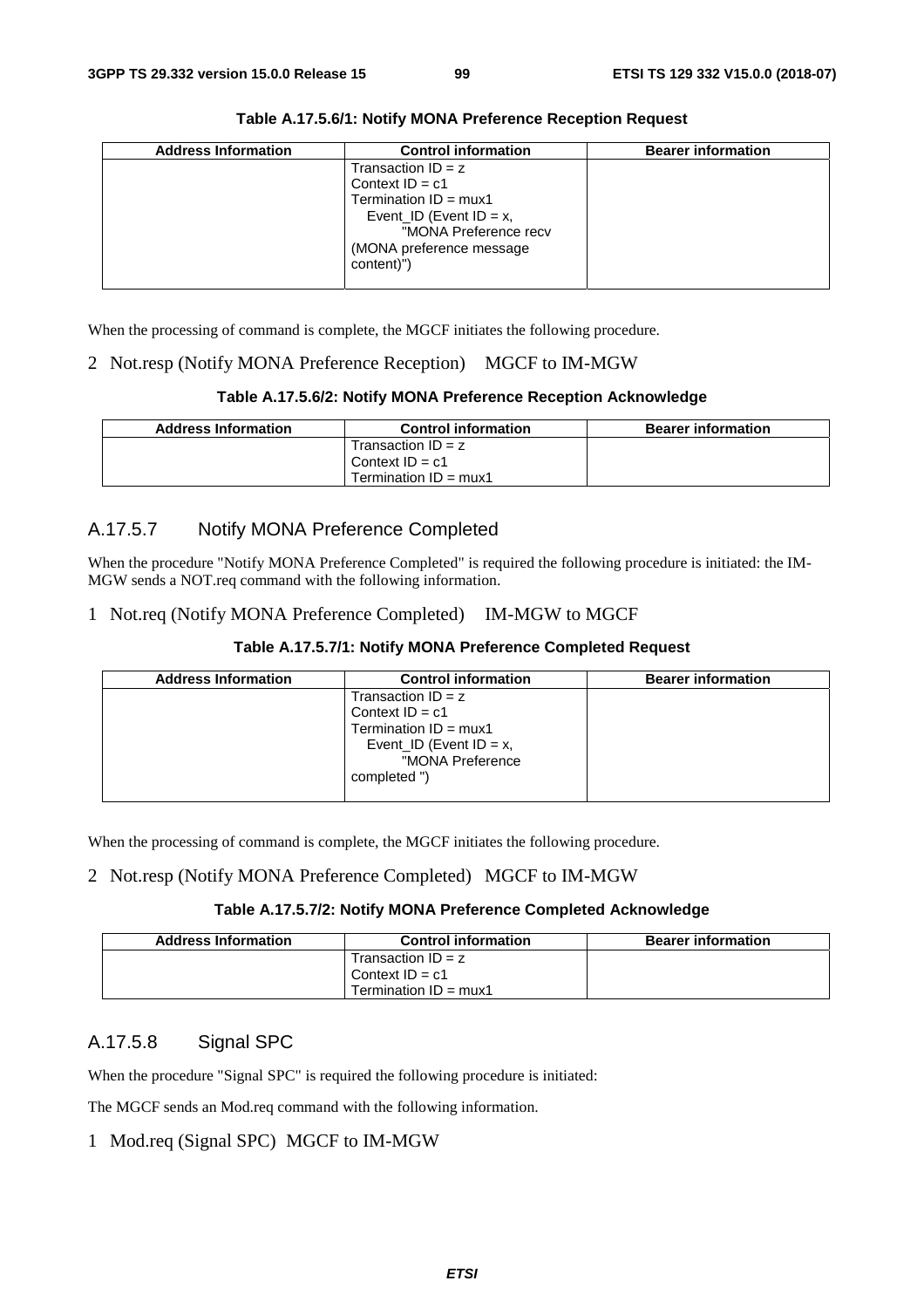| <b>Address Information</b> | <b>Control information</b>                                                        | <b>Bearer information</b> |
|----------------------------|-----------------------------------------------------------------------------------|---------------------------|
|                            | Transaction $ID = z$<br>Context $ID = c1$<br>Termination $ID = \text{mux1}$       |                           |
|                            | Signal = Outgoing H245 message<br>(Outgoing H.245 message content,<br>SPC Out=ON) |                           |

**Table A.17.5.8/1: Signal SPC Request** 

When the processing of command (1) is complete, the IM-MGW initiates the following procedure.

#### 2 Mod.resp (Signal SPC Ack)

| Table A.17.5.8/2: Signal SPC Acknowledge |  |  |
|------------------------------------------|--|--|
|------------------------------------------|--|--|

| <b>Address Information</b> | <b>Control information</b>                                                  | <b>Bearer information</b> |
|----------------------------|-----------------------------------------------------------------------------|---------------------------|
|                            | Transaction $ID = z$<br>Context $ID = c1$<br>Termination $ID = \text{mux1}$ |                           |

# A.17.5.9 Notify SPC

When the procedure "Notify SPC" is required the following procedure is initiated: the IM-MGW sends a NOT.req command with the following information.

#### 1 Not.req (Notify SPC) IM-MGW to MGCF

#### **Table A.17.5.9/1: Notify SPC Request**

| <b>Address Information</b> | <b>Control information</b>     | <b>Bearer information</b> |
|----------------------------|--------------------------------|---------------------------|
|                            | Transaction $ID = z$           |                           |
|                            | Context $ID = c1$              |                           |
|                            | Termination $ID = \text{mux1}$ |                           |
|                            | Event_ID (Event $ID = x$ ,     |                           |
|                            | "(Incoming H245 message        |                           |
|                            | (H245 message content, SPC     |                           |
|                            | $In=ON$ ")                     |                           |
|                            |                                |                           |

When the processing of command is complete, the MGCF initiates the following procedure.

#### 2 Not.resp (Notify SPC Ack) MGCF to IM-MGW

#### **Table A.17.5.9/2: Notify SPC Acknowledge**

| <b>Address Information</b> | <b>Control information</b>     | <b>Bearer information</b> |
|----------------------------|--------------------------------|---------------------------|
|                            | Transaction $ID = z$           |                           |
|                            | Context $ID = c1$              |                           |
|                            | Termination $ID = \text{mux1}$ |                           |

# A.17.5.10 Notify MPC

When the procedure "Notify MPC" is required the following procedure is initiated: the IM-MGW sends a NOT.req command with the following information.

#### 1 Not.req (Notify MPC) IM-MGW to MGCF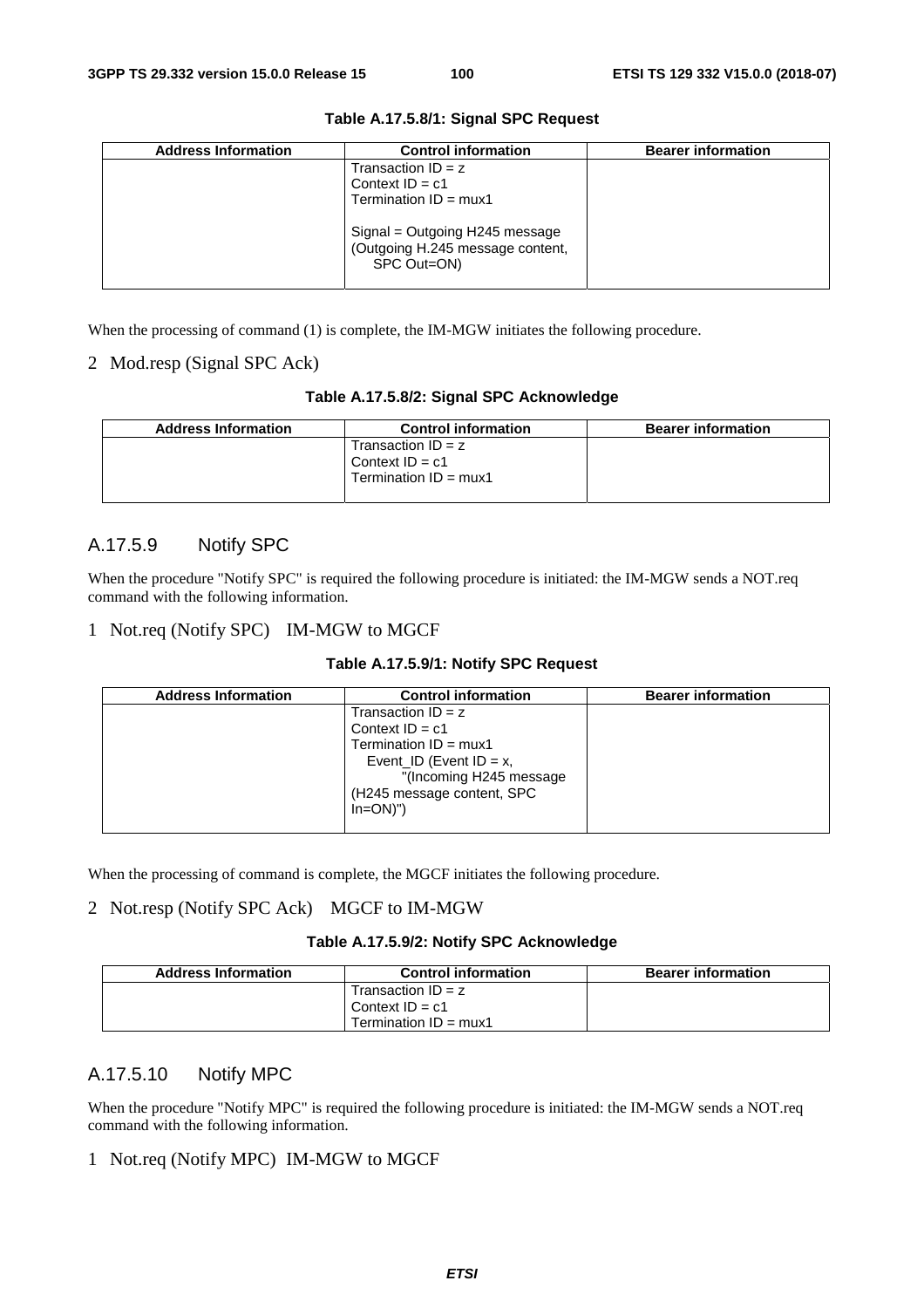| <b>Address Information</b> | <b>Control information</b>                                                                                                                                      | <b>Bearer information</b> |
|----------------------------|-----------------------------------------------------------------------------------------------------------------------------------------------------------------|---------------------------|
|                            | Transaction $ID = z$<br>Context $ID = c1$<br>Termination $ID = \text{mux1}$<br>Event_ID (Event $ID = x$ ,<br>"(Mona Preference Channel<br>reception (Muxcode)") |                           |

**Table A.17.5.10/1: Notify MPC Request** 

When the processing of command is complete, the MGCF initiates the following procedure.

# 2 Not.resp (Notify MPC Ack) MGCF to IM-MGW

#### **Table A.17.5.10/2: Notify MPC Acknowledge**

| <b>Address Information</b> | <b>Control information</b>     | <b>Bearer information</b> |
|----------------------------|--------------------------------|---------------------------|
|                            | Transaction $ID = z$           |                           |
|                            | Context $ID = c1$              |                           |
|                            | Termination $ID = \text{mux1}$ |                           |

### A.17.5.11 Notify Detection of Legacy Interworking

When the procedure "Notify Detection of Legacy Interworking " is required the following procedure is initiated: the IM-MGW sends a NOT.req command with the following information.

1 Not.req (Notify Detection of Legacy Interworking) IM-MGW to MGCF

| Table A.17.5.11/1: Notify Detection of Legacy Interworking Request |
|--------------------------------------------------------------------|
|                                                                    |

| <b>Address Information</b> | <b>Control information</b>                                                                                                                      | <b>Bearer information</b> |
|----------------------------|-------------------------------------------------------------------------------------------------------------------------------------------------|---------------------------|
|                            | Transaction $ID = z$<br>Context $ID = c1$<br>Termination $ID = \text{mux1}$<br>Event_ID (Event $ID = x$ ,<br>"Legacy Interworking<br>Detected") |                           |

When the processing of command is complete, the MGCF initiates the following procedure.

#### 2 Not.resp (Notify Detection of Legacy Interworking ) MGCF to IM-MGW

#### **Table A.17.5.11/2: Notify Detection of Legacy Interworking Acknowledge**

| <b>Address Information</b> | <b>Control information</b>     | <b>Bearer information</b> |
|----------------------------|--------------------------------|---------------------------|
|                            | Transaction $ID = z$           |                           |
|                            | Context $ID = c1$              |                           |
|                            | Termination $ID = \text{mux1}$ |                           |

# A.17.5.12 Stop MPC

When the procedure "Stop MPC" is required the following procedure is initiated:

The MGCF sends an Mod.req command with the following information.

### 1 Mod.req (Stop MPC) MGCF to IM-MGW

#### **Table A.17.5.12/1: Stop MPC Request**

|     |    | - ---- |
|-----|----|--------|
| ног | אר | м      |
| ъ.  | .  | ни     |
|     |    |        |
|     |    | .      |
|     |    |        |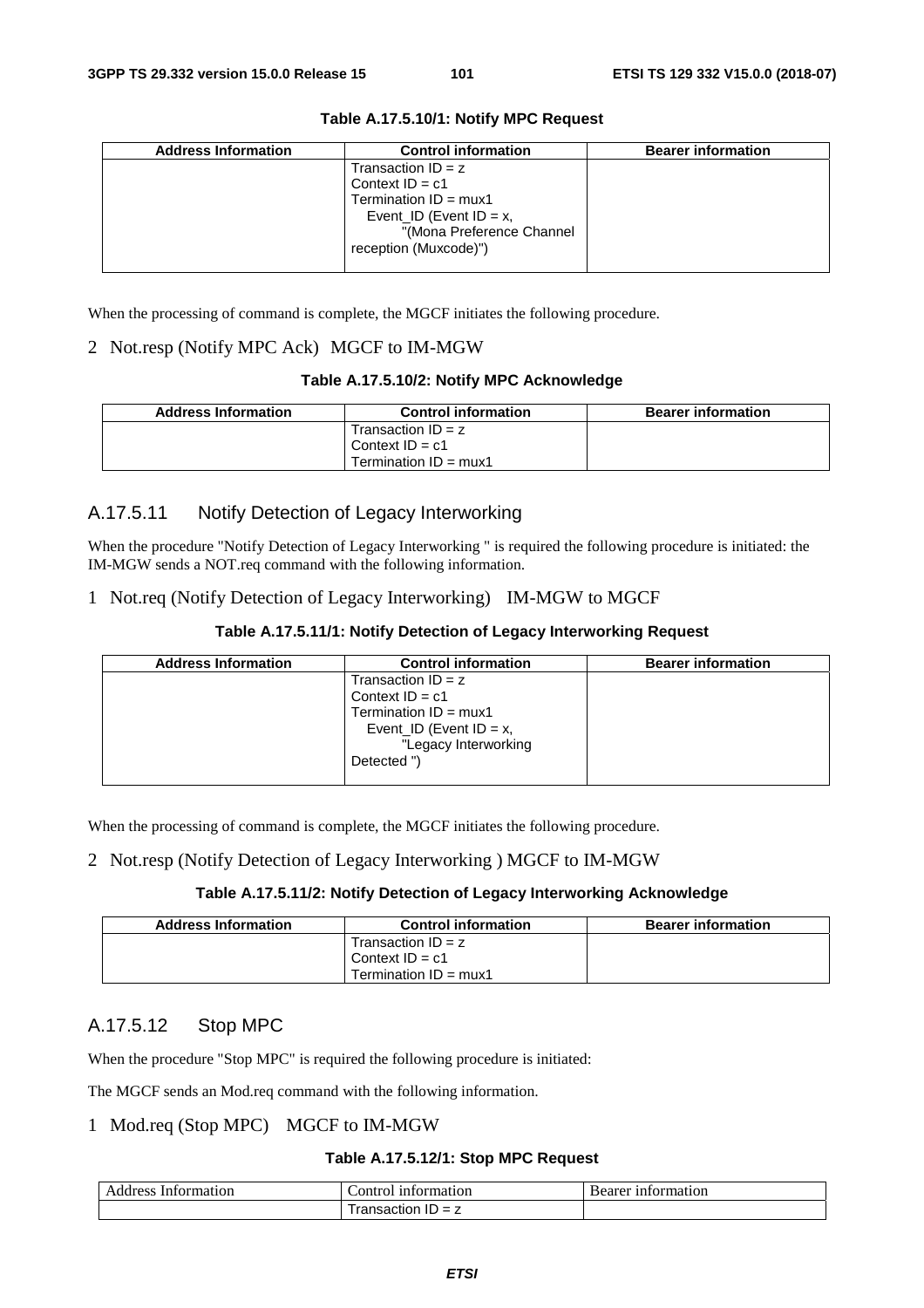|                                                                                                                                                                                     | Context $ID = c1$<br>Termination $ID = \text{mux1}$ |  |
|-------------------------------------------------------------------------------------------------------------------------------------------------------------------------------------|-----------------------------------------------------|--|
|                                                                                                                                                                                     | $Signal = x$ , NOTE 1                               |  |
|                                                                                                                                                                                     | Notification Requested (Event $ID = x$ ,<br>NOTE 2) |  |
| NOTE 1: The signal descriptor shall not include the "Forward media in MPC" signal.<br>NOTE 2: The event descriptor shall not include the "Mona Preference Channel reception" event. |                                                     |  |

When the processing of command (1) is complete, the IM-MGW initiates the following procedure.

# 2 Mod.resp (Stop MPC Ack)

|  |  |  | Table A.17.5.12/2: Stop MPC Acknowledge |
|--|--|--|-----------------------------------------|
|--|--|--|-----------------------------------------|

| Address Information | Control information                                                         | Bearer information |
|---------------------|-----------------------------------------------------------------------------|--------------------|
|                     | Transaction $ID = z$<br>Context $ID = c1$<br>Termination $ID = \text{mux1}$ |                    |

# A.17.5.13 Stop SPC

When the procedure "Stop SPC" is required the following procedure is initiated:

The MGCF sends a Mod.req command with the following information.

### 1 Mod.req (Stop SPC) MGCF to IM-MGW

#### **Table A.17.5.13/1: Stop SPC Request**

| <b>Address Information</b> | <b>Control information</b>                                                                                                                                                                                                                            | <b>Bearer information</b> |
|----------------------------|-------------------------------------------------------------------------------------------------------------------------------------------------------------------------------------------------------------------------------------------------------|---------------------------|
|                            | Transaction $ID = z$                                                                                                                                                                                                                                  |                           |
|                            | Context $ID = c1$                                                                                                                                                                                                                                     |                           |
|                            | Termination $ID = \text{mux1}$                                                                                                                                                                                                                        |                           |
|                            | If legacy H.245 or accelerated<br>H.245 required:<br>$Signal = Outgoing H245$ message<br>(Outgoing H.245 message<br>content, SPC Out=OFF)                                                                                                             |                           |
|                            | NotificationRequested (Event ID)                                                                                                                                                                                                                      |                           |
|                            | x, "Incoming H245 message<br>(SPC=H245)") NOTE 3                                                                                                                                                                                                      |                           |
|                            | If legacy H.245 or accelerated H.245<br>not required:<br>$Signal = x$ , NOTE 1                                                                                                                                                                        |                           |
|                            | Notification Requested (Event ID =<br>Х,<br>NOTE 2)                                                                                                                                                                                                   |                           |
|                            | NOTE 1: The signal descriptor shall not include the "Outgoing H.245 message" signal.<br>NOTE 2: The event descriptor shall not include the "Incoming H.245 message" event.<br>NOTE 3: SPC parameter may be omitted, as SPC=H245 is the default value. |                           |

When the processing of command (1) is complete, the IM-MGW initiates the following procedure.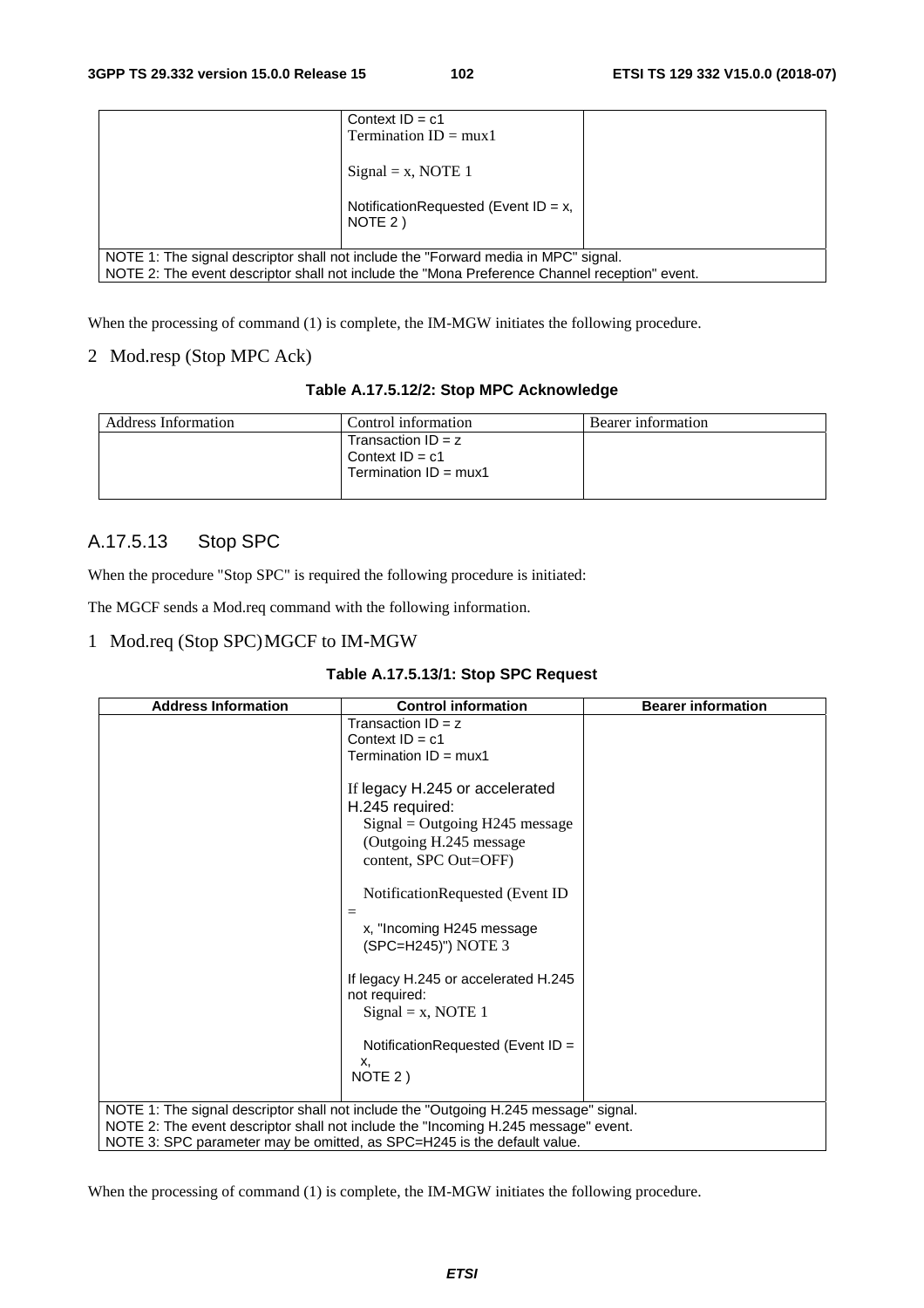2 Mod.resp (Stop SPC Ack)

|  |  |  | Table A.17.5.13/2: Stop SPC Acknowledge |
|--|--|--|-----------------------------------------|
|--|--|--|-----------------------------------------|

| <b>Address Information</b> | <b>Control information</b>     | <b>Bearer information</b> |
|----------------------------|--------------------------------|---------------------------|
|                            | Transaction $ID = z$           |                           |
|                            | Context $ID = c1$              |                           |
|                            | Termination $ID = \text{mux1}$ |                           |
|                            |                                |                           |

### A.17.5.14 Stop MONA Negotiation

When the procedure "Stop MONA negotiation" is required the following procedure is initiated:

The MGCF sends a Mod.req command with the following information.

### 1 Mod.req (Stop MONA Negotiation) MGCF to IM-MGW

#### **Table A.17.5.14/1: Stop MONA Negotiation Request**

| <b>Address Information</b>                                                                                                                                                                                   | <b>Control information</b>                                              | <b>Bearer information</b> |
|--------------------------------------------------------------------------------------------------------------------------------------------------------------------------------------------------------------|-------------------------------------------------------------------------|---------------------------|
|                                                                                                                                                                                                              | Transaction $ID = z$                                                    |                           |
|                                                                                                                                                                                                              | Context $ID = c1$                                                       |                           |
|                                                                                                                                                                                                              | Termination $ID = \text{mux1}$                                          |                           |
|                                                                                                                                                                                                              |                                                                         |                           |
|                                                                                                                                                                                                              | Signal = $x$ , NOTE 1                                                   |                           |
|                                                                                                                                                                                                              |                                                                         |                           |
|                                                                                                                                                                                                              | Notification Requested (Event $ID = x$ ,                                |                           |
|                                                                                                                                                                                                              | NOTE 2)                                                                 |                           |
|                                                                                                                                                                                                              | If legacy H.245 or accelerated H.245                                    |                           |
|                                                                                                                                                                                                              | required:                                                               |                           |
|                                                                                                                                                                                                              | Signal = Outgoing H245 message                                          |                           |
|                                                                                                                                                                                                              | (Outgoing H.245 message                                                 |                           |
|                                                                                                                                                                                                              | content, SPC Out=OFF)                                                   |                           |
|                                                                                                                                                                                                              |                                                                         |                           |
|                                                                                                                                                                                                              | NotificationRequested (Event ID)                                        |                           |
|                                                                                                                                                                                                              |                                                                         |                           |
|                                                                                                                                                                                                              | x, "Incoming H245 message"                                              |                           |
|                                                                                                                                                                                                              | (SPC=H245)") NOTE 3                                                     |                           |
|                                                                                                                                                                                                              |                                                                         |                           |
| NOTE 1: The signal descriptor shall not include any of the signals "Outgoing MONA preferences" and "Forward                                                                                                  |                                                                         |                           |
| media in MPC". If legacy H.245 or accelerated H.245 is not required the signal descriptor shall also not                                                                                                     |                                                                         |                           |
| include the "Outgoing H.245 message" signal.                                                                                                                                                                 |                                                                         |                           |
| NOTE 2: The event descriptor shall not include any of the events "MONA Preference recv", "MONA Preference<br>completed" and "Mona Preference Channel reception". If legacy H.245 or accelerated H.245 is not |                                                                         |                           |
| required the event descriptor shall also not include the "Incoming H.245 message" event.                                                                                                                     |                                                                         |                           |
|                                                                                                                                                                                                              | NOTE 3: SPC parameter may be omitted, as SPC=H245 is the default value. |                           |

When the processing of command (1) is complete, the IM-MGW initiates the following procedure.

#### 2 Mod.resp (Stop MONA Negotiation Ack)

#### **Table A.17.5.14/2: Stop MONA Negotiation Acknowledge**

| <b>Address Information</b> | <b>Control information</b>     | <b>Bearer information</b> |  |  |
|----------------------------|--------------------------------|---------------------------|--|--|
|                            | Transaction $ID = z$           |                           |  |  |
|                            | Context $ID = c1$              |                           |  |  |
|                            | Termination $ID = \text{mux1}$ |                           |  |  |
|                            |                                |                           |  |  |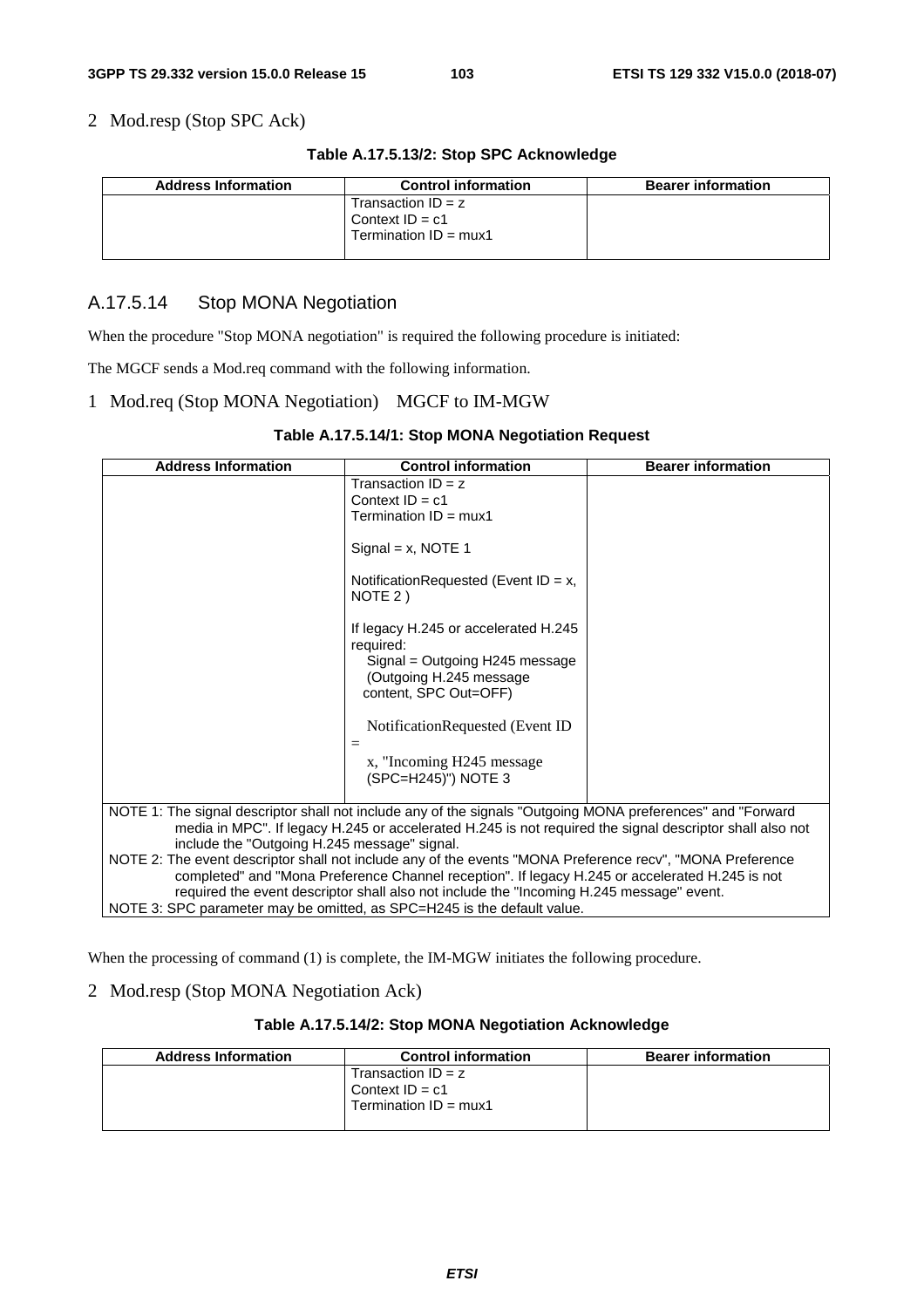# A.17.6 SIP-I on Nc Terminations Procedures

# A.17.6.1 Summary of Procedures related to a termination towards SIP-I on Nc CN Subsystem

The interworking between IMS domain and SIP-I on Nc is specified by 3GPP TS 29.235 [47] which requires the procedures for SIP-I on Nc as specified in 3GPP TS 23.231 [48] Clause 15.2.

Table A.17.6.1/1 shows the relationship between each call-related procedure in ITU-T Recommendation Q.1950 [14] (see 3GPP TS 29.205 [3]) or TS 29.232 [5] and the corresponding stage 2 procedure defined in 3GPP TS 23.231 [48].

#### **Table A.17.6.1/1: Correspondence between ITU-T Recommendation Q.1950 [14] or 29.232 [5] callrelated transactions and 3GPP TS 23.231 [48] procedures**

| Procedure defined in 3GPP TS<br>23.231 [48]                                                                                                                                     | <b>Transaction</b><br>used in | <b>Transaction</b><br>used in TS                                    | <b>Supported</b>     | <b>Comment</b>                                                                                           |  |
|---------------------------------------------------------------------------------------------------------------------------------------------------------------------------------|-------------------------------|---------------------------------------------------------------------|----------------------|----------------------------------------------------------------------------------------------------------|--|
|                                                                                                                                                                                 | Q.1950 [14]                   | 29.232 [5]                                                          |                      |                                                                                                          |  |
| <b>Reserve RTP Connection Point</b>                                                                                                                                             | Not defined                   | <b>Reserve RTP</b><br><b>Connection Point</b><br>(NOTE 2)           | Optional<br>(NOTE1)  | See A.17.2.2                                                                                             |  |
| <b>Configure RTP Connection Point</b>                                                                                                                                           | Not Defined                   | Configure RTP<br><b>Connection Point</b><br>(NOTE 2)                | Optional<br>(NOTE1)  | See A.17.2.3                                                                                             |  |
| Reserve and Configure RTP<br><b>Connection Point</b>                                                                                                                            | Not defined                   | Reserve and<br>Configure RTP<br><b>Connection Point</b><br>(NOTE 2) | Optional<br>(NOTE1)  | See A.17.2.4                                                                                             |  |
| <b>Release Termination</b>                                                                                                                                                      | n. a. for reuse               | Release<br>Termination                                              | Mandatory            | Includes Subtract in the<br>transaction. Statistics about<br>"Ctmbits" are not applicable in<br>Sub.resp |  |
| Change Through-Connection                                                                                                                                                       | n. a. for reuse               | Change Through-<br>Connection                                       | Optional<br>(NOTE 1) | only the Explicit (MGC<br>Controlled Cut-Through)<br>procedure is supported                              |  |
| <b>Bearer Released</b>                                                                                                                                                          | n. a. for reuse               | <b>Bearer Released</b>                                              | Optional<br>(NOTE 1) |                                                                                                          |  |
| Send Tone                                                                                                                                                                       | n. a. for reuse               | Send Tone                                                           | Optional<br>(NOTE 1) |                                                                                                          |  |
| Stop Tone                                                                                                                                                                       | n. a. for reuse               | Stop Tone                                                           | Optional<br>(NOTE 1) |                                                                                                          |  |
| <b>Tone Completed</b>                                                                                                                                                           | n. a. for reuse               | <b>Tone Completed</b>                                               | Optional<br>(NOTE 1) |                                                                                                          |  |
| Play Announcement                                                                                                                                                               | n. a. for reuse               | Play<br>Announcement                                                | Optional<br>(NOTE 1) |                                                                                                          |  |
| Stop Announcement                                                                                                                                                               | n. a. for reuse               | Stop<br>Announcement                                                | Optional<br>(NOTE 1) |                                                                                                          |  |
| Announcement Completed                                                                                                                                                          | n. a. for reuse               | Announcement<br>Completed n                                         | Optional<br>(NOTE 1) |                                                                                                          |  |
| Activate Voice Processing Function                                                                                                                                              | n. a. for reuse               | <b>Activate Voice</b><br>Processing<br>Function                     | Optional<br>(NOTE 1) |                                                                                                          |  |
| <b>Termination heartbeat</b>                                                                                                                                                    | Not defined                   | Termination<br>heartbeat<br>indication                              | Mandatory            |                                                                                                          |  |
| Not defined                                                                                                                                                                     | Not defined                   | <b>TFO Activation</b>                                               | Optional             |                                                                                                          |  |
| Not defined                                                                                                                                                                     | Not defined                   | Codec Modify                                                        | Optional             |                                                                                                          |  |
| Not defined                                                                                                                                                                     | Not defined                   | <b>Optimal Codec</b><br>and Distant<br>List_Notify                  | Optional             |                                                                                                          |  |
| Not defined                                                                                                                                                                     | Not defined                   | Distant Codec List                                                  | Optional             |                                                                                                          |  |
| Not defined                                                                                                                                                                     | Not defined                   | <b>TFO status Notify</b>                                            | Optional             |                                                                                                          |  |
| Not defined                                                                                                                                                                     | Not defined                   | <b>TFO</b> status                                                   | Optional             |                                                                                                          |  |
| NOTE 1: Mandatory for connections towards SIP-I on Nc.<br>NOTE 2: The existing IMS Connection Point Procedures are functionally similar to these 29.232 procedures as they were |                               |                                                                     |                      |                                                                                                          |  |

derived from the IMS ones.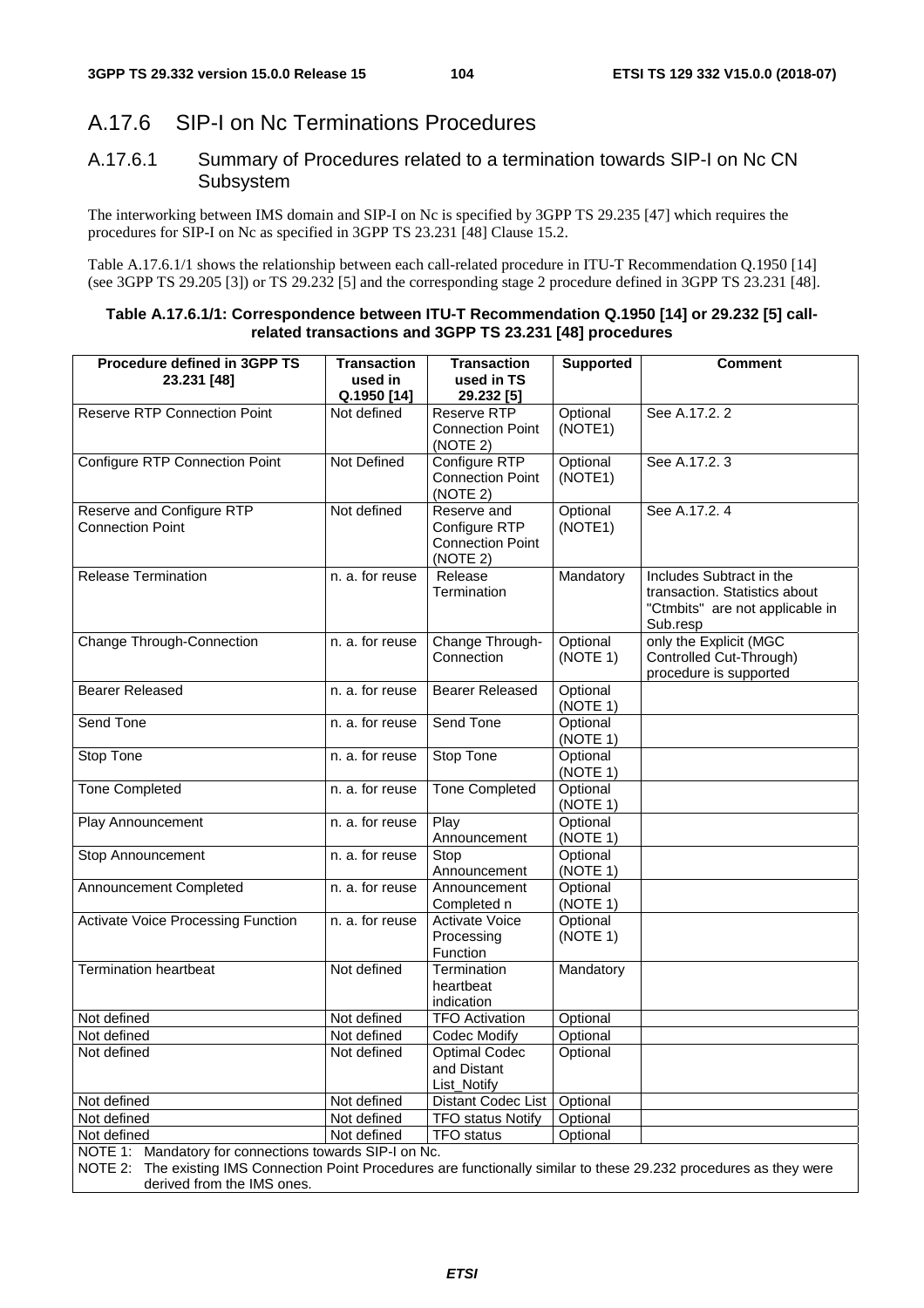Annex B (normative): Void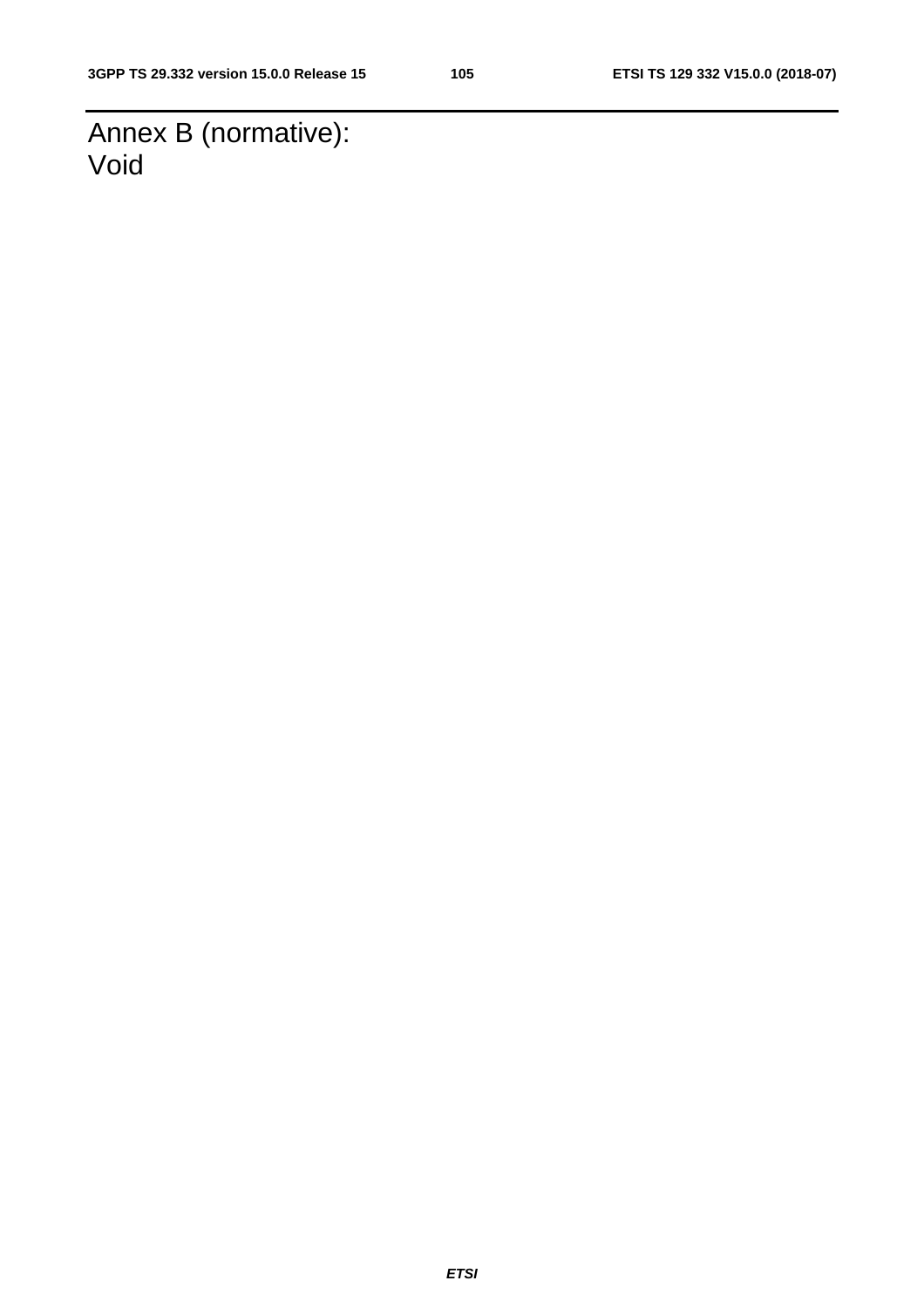Annex C (normative): Void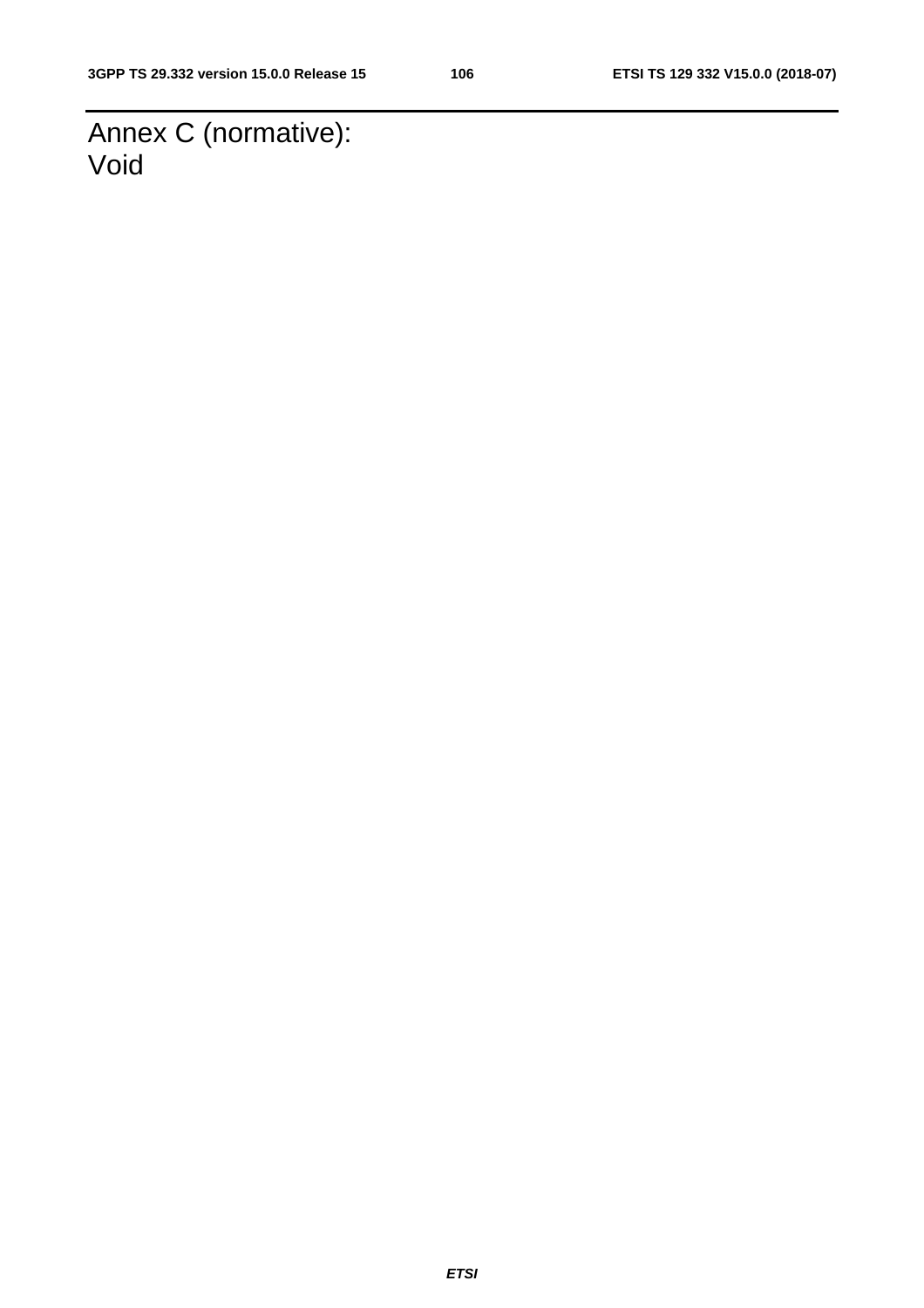Annex D (informative): Change history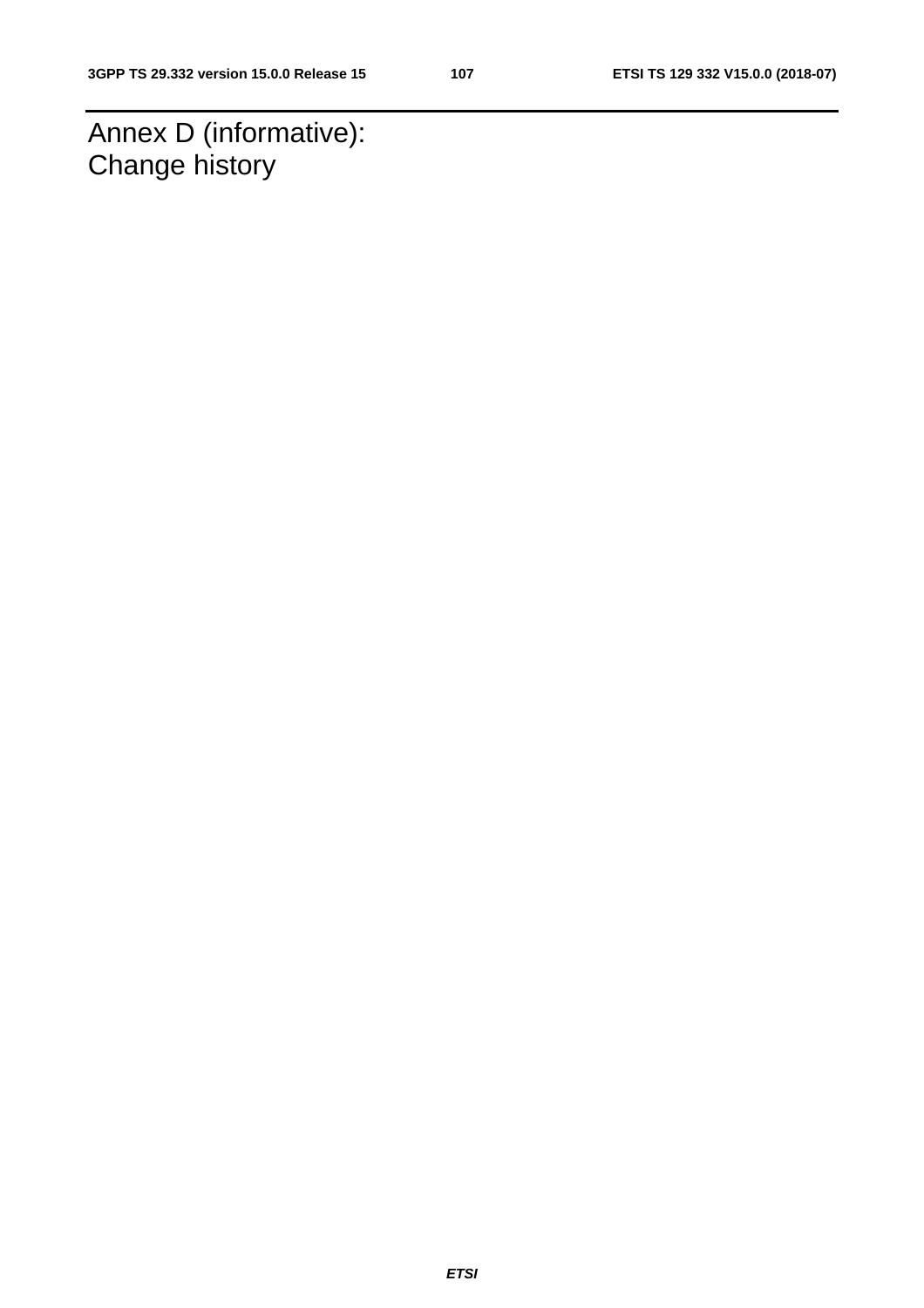| <b>Change history</b> |                    |                  |                       |                 |                                                                |       |            |
|-----------------------|--------------------|------------------|-----------------------|-----------------|----------------------------------------------------------------|-------|------------|
| Date                  | TSG#               | TSG Doc.         | <b>CR</b>             |                 | Rev Subject/Comment                                            | Old   | <b>New</b> |
| 2004-09               | <b>CN#25</b>       |                  |                       |                 | Approved in CN#25                                              | 2.0.0 | 6.0.0      |
| 2005-03               | <b>CN#27</b>       | NP-050045 001    |                       | $\mathbf{1}$    | Introduction Of Formal Profile                                 | 6.0.0 | 6.1.0      |
|                       |                    |                  | 002                   | $\mathbf{1}$    | Corrections to Mn Specification                                |       |            |
| 2005-06               | CT#28              | CP-050208 0001   |                       | $\overline{4}$  | Introduction Of Formal Profile                                 | 6.1.0 | 6.2.0      |
|                       |                    | CP-050208 0005   |                       |                 | Inclusion of Insert Digit Procedure at IMS termination         |       |            |
| 2005-09               | CT#29              | CP-050442 0007 3 |                       |                 | Alignment of Mn Profile with ITU template and Mc interface     | 6.2.0 | 6.3.0      |
|                       |                    |                  |                       |                 | decisions                                                      |       |            |
|                       |                    | CP-050454 0008 3 |                       |                 | Alignment of Mn Profile with TISPAN TMGW                       | 6.3.0 | 7.0.0      |
| 2005-12               | CT#30              | CP-050630 0015 3 |                       |                 | Clean-up of hanging contexts and terminations                  | 7.0.0 | 7.1.0      |
|                       |                    | CP-050619 0017   |                       | $\vert$ 1       | Addition of TFO procedure                                      |       |            |
|                       |                    | CP-050630 0019 2 |                       |                 | Add virtual media gateway function                             |       |            |
|                       |                    | CP-050619 0022   |                       |                 | Alignment with TISPAN                                          |       |            |
|                       |                    | CP-050619 0023   |                       |                 | Open Mn                                                        |       |            |
| 2006-03               | CT#31              | CP-060077 0024 1 |                       |                 | Add the UDPTL/TCPTL transport and mediatype for T.38           | 7.1.0 | 7.2.0      |
|                       |                    | CP-060077 0026 2 |                       |                 | Clarification the SDP used in the BICC termination             |       |            |
|                       |                    | CP-060077 0028   |                       |                 | Remove the redundant symbols                                   |       |            |
|                       |                    | CP-060066 0030 1 |                       |                 | Bearer Released Event to Reserve TDM Circuit procedure         |       |            |
|                       |                    | CP-060066 0032   |                       |                 | BICC packages in Mn profile                                    |       |            |
|                       |                    | CP-060066 0034   |                       |                 | Service Change Method "Disconnected" and "Failover" removal    |       |            |
|                       |                    |                  |                       |                 | from Service Changes sent by MGCF                              |       |            |
| 2006-06               | $\overline{CT#32}$ | CP-060314 0037 1 |                       |                 | Alignment with TISPAN TGW profile                              | 7.2.0 | 7.3.0      |
|                       |                    | CP-060306 0036 1 |                       |                 | Corrections to Mn Specification for Inter Vendor Operability   |       |            |
|                       |                    |                  | 0041                  |                 | Update of Mn profile with packages defined in 29.232           |       |            |
|                       |                    |                  | $0044$   1            |                 | Adding of Bearer Released Event to Procedures related to a     |       |            |
|                       |                    |                  |                       |                 | termination towards IM CN Subsystem                            |       |            |
|                       |                    |                  | 0046   1              |                 | Mode-change-period support on Mn interface                     |       |            |
| 2006-09               | CT#33              | CP-060401 0048 1 |                       |                 | AuditValue procedure                                           | 7.3.0 | 7.4.0      |
|                       |                    | CP-060410 0051   |                       |                 | Alignment Mn towardsTISPAN Endorsement                         |       |            |
|                       |                    | CP-060410 0052 2 |                       |                 | Removal of duplicated functionality in body of specification   |       |            |
|                       |                    | CP-060401 0053 1 |                       |                 | Definition of the use of mandatory and optional in Mn Profile  |       |            |
|                       |                    |                  |                       |                 | Template                                                       |       |            |
|                       |                    | CP-060401 0054 1 |                       |                 | Missing Procedures Towards IMS                                 |       |            |
|                       |                    | CP-060410 0055 2 |                       |                 | Correction to Terminations chapter                             |       |            |
|                       |                    | CP-060401 0058   |                       | $\mathsf{I}$    | Corrections to Profile Description: Descriptors                |       |            |
|                       |                    | CP-060401 0060   |                       |                 | Corrections to Profile Description: Command API                |       |            |
|                       |                    | CP-060401 0062 1 |                       |                 | Corrections to Profile Description: Packages                   |       |            |
| 2006-12               | CT#34              | CP-060570 0068 1 |                       |                 | Alignment of Mn towards TISPAN Endorsement                     | 7.4.0 | 7.5.0      |
|                       |                    | CP-060570 0069 1 |                       |                 | Setting of 3GPP manadatory parameters to conditional           |       |            |
|                       |                    | CP-060570 0074   |                       |                 | CR miss implementation Call independent procedures and         |       |            |
|                       |                    |                  |                       |                 | packages                                                       |       |            |
|                       |                    | CP-060570 0075 2 |                       |                 | Removal of TBD for Number of Commands Per Transaction          |       |            |
|                       |                    | CP-060570 0080   |                       |                 | <b>Missing Procedures Towards IMS</b>                          |       |            |
|                       |                    | CP-060725 0071   |                       | $\vert$ 1       | Profile registration procedure                                 |       |            |
|                       |                    | CP-060725 0073 2 |                       |                 | Rules for SDP equivalents                                      |       |            |
|                       |                    | CP-060725 0077 3 |                       |                 | Codec Parameters                                               |       |            |
| 2007-03               | CT#35              | CP-070013 0081 1 |                       |                 | Further Alignment of Mn Towards TISPAN Endorsement             | 7.5.0 | 7.6.0      |
| 2007-06               | CT#36              | CP-070323 0087   |                       | $\overline{11}$ | Addition of missing references and text corrections            | 7.6.0 | 7.7.0      |
|                       |                    | CP-070434 0088 3 |                       |                 | Multimedia interworking Mn procedures                          |       |            |
|                       |                    | CP-070323 0089   |                       | $\vert$ 1       | Wrong implementation of CP-060401 / C4-060998 (CR 0048r1       |       |            |
|                       |                    |                  |                       |                 | 29.332 Rel-7)                                                  |       |            |
|                       |                    | CP-070315 0091   |                       |                 | RFC 3309 for SCTP checksum                                     |       |            |
| 2007-09               | CT#37              | CP-070538 0092   |                       | $\vert$ 1       | Corrections to Multimedia Interworking                         | 7.7.0 | 7.8.0      |
|                       |                    |                  | $0094$ 3              |                 | Service Change Methods and Reasons                             |       |            |
|                       |                    |                  | 0095                  |                 | Correction to Package Ids                                      |       |            |
|                       |                    |                  | 0097                  |                 | Priority Indicator in Context Attributes                       |       |            |
|                       |                    |                  | 0099 1                |                 | H.248 Message Encoding                                         |       |            |
|                       |                    |                  | 0101                  | 2               | Correction to Reuse of Procedures                              |       |            |
|                       |                    |                  | $0103$   1            |                 | Correction to Signals Descriptor                               |       |            |
|                       |                    |                  | $\overline{0105}$   1 |                 | Correction to Events Descriptor                                |       |            |
|                       |                    |                  | 0107                  | $\overline{11}$ | Clarification of Message Identifier                            |       |            |
|                       |                    |                  | 010                   | $\mathbf{1}$    | IP realm connection indication                                 |       |            |
|                       |                    |                  | 011                   | 2               | Correction of parameter in Sending H.245 Message               |       |            |
|                       |                    |                  | 0112                  | 2               | Mn profile corrections                                         |       |            |
|                       |                    |                  | 0117                  | $\overline{11}$ | Corrections to maxptime syntax in SDP of encoding of AMR codec |       |            |
| 2007-12               | CT#38              | CP-070742 0123 1 |                       |                 | Properties returned in commands                                | 7.8.0 | 7.9.0      |
|                       |                    | CP-070746 0119 1 |                       |                 | Inactivity timout procedures - Alignment to Mc profile         |       |            |
|                       |                    | CP-070746 0125 1 |                       |                 | Audit of individual TDM terminations                           |       |            |
| 2007-12               | CT#38              | CP-070757 0118   |                       |                 | Termination heartbeat - Alignment to Mc profile                | 7.9.0 | 8.0.0      |
| 2008-03               | CT#39              | CP-080023 0126   |                       |                 | IP version in SDP_C                                            | 8.0.0 | 8.1.0      |
|                       |                    | CP-080012 0129 1 |                       |                 | Correction on the Mn profile: BNC Release event                |       |            |
| 2008-06               | CT#40              | CP-080272 0130   |                       |                 | Updating Mn interface profile "threegimscsiw" to version 3     | 8.1.0 | 8.2.0      |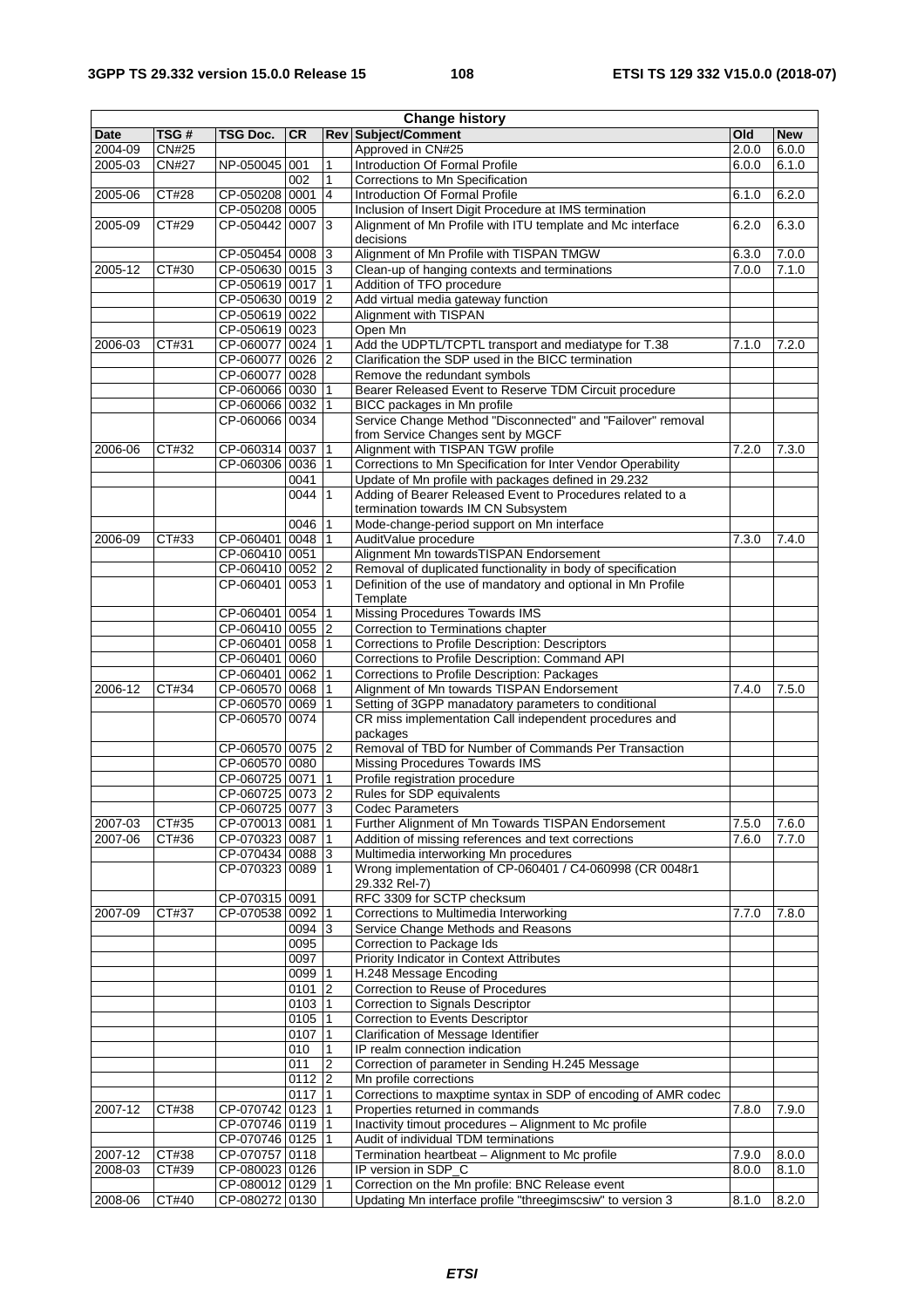| 2008-09     | CT#41 | CP-080469 0131 2  |      |                 | Mona H.248 package definitions                                                        | 8.2.0         | 8.3.0                      |
|-------------|-------|-------------------|------|-----------------|---------------------------------------------------------------------------------------|---------------|----------------------------|
|             |       | CP-080454 0134    |      |                 | Service Change Reason in (G)MSC Server Out of Service                                 |               |                            |
| $2008 - 12$ | CT#42 | CP-080704 0135 1  |      |                 | Mona H.248 package definitions update                                                 | 8.3.0         | 8.4.0                      |
|             |       | CP-080704 0136    |      |                 | Mn profile update for Mona H.248 package definitions                                  |               |                            |
|             |       | CP-080701 0137 1  |      |                 | Clarification of RTCP messages usage in the interworking                              |               |                            |
|             |       |                   |      |                 | gateways                                                                              |               |                            |
|             |       | CP-080686 0138 3  |      |                 | Alignment of stage 3 MGCF-IM_MGW protocol with Stage 2 for                            |               |                            |
|             |       |                   |      |                 | SIP-I on Nc interworking to IMS                                                       |               |                            |
| 2009-03     | CT#43 | CP-090031 0139    |      | $\vert$ 1       | Mn profile update for H.245 and RTCP Interactions H.248 package                       | 8.4.0         | 8.5.0                      |
|             |       |                   |      |                 | definitions                                                                           |               |                            |
|             |       |                   | 0140 |                 | Updating H.248.12 amendment 2 to reference list                                       |               |                            |
| 2009-06     | CT#44 | CP-090298 0141 1  |      |                 | Update of stage 3 MONA to newest H.248.72 (ex. H.248.MONA)                            | 8.5.0         | 8.6.0                      |
|             |       |                   |      |                 | draft                                                                                 |               |                            |
|             |       |                   | 0142 |                 | Update of MONA stage 3 due to MONA procedures stage 2                                 |               |                            |
|             |       |                   |      |                 | changes                                                                               |               |                            |
| 2009-12     | CT#46 | CP-090967 0147    |      |                 | Correction to Profile for Commands marked optional                                    | 8.6.0         | 8.7.0                      |
|             |       | CP-090763 0148    |      |                 | Commands Using IP Interface Type                                                      |               |                            |
| 2009-12     | CT#46 |                   |      |                 | Upgraded unchanged from Rel-8                                                         | 8.7.0         | 9.0.0                      |
| 2010-03     | CT#47 | CP-100028 0152    |      |                 | MONA H.248 package update                                                             | 9.0.0         | 9.1.0                      |
|             |       | CP-100028 0154 1  |      |                 | ASN.1 encoding of RTCP Feedback Message package                                       |               |                            |
|             |       | CP-100028 0157    |      |                 | MONA alignments to H.324                                                              |               |                            |
|             |       | CP-100037 0150 1  |      |                 | Global Text Telephony Interworking between IMS and Circuit                            |               |                            |
|             |       |                   |      |                 | Switched                                                                              |               |                            |
|             |       | CP-100037 0155 1  |      |                 | Resolution of External TISPAN Referencing                                             |               |                            |
| 2010-09     | CT#47 | CP-100450 0159    |      |                 | ITU-T H.248.71 and H.248.72 publication                                               | 9.1.0         | 9.2.0                      |
| 2011-03     | CT#51 | CP-110276 0160 10 |      |                 | ECN Support in Mn Interface                                                           | 9.2.0         | 10.0.0                     |
|             |       | CP-110070 0161    |      |                 | Complete Inactivity Timeout Indication Procedure                                      |               |                            |
|             |       | CP-110058 0163 1  |      |                 | Handling of rtcp-fb SDP attribute and SDP attribute for RTCP APP                      |               |                            |
|             |       |                   |      |                 | feedback messages                                                                     |               |                            |
| 2011-06     | CT#52 | CP-110352 0168 1  |      |                 | Missing Tone Completed procedures                                                     | 10.0.0 10.1.0 |                            |
|             |       | CP-110368 0165 1  |      |                 | <b>ECN Failure improvements</b>                                                       |               |                            |
|             |       | CP-110368 0170    |      | $\vert$ 1       | Alignment of 3GPP profiles with SG16 ECN package definition                           |               |                            |
| 2011-09     | CT#53 | CP-110568 0171    |      | $\overline{11}$ | Solving Incorrect references                                                          | 10.1.0 10.2.0 |                            |
| 2011-12     | CT#54 | CP-110798 0172    |      |                 | <b>Explicit Congestion Notification</b>                                               |               |                            |
|             |       | CP-110789 0173 1  |      |                 | Reference update: 26.114                                                              |               | 10.2.0 10.3.0              |
| 2012-06     | CT#56 | CP-120226 0175 1  |      |                 | Reference update: draft-ietf-avtcore-ecn-for-rtp                                      |               | 10.3.0 10.4.0              |
|             |       |                   |      |                 | Editorial fix to history table                                                        |               | 10.4.0 10.4.1              |
| 2012-09     | CT#57 | CP-120443 0181    |      |                 | Reference alignment for RTP Payload Format for AMR and AMR-<br><b>WB Audio Codecs</b> | 10.4.1 10.5.0 |                            |
| 2012-09     | CT#57 | CP-120478 0176 3  |      |                 | Support of Multimedia Priority Service (MPS) over Mn Interface -                      | 10.5.0 11.0.0 |                            |
|             |       |                   |      |                 | Stage 3                                                                               |               |                            |
|             |       | CP-120684 0178 1  |      |                 | Support of T.38 related SDP attributes                                                |               |                            |
| 2012-12     | CT#58 | CP-120723 0185    |      |                 | Mn interface updates of ECN Support Package                                           |               | 11.0.0 11.1.0              |
|             |       | CP-120738 0186    |      |                 | T.38 default version                                                                  |               |                            |
| 2013-03     | CT#59 | CP-130013 0192 1  |      |                 | Support of RTCP-FB for MTSI                                                           |               | 11.1.0 11.2.0              |
| 2013-06     | CT#60 | CP-130294 0188 2  |      |                 | <b>ECN</b> relying reference change                                                   |               | 11.2.0 11.3.0              |
| 2014-06     | CT#64 | CP-140248 0193 2  |      |                 | ICE support in Mn interface                                                           |               | 11.3.0 12.0.0              |
| 2014-06     | CT#66 | CP-140788 0194 1  |      |                 | Adding support for EVS codec                                                          |               | 12.0.0 12.1.0              |
| 2015-09     | CT#69 | CP-150430 0196 1  |      |                 | Correction on SDP for Real-Time Text                                                  |               | $\overline{12.1.0}$ 13.0.0 |
| 2016-03     | CT#71 | CP-160048 0197    |      |                 | Removal of references to TS 26.236                                                    |               | 13.0.0   13.1.0            |
| 2016-03     | CT#71 | CP-160034 0198 1  |      |                 | Support of enhanced bandwidth negotiation mechanism for MTSI                          |               | 13.0.0 13.1.0              |
|             |       |                   |      |                 | sessions                                                                              |               |                            |
| 2016-03     | CT#71 | CP-160021 0199    |      | 1               | Mn stage 3 to support SDP Capability Negotiation                                      | 13.0.0 13.1.0 |                            |
| 2016-06     | CT#72 | CP-160229 0200    |      |                 | Rate adaptation clarification                                                         |               | $\overline{13.1.0}$ 13.2.0 |
| 2016-06     | CT#72 | CP-160229 0201    |      |                 | Clarifications related to the rate adaptation for media endpoints                     |               | 13.1.0 13.2.0              |
| 2017-03     | CT#75 | ä,                |      |                 | Update to Rel-14 version (MCC)                                                        |               | 13.2.0 14.0.0              |
| 2018-06     | CT#80 | $\blacksquare$    |      |                 | Update to Rel-15 version (MCC)                                                        |               | $\overline{14.0.0}$ 15.0.0 |